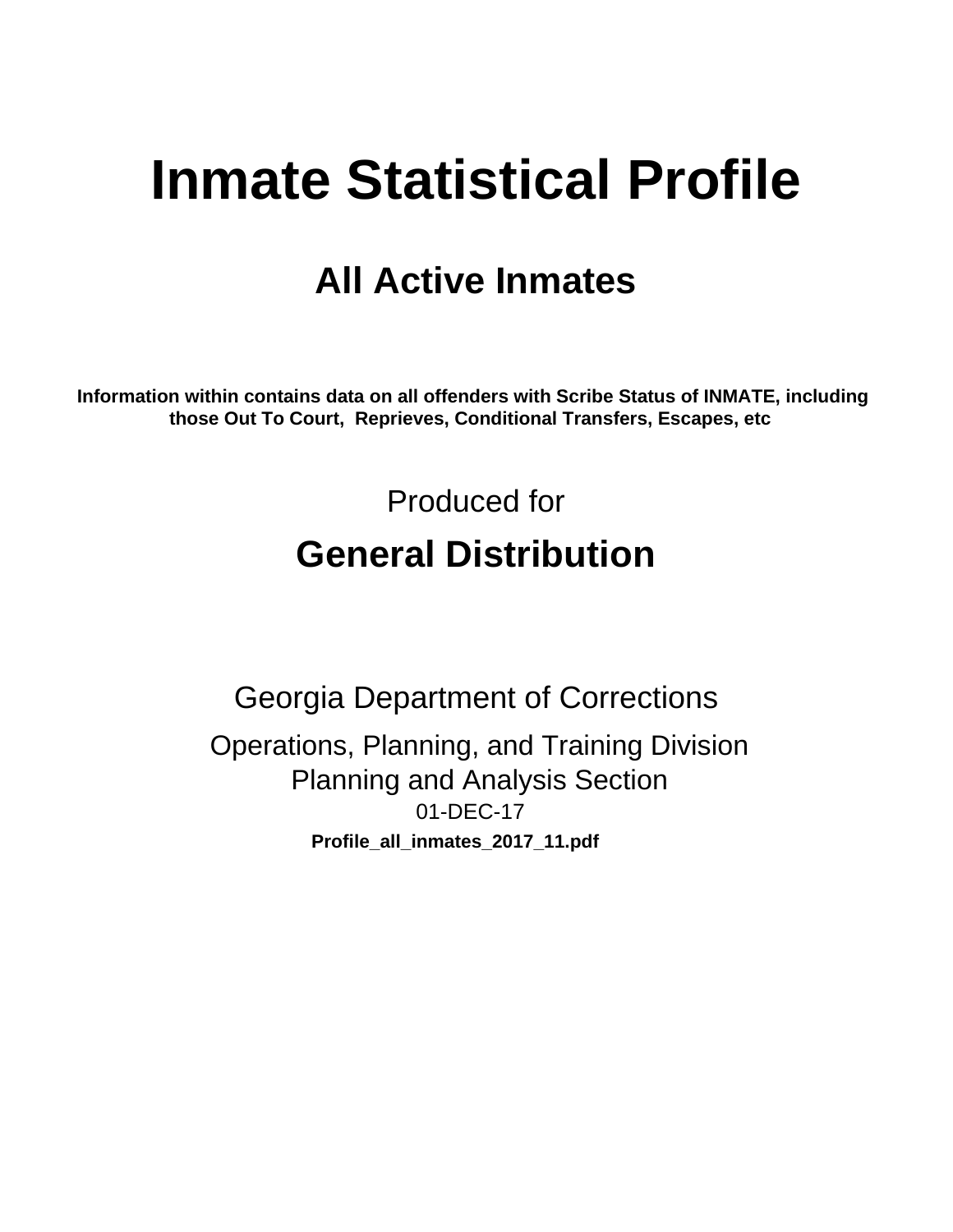#### **Inmate Statistical Profile 01-DEC-17** Contents

**All Active Inmates** 

Produced for General Distribution

# **Table of Contents**

| <b>Demographic information</b>                                        |
|-----------------------------------------------------------------------|
| 4 Current age, broken out in ten year age groups                      |
| 5 Race group                                                          |
| 6 Marital status, self-reported at entry to prison                    |
| 7 Number of Inmates with Dependents, self-reported at entry to prison |
| 8 Religious affiliation, self-reported at entry to prison             |
| 9 Home county - self-reported at entry to prison                      |
| 14 Employment status before prison, self-reported at entry to prison  |
| 15 Age at admission                                                   |
| 17 Age at admission                                                   |
| 20 Height, measured at entry to prison                                |
| 21 Height, measured at entry to prison                                |
| 23 Weight, measured at entry to prison                                |
| 24 Military service                                                   |
| <b>Correctional information</b>                                       |
| 25 Type of admission to prison                                        |
| 26 Current / last supervision level                                   |
| 27 Current / last institution type                                    |
| 28 Institution type - transitional centers                            |
| 29 Institution type - county prisons                                  |
| 31 Institution type - state prisons                                   |
| 33 Institution type - private prisons                                 |
| 34 Institution type - inmate boot camp                                |
| 35 Number of disciplinary reports                                     |
| 36 Number of transfers                                                |
| 37 Number of escapes                                                  |
| 38 Split sentence - Probation to follow                               |
| 39 Probable future release type of still active inmates               |
| 40 Time served in current (or last) institution                       |
| Educational, psychological and physical information                   |
| 41 Highest grade level attained                                       |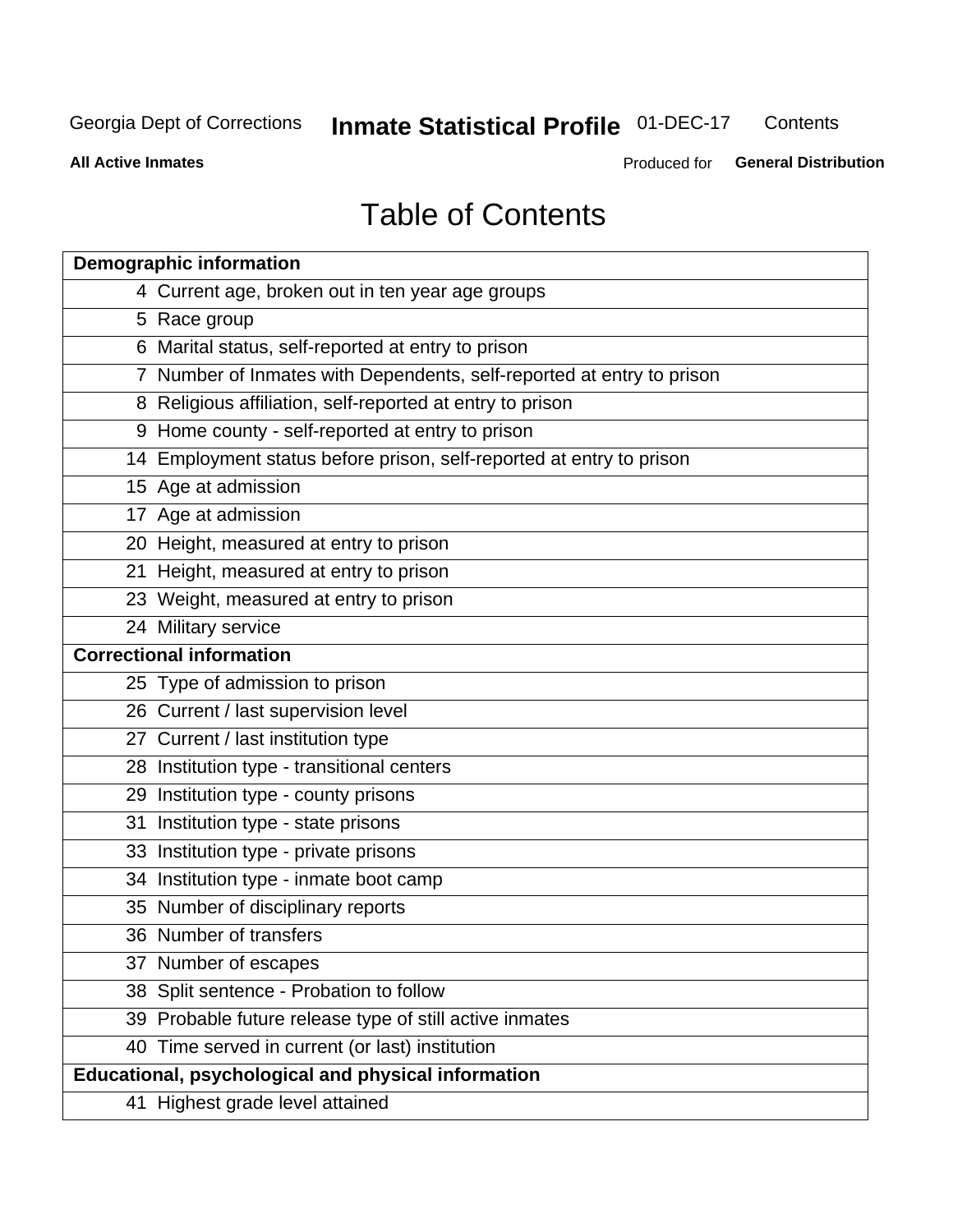#### **Inmate Statistical Profile 01-DEC-17** Contents

**All Active Inmates** 

Produced for General Distribution

# **Table of Contents**

| <b>Educational, psychological and physical information</b>       |
|------------------------------------------------------------------|
| 42 Culture fair IQ scores                                        |
| 43 Wide Range Achievement Test (WRAT) reading score              |
| 44 Wide Range Achievement Test (WRAT) math score                 |
| 45 Wide Range Achievement Test (WRAT) spelling score             |
| 46 Current / last mental health treatment level                  |
| 47 PULHESDWIT medical scale - 'P' overall condition ('P'hysical) |
| 48 PULHESDWIT medical scale - 'U' upper body                     |
| 49 PULHESDWIT medical scale - 'L' lower body                     |
| 50 PULHESDWIT medical scale - 'H' hearing                        |
| 51 PULHESDWIT medical scale - 'E' vision                         |
| 52 PULHESDWIT medical scale -'S' psychiatric                     |
| 53 PULHESDWIT medical scale - 'D' dental                         |
| 54 PULHESDWIT medical scale - 'W' work ability                   |
| 55 PULHESDWIT medical scale - 'I' impairment                     |
| 56 PULHESDWIT medical scale - 'T' transportability               |
| <b>Crimes and criminal history information</b>                   |
| 57 Number of prior Georgia incarcerations                        |
| 58 Prison sentence in years                                      |
| 59 Primary offense, broken out into felonies vs misdemeanors     |
| 60 Primary offense, broken out into six broad crime categories   |
| 61 Primary offense, detailed offense code                        |
| 69 County of conviction of primary offense                       |
| 74 Circuit of conviction of primary offense                      |
| 76 Years served (jail + prison) in this incarceration            |
| <b>Medical information</b>                                       |
| 77 Results of most recent HIV test                               |
| 78 Results of most recent tuberculosis test                      |
| 79 Results of most recent syphilis test                          |
| 80 Results of most recent Hepatitis-C test                       |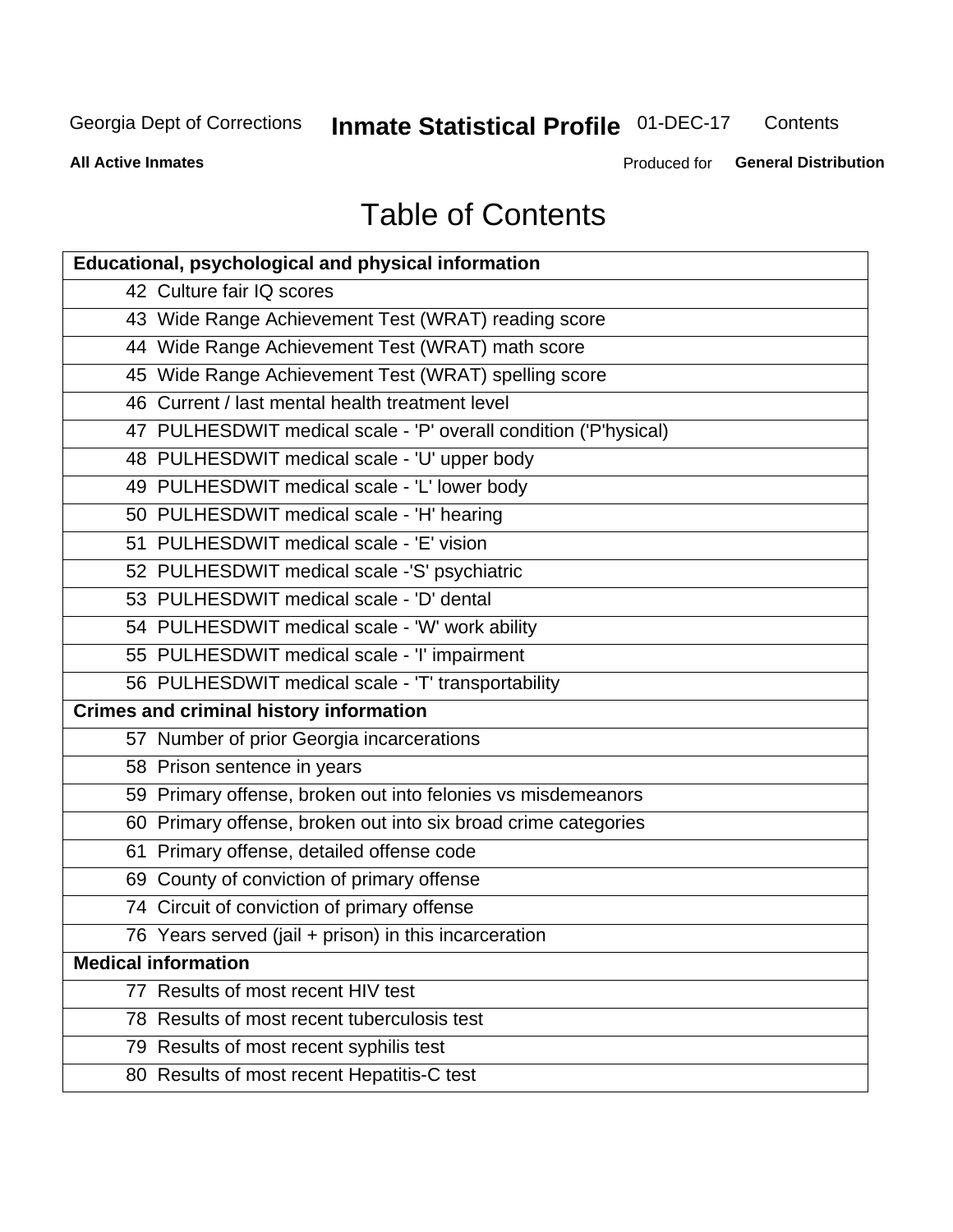#### Inmate Statistical Profile 01-DEC-17 Page 4

### **All Active Inmates**

### Produced for General Distribution

### Current age, broken out in ten-year age groups

COL % - percent each COUNT is of its particular column

|                          |              | <b>Male</b> |        |                 | <b>Female</b> |       |              | <b>Total</b> |  |
|--------------------------|--------------|-------------|--------|-----------------|---------------|-------|--------------|--------------|--|
| <b>Current Age</b>       | <b>Count</b> | Col %       | Row %  | <b>Count</b>    | Col %         | Row % | <b>Total</b> | Col %        |  |
| <b>Teens (1-19)</b>      | 767          | 1.52%       | 96.36% | 29              | 0.76%         | 3.64% | 796          | 1.47%        |  |
| <b>Twenties (20-29)</b>  | 14,147       | 28.03%      | 93.35% | 1,008           | 26.39%        | 6.65% | 15,155       | 27.92%       |  |
| <b>Thirties (30-39)</b>  | 15,287       | 30.29%      | 91.94% | 1,341           | 35.11%        | 8.06% | 16,628       | 30.63%       |  |
| <b>Forties (40-49)</b>   | 10,317       | 20.44%      | 92.22% | 870             | 22.78%        | 7.78% | 11,187       | 20.61%       |  |
| <b>Fifties (50-59)</b>   | 6,926        | 13.72%      | 93.91% | 449             | 11.76%        | 6.09% | 7,375        | 13.58%       |  |
| <b>Sixties (60-69)</b>   | 2,381        | 4.72%       | 95.85% | 103             | 2.70%         | 4.15% | 2,484        | 4.58%        |  |
| Seventy + (70 and above) | 645          | 1.28%       | 97.14% | 19 <sup>1</sup> | 0.50%         | 2.86% | 664          | 1.22%        |  |
| <b>Total Reported</b>    | 50,470       | 100%        | 92.97% | 3,819           | 100%          | 7.03% | 54,289       | 100.0%       |  |

| <b>Not Reported</b> | <b>040</b><br>ZIO. |       | 24C<br><b>LIO</b> |
|---------------------|--------------------|-------|-------------------|
| <b>Total</b>        | 50,688             | 3,819 | 54,507            |

| <b>Mean</b><br>(average) | 38.18 | 37.39 | 38.12 |
|--------------------------|-------|-------|-------|
| Median (middle)          | 36    | 36    | 36    |
| Mode<br>(most frequent)  | 28    | ◡▵    | 28    |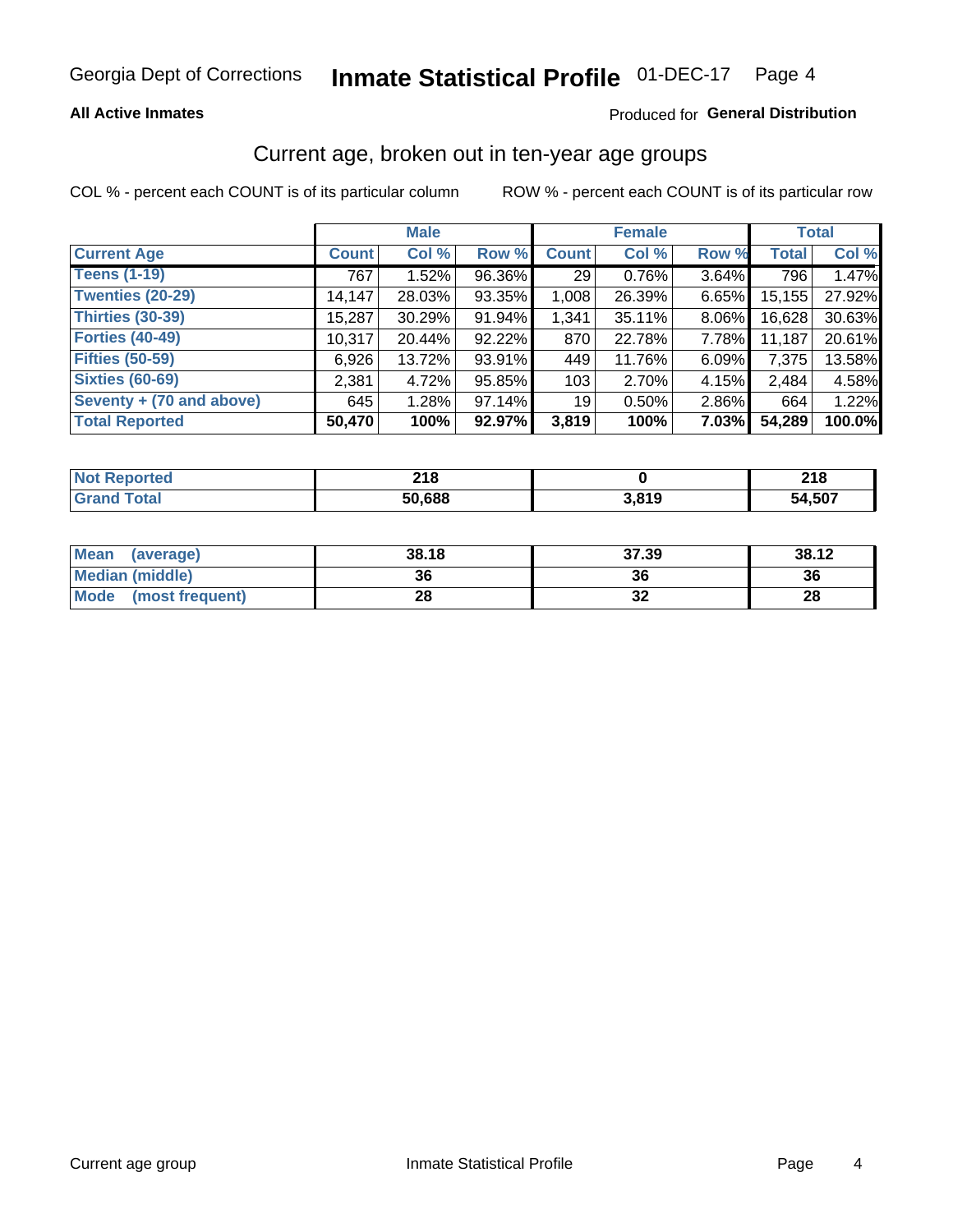#### **Inmate Statistical Profile 01-DEC-17** Page 5

#### **All Active Inmates**

### Produced for General Distribution

### Race group

COL % - percent each COUNT is of its particular column

|                   |                        | <b>Male</b>  |         |         | <b>Female</b> |        |          | <b>Total</b> |        |
|-------------------|------------------------|--------------|---------|---------|---------------|--------|----------|--------------|--------|
|                   | <b>Race Group</b>      | <b>Count</b> | Col %   |         | Row % Count   | Col %  | Row %    | <b>Total</b> | Col %  |
|                   | <b>White</b>           | 17,241       | 34.01%  | 88.58%  | 2,223         | 58.21% | 11.42%   | 19,464       | 35.71% |
| 2                 | <b>Black</b>           | 31,221       | 61.59%  | 95.35%  | 1,522         | 39.85% | 4.65%    | 32,743       | 60.07% |
| 5                 | <b>Other</b>           | 61           | .12%    | 88.41%  | 8             | .21%   | 11.59%   | 69           | .13%   |
| 6                 | <b>Asian</b>           | 175          | $.35\%$ | 95.11%  | 9             | .24%   | 4.89%    | 184          | .34%   |
| 9                 | <b>Unknown</b>         | 11           | $.02\%$ | 78.57%  | 3             | .08%   | 21.43%   | 14           | .03%   |
| 10                | <b>Hispanic</b>        | ,953         | 3.85%   | 97.36%  | 53            | 1.39%  | 2.64%    | 2,006        | 3.68%  |
| $12 \overline{ }$ | <b>Native American</b> | 25           | $.05\%$ | 96.15%  |               | .03%   | 3.85%    | 26           | .05%   |
| 13                | <b>Native Hawaiian</b> |              | $.01\%$ | 100.00% |               |        |          |              | .01%   |
|                   | <b>Total Reported</b>  | 50,688       | 100%    | 92.99%  | 3,819         | 100%   | $7.01\%$ | 54,507       | 100%   |

| <b>Not Reported</b> |        |       |        |
|---------------------|--------|-------|--------|
| <b>Grand Total</b>  | 50,688 | 3,819 | 54,507 |

| <b>Mode</b><br>---<br>most frequent) | Black | White | <b>Black</b> |
|--------------------------------------|-------|-------|--------------|
|                                      |       |       |              |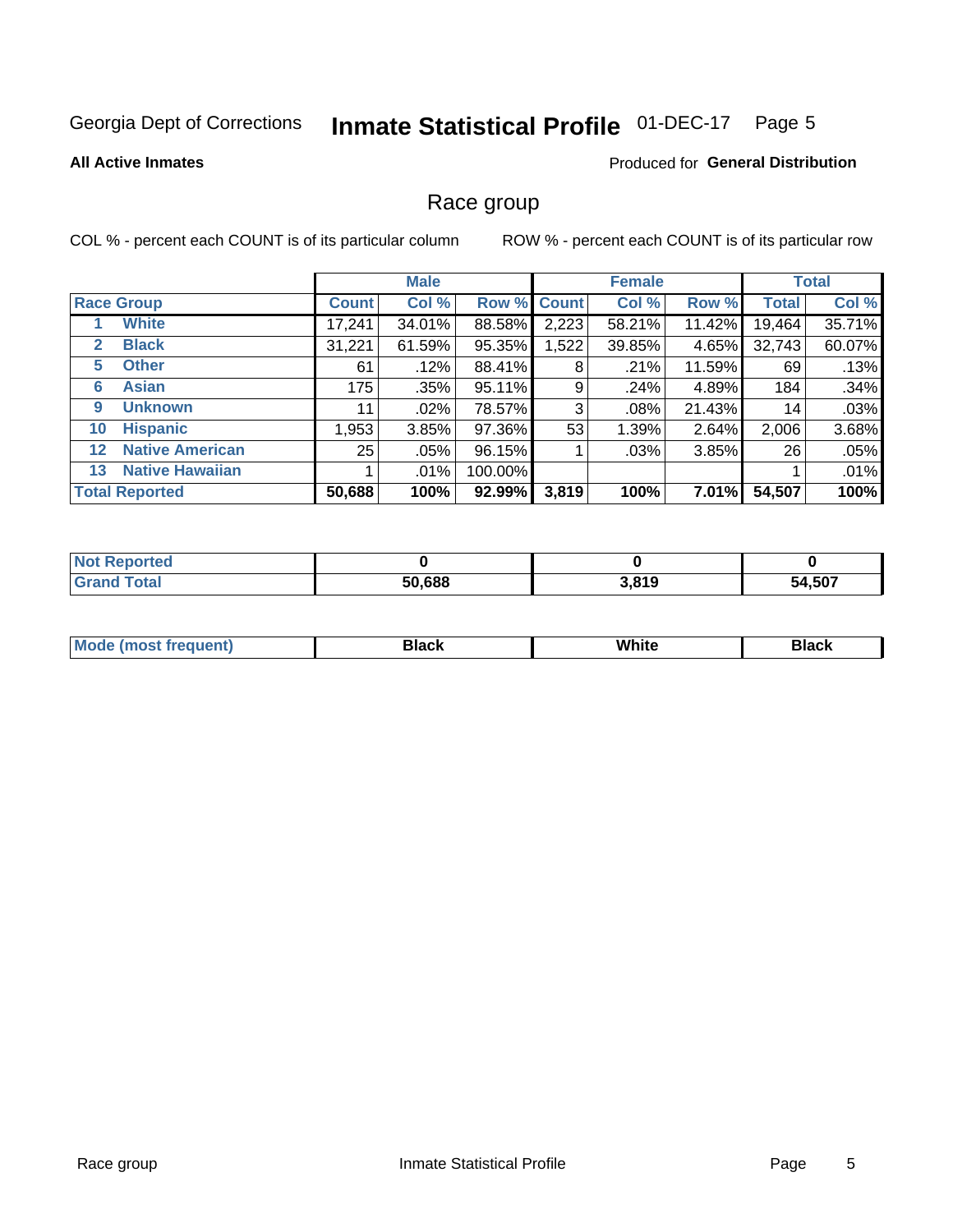#### **Inmate Statistical Profile 01-DEC-17** Page 6

**All Active Inmates** 

### Produced for General Distribution

### Marital status, self-reported at entry to prison

COL % - percent each COUNT is of its particular column

|                            | <b>Male</b>  |          |        |              | <b>Female</b> | <b>Total</b> |              |        |
|----------------------------|--------------|----------|--------|--------------|---------------|--------------|--------------|--------|
| <b>Marital Status</b>      | <b>Count</b> | Col %    | Row %  | <b>Count</b> | Col %         | Row %        | <b>Total</b> | Col %  |
| <b>Unknown</b><br>$\bf{0}$ | 915          | 1.81%    | 93.18% | 67           | 1.75%         | 6.82%        | 982          | 1.80%  |
| <b>Divorced</b><br>D       | 4,917        | $9.70\%$ | 89.51% | 576          | 15.08%        | 10.49%       | 5,493        | 10.08% |
| <b>Married</b><br>М        | 6,725        | 13.27%   | 91.25% | 645          | 16.89%        | 8.75%        | 7,370        | 13.52% |
| <b>Separated</b><br>S.     | 1,825        | $3.60\%$ | 85.12% | 319          | 8.35%         | 14.88%       | 2,144        | 3.93%  |
| <b>Unmarried</b><br>U      | 35,745       | 70.52%   | 94.52% | 2,073        | 54.28%        | 5.48%        | 37,818       | 69.38% |
| <b>Widow</b><br>W          | 561          | 1.11%    | 80.14% | 139          | 3.64%         | 19.86%       | 700          | 1.28%  |
| <b>Total Reported</b>      | 50,688       | 100%     | 92.99% | 3,819        | 100%          | 7.01%        | 54,507       | 100%   |

| $^{\dagger}$ Not.<br><b>horted</b> |      |       |        |
|------------------------------------|------|-------|--------|
| <b>Total</b>                       | .688 | 3,819 | 54.507 |

|--|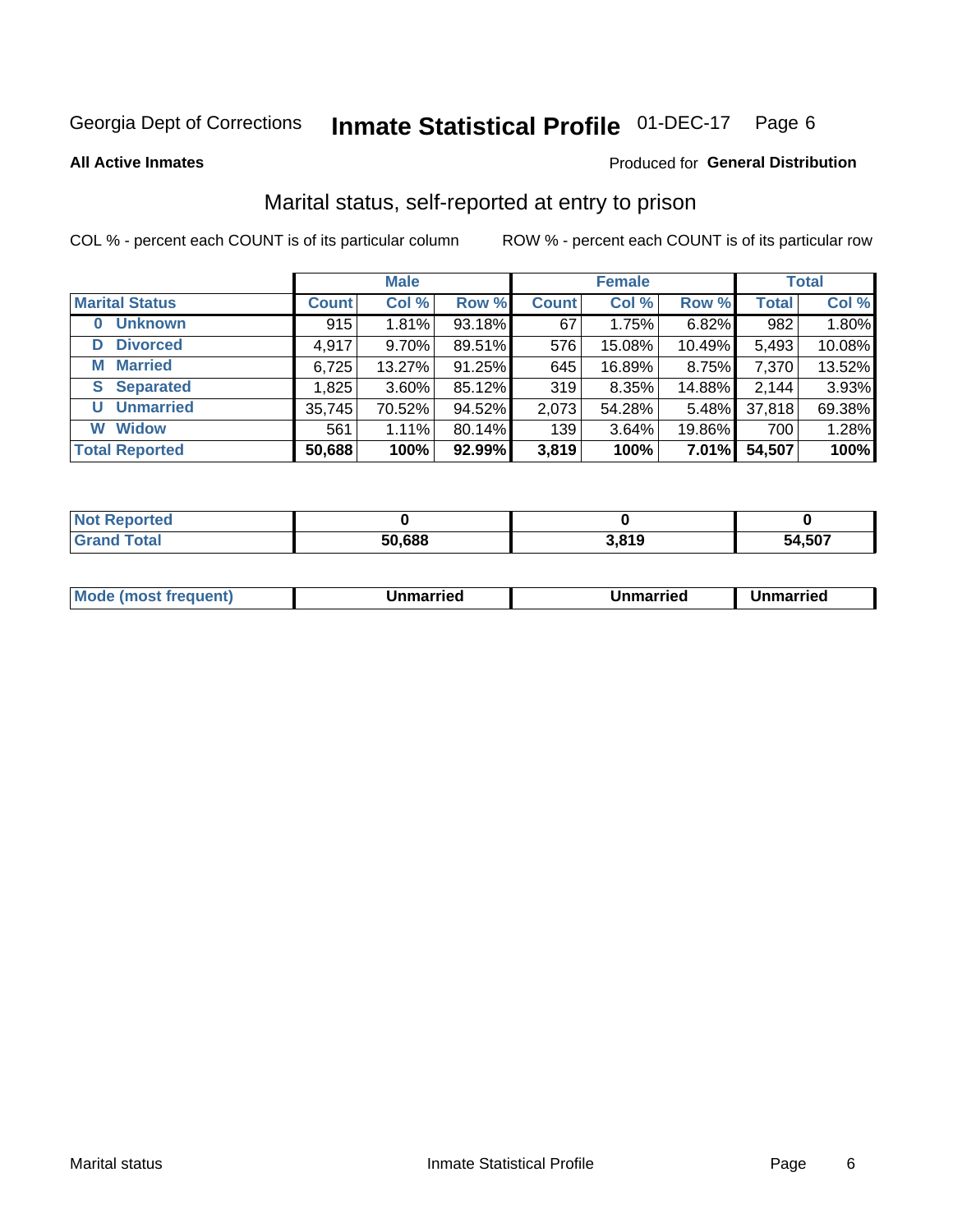#### Inmate Statistical Profile 01-DEC-17 Page 7

### **All Active Inmates**

### Produced for General Distribution

### Number of Inmates with Dependents, Self-Reported at Entry to Prison

COL % - percent each COUNT is of its particular column

|                             |                 | <b>Male</b> |        |              | <b>Female</b> |          |              | <b>Total</b> |
|-----------------------------|-----------------|-------------|--------|--------------|---------------|----------|--------------|--------------|
| <b>Number of dependents</b> | <b>Count</b>    | Col %       | Row %  | <b>Count</b> | Col %         | Row %    | <b>Total</b> | Col %        |
| l 0                         | 15,747          | 37.81%      | 93.75% | 1,050        | 32.68%        | 6.25%    | 16,797       | 37.44%       |
|                             | 9,698           | 23.28%      | 93.70% | 652          | 20.29%        | $6.30\%$ | 10,350       | 23.07%       |
| $\overline{2}$              | 7,225           | 17.35%      | 91.62% | 661          | 20.57%        | 8.38%    | 7,886        | 17.58%       |
| $\mathbf{3}$                | 4,320           | 10.37%      | 90.11% | 474          | 14.75%        | 9.89%    | 4,794        | 10.69%       |
| $\overline{\mathbf{4}}$     | 2,216           | 5.32%       | 91.19% | 214          | 6.66%         | 8.81%    | 2,430        | 5.42%        |
| 5                           | 1,145           | 2.75%       | 93.09% | 85           | 2.65%         | 6.91%    | 1,230        | 2.74%        |
| 6                           | 596             | 1.43%       | 93.42% | 42           | 1.31%         | 6.58%    | 638          | 1.42%        |
| 7                           | 296             | 0.71%       | 94.57% | 17           | 0.53%         | 5.43%    | 313          | 0.70%        |
| 8                           | 143             | 0.34%       | 96.62% | 5            | 0.16%         | 3.38%    | 148          | 0.33%        |
| 9                           | 90 <sub>1</sub> | 0.22%       | 93.75% | 6            | 0.19%         | 6.25%    | 96           | 0.21%        |
| 10                          | 81              | 0.19%       | 93.10% | 6            | 0.19%         | 6.90%    | 87           | 0.19%        |
| Over 10                     | 95              | 0.23%       | 98.96% |              | 0.03%         | 1.04%    | 96           | 0.21%        |
| <b>Total Reported</b>       | 41,652          | 100%        | 92.84% | 3,213        | 100%          | 7.16%    | 44,865       | 100%         |

| w. | 9.036  | 606   | .642         |
|----|--------|-------|--------------|
|    | 50.688 | 3,819 | .,507<br>54. |

| Mean (average)         | 1.63 | 1.48 |
|------------------------|------|------|
| <b>Median (middle)</b> |      |      |
| Mode (most frequent)   |      |      |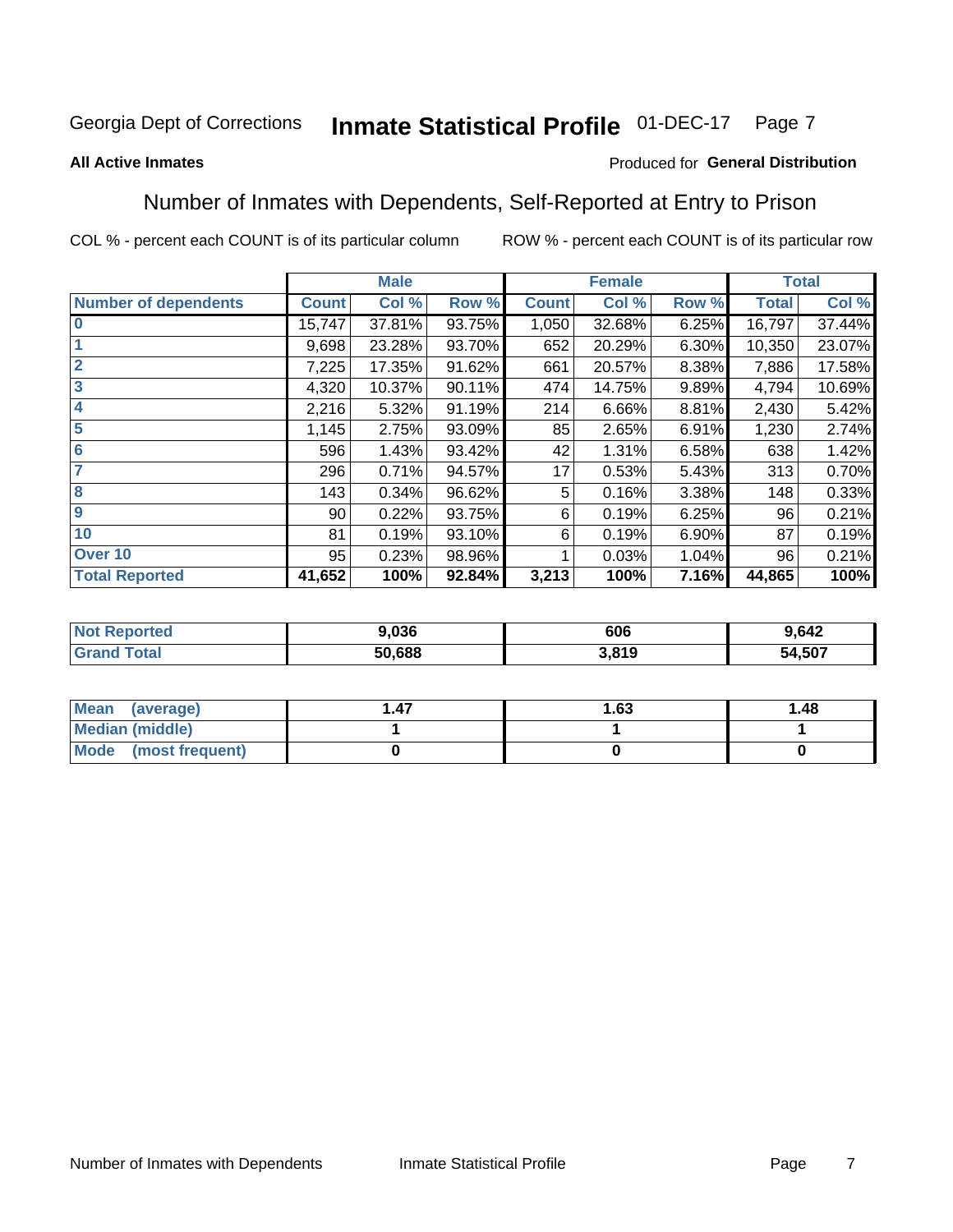#### **Inmate Statistical Profile 01-DEC-17** Page 8

#### **All Active Inmates**

### Produced for General Distribution

### Religious affiliation, self-reported at entry to prison

COL % - percent each COUNT is of its particular column

|                |                              |                | <b>Male</b> |         |              | <b>Female</b> |        |                | <b>Total</b> |
|----------------|------------------------------|----------------|-------------|---------|--------------|---------------|--------|----------------|--------------|
|                | <b>Religious Affiliation</b> | <b>Count</b>   | Col %       | Row %   | <b>Count</b> | Col %         | Row %  | <b>Total</b>   | Col %        |
| 1              | <b>Islam</b>                 | 1,308          | 5.89%       | 97.54%  | 33           | 1.39%         | 2.46%  | 1,341          | 5.45%        |
| $\overline{2}$ | <b>Catholic</b>              | 1,132          | 5.09%       | 89.13%  | 138          | 5.83%         | 10.87% | 1,270          | 5.17%        |
| 3              | <b>Baptist</b>               | 13,871         | 62.43%      | 88.80%  | 1,750        | 73.87%        | 11.20% | 15,621         | 63.53%       |
| 4              | <b>Methodist</b>             | 403            | 1.81%       | 88.96%  | 50           | 2.11%         | 11.04% | 453            | 1.84%        |
| 5              | <b>EpiscopIn</b>             | 45             | .20%        | 90.00%  | 5            | .21%          | 10.00% | 50             | .20%         |
| $6\phantom{a}$ | <b>Presbytrn</b>             | 77             | .35%        | 89.53%  | 9            | .38%          | 10.47% | 86             | .35%         |
| 7              | <b>Chc Of God</b>            | 439            | 1.98%       | 88.87%  | 55           | 2.32%         | 11.13% | 494            | 2.01%        |
| 8              | <b>Holiness</b>              | 567            | 2.55%       | 82.65%  | 119          | 5.02%         | 17.35% | 686            | 2.79%        |
| 9              | <b>Jewish</b>                | 66             | .30%        | 83.54%  | 13           | .55%          | 16.46% | 79             | .32%         |
| 10             | <b>Anglican</b>              | 25             | .11%        | 89.29%  | 3            | .13%          | 10.71% | 28             | .11%         |
| 11             | <b>Grk Orthdx</b>            | 4              | .02%        | 57.14%  | 3            | .13%          | 42.86% | 7              | .03%         |
| 12             | <b>Hindu</b>                 | 10             | .05%        | 100.00% |              |               |        | 10             | .04%         |
| 13             | <b>Buddhist</b>              | 43             | .19%        | 87.76%  | 6            | .25%          | 12.24% | 49             | .20%         |
| 14             | <b>Taoist</b>                | 6              | .03%        | 85.71%  | 1            | .04%          | 14.29% | 7              | .03%         |
| 15             | <b>Shintoist</b>             | 4              | .02%        | 100.00% |              |               |        | 4              | .02%         |
| 16             | <b>Seven D Ad</b>            | 63             | .28%        | 86.30%  | 10           | .42%          | 13.70% | 73             | .30%         |
| 17             | <b>Jehovah Wt</b>            | 272            | 1.22%       | 88.60%  | 35           | 1.48%         | 11.40% | 307            | 1.25%        |
| 18             | <b>Latr Day S</b>            | 27             | .12%        | 87.10%  | 4            | .17%          | 12.90% | 31             | .13%         |
| 19             | Quaker                       | $\overline{2}$ | .01%        | 100.00% |              |               |        | $\overline{2}$ | .01%         |
| 20             | <b>Other Prot</b>            | 2,100          | 9.45%       | 94.55%  | 121          | 5.11%         | 5.45%  | 2,221          | 9.03%        |
| 96             | <b>None</b>                  | 1,755          | 7.90%       | 99.21%  | 14           | .59%          | .79%   | 1,769          | 7.19%        |
|                | <b>Total Reported</b>        | 22,219         | 100%        | 90.37%  | 2,369        | 100%          | 9.63%  | 24,588         | 100%         |

| <b>orteo</b><br>NO. | 28,469 | ,450  | 29,919 |
|---------------------|--------|-------|--------|
| <b>otal</b>         | 50,688 | 3,819 | 54,507 |

|  | $ $ Mod<br>de (most frequent) | aptist | <b>laptist</b> | 3aptist |
|--|-------------------------------|--------|----------------|---------|
|--|-------------------------------|--------|----------------|---------|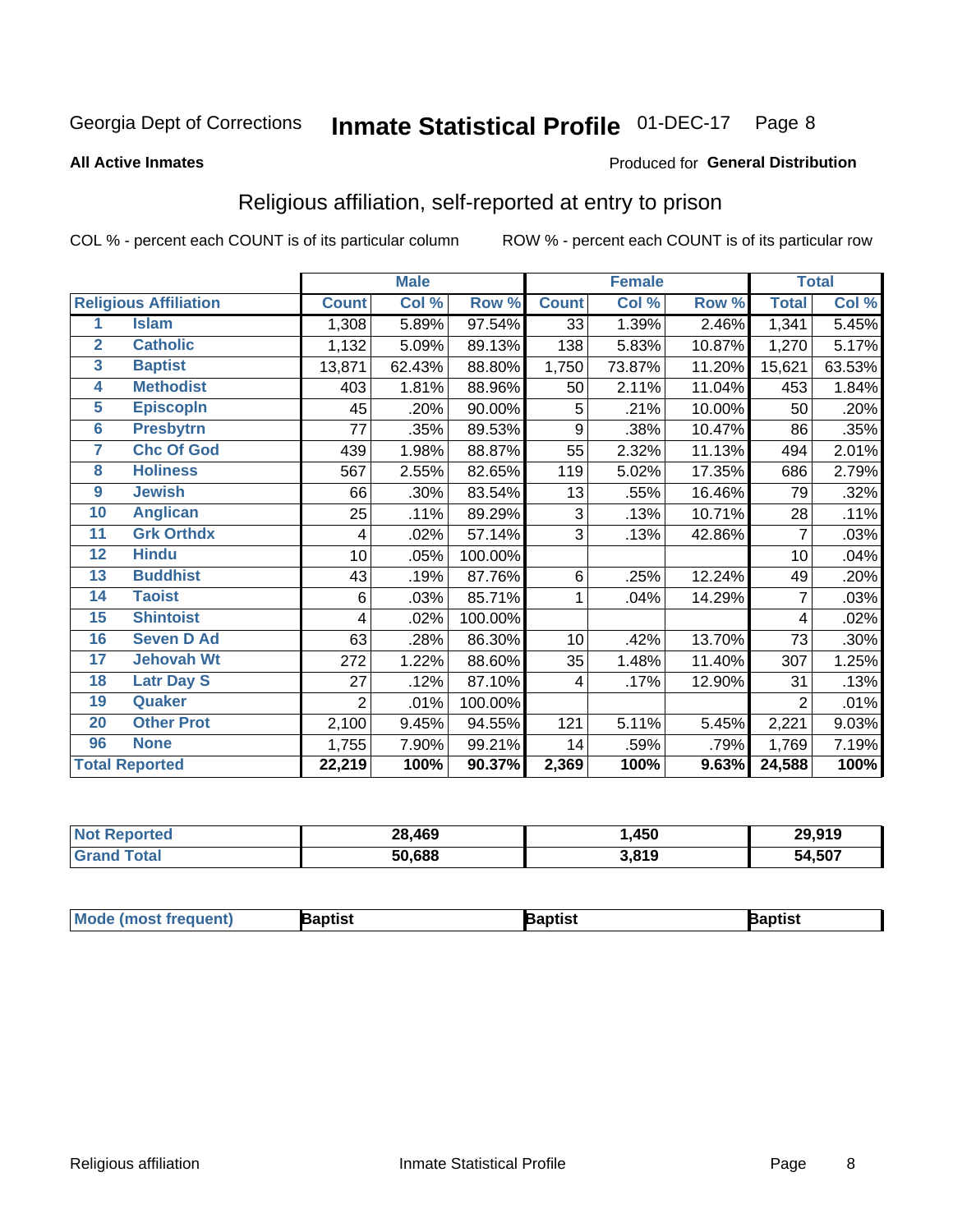#### **Inmate Statistical Profile 01-DEC-17** Page 9

#### **All Active Inmates**

### Produced for General Distribution

### Home county, self-reported at entry to prison

COL % - percent each COUNT is of its particular column

|     |                             |              | <b>Male</b> |                  |                         | <b>Female</b> |        | <b>Total</b> |        |
|-----|-----------------------------|--------------|-------------|------------------|-------------------------|---------------|--------|--------------|--------|
|     | <b>Home County</b>          | <b>Count</b> | Col %       | Row <sup>%</sup> | <b>Count</b>            | Col %         | Row %  | <b>Total</b> | Col %  |
| 000 | <b>Unknown</b>              | 6,590        | 13.00%      | 92.78%           | $\overline{513}$        | 13.43%        | 7.22%  | 7,103        | 13.03% |
| 001 | <b>Appling County</b>       | 127          | .25%        | 94.78%           | 7                       | .18%          | 5.22%  | 134          | .25%   |
| 002 | <b>Atkinson County</b>      | 38           | .07%        | 92.68%           | 3                       | .08%          | 7.32%  | 41           | .08%   |
| 003 | <b>Bacon County</b>         | 66           | .13%        | 94.29%           | 4                       | .10%          | 5.71%  | 70           | .13%   |
| 004 | <b>Baker County</b>         | 20           | .04%        | 90.91%           | $\overline{2}$          | .05%          | 9.09%  | 22           | .04%   |
| 005 | <b>Baldwin County</b>       | 254          | .50%        | 91.04%           | 25                      | .65%          | 8.96%  | 279          | .51%   |
| 006 | <b>Banks County</b>         | 61           | .12%        | 87.14%           | $\boldsymbol{9}$        | .24%          | 12.86% | 70           | .13%   |
| 007 | <b>Barrow County</b>        | 307          | .61%        | 89.77%           | 35                      | .92%          | 10.23% | 342          | .63%   |
| 008 | <b>Bartow County</b>        | 556          | 1.10%       | 85.54%           | 94                      | 2.46%         | 14.46% | 650          | 1.19%  |
| 009 | <b>Ben Hill County</b>      | 191          | .38%        | 93.17%           | 14                      | .37%          | 6.83%  | 205          | .38%   |
| 010 | <b>Berrien County</b>       | 78           | .15%        | 92.86%           | $\,6$                   | .16%          | 7.14%  | 84           | .15%   |
| 011 | <b>Bibb County</b>          | 1,166        | 2.30%       | 95.57%           | 54                      | 1.41%         | 4.43%  | 1,220        | 2.24%  |
| 012 | <b>Bleckley County</b>      | 65           | .13%        | 91.55%           | $\,6$                   | .16%          | 8.45%  | 71           | .13%   |
| 013 | <b>Brantley County</b>      | 69           | .14%        | 83.13%           | 14                      | .37%          | 16.87% | 83           | .15%   |
| 014 | <b>Brooks County</b>        | 214          | .42%        | 97.72%           | 5                       | .13%          | 2.28%  | 219          | .40%   |
| 015 | <b>Bryan County</b>         | 80           | .16%        | 89.89%           | $\boldsymbol{9}$        | .24%          | 10.11% | 89           | .16%   |
| 016 | <b>Bulloch County</b>       | 365          | .72%        | 95.55%           | 17                      | .45%          | 4.45%  | 382          | .70%   |
| 017 | <b>Burke County</b>         | 217          | .43%        | 96.44%           | $\bf 8$                 | .21%          | 3.56%  | 225          | .41%   |
| 018 | <b>Butts County</b>         | 128          | .25%        | 92.75%           | 10                      | .26%          | 7.25%  | 138          | .25%   |
| 019 | <b>Calhoun County</b>       | 56           | .11%        | 87.50%           | 8                       | .21%          | 12.50% | 64           | .12%   |
| 020 | <b>Camden County</b>        | 128          | .25%        | 90.14%           | 14                      | .37%          | 9.86%  | 142          | .26%   |
| 021 | <b>Candler County</b>       | 108          | .21%        | 91.53%           | 10                      | .26%          | 8.47%  | 118          | .22%   |
| 022 | <b>Carroll County</b>       | 564          | 1.11%       | 91.56%           | 52                      | 1.36%         | 8.44%  | 616          | 1.13%  |
| 023 | <b>Catoosa County</b>       | 227          | .45%        | 89.37%           | 27                      | .71%          | 10.63% | 254          | .47%   |
| 024 | <b>Charlton County</b>      | 45           | .09%        | 91.84%           | 4                       | .10%          | 8.16%  | 49           | .09%   |
| 025 | <b>Chatham County</b>       | 1,685        | 3.32%       | 96.34%           | 64                      | 1.68%         | 3.66%  | 1,749        | 3.21%  |
| 026 | <b>Chattahoochee County</b> | 24           | .05%        | 100.00%          |                         |               |        | 24           | .04%   |
| 027 | <b>Chattooga County</b>     | 230          | .45%        | 88.46%           | 30                      | .79%          | 11.54% | 260          | .48%   |
| 028 | <b>Cherokee County</b>      | 388          | .77%        | 88.58%           | 50                      | 1.31%         | 11.42% | 438          | .80%   |
| 029 | <b>Clarke County</b>        | 502          | .99%        | 93.66%           | 34                      | .89%          | 6.34%  | 536          | .98%   |
| 030 | <b>Clay County</b>          | 42           | .08%        | 91.30%           | $\overline{\mathbf{4}}$ | .10%          | 8.70%  | 46           | .08%   |
| 031 | <b>Clayton County</b>       | 1,466        | 2.89%       | 93.49%           | 102                     | 2.67%         | 6.51%  | 1,568        | 2.88%  |
| 032 | <b>Clinch County</b>        | 50           | .10%        | 98.04%           | 1                       | .03%          | 1.96%  | 51           | .09%   |
| 033 | <b>Cobb County</b>          | 1,784        | 3.52%       | 91.68%           | 162                     | 4.24%         | 8.32%  | 1,946        | 3.57%  |
| 034 | <b>Coffee County</b>        | 258          | .51%        | 93.48%           | 18                      | .47%          | 6.52%  | 276          | .51%   |
| 035 | <b>Colquitt County</b>      | 199          | .39%        | 95.67%           | 9                       | .24%          | 4.33%  | 208          | .38%   |
| 036 | <b>Columbia County</b>      | 302          | .60%        | 93.21%           | 22                      | .58%          | 6.79%  | 324          | .59%   |
| 037 | <b>Cook County</b>          | 130          | .26%        | 94.20%           | $\bf 8$                 | .21%          | 5.80%  | 138          | .25%   |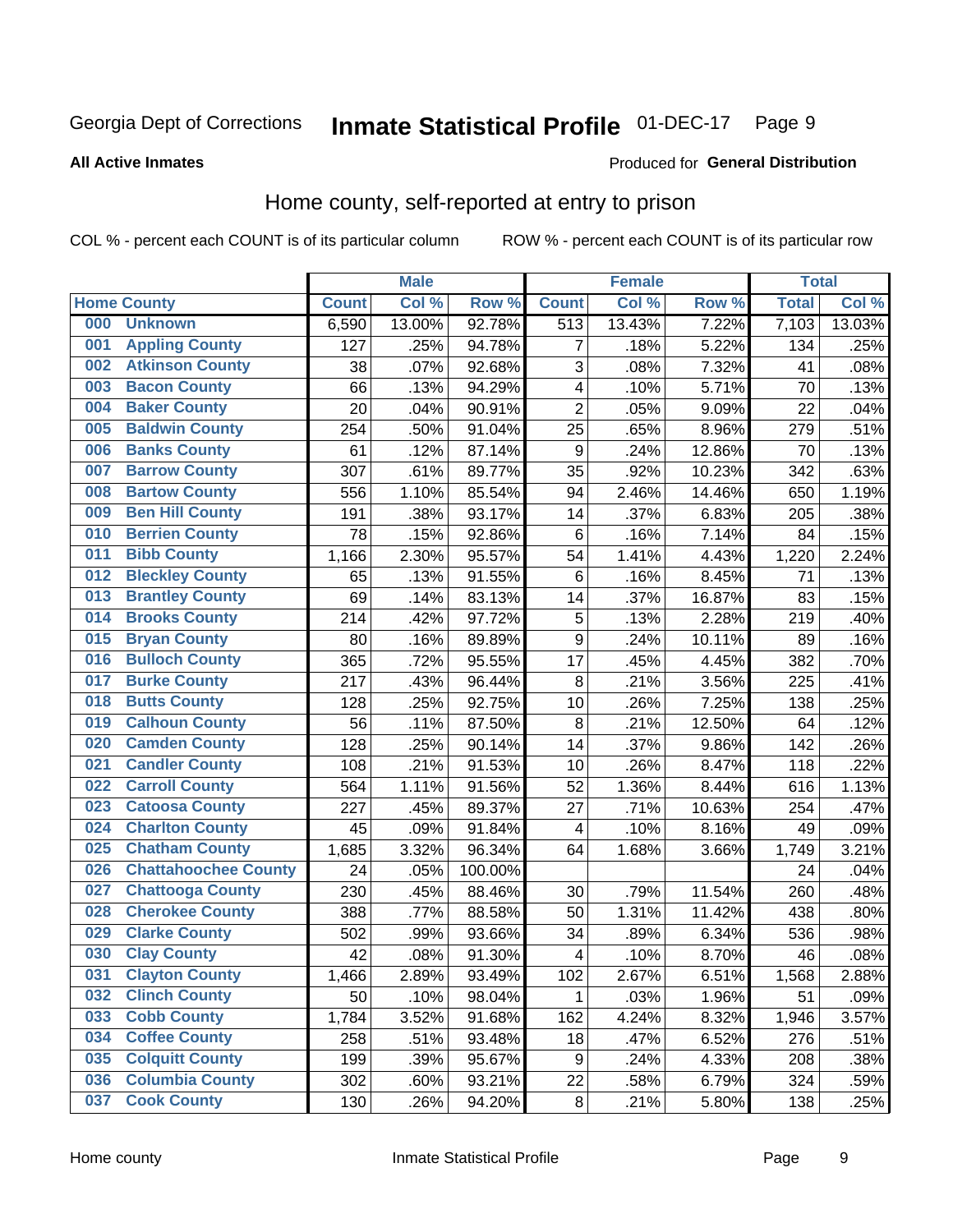#### Inmate Statistical Profile 01-DEC-17 Page 10

#### **All Active Inmates**

### Produced for General Distribution

### Home county, self-reported at entry to prison

COL % - percent each COUNT is of its particular column

|     |                         |                  | <b>Male</b> |                  |                  | <b>Female</b> |        | <b>Total</b> |       |
|-----|-------------------------|------------------|-------------|------------------|------------------|---------------|--------|--------------|-------|
|     | <b>Home County</b>      | <b>Count</b>     | Col %       | Row <sup>%</sup> | <b>Count</b>     | Col %         | Row %  | <b>Total</b> | Col % |
| 038 | <b>Coweta County</b>    | 493              | .97%        | 94.08%           | 31               | .81%          | 5.92%  | 524          | .96%  |
| 039 | <b>Crawford County</b>  | 42               | .08%        | 79.25%           | 11               | .29%          | 20.75% | 53           | .10%  |
| 040 | <b>Crisp County</b>     | 222              | .44%        | 94.47%           | 13               | .34%          | 5.53%  | 235          | .43%  |
| 041 | <b>Dade County</b>      | 60               | .12%        | 88.24%           | 8                | .21%          | 11.76% | 68           | .12%  |
| 042 | <b>Dawson County</b>    | 65               | .13%        | 84.42%           | 12               | .31%          | 15.58% | 77           | .14%  |
| 043 | <b>Decatur County</b>   | 221              | .44%        | 94.85%           | 12               | .31%          | 5.15%  | 233          | .43%  |
| 044 | <b>Dekalb County</b>    | 2,926            | 5.77%       | 95.15%           | 149              | 3.90%         | 4.85%  | 3,075        | 5.64% |
| 045 | <b>Dodge County</b>     | 139              | .27%        | 93.29%           | 10               | .26%          | 6.71%  | 149          | .27%  |
| 046 | <b>Dooly County</b>     | 99               | .20%        | 97.06%           | 3                | .08%          | 2.94%  | 102          | .19%  |
| 047 | <b>Dougherty County</b> | 812              | 1.60%       | 94.75%           | 45               | 1.18%         | 5.25%  | 857          | 1.57% |
| 048 | <b>Douglas County</b>   | 556              | 1.10%       | 92.36%           | 46               | 1.20%         | 7.64%  | 602          | 1.10% |
| 049 | <b>Early County</b>     | 76               | .15%        | 87.36%           | 11               | .29%          | 12.64% | 87           | .16%  |
| 050 | <b>Echols County</b>    | 6                | .01%        | 100.00%          |                  |               |        | $\,6$        | .01%  |
| 051 | <b>Effingham County</b> | 223              | .44%        | 93.70%           | 15               | .39%          | 6.30%  | 238          | .44%  |
| 052 | <b>Elbert County</b>    | 117              | .23%        | 90.70%           | 12               | .31%          | 9.30%  | 129          | .24%  |
| 053 | <b>Emanuel County</b>   | 162              | .32%        | 93.10%           | 12               | .31%          | 6.90%  | 174          | .32%  |
| 054 | <b>Evans County</b>     | 66               | .13%        | 91.67%           | 6                | .16%          | 8.33%  | 72           | .13%  |
| 055 | <b>Fannin County</b>    | 98               | .19%        | 91.59%           | $\boldsymbol{9}$ | .24%          | 8.41%  | 107          | .20%  |
| 056 | <b>Fayette County</b>   | 177              | .35%        | 91.71%           | 16               | .42%          | 8.29%  | 193          | .35%  |
| 057 | <b>Floyd County</b>     | 743              | 1.47%       | 89.30%           | 89               | 2.33%         | 10.70% | 832          | 1.53% |
| 058 | <b>Forsyth County</b>   | 226              | .45%        | 89.68%           | 26               | .68%          | 10.32% | 252          | .46%  |
| 059 | <b>Franklin County</b>  | 132              | .26%        | 86.84%           | 20               | .52%          | 13.16% | 152          | .28%  |
| 060 | <b>Fulton County</b>    | 4,938            | 9.74%       | 95.70%           | 222              | 5.81%         | 4.30%  | 5,160        | 9.47% |
| 061 | <b>Gilmer County</b>    | 84               | .17%        | 88.42%           | 11               | .29%          | 11.58% | 95           | .17%  |
| 062 | <b>Glascock County</b>  | $\boldsymbol{9}$ | .02%        | 90.00%           | 1                | .03%          | 10.00% | 10           | .02%  |
| 063 | <b>Glynn County</b>     | 406              | .80%        | 94.20%           | 25               | .65%          | 5.80%  | 431          | .79%  |
| 064 | <b>Gordon County</b>    | 283              | .56%        | 87.62%           | 40               | 1.05%         | 12.38% | 323          | .59%  |
| 065 | <b>Grady County</b>     | 112              | .22%        | 95.73%           | 5                | .13%          | 4.27%  | 117          | .21%  |
| 066 | <b>Greene County</b>    | 96               | .19%        | 95.05%           | 5                | .13%          | 4.95%  | 101          | .19%  |
| 067 | <b>Gwinnett County</b>  | 1,799            | 3.55%       | 93.41%           | 127              | 3.33%         | 6.59%  | 1,926        | 3.53% |
| 068 | <b>Habersham County</b> | 107              | .21%        | 92.24%           | $\boldsymbol{9}$ | .24%          | 7.76%  | 116          | .21%  |
| 069 | <b>Hall County</b>      | 622              | 1.23%       | 90.67%           | 64               | 1.68%         | 9.33%  | 686          | 1.26% |
| 070 | <b>Hancock County</b>   | 51               | .10%        | 96.23%           | $\overline{2}$   | .05%          | 3.77%  | 53           | .10%  |
| 071 | <b>Haralson County</b>  | 126              | .25%        | 93.33%           | $\boldsymbol{9}$ | .24%          | 6.67%  | 135          | .25%  |
| 072 | <b>Harris County</b>    | 98               | .19%        | 91.59%           | $\boldsymbol{9}$ | .24%          | 8.41%  | 107          | .20%  |
| 073 | <b>Hart County</b>      | 152              | .30%        | 91.02%           | 15               | .39%          | 8.98%  | 167          | .31%  |
| 074 | <b>Heard County</b>     | 53               | .10%        | 86.89%           | $\bf 8$          | .21%          | 13.11% | 61           | .11%  |
| 075 | <b>Henry County</b>     | 565              | 1.11%       | 91.72%           | 51               | 1.34%         | 8.28%  | 616          | 1.13% |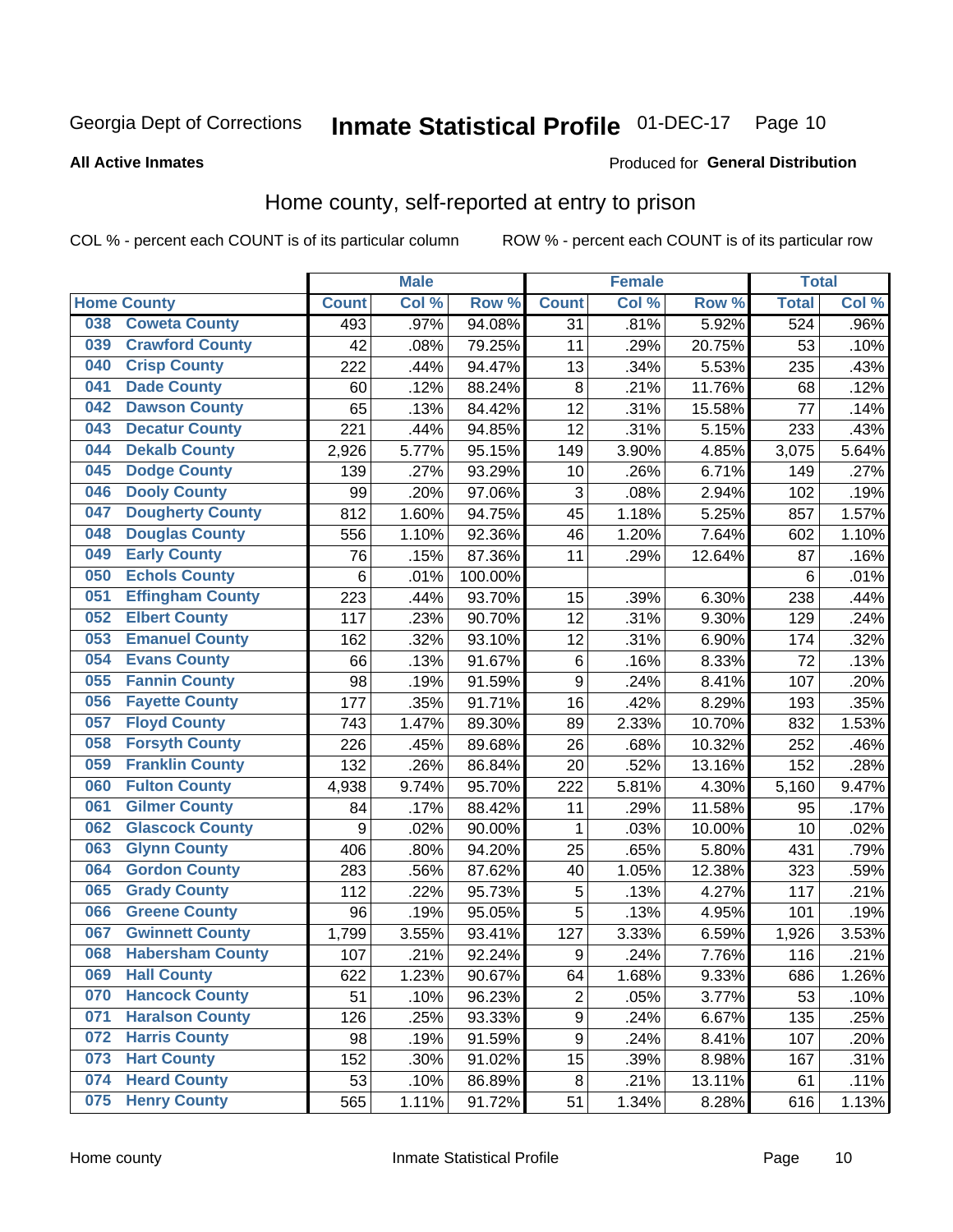#### Inmate Statistical Profile 01-DEC-17 Page 11

**All Active Inmates** 

#### Produced for General Distribution

### Home county, self-reported at entry to prison

COL % - percent each COUNT is of its particular column

|                  |                          |              | <b>Male</b> |                  |                         | <b>Female</b> |        | <b>Total</b> |       |
|------------------|--------------------------|--------------|-------------|------------------|-------------------------|---------------|--------|--------------|-------|
|                  | <b>Home County</b>       | <b>Count</b> | Col%        | Row <sup>%</sup> | <b>Count</b>            | Col %         | Row %  | <b>Total</b> | Col % |
| 076              | <b>Houston County</b>    | 499          | .98%        | 90.56%           | 52                      | 1.36%         | 9.44%  | 551          | 1.01% |
| 077              | <b>Irwin County</b>      | 65           | .13%        | 94.20%           | 4                       | .10%          | 5.80%  | 69           | .13%  |
| 078              | <b>Jackson County</b>    | 247          | .49%        | 92.86%           | 19                      | .50%          | 7.14%  | 266          | .49%  |
| 079              | <b>Jasper County</b>     | 86           | .17%        | 96.63%           | 3                       | .08%          | 3.37%  | 89           | .16%  |
| 080              | <b>Jeff Davis County</b> | 74           | .15%        | 97.37%           | $\overline{c}$          | .05%          | 2.63%  | 76           | .14%  |
| 081              | <b>Jefferson County</b>  | 169          | .33%        | 94.94%           | $\mathsf 9$             | .24%          | 5.06%  | 178          | .33%  |
| 082              | <b>Jenkins County</b>    | 64           | .13%        | 95.52%           | 3                       | .08%          | 4.48%  | 67           | .12%  |
| 083              | <b>Johnson County</b>    | 33           | .07%        | 84.62%           | 6                       | .16%          | 15.38% | 39           | .07%  |
| 084              | <b>Jones County</b>      | 114          | .22%        | 89.76%           | 13                      | .34%          | 10.24% | 127          | .23%  |
| 085              | <b>Lamar County</b>      | 72           | .14%        | 87.80%           | 10                      | .26%          | 12.20% | 82           | .15%  |
| 086              | <b>Lanier County</b>     | 45           | .09%        | 93.75%           | 3                       | .08%          | 6.25%  | 48           | .09%  |
| 087              | <b>Laurens County</b>    | 241          | .48%        | 91.63%           | 22                      | .58%          | 8.37%  | 263          | .48%  |
| 088              | <b>Lee County</b>        | 95           | .19%        | 95.96%           | $\overline{\mathbf{4}}$ | .10%          | 4.04%  | 99           | .18%  |
| 089              | <b>Liberty County</b>    | 224          | .44%        | 94.92%           | 12                      | .31%          | 5.08%  | 236          | .43%  |
| 090              | <b>Lincoln County</b>    | 30           | .06%        | 93.75%           | $\overline{c}$          | .05%          | 6.25%  | 32           | .06%  |
| 091              | <b>Long County</b>       | 46           | .09%        | 93.88%           | 3                       | .08%          | 6.12%  | 49           | .09%  |
| 092              | <b>Lowndes County</b>    | 422          | .83%        | 97.01%           | 13                      | .34%          | 2.99%  | 435          | .80%  |
| 093              | <b>Lumpkin County</b>    | 85           | .17%        | 92.39%           | $\overline{7}$          | .18%          | 7.61%  | 92           | .17%  |
| 094              | <b>Macon County</b>      | 60           | .12%        | 90.91%           | $\,6$                   | .16%          | 9.09%  | 66           | .12%  |
| 095              | <b>Madison County</b>    | 190          | .37%        | 91.79%           | 17                      | .45%          | 8.21%  | 207          | .38%  |
| 096              | <b>Marion County</b>     | 51           | .10%        | 89.47%           | 6                       | .16%          | 10.53% | 57           | .10%  |
| 097              | <b>Mcduffie County</b>   | 160          | .32%        | 95.24%           | 8                       | .21%          | 4.76%  | 168          | .31%  |
| 098              | <b>Mcintosh County</b>   | 45           | .09%        | 100.00%          |                         |               |        | 45           | .08%  |
| 099              | <b>Meriwether County</b> | 164          | .32%        | 94.25%           | 10                      | .26%          | 5.75%  | 174          | .32%  |
| 100              | <b>Miller County</b>     | 27           | .05%        | 87.10%           | 4                       | .10%          | 12.90% | 31           | .06%  |
| 101              | <b>Mitchell County</b>   | 150          | .30%        | 93.17%           | 11                      | .29%          | 6.83%  | 161          | .30%  |
| 102              | <b>Monroe County</b>     | 108          | .21%        | 95.58%           | 5                       | .13%          | 4.42%  | 113          | .21%  |
| 103              | <b>Montgomery County</b> | 83           | .16%        | 89.25%           | 10                      | .26%          | 10.75% | 93           | .17%  |
| 104              | <b>Morgan County</b>     | 105          | .21%        | 92.92%           | 8                       | .21%          | 7.08%  | 113          | .21%  |
| 105              | <b>Murray County</b>     | 206          | .41%        | 92.38%           | 17                      | .45%          | 7.62%  | 223          | .41%  |
| 106              | <b>Muscogee County</b>   | 1,008        | 1.99%       | 94.29%           | 61                      | 1.60%         | 5.71%  | 1,069        | 1.96% |
| 107              | <b>Newton County</b>     | 573          | 1.13%       | 90.66%           | 59                      | 1.54%         | 9.34%  | 632          | 1.16% |
| 108              | <b>Oconee County</b>     | 55           | .11%        | 84.62%           | 10                      | .26%          | 15.38% | 65           | .12%  |
| 109              | <b>Oglethorpe County</b> | 63           | .12%        | 91.30%           | 6                       | .16%          | 8.70%  | 69           | .13%  |
| 110              | <b>Paulding County</b>   | 333          | .66%        | 90.98%           | 33                      | .86%          | 9.02%  | 366          | .67%  |
| 111              | <b>Peach County</b>      | 111          | .22%        | 94.87%           | 6                       | .16%          | 5.13%  | 117          | .21%  |
| $\overline{112}$ | <b>Pickens County</b>    | 117          | .23%        | 92.13%           | 10                      | .26%          | 7.87%  | 127          | .23%  |
| 113              | <b>Pierce County</b>     | 100          | .20%        | 89.29%           | 12                      | .31%          | 10.71% | 112          | .21%  |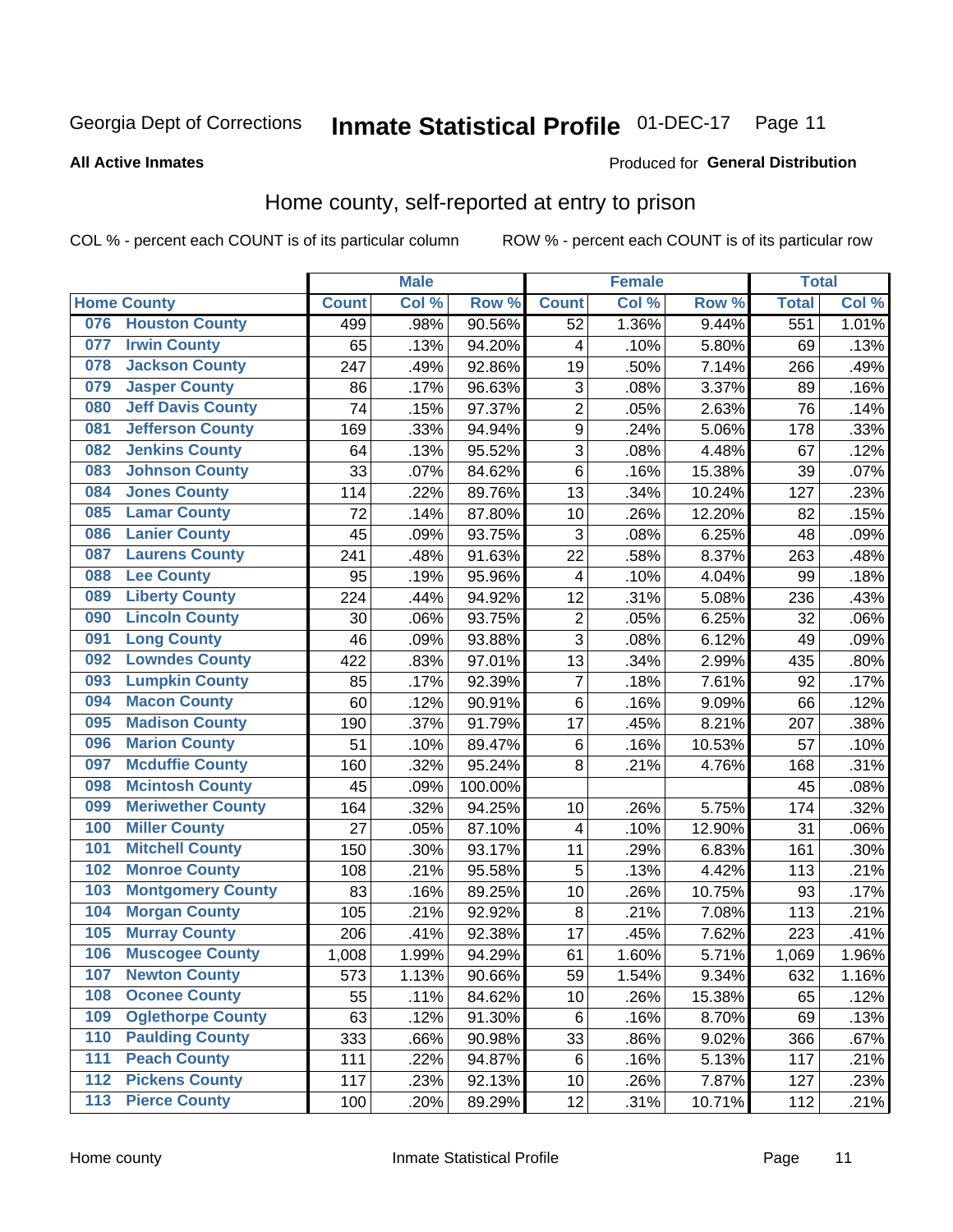# Inmate Statistical Profile 01-DEC-17 Page 12

### **All Active Inmates**

### Produced for General Distribution

### Home county, self-reported at entry to prison

COL % - percent each COUNT is of its particular column

|                    |                          |              | <b>Male</b> |                  |                | <b>Female</b> |        | <b>Total</b>    |       |
|--------------------|--------------------------|--------------|-------------|------------------|----------------|---------------|--------|-----------------|-------|
| <b>Home County</b> |                          | <b>Count</b> | Col %       | Row <sup>%</sup> | <b>Count</b>   | Col %         | Row %  | <b>Total</b>    | Col % |
| 114                | <b>Pike County</b>       | 40           | .08%        | 93.02%           | 3              | .08%          | 6.98%  | $\overline{43}$ | .08%  |
| 115                | <b>Polk County</b>       | 241          | .48%        | 89.26%           | 29             | .76%          | 10.74% | 270             | .50%  |
| 116                | <b>Pulaski County</b>    | 54           | .11%        | 93.10%           | 4              | .10%          | 6.90%  | 58              | .11%  |
| 117                | <b>Putnam County</b>     | 135          | .27%        | 90.60%           | 14             | .37%          | 9.40%  | 149             | .27%  |
| 118                | <b>Quitman County</b>    | 18           | .04%        | 100.00%          |                |               |        | 18              | .03%  |
| 119                | <b>Rabun County</b>      | 43           | .08%        | 84.31%           | 8              | .21%          | 15.69% | 51              | .09%  |
| 120                | <b>Randolph County</b>   | 74           | .15%        | 94.87%           | $\overline{4}$ | .10%          | 5.13%  | 78              | .14%  |
| 121                | <b>Richmond County</b>   | 1,715        | 3.38%       | 93.00%           | 129            | 3.38%         | 7.00%  | 1,844           | 3.38% |
| 122                | <b>Rockdale County</b>   | 361          | .71%        | 92.56%           | 29             | .76%          | 7.44%  | 390             | .72%  |
| 123                | <b>Schley County</b>     | 18           | .04%        | 90.00%           | $\overline{2}$ | .05%          | 10.00% | 20              | .04%  |
| 124                | <b>Screven County</b>    | 116          | .23%        | 96.67%           | $\overline{4}$ | .10%          | 3.33%  | 120             | .22%  |
| 125                | <b>Seminole County</b>   | 64           | .13%        | 85.33%           | 11             | .29%          | 14.67% | 75              | .14%  |
| 126                | <b>Spalding County</b>   | 460          | .91%        | 94.07%           | 29             | .76%          | 5.93%  | 489             | .90%  |
| 127                | <b>Stephens County</b>   | 138          | .27%        | 89.03%           | 17             | .45%          | 10.97% | 155             | .28%  |
| 128                | <b>Stewart County</b>    | 34           | .07%        | 100.00%          |                |               |        | 34              | .06%  |
| 129                | <b>Sumter County</b>     | 175          | .35%        | 94.09%           | 11             | .29%          | 5.91%  | 186             | .34%  |
| 130                | <b>Talbot County</b>     | 35           | .07%        | 87.50%           | 5              | .13%          | 12.50% | 40              | .07%  |
| 131                | <b>Taliaferro County</b> | 13           | .03%        | 100.00%          |                |               |        | 13              | .02%  |
| 132                | <b>Tattnall County</b>   | 155          | .31%        | 93.37%           | 11             | .29%          | 6.63%  | 166             | .30%  |
| 133                | <b>Taylor County</b>     | 60           | .12%        | 88.24%           | 8              | .21%          | 11.76% | 68              | .12%  |
| 134                | <b>Telfair County</b>    | 105          | .21%        | 91.30%           | 10             | .26%          | 8.70%  | 115             | .21%  |
| 135                | <b>Terrell County</b>    | 75           | .15%        | 91.46%           | 7              | .18%          | 8.54%  | 82              | .15%  |
| 136                | <b>Thomas County</b>     | 181          | .36%        | 94.27%           | 11             | .29%          | 5.73%  | 192             | .35%  |
| 137                | <b>Tift County</b>       | 290          | .57%        | 96.99%           | 9              | .24%          | 3.01%  | 299             | .55%  |
| 138                | <b>Toombs County</b>     | 283          | .56%        | 90.42%           | 30             | .79%          | 9.58%  | 313             | .57%  |
| 139                | <b>Towns County</b>      | 21           | .04%        | 67.74%           | 10             | .26%          | 32.26% | 31              | .06%  |
| 140                | <b>Treutlen County</b>   | 53           | .10%        | 96.36%           | $\overline{2}$ | .05%          | 3.64%  | 55              | .10%  |
| 141                | <b>Troup County</b>      | 538          | 1.06%       | 92.92%           | 41             | 1.07%         | 7.08%  | 579             | 1.06% |
| 142                | <b>Turner County</b>     | 71           | .14%        | 97.26%           | $\overline{2}$ | .05%          | 2.74%  | 73              | .13%  |
| 143                | <b>Twiggs County</b>     | 46           | .09%        | 88.46%           | 6              | .16%          | 11.54% | 52              | .10%  |
| 144                | <b>Union County</b>      | 68           | .13%        | 85.00%           | 12             | .31%          | 15.00% | 80              | .15%  |
| 145                | <b>Upson County</b>      | 152          | .30%        | 95.00%           | 8              | .21%          | 5.00%  | 160             | .29%  |
| 146                | <b>Walker County</b>     | 367          | .72%        | 89.08%           | 45             | 1.18%         | 10.92% | 412             | .76%  |
| 147                | <b>Walton County</b>     | 440          | .87%        | 91.48%           | 41             | 1.07%         | 8.52%  | 481             | .88%  |
| 148                | <b>Ware County</b>       | 298          | .59%        | 93.42%           | 21             | .55%          | 6.58%  | 319             | .59%  |
| 149                | <b>Warren County</b>     | 33           | .07%        | 94.29%           | $\overline{2}$ | .05%          | 5.71%  | 35              | .06%  |
| 150                | <b>Washington County</b> | 186          | .37%        | 92.08%           | 16             | .42%          | 7.92%  | 202             | .37%  |
| 151                | <b>Wayne County</b>      | 181          | .36%        | 93.78%           | 12             | .31%          | 6.22%  | 193             | .35%  |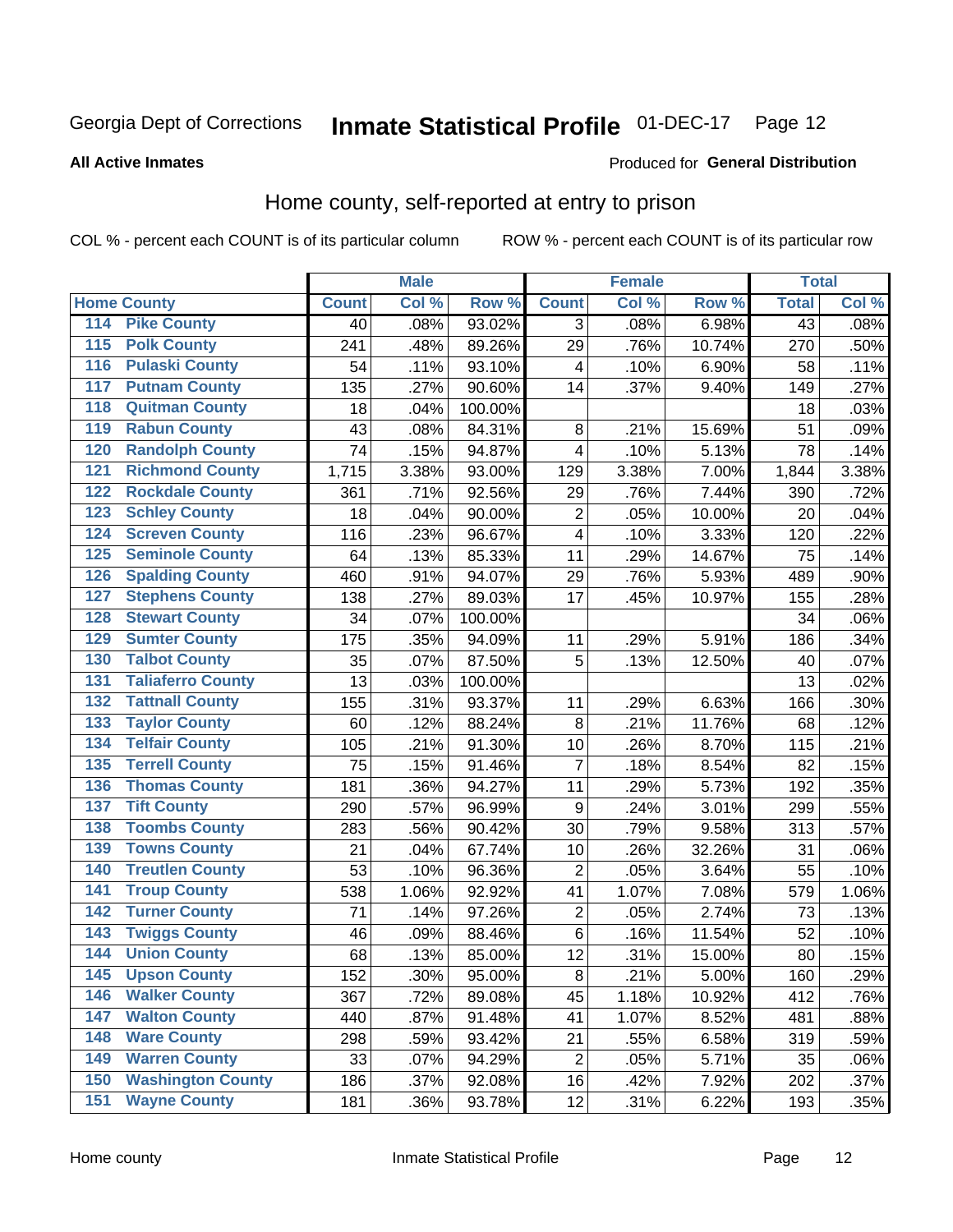#### **Inmate Statistical Profile 01-DEC-17** Page 13

**All Active Inmates** 

### Produced for General Distribution

### Home county, self-reported at entry to prison

COL % - percent each COUNT is of its particular column

|     |                             |              | <b>Male</b> |        |              | <b>Female</b> |        | <b>Total</b> |       |
|-----|-----------------------------|--------------|-------------|--------|--------------|---------------|--------|--------------|-------|
|     | <b>Home County</b>          | <b>Count</b> | Col %       | Row %  | <b>Count</b> | Col %         | Row %  | <b>Total</b> | Col % |
| 152 | <b>Webster County</b>       | 9            | .02%        | 90.00% |              | .03%          | 10.00% | 10           | .02%  |
| 153 | <b>Wheeler County</b>       | 45           | .09%        | 93.75% | 3            | .08%          | 6.25%  | 48           | .09%  |
| 154 | <b>White County</b>         | 94           | .19%        | 90.38% | 10           | .26%          | 9.62%  | 104          | .19%  |
| 155 | <b>Whitfield County</b>     | 536          | 1.06%       | 88.16% | 72           | 1.89%         | 11.84% | 608          | 1.12% |
| 156 | <b>Wilcox County</b>        | 50           | .10%        | 90.91% | 5            | .13%          | 9.09%  | 55           | .10%  |
| 157 | <b>Wilkes County</b>        | 66           | .13%        | 90.41% | 7            | .18%          | 9.59%  | 73           | .13%  |
| 158 | <b>Wilkinson County</b>     | 50           | .10%        | 94.34% | 3            | .08%          | 5.66%  | 53           | .10%  |
| 159 | <b>Worth County</b>         | 109          | .22%        | 91.60% | 10           | .26%          | 8.40%  | 119          | .22%  |
| 999 | <b>Other Custody/Out Of</b> | 130          | .26%        | 95.59% | 6            | .16%          | 4.41%  | 136          | .25%  |
|     | <b>State</b>                |              |             |        |              |               |        |              |       |
|     | <b>Total Rported</b>        | 50,688       | 100%        | 92.99% | 3,819        | 100%          | 7.01%  | 54,507       | 100%  |

| <b>Not</b><br><b>Reported</b> |        |       |        |
|-------------------------------|--------|-------|--------|
| <b>Total</b>                  | 50,688 | 3.819 | 54,507 |

| Mode (most frequent) | <b>Fulton County</b> | <b>Fulton County</b> | <b>Fulton County</b> |
|----------------------|----------------------|----------------------|----------------------|
|                      |                      |                      |                      |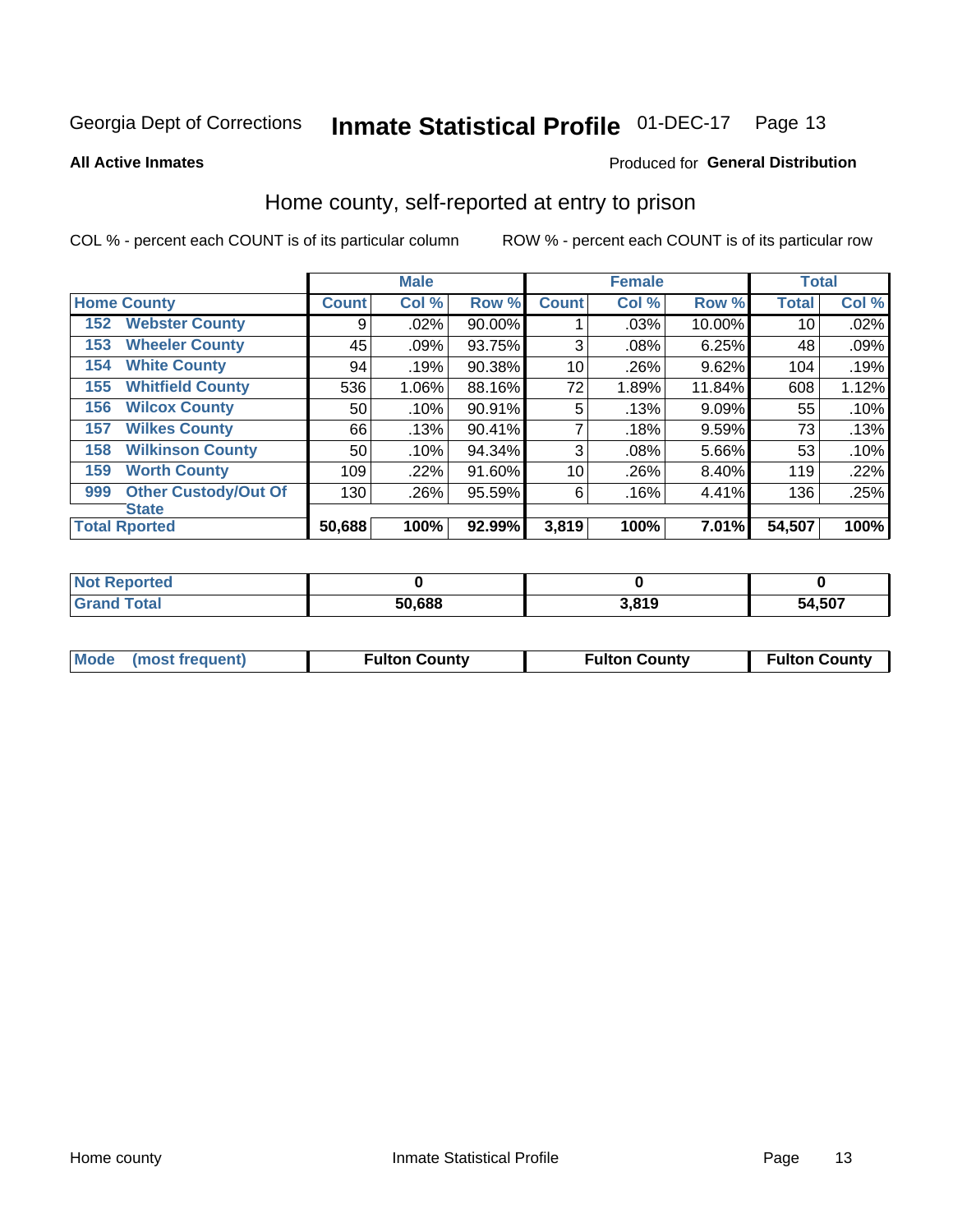#### **Inmate Statistical Profile 01-DEC-17** Page 14

### **All Active Inmates**

### Produced for General Distribution

### Employment status before prison, self-reported at entry to prison

COL % - percent each COUNT is of its particular column

|                                    | <b>Male</b>  |        |         | <b>Female</b> |        |        | <b>Total</b> |        |
|------------------------------------|--------------|--------|---------|---------------|--------|--------|--------------|--------|
| <b>Employment Status</b>           | <b>Count</b> | Col %  | Row %   | <b>Count</b>  | Col %  | Row %  | Total        | Col %  |
| <b>Full Time</b><br>0 <sub>1</sub> | 18,550       | 46.66% | 93.30%  | 1,333         | 38.46% | 6.70%  | 19,883       | 46.00% |
| <b>Part Time</b><br>02             | 2,529        | 6.36%  | 89.08%  | 310           | 8.94%  | 10.92% | 2,839        | 6.57%  |
| Unempl $<$ 6M<br>03                | 2,257        | 5.68%  | 98.05%  | 45            | 1.30%  | 1.95%  | 2,302        | 5.33%  |
| Unempl > 6M<br>04                  | 9,531        | 23.97% | 89.74%  | 1,090         | 31.45% | 10.26% | 10,621       | 24.57% |
| <b>Never Worked</b><br>05          | 3,862        | 9.71%  | 94.38%  | 230           | 6.64%  | 5.62%  | 4,092        | 9.47%  |
| <b>Student</b><br>06               | 1,046        | 2.63%  | 96.58%  | 37            | 1.07%  | 3.42%  | 1,083        | 2.51%  |
| <b>Incapable</b><br>07             | ,982         | 4.99%  | 82.48%  | 421           | 12.15% | 17.52% | 2,403        | 5.56%  |
| <b>UNKNOWN</b><br>20               | 2            | .01%   | 100.00% |               |        |        | 2            | .01%   |
| <b>Total Reported</b>              | 39,759       | 100%   | 91.98%  | 3,466         | 100%   | 8.02%  | 43,225       | 100%   |

| <b>Not Reported</b> | 10,931 | 353   | 1,284<br>44 |
|---------------------|--------|-------|-------------|
| <b>Grand Total</b>  | 50,690 | 3,819 | 54,509      |

| <b>Mode (most frequent)</b> | $^{\prime\prime}$ Time | <b>Time</b><br>rull i |
|-----------------------------|------------------------|-----------------------|
|                             |                        |                       |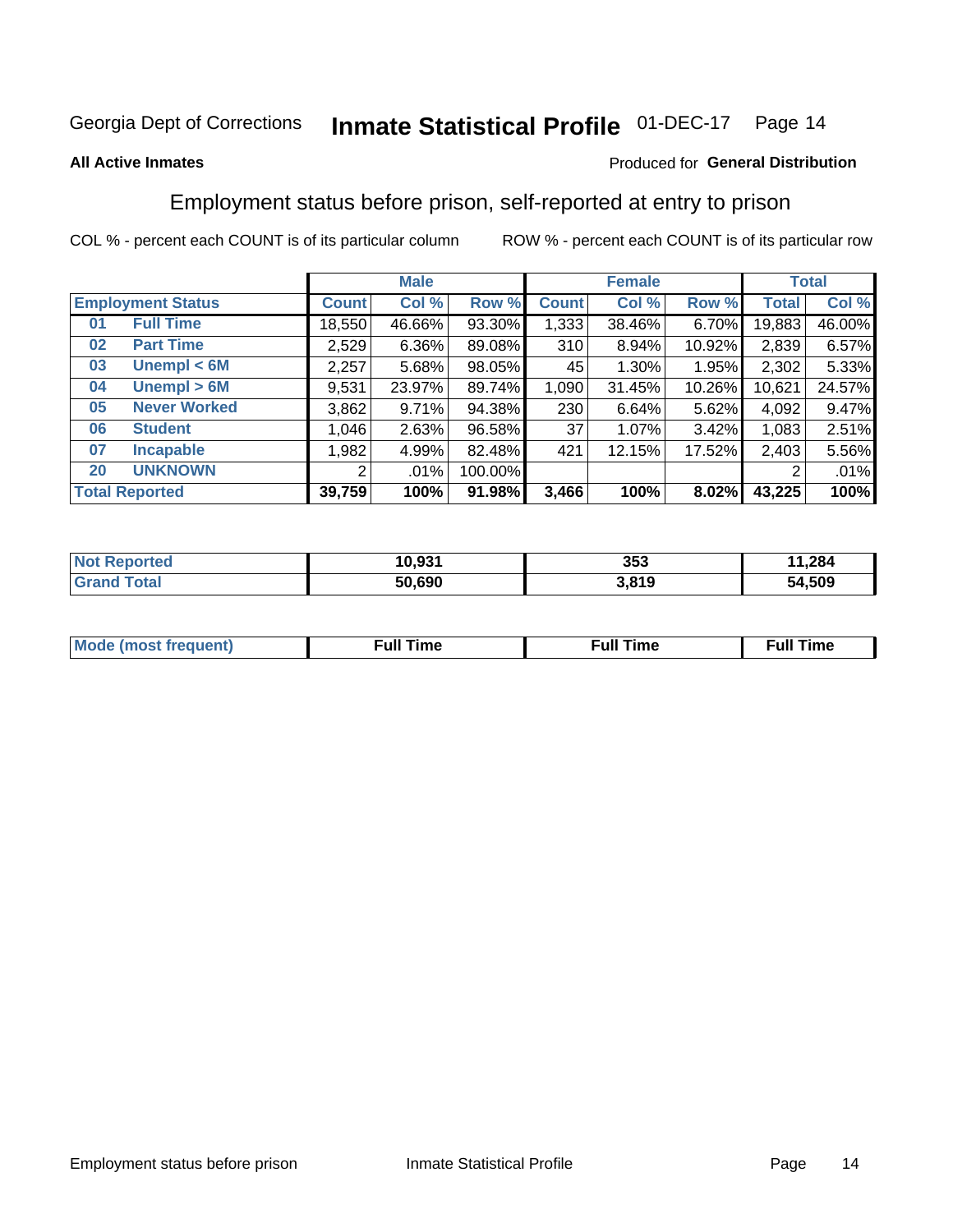# Inmate Statistical Profile 01-DEC-17 Page 15

### **All Active Inmates**

Produced for General Distribution

### Age at admission

COL % - percent each COUNT is of its particular column

|                         |              | <b>Male</b> |         |                | <b>Female</b> |        |              | <b>Total</b> |
|-------------------------|--------------|-------------|---------|----------------|---------------|--------|--------------|--------------|
| <b>Age At Admission</b> | <b>Count</b> | Col %       | Row %   | <b>Count</b>   | Col %         | Row %  | <b>Total</b> | Col %        |
| 14                      | 16           | 0.03%       | 84.21%  | $\overline{3}$ | 0.08%         | 15.79% | 19           | 0.03%        |
| 15                      | 55           | 0.11%       | 100.00% |                |               |        | 55           | 0.10%        |
| 16                      | 139          | 0.27%       | 98.58%  | $\overline{2}$ | 0.05%         | 1.42%  | 141          | 0.26%        |
| $\overline{17}$         | 718          | 1.42%       | 95.99%  | 30             | 0.79%         | 4.01%  | 748          | 1.37%        |
| $\overline{18}$         | 1,296        | 2.56%       | 97.08%  | 39             | 1.02%         | 2.92%  | 1,335        | 2.45%        |
| 19                      | 1,862        | 3.67%       | 96.73%  | 63             | 1.65%         | 3.27%  | 1,925        | 3.53%        |
| $\overline{20}$         | 2,089        | 4.12%       | 95.87%  | 90             | 2.36%         | 4.13%  | 2,179        | 4.00%        |
| $\overline{21}$         | 2,113        | 4.17%       | 95.83%  | 92             | 2.41%         | 4.17%  | 2,205        | 4.05%        |
| $\overline{22}$         | 2,208        | 4.36%       | 95.05%  | 115            | 3.01%         | 4.95%  | 2,323        | 4.26%        |
| 23                      | 2,003        | 3.95%       | 93.69%  | 135            | 3.53%         | 6.31%  | 2,138        | 3.92%        |
| $\overline{24}$         | 2,063        | 4.07%       | 92.76%  | 161            | 4.22%         | 7.24%  | 2,224        | 4.08%        |
| 25                      | 1,935        | 3.82%       | 93.30%  | 139            | 3.64%         | 6.70%  | 2,074        | 3.81%        |
| $\overline{26}$         | 1,939        | 3.83%       | 92.47%  | 158            | 4.14%         | 7.53%  | 2,097        | 3.85%        |
| $\overline{27}$         | 1,855        | 3.66%       | 92.94%  | 141            | 3.69%         | 7.06%  | 1,996        | 3.66%        |
| 28                      | 1,824        | 3.60%       | 92.97%  | 138            | 3.61%         | 7.03%  | 1,962        | 3.60%        |
| 29                      | 1,702        | 3.36%       | 92.70%  | 134            | 3.51%         | 7.30%  | 1,836        | 3.37%        |
| 30                      | 1,716        | 3.39%       | 92.26%  | 144            | 3.77%         | 7.74%  | 1,860        | 3.41%        |
| $\overline{31}$         | 1,566        | 3.09%       | 91.85%  | 139            | 3.64%         | 8.15%  | 1,705        | 3.13%        |
| 32                      | 1,447        | 2.85%       | 91.06%  | 142            | 3.72%         | 8.94%  | 1,589        | 2.92%        |
| 33                      | 1,491        | 2.94%       | 90.97%  | 148            | 3.88%         | 9.03%  | 1,639        | 3.01%        |
| 34                      | 1,383        | 2.73%       | 89.81%  | 157            | 4.11%         | 10.19% | 1,540        | 2.83%        |
| 35                      | 1,421        | 2.80%       | 92.69%  | 112            | 2.93%         | 7.31%  | 1,533        | 2.81%        |
| 36                      | 1,357        | 2.68%       | 92.25%  | 114            | 2.99%         | 7.75%  | 1,471        | 2.70%        |
| $\overline{37}$         | 1,327        | 2.62%       | 92.09%  | 114            | 2.99%         | 7.91%  | 1,441        | 2.64%        |
| 38                      | 1,175        | 2.32%       | 91.80%  | 105            | 2.75%         | 8.20%  | 1,280        | 2.35%        |
| 39                      | 1,090        | 2.15%       | 91.67%  | 99             | 2.59%         | 8.33%  | 1,189        | 2.18%        |
| 40                      | 1,002        | 1.98%       | 91.09%  | 98             | 2.57%         | 8.91%  | 1,100        | 2.02%        |
| 41                      | 974          | 1.92%       | 92.85%  | 75             | 1.96%         | 7.15%  | 1,049        | 1.92%        |
| 42                      | 909          | 1.79%       | 92.94%  | 69             | 1.81%         | 7.06%  | 978          | 1.79%        |
| 43                      | 894          | 1.76%       | 91.98%  | 78             | 2.04%         | 8.02%  | 972          | 1.78%        |
| 44                      | 782          | 1.54%       | 91.14%  | 76             | 1.99%         | 8.86%  | 858          | 1.57%        |
| 45                      | 734          | 1.45%       | 90.62%  | 76             | 1.99%         | 9.38%  | 810          | 1.49%        |
| 46                      | 742          | 1.46%       | 90.93%  | 74             | 1.94%         | 9.07%  | 816          | 1.50%        |
| 47                      | 674          | 1.33%       | 88.68%  | 86             | 2.25%         | 11.32% | 760          | 1.39%        |
| 48                      | 645          | 1.27%       | 89.58%  | 75             | 1.96%         | 10.42% | 720          | 1.32%        |
| 49                      | 634          | 1.25%       | 92.15%  | 54             | 1.41%         | 7.85%  | 688          | 1.26%        |
| 50                      | 579          | 1.14%       | 91.47%  | 54             | 1.41%         | 8.53%  | 633          | 1.16%        |
| 51                      | 483          | 0.95%       | 91.83%  | 43             | 1.13%         | 8.17%  | 526          | 0.97%        |
| 52                      | 516          | 1.02%       | 91.49%  | 48             | 1.26%         | 8.51%  | 564          | 1.03%        |
| 53                      | 472          | 0.93%       | 91.83%  | 42             | 1.10%         | 8.17%  | 514          | 0.94%        |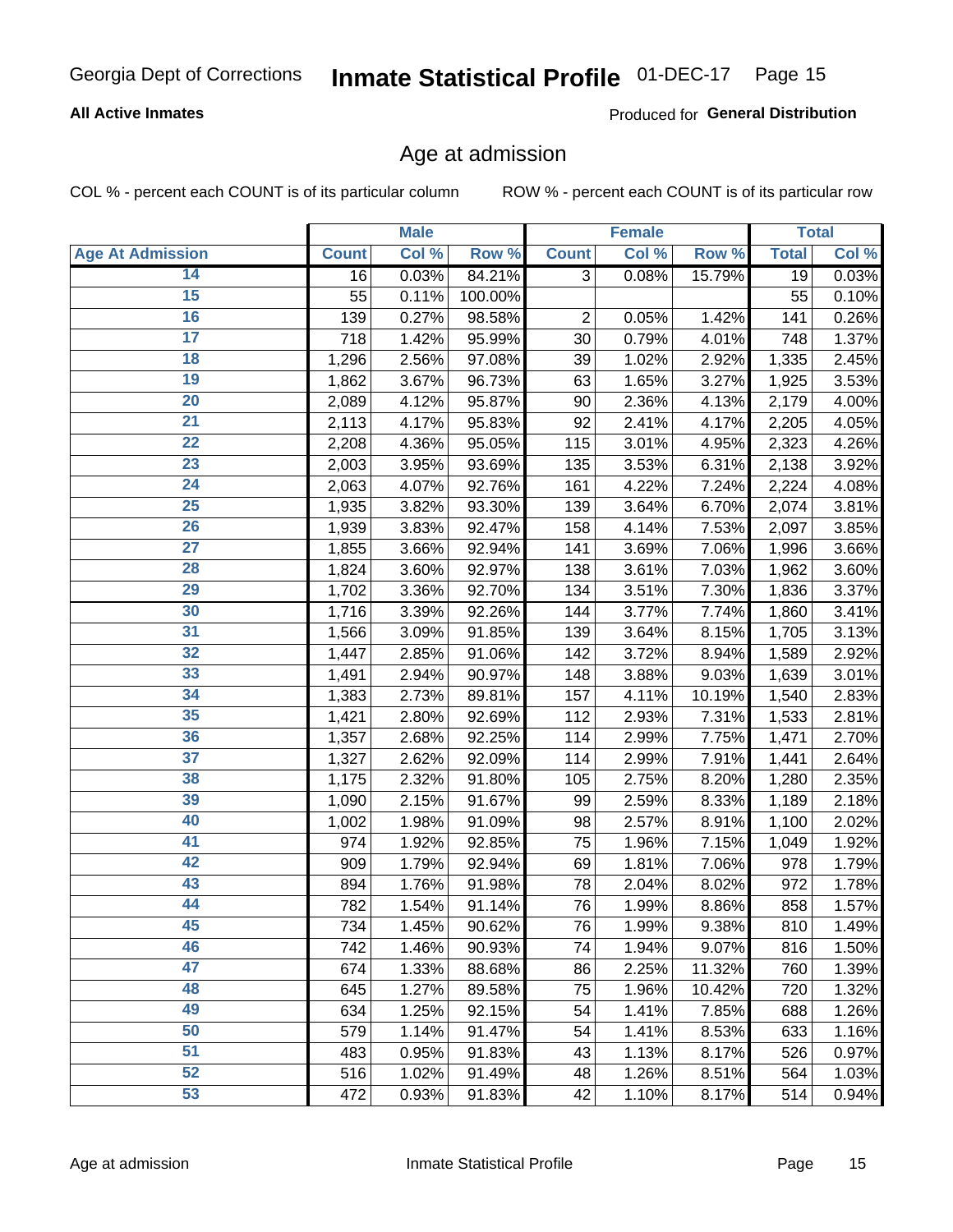# Inmate Statistical Profile 01-DEC-17 Page 16

### **All Active Inmates**

Produced for General Distribution

### Age at admission

COL % - percent each COUNT is of its particular column

|                         |                | <b>Male</b> |         |                | <b>Female</b> |         |                | <b>Total</b> |
|-------------------------|----------------|-------------|---------|----------------|---------------|---------|----------------|--------------|
| <b>Age At Admission</b> | <b>Count</b>   | Col %       | Row %   | <b>Count</b>   | Col %         | Row %   | <b>Total</b>   | Col %        |
| 54                      | 432            | 0.85%       | 92.70%  | 34             | 0.89%         | 7.30%   | 466            | 0.85%        |
| $\overline{55}$         | 360            | 0.71%       | 95.49%  | 17             | 0.45%         | 4.51%   | 377            | 0.69%        |
| 56                      | 322            | 0.64%       | 94.15%  | 20             | 0.52%         | 5.85%   | 342            | 0.63%        |
| $\overline{57}$         | 277            | 0.55%       | 95.19%  | 14             | 0.37%         | 4.81%   | 291            | 0.53%        |
| 58                      | 249            | 0.49%       | 95.04%  | 13             | 0.34%         | 4.96%   | 262            | 0.48%        |
| 59                      | 191            | 0.38%       | 93.17%  | 14             | 0.37%         | 6.83%   | 205            | 0.38%        |
| 60                      | 175            | 0.35%       | 94.09%  | 11             | 0.29%         | 5.91%   | 186            | 0.34%        |
| 61                      | 139            | 0.27%       | 97.89%  | 3              | 0.08%         | 2.11%   | 142            | 0.26%        |
| 62                      | 121            | 0.24%       | 92.37%  | 10             | 0.26%         | 7.63%   | 131            | 0.24%        |
| 63                      | 101            | 0.20%       | 97.12%  | 3              | 0.08%         | 2.88%   | 104            | 0.19%        |
| 64                      | 104            | 0.21%       | 94.55%  | 6              | 0.16%         | 5.45%   | 110            | 0.20%        |
| 65                      | 64             | 0.13%       | 96.97%  | $\overline{2}$ | 0.05%         | 3.03%   | 66             | 0.12%        |
| 66                      | 48             | 0.09%       | 96.00%  | $\overline{2}$ | 0.05%         | 4.00%   | 50             | 0.09%        |
| 67                      | 48             | 0.09%       | 96.00%  | $\overline{2}$ | 0.05%         | 4.00%   | 50             | 0.09%        |
| 68                      | 37             | 0.07%       | 97.37%  | 1              | 0.03%         | 2.63%   | 38             | 0.07%        |
| 69                      | 43             | 0.08%       | 97.73%  | 1              | 0.03%         | 2.27%   | 44             | 0.08%        |
| 70                      | 30             | 0.06%       | 96.77%  | 1              | 0.03%         | 3.23%   | 31             | 0.06%        |
| $\overline{71}$         | 18             | 0.04%       | 100.00% |                |               |         | 18             | 0.03%        |
| $\overline{72}$         | 17             | 0.03%       | 94.44%  | 1              | 0.03%         | 5.56%   | 18             | 0.03%        |
| $\overline{73}$         | 18             | 0.04%       | 100.00% |                |               |         | 18             | 0.03%        |
| $\overline{74}$         | 13             | 0.03%       | 92.86%  | 1              | 0.03%         | 7.14%   | 14             | 0.03%        |
| 75                      | 10             | 0.02%       | 100.00% |                |               |         | 10             | 0.02%        |
| 76                      | 12             | 0.02%       | 100.00% |                |               |         | 12             | 0.02%        |
| $\overline{77}$         | $\,6$          | 0.01%       | 100.00% |                |               |         | $6\phantom{1}$ | 0.01%        |
| 78                      | $\overline{3}$ | 0.01%       | 100.00% |                |               |         | $\overline{3}$ | 0.01%        |
| 79                      | $\overline{3}$ | 0.01%       | 100.00% |                |               |         | 3              | 0.01%        |
| 80                      |                |             |         | 1              | 0.03%         | 100.00% | 1              | 0.01%        |
| $\overline{81}$         | 3              | 0.01%       | 100.00% |                |               |         | 3              | 0.01%        |
| 82                      | 5              | 0.01%       | 100.00% |                |               |         | 5              | 0.01%        |
| 83                      | $\overline{2}$ | 0.01%       | 100.00% |                |               |         | $\overline{2}$ | 0.01%        |
| 84                      | 3              | 0.01%       | 100.00% |                |               |         | 3              | 0.01%        |
| 85                      | $\mathbf{1}$   | 0.01%       | 100.00% |                |               |         | 1              | 0.01%        |
| 87                      | $\mathbf{1}$   | 0.01%       | 100.00% |                |               |         | 1              | 0.01%        |
| <b>Total Reported</b>   | 50,686         | 100%        | 92.99%  | 3,819          | 100%          | 7.01%   | 54,505         | 100%         |

| EN COO<br>סי | 3,819 | 54,507 |
|--------------|-------|--------|

|  | Mear<br>. | 32 ZN<br>JL.I V | $\sim$ $\sim$<br>34.25 | 32.81 |
|--|-----------|-----------------|------------------------|-------|
|--|-----------|-----------------|------------------------|-------|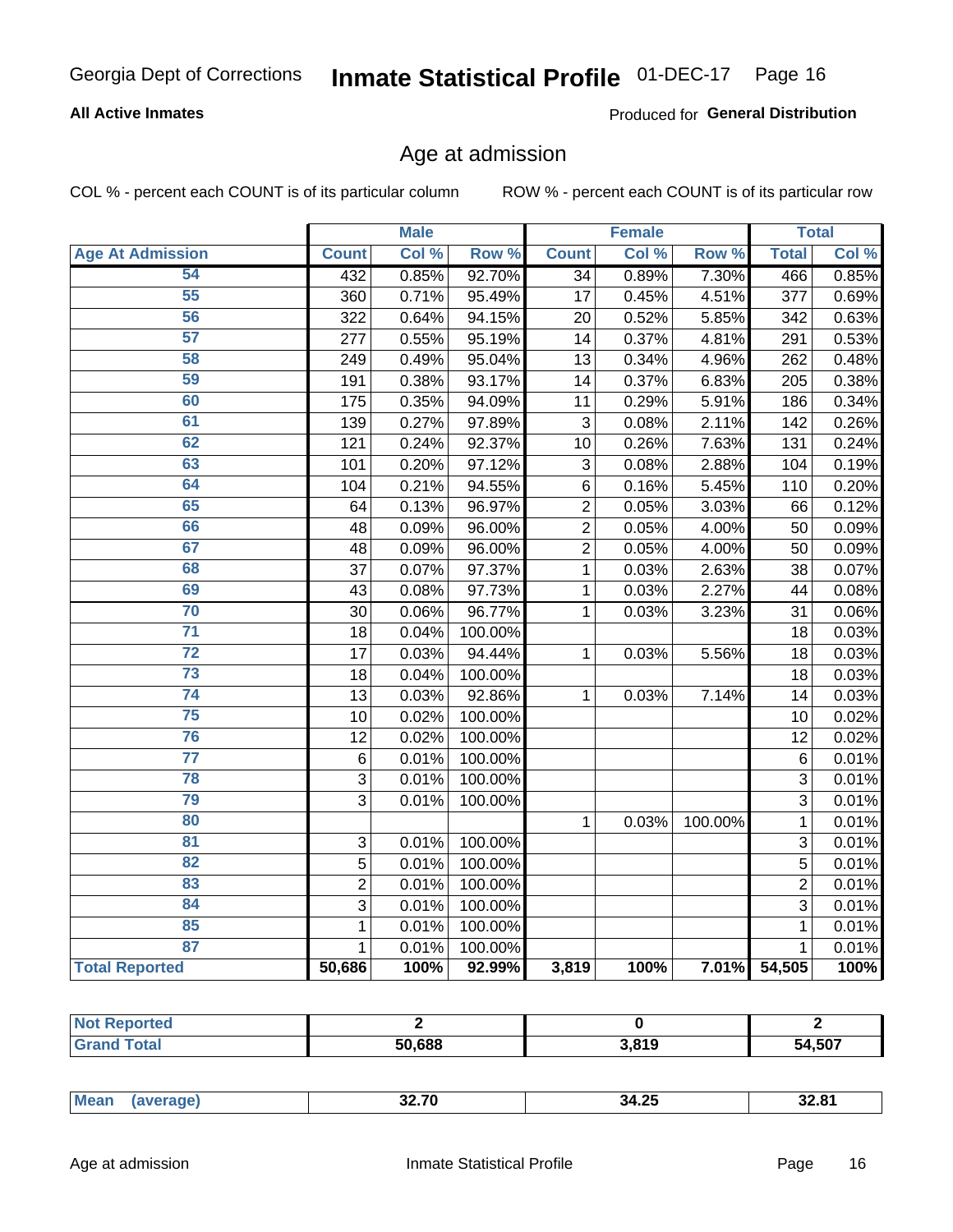ROW % - percent each COUNT is of its particular row

|                                  | <b>Male</b> | <b>Female</b> | Total     |
|----------------------------------|-------------|---------------|-----------|
| MetiRep(avieldig)                | 30          | 33            | 31        |
| <b>Micaded Tomadst frequent)</b> | ົ           | 24            | ne.<br>LL |
|                                  |             |               |           |

# **All Active Inmates**

Georgia Dept of Corrections

COL % - percent each COUNT is of its particular column

Produced for General Distribution

Age at admission

Inmate Statistical Profile 01-DEC-17 Page 17

Age at admission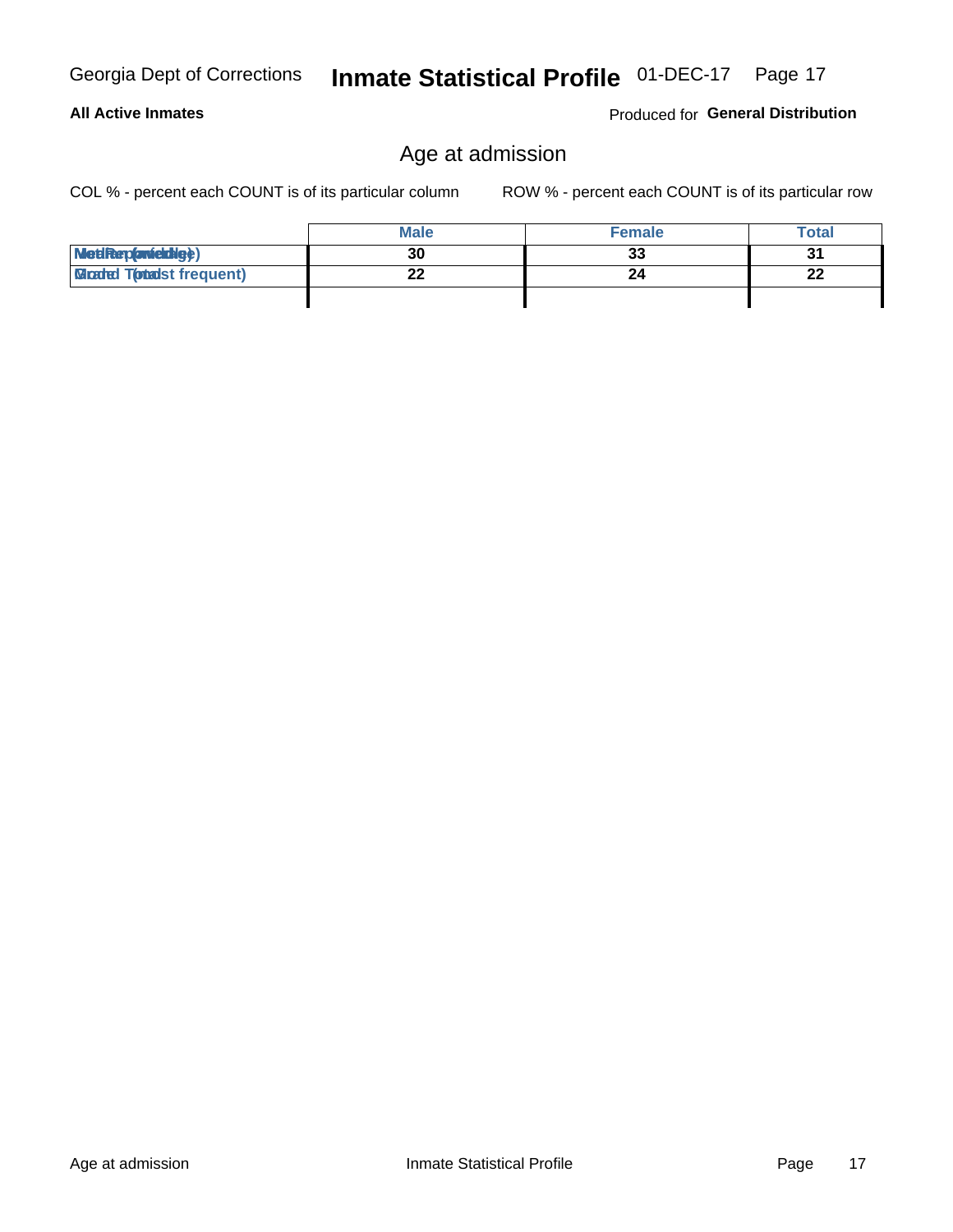# Inmate Statistical Profile 01-DEC-17 Page 20

### **All Active Inmates**

### Produced for General Distribution

### Height, measured at entry to prison

COL % - percent each COUNT is of its particular column

|                         |                | <b>Male</b> |         |              | <b>Female</b> |         |                | <b>Total</b>        |
|-------------------------|----------------|-------------|---------|--------------|---------------|---------|----------------|---------------------|
| <b>Height</b>           | <b>Count</b>   | Col %       | Row %   | <b>Count</b> | Col %         | Row %   | <b>Total</b>   | Col %               |
| $\overline{\mathbf{0}}$ | 617            | 1.22%       | 98.09%  | 12           | 0.31%         | 1.91%   | 629            | 1.15%               |
| 4'00"                   | 1              | 0.01%       | 100.00% |              |               |         | 1              | 0.01%               |
| 4'02"                   | $\mathbf{1}$   | 0.01%       | 33.33%  | 2            | 0.05%         | 66.67%  | 3              | 0.01%               |
| 4'03''                  | 3              | 0.01%       | 100.00% |              |               |         | $\overline{3}$ | 0.01%               |
| 4'04"                   | $\mathbf{1}$   | 0.01%       | 100.00% |              |               |         | 1              | 0.01%               |
| 4'05"                   |                |             |         | 1            | 0.03%         | 100.00% | $\mathbf{1}$   | 0.01%               |
| 4'06"                   | 1              | 0.01%       | 100.00% |              |               |         | 1              | 0.01%               |
| 4'07"                   | 1              | 0.01%       | 33.33%  | 2            | 0.05%         | 66.67%  | 3              | 0.01%               |
| 4'08"                   | $\overline{7}$ | 0.01%       | 58.33%  | 5            | 0.13%         | 41.67%  | 12             | 0.02%               |
| 4'09"                   | 3              | 0.01%       | 15.79%  | 16           | 0.42%         | 84.21%  | 19             | 0.03%               |
| 4'10"                   | 8              | 0.02%       | 33.33%  | 16           | 0.42%         | 66.67%  | 24             | 0.04%               |
| 4'11''                  | 14             | 0.03%       | 15.56%  | 76           | 1.99%         | 84.44%  | 90             | 0.17%               |
| 5'00''                  | 95             | 0.19%       | 38.00%  | 155          | 4.06%         | 62.00%  | 250            | 0.46%               |
| 5'01"                   | 111            | 0.22%       | 33.53%  | 220          | 5.76%         | 66.47%  | 331            | 0.61%               |
| 5'02"                   | 277            | 0.55%       | 41.78%  | 386          | 10.11%        | 58.22%  | 663            | 1.22%               |
| 5'03"                   | 379            | 0.75%       | 45.12%  | 461          | 12.07%        | 54.88%  | 840            | 1.54%               |
| 5'04"                   | 1,023          | 2.02%       | 64.66%  | 559          | 14.64%        | 35.34%  | 1,582          | 2.90%               |
| 5'05"                   | 1,739          | 3.43%       | 79.30%  | 454          | 11.89%        | 20.70%  | 2,193          | 4.02%               |
| 5'06''                  | 3,495          | 6.90%       | 87.95%  | 479          | 12.54%        | 12.05%  | 3,974          | 7.29%               |
| 5'07''                  | 4,100          | 8.09%       | 90.65%  | 423          | 11.08%        | 9.35%   | 4,523          | 8.30%               |
| 5'08''                  | 5,012          | 9.89%       | 96.09%  | 204          | 5.34%         | 3.91%   | 5,216          | 9.57%               |
| 5'09''                  | 6,456          | 12.74%      | 97.30%  | 179          | 4.69%         | 2.70%   | 6,635          | 12.17%              |
| 5'10''                  | 5,397          | 10.65%      | 98.54%  | 80           | 2.09%         | 1.46%   | 5,477          | 10.05%              |
| 5'11"                   | 6,092          | 12.02%      | 99.20%  | 49           | 1.28%         | 0.80%   | 6,141          | 11.27%              |
| 6'00''                  | 5,484          | 10.82%      | 99.65%  | 19           | 0.50%         | 0.35%   | 5,503          | 10.10%              |
| 6'01''                  | 4,070          | 8.03%       | 99.61%  | 16           | 0.42%         | 0.39%   | 4,086          | 7.50%               |
| 6'02"                   | 3,108          | 6.13%       | 99.94%  | 2            | 0.05%         | 0.06%   | 3,110          | 5.71%               |
| 6'03''                  | 1,623          | 3.20%       | 99.82%  | 3            | 0.08%         | 0.18%   | 1,626          | 2.98%               |
| 6'04"                   | 896            | 1.77%       | 100.00% |              |               |         | 896            | 1.64%               |
| 6'05"                   | 347            | 0.68%       | 100.00% |              |               |         | 347            | 0.64%               |
| 6'06"                   | 177            | 0.35%       | 100.00% |              |               |         | 177            | 0.32%               |
| 6'07"                   | 56             | 0.11%       | 100.00% |              |               |         | 56             | 0.10%               |
| 6'08''                  | 40             | 0.08%       | 100.00% |              |               |         | 40             | 0.07%               |
| 6'09''                  | 32             | 0.06%       | 100.00% |              |               |         | 32             | 0.06%               |
| 6'10''                  | 5              | 0.01%       | 100.00% |              |               |         | 5              | 0.01%               |
| 6'11''                  | 6              | 0.01%       | 100.00% |              |               |         | 6              | $\overline{0.01\%}$ |
| 7'00"                   | 5              | 0.01%       | 100.00% |              |               |         | 5              | 0.01%               |
| 7'02"                   | 1              | 0.01%       | 100.00% |              |               |         | 1              | 0.01%               |
| 7'03''                  | $\overline{c}$ | 0.01%       | 100.00% |              |               |         | $\overline{c}$ | 0.01%               |
| 7'04"                   | $\overline{2}$ | 0.01%       | 100.00% |              |               |         | $\overline{2}$ | $\overline{0.01\%}$ |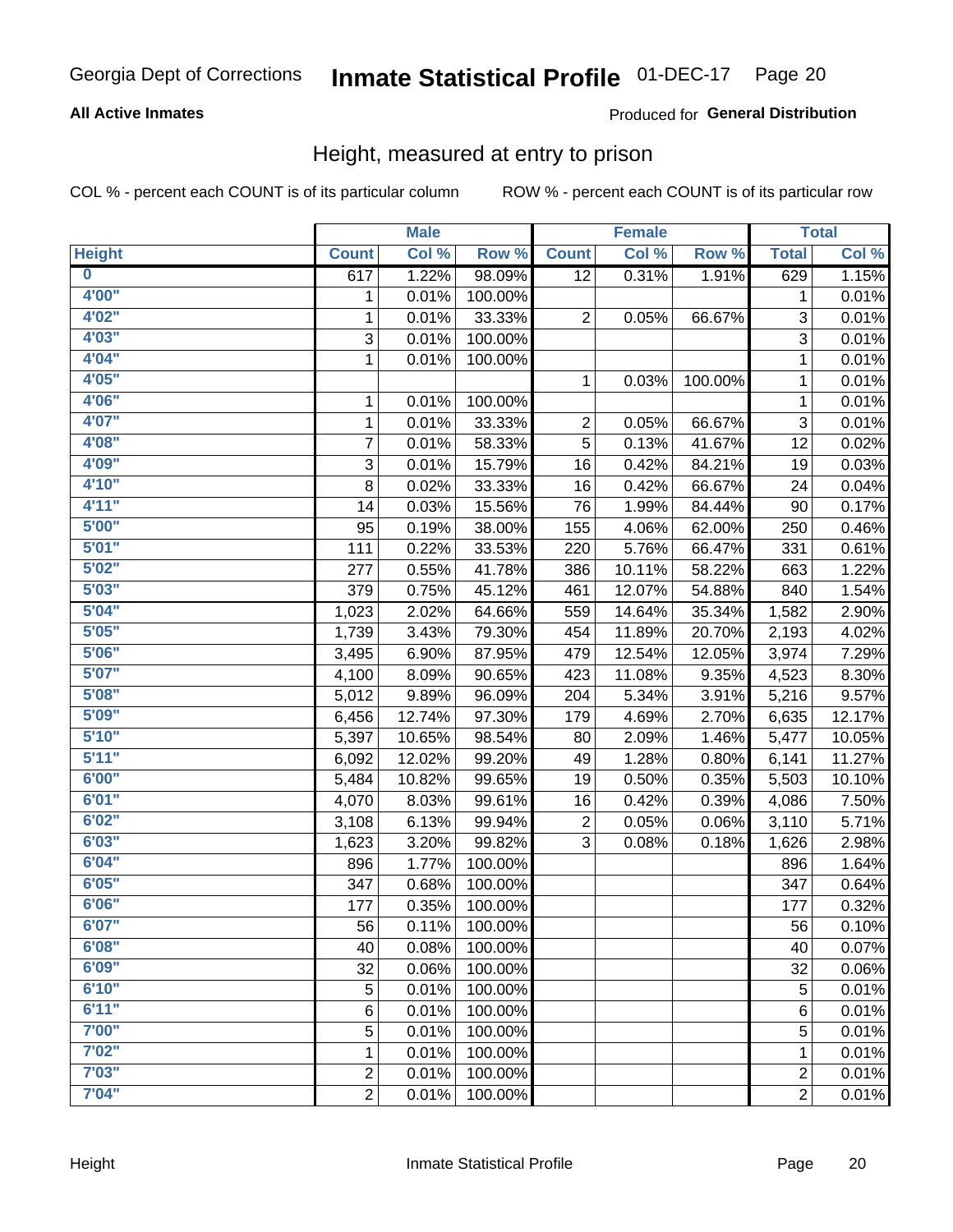# Inmate Statistical Profile 01-DEC-17 Page 21

### **All Active Inmates**

### Produced for General Distribution

### Height, measured at entry to prison

COL % - percent each COUNT is of its particular column

|                       |              | <b>Male</b> |         |             | <b>Female</b> |       |              | Total |
|-----------------------|--------------|-------------|---------|-------------|---------------|-------|--------------|-------|
| <b>Height</b>         | <b>Count</b> | Col %       |         | Row % Count | Col %         | Row % | <b>Total</b> | Col % |
| 7'07"                 |              | $0.01\%$    | 100.00% |             |               |       |              | 0.01% |
| <b>Total Reported</b> | 50,688       | 100%        | 92.99%  | 3,819       | 100%          |       | 7.01% 54,507 | 100%  |

| <b>Not Reported</b> |        |       |        |
|---------------------|--------|-------|--------|
| <b>Grand Total</b>  | 50.688 | 3,819 | 54,507 |

| <b>Mean</b> | (average)       | 5'10" | 5'05" | 5'10" |
|-------------|-----------------|-------|-------|-------|
|             |                 |       |       |       |
| Mode        | (most frequent) | 5'09" | 5'04" | 5'09" |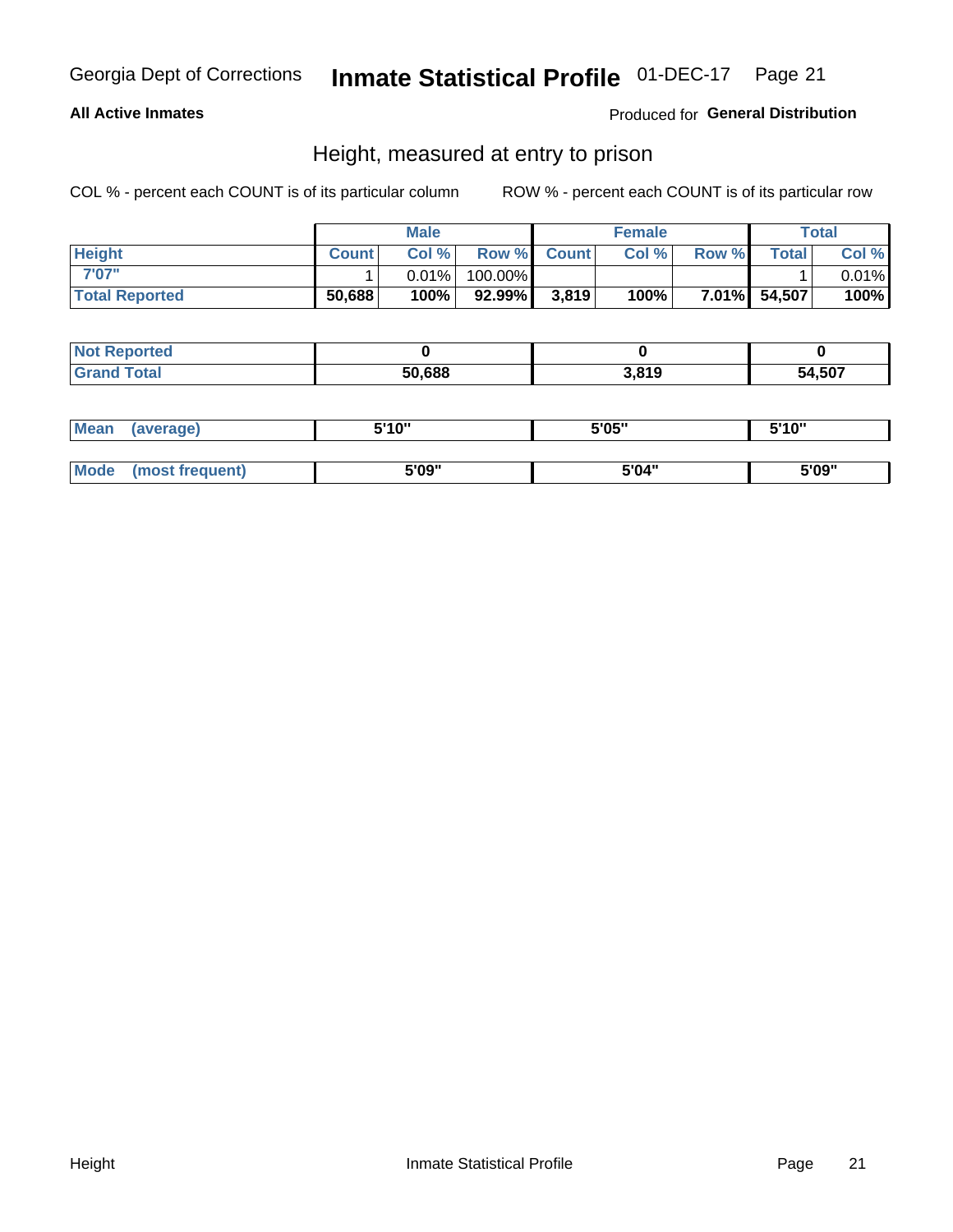#### Inmate Statistical Profile 01-DEC-17 Page 23

**All Active Inmates** 

Produced for General Distribution

### Weight, measured at entry to prison

COL % - percent each COUNT is of its particular column ROW % - percent each COUNT is of its particular row

|                                |              | <b>Male</b> |         |                          | <b>Female</b>   |        |              | <b>Total</b> |
|--------------------------------|--------------|-------------|---------|--------------------------|-----------------|--------|--------------|--------------|
| Weight                         | <b>Count</b> | Col %       | Row %   | <b>Count</b>             | Col %           | Row %  | <b>Total</b> | Col %        |
| <b>Under 80 pounds</b>         | 11           | 0.02%       | 100.00% |                          |                 |        | 11           | 0.02%        |
| 90 - 99 pounds                 | 4            | 0.01%       | 33.33%  | 8                        | 0.21%           | 66.67% | 12           | 0.02%        |
| 100 - 109 pounds               | 31           | 0.06%       | 45.59%  | 37                       | 0.97%           | 54.41% | 68           | 0.13%        |
| 110 - 119 pounds               | 146          | 0.29%       | 60.83%  | 94                       | 2.47%           | 39.17% | 240          | 0.44%        |
| 120 - 129 pounds               | 601          | 1.20%       | 74.75%  | 203                      | 5.33%           | 25.25% | 804          | 1.49%        |
| 130 - 139 pounds               | 1,749        | 3.49%       | 83.84%  | 337                      | 8.85%           | 16.16% | 2,086        | 3.87%        |
| 140 - 149 pounds               | 3,570        | 7.12%       | 89.61%  | 414                      | 10.88%          | 10.39% | 3,984        | 7.38%        |
| 150 - 159 pounds               | 5,395        | 10.76%      | 92.68%  | 426                      | 11.19%          | 7.32%  | 5,821        | 10.79%       |
| 160 - 169 pounds               | 6,773        | 13.51%      | 94.07%  | 427                      | 11.22%          | 5.93%  | 7,200        | 13.34%       |
| 170 - 179 pounds               | 6,226        | 12.42%      | 94.20%  | 383                      | 10.06%          | 5.80%  | 6,609        | 12.25%       |
| 180 - 189 pounds               | 6,555        | 13.07%      | 94.60%  | 374                      | 9.83%           | 5.40%  | 6,929        | 12.84%       |
| 190 - 199 pounds               | 4,366        | 8.71%       | 94.89%  | 235                      | 6.17%           | 5.11%  | 4,601        | 8.53%        |
| 200 - 209 pounds               | 3,961        | 7.90%       | 94.76%  | 219                      | 5.75%           | 5.24%  | 4,180        | 7.75%        |
| 210 - 219 pounds               | 2,920        | 5.82%       | 94.87%  | 158                      | 4.15%           | 5.13%  | 3,078        | 5.70%        |
| 220 - 229 pounds               | 2,356        | 4.70%       | 94.54%  | 136                      | 3.57%           | 5.46%  | 2,492        | 4.62%        |
| 230 - 239 pounds               | 1,498        | 2.99%       | 93.28%  | 108                      | 2.84%           | 6.72%  | 1,606        | 2.98%        |
| 240 - 249 pounds               | 1,200        | 2.39%       | 95.54%  | 56                       | 1.47%           | 4.46%  | 1,256        | 2.33%        |
| 250 - 259 pounds               | 907          | 1.81%       | 93.41%  | 64                       | 1.68%           | 6.59%  | 971          | 1.80%        |
| 260 - 269 pounds               | 557          | 1.11%       | 93.30%  | 40                       | 1.05%           | 6.70%  | 597          | 1.11%        |
| 270 - 279 pounds               | 391          | 0.78%       | 96.54%  | 14                       | 0.37%           | 3.46%  | 405          | 0.75%        |
| 280 - 289 pounds               | 280          | 0.56%       | 91.50%  | 26                       | 0.68%           | 8.50%  | 306          | 0.57%        |
| 290 - 299 pounds               | 174          | 0.35%       | 94.57%  | 10                       | 0.26%           | 5.43%  | 184          | 0.34%        |
| 300 - 309 pounds               | 136          | 0.27%       | 89.47%  | 16                       | 0.42%           | 10.53% | 152          | 0.28%        |
| 310 - 319 pounds               | 78           | 0.16%       | 95.12%  | $\overline{\mathcal{A}}$ | 0.11%           | 4.88%  | 82           | 0.15%        |
| 320 - 329 pounds               | 74           | 0.15%       | 94.87%  | $\overline{\mathcal{A}}$ | 0.11%           | 5.13%  | 78           | 0.14%        |
| 330 - 339 pounds               | 44           | 0.09%       | 93.62%  | 3                        | 0.08%           | 6.38%  | 47           | 0.09%        |
| 340 - 349 pounds               | 24           | 0.05%       | 96.00%  | 1                        | 0.03%           | 4.00%  | 25           | 0.05%        |
| 350 - 359 pounds               | 43           | 0.09%       | 86.00%  | $\overline{7}$           | 0.18%           | 14.00% | 50           | 0.09%        |
| 360 - 369 pounds               | 21           | 0.04%       | 95.45%  | 1                        | 0.03%           | 4.55%  | 22           | 0.04%        |
| 370 - 379 pounds               | 13           | 0.03%       | 100.00% |                          |                 |        | 13           | 0.02%        |
| 380 - 389 pounds               | 8            | 0.02%       | 100.00% |                          |                 |        | $\, 8$       | 0.01%        |
| 390 - 399 pounds               | 3            | 0.01%       | 75.00%  | $\mathbf{1}$             | 0.03%           | 25.00% | 4            | 0.01%        |
| 400 pounds and over            | 32           | 0.06%       | 100.00% |                          |                 |        | 32           | 0.06%        |
| <b>Total Reported</b>          | 50,147       | 100%        | 92.95%  | 3,806                    | 100%            | 7.05%  | 53,953       | 100%         |
|                                |              |             |         |                          |                 |        |              |              |
| <b>Not Reported</b>            |              | 541         |         |                          | $\overline{13}$ |        |              | 554          |
| <b>Grand Total</b>             |              | 50,688      |         |                          | 3,819           |        |              | 54,507       |
| <b>Mean</b><br>(average)       |              | 184         |         |                          | 173             |        |              | 183          |
| <b>Median (middle)</b>         |              | 180         |         |                          | 167             |        |              | 180          |
| <b>Mode</b><br>(most frequent) |              | 180         |         |                          | 150             |        |              | 180          |
|                                |              |             |         |                          |                 |        |              |              |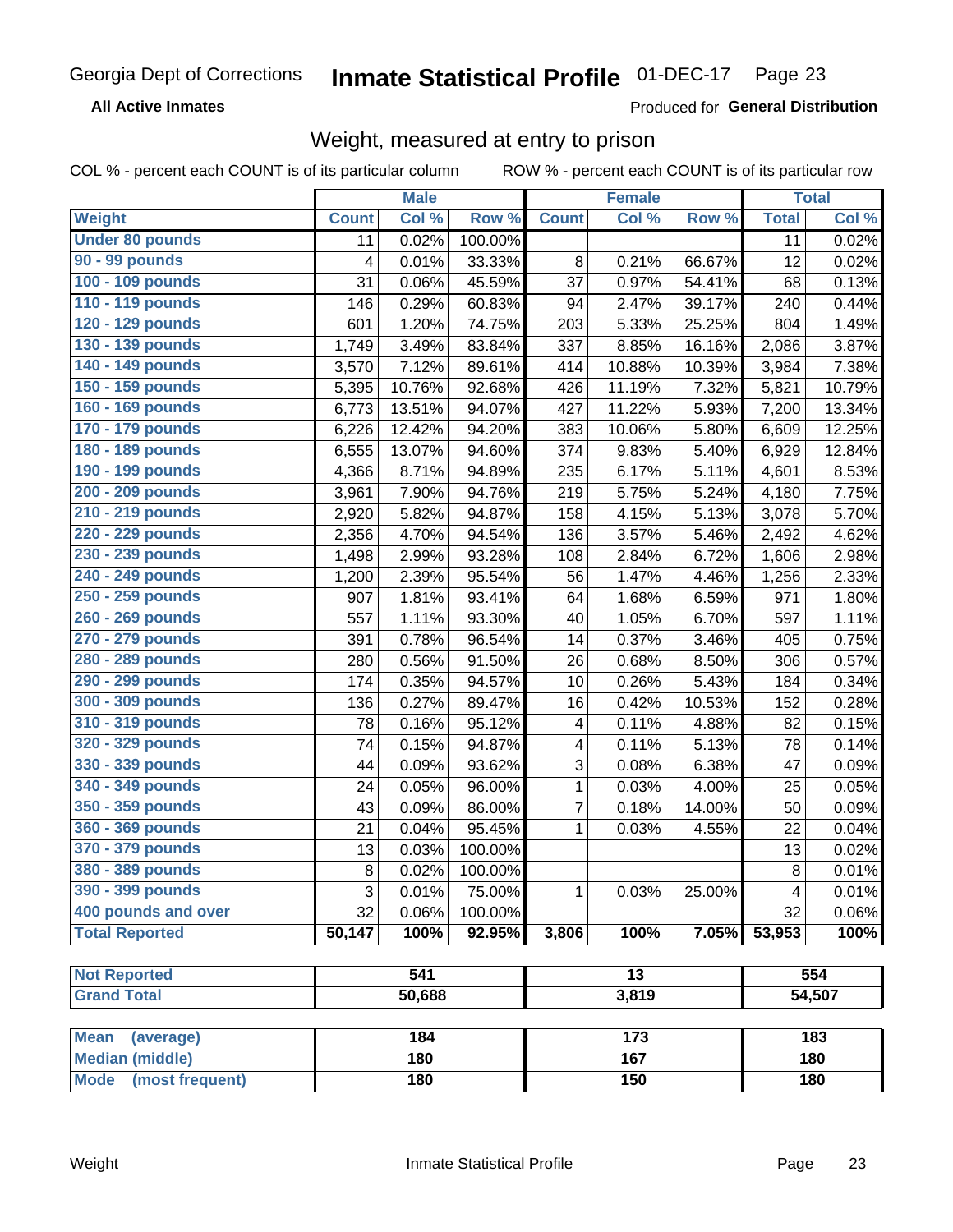#### **Inmate Statistical Profile 01-DEC-17** Page 24

**All Active Inmates** 

### Produced for General Distribution

### Veterans validated by Veteran's Administration

COL % - percent each COUNT is of its particular column

|                             |                 | <b>Male</b> |                    |    | <b>Female</b> |          |              | <b>Total</b> |
|-----------------------------|-----------------|-------------|--------------------|----|---------------|----------|--------------|--------------|
| <b>Military service</b>     | <b>Count</b>    | Col %       | <b>Row % Count</b> |    | Col %         | Row %    | <b>Total</b> | Col %        |
| <b>Others</b><br>0          | 884             | 31.61%      | 97.57%             | 22 | 46.81%        | 2.43%    | 906          | 31.86%       |
| <b>Air Force</b>            | 1,110           | 39.69%      | 98.40%             | 18 | 38.30%        | 1.60%    | 1,128        | 39.66%       |
| $\mathbf{2}$<br><b>Army</b> | 161             | 5.76%       | 98.77%             | 2  | 4.26%         | 1.23%    | 163          | 5.73%        |
| <b>Navy</b><br>3            | 372             | 13.30%      | 99.47%             | 2  | 4.26%         | .53%     | 374          | 13.15%       |
| <b>Marines</b><br>4         | 15 <sup>1</sup> | .54%        | 100.00%            |    |               |          | 15           | .53%         |
| <b>Coast Guard</b><br>5.    | 255             | 9.12%       | 98.84%             | 3  | 6.38%         | $1.16\%$ | 258          | 9.07%        |
| <b>Total Reported</b>       | 2,797           | 100%        | 98.35%             | 47 | 100%          | 1.65%    | 2,844        | 100%         |

| ported<br><b>NOT</b> | 17,891 | ^ מדי | 51,663 |
|----------------------|--------|-------|--------|
| <b>ota</b>           | 50,688 | 3,819 | 54,507 |

|  |  | <b>Mode (most frequent)</b> | <b>Force</b><br>Aır | วthers | orce |
|--|--|-----------------------------|---------------------|--------|------|
|--|--|-----------------------------|---------------------|--------|------|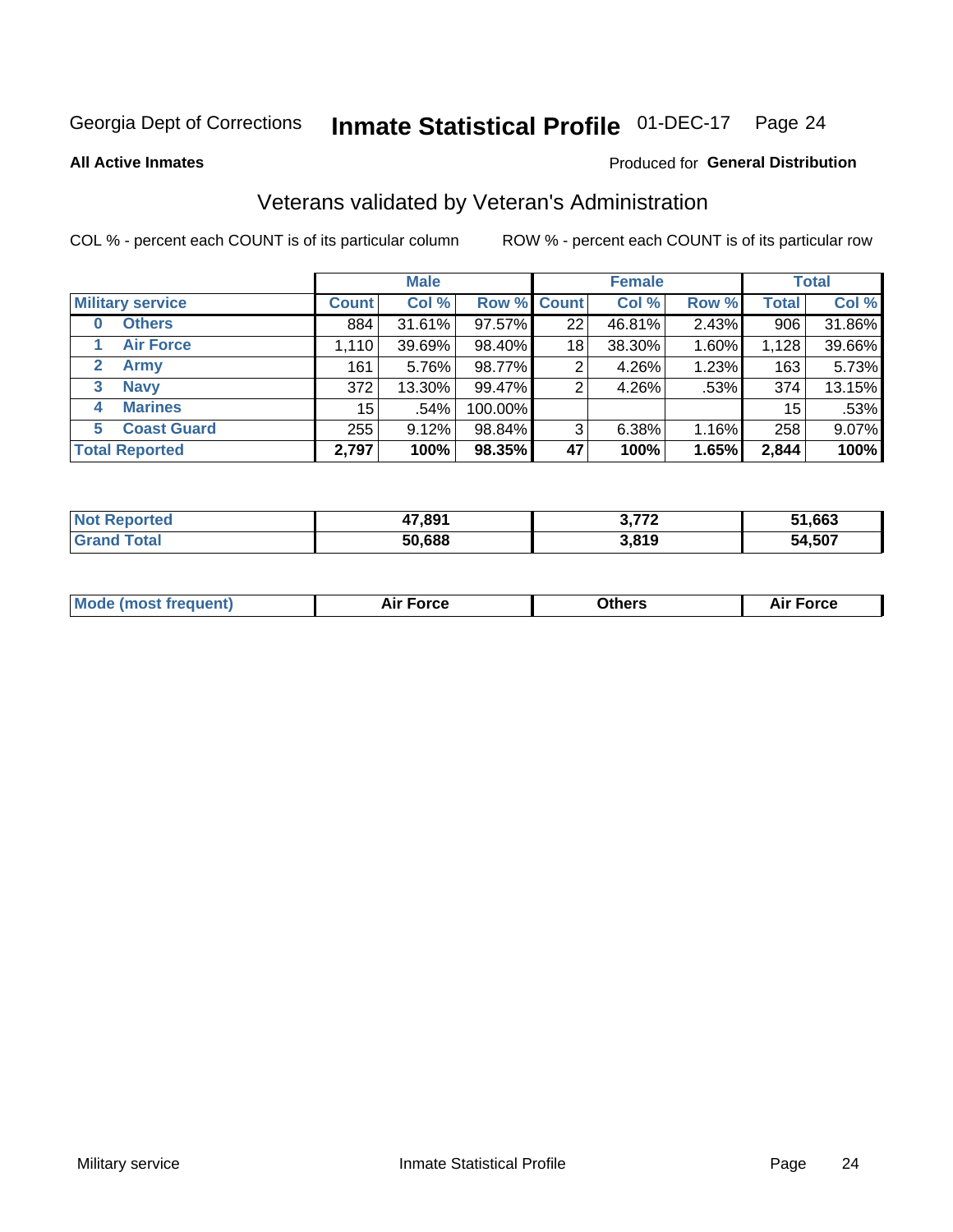#### **Inmate Statistical Profile 01-DEC-17** Page 25

#### **All Active Inmates**

### Produced for General Distribution

### Type of admission to prison

COL % - percent each COUNT is of its particular column

|    |                                  |                | <b>Male</b> |                    |     | <b>Female</b> |          |                | <b>Total</b> |
|----|----------------------------------|----------------|-------------|--------------------|-----|---------------|----------|----------------|--------------|
|    | <b>Type of Admission</b>         | <b>Count</b>   | Col %       | <b>Row % Count</b> |     | Col %         | Row %    | <b>Total</b>   | Col %        |
| 16 | <b>Population Redistribution</b> | 8              | .02%        | 100.00%            |     |               |          | 8              | .01%         |
| 27 | <b>Boot Camp Plus</b>            |                | .01%        | 100.00%            |     |               |          |                | .01%         |
| 28 | <b>Initial Assignment</b>        | 12             | $.02\%$     | 100.00%            |     |               |          | 12             | .02%         |
| 52 | <b>New Sentence</b>              | 40,628         | 80.17%      | 93.11% 3,005       |     | 78.69%        | 6.89%    | 43,633         | 80.07%       |
| 53 | <b>Probation Rev Partial</b>     | 2,169          | 4.28%       | 90.83%             | 219 | 5.73%         | 9.17%    | 2,388          | 4.38%        |
| 54 | <b>Probation Rev Remainder</b>   | 3,166          | 6.25%       | 89.69%             | 364 | 9.53%         | 10.31%   | 3,530          | 6.48%        |
| 55 | <b>Parole Rev New Sentence</b>   | 2,767          | 5.46%       | 95.15%             | 141 | 3.69%         | 4.85%    | 2,908          | 5.34%        |
| 56 | <b>Parole Rev No New</b>         | 1,847          | 3.64%       | 95.45%             | 88  | 2.30%         | 4.55%    | 1,935          | 3.55%        |
|    | <b>Sentence</b>                  |                |             |                    |     |               |          |                |              |
| 57 | <b>Released In Error</b>         | 16             | .03%        | 88.89%             | 2   | .05%          | 11.11%   | 18             | .03%         |
| 65 | <b>Return Appeal/Bond</b>        | $\overline{2}$ | .01%        | 100.00%            |     |               |          | $\overline{2}$ | .01%         |
| 67 | <b>Admit Fm Other Cust</b>       | 5              | .01%        | 100.00%            |     |               |          | 5              | .01%         |
| 69 | <b>New Sent/Par Rev Pnd</b>      | 4              | .01%        | 100.00%            |     |               |          | 4              | .01%         |
| 70 | <b>Life W/O Parole</b>           | 14             | .03%        | 100.00%            |     |               |          | 14             | .03%         |
| 72 | <b>Par Rev/Rsn Unknown</b>       | 28             | .06%        | 100.00%            |     |               |          | 28             | .05%         |
| 74 | <b>Pb Parole Rescinded</b>       | 1              | .01%        | 100.00%            |     |               |          |                | .01%         |
| 76 | <b>Par Rev/Revoc Center</b>      | 1              | .01%        | 100.00%            |     |               |          |                | .01%         |
| 82 | <b>Unknown</b>                   | 6              | .01%        | 100.00%            |     |               |          | 6              | .01%         |
|    | <b>Total Reported</b>            | 50,675         | 100%        | 92.99% 3,819       |     | 100%          | $7.01\%$ | 54,494         | 100%         |

| <b>Not</b><br>rted |        |       |              |
|--------------------|--------|-------|--------------|
| int                | 50,688 | 3.819 | 4,507<br>54. |

| <b>Mode (most frequent)</b> | New Sentence | <b>New Sentence</b> | <b>New Sentence</b> |
|-----------------------------|--------------|---------------------|---------------------|
|                             |              |                     |                     |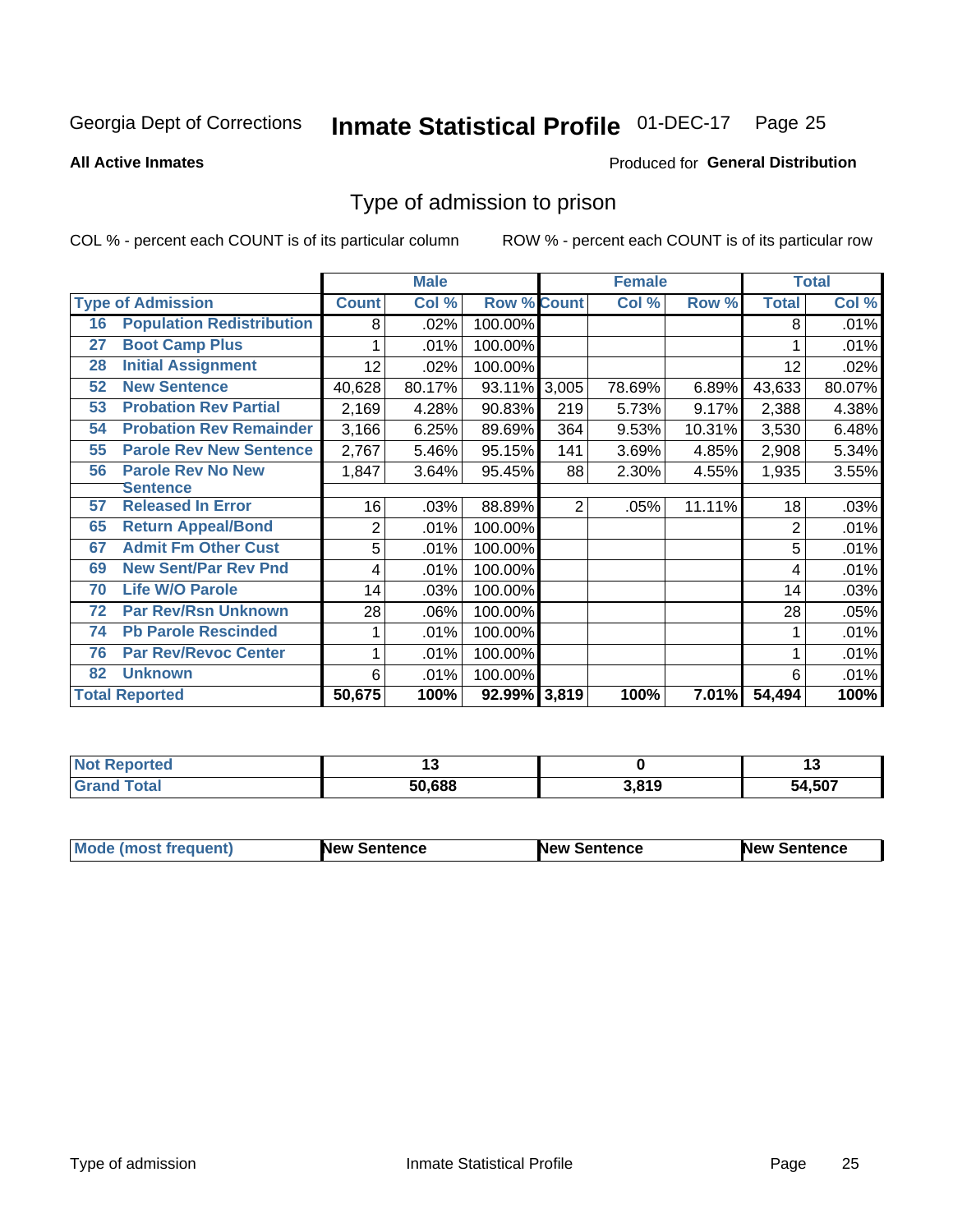# Inmate Statistical Profile 01-DEC-17 Page 26

**All Active Inmates** 

### Produced for General Distribution

### Current / last supervision level

COL % - percent each COUNT is of its particular column

|                        |              | <b>Male</b> |                    |       | <b>Female</b> |          |        | <b>Total</b> |
|------------------------|--------------|-------------|--------------------|-------|---------------|----------|--------|--------------|
| <b>Security Status</b> | <b>Count</b> | Col %       | <b>Row % Count</b> |       | Col %         | Row %    | Total  | Col %        |
| 3 Minimum              | 4.042        | 7.98%       | 72.37%             | 1,543 | 40.44%        | 27.63%   | 5,585  | 10.25%       |
| 4 Medium               | 36,893       | 72.81%      | 94.69%             | 2,070 | 54.25%        | $5.31\%$ | 38,963 | 71.51%       |
| 5 Close                | 9,737        | 19.22%      | 97.96%             | 203   | 5.32%         | 2.04%    | 9.940  | 18.24%       |
| <b>Total Reported</b>  | 50,672       | 100%        | 93%                | 3,816 | 100%          | 7%       | 54,488 | 100%         |

| <b>Still being diagnosed</b> |        |       |        |
|------------------------------|--------|-------|--------|
| <b>Not Reported</b>          |        |       | 19     |
| <b>Grand Total</b>           | 50,688 | 3,819 | 54,507 |

| M | M | . . |
|---|---|-----|
|   |   |     |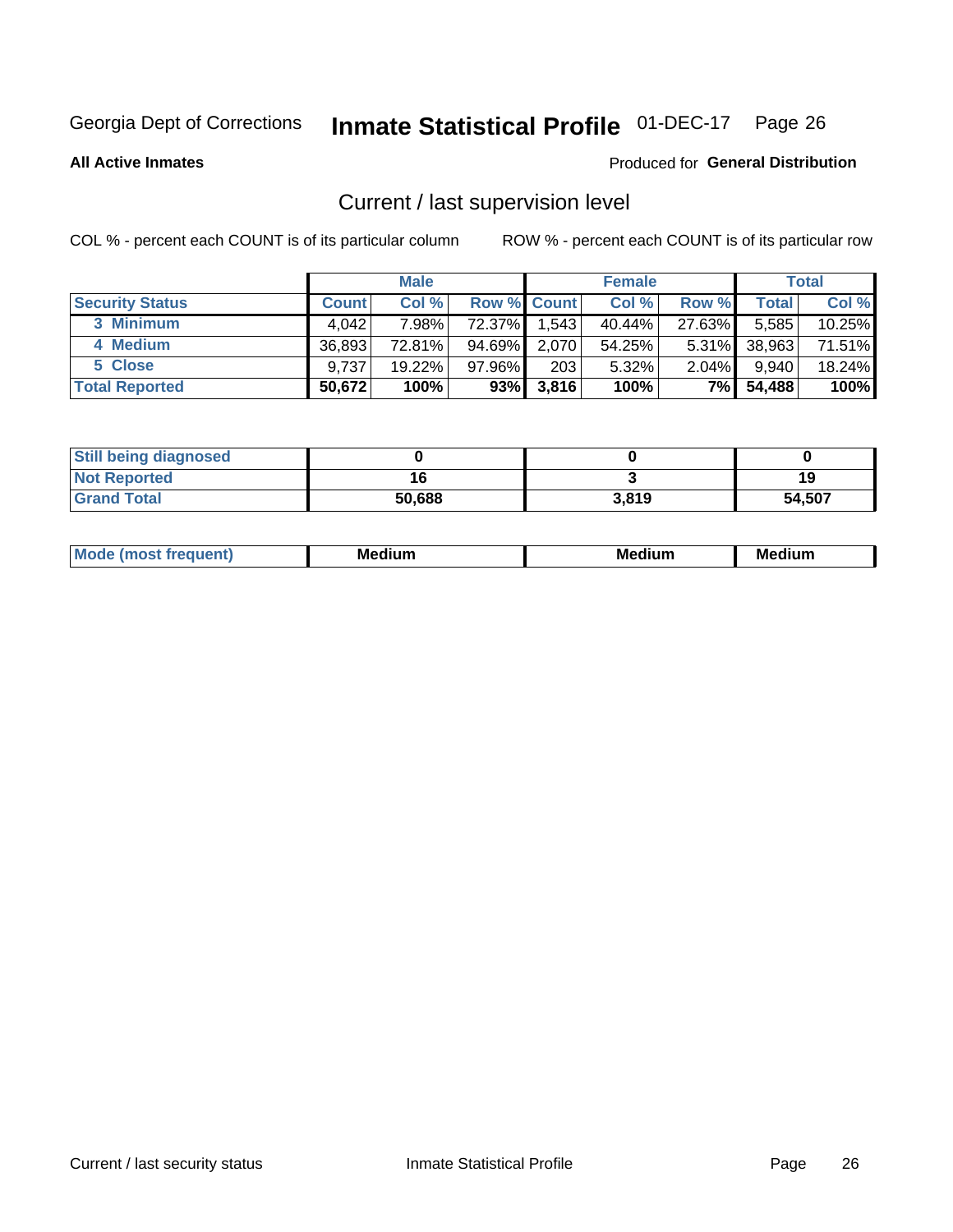# Inmate Statistical Profile 01-DEC-17 Page 27

**All Active Inmates** 

### Produced for General Distribution

### Current / last type of institution

COL % - percent each COUNT is of its particular column

|                                   |                | <b>Male</b> |             |       | <b>Female</b> |        |              | <b>Total</b> |
|-----------------------------------|----------------|-------------|-------------|-------|---------------|--------|--------------|--------------|
| <b>Type of Institution</b>        | <b>Count</b>   | Col %       | Row % Count |       | Col %         | Row %  | <b>Total</b> | Col %        |
| <b>County Ci</b>                  | 4,704          | $9.33\%$    | 99.98%      |       | .03%          | .02%   | 4,705        | 8.67%        |
| <b>Probation Detention Center</b> | 3.             | .01%        | 100.00%     |       |               |        | 3            | .01%         |
| <b>State Prison</b>               | 35,595         | 70.58%      | $90.85\%$   | 3,587 | 93.93%        | 9.15%  | 39,182       | 72.23%       |
| <b>Transitional Center</b>        | 2,120          | 4.20%       | 90.21%      | 230   | 6.02%         | 9.79%  | 2,350        | 4.33%        |
| <b>Private Prison</b>             | 7,996          | 15.86%      | 100.00%     |       |               |        | 7,996        | 14.74%       |
| <b>County Jail</b>                |                | .01%        | 100.00%     |       |               |        |              | .01%         |
| <b>Rsat - Center</b>              | $\overline{2}$ | $.01\%$     | 100.00%     |       |               |        | 2            | .01%         |
| <b>State Hospital</b>             | 3 <sup>1</sup> | $.01\%$     | 75.00%      |       | .03%          | 25.00% | 4            | .01%         |
| <b>Total Reported</b>             | 50,430         | 100%        | 92.96%      | 3,819 | 100%          | 7.04%  | 54,249       | 100%         |

| <b>Not Reported</b> |        |       |        |
|---------------------|--------|-------|--------|
| <b>Grand Total</b>  | 50,430 | 3,819 | 54,249 |

| Mode (most frequent) | <b>State Prison</b> | <b>State Prison</b> | <b>State Prisonl</b> |
|----------------------|---------------------|---------------------|----------------------|
|                      |                     |                     |                      |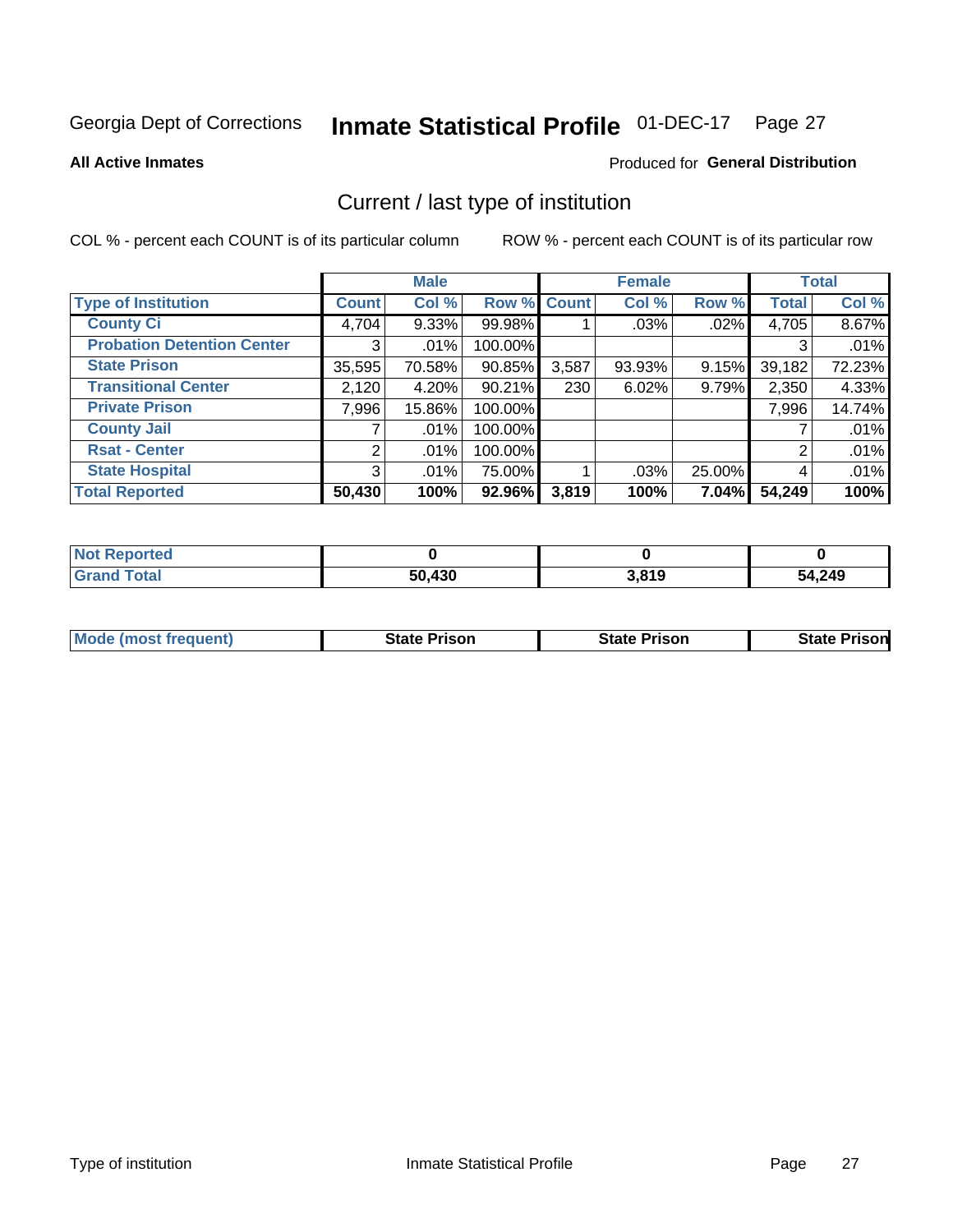# Inmate Statistical Profile 01-DEC-17 Page 28

#### **All Active Inmates**

### Produced for General Distribution

### Institution type - transitional centers

COL % - percent each COUNT is of its particular column

|                                          |              | <b>Male</b> |         |              | <b>Female</b> |         |              | <b>Total</b> |
|------------------------------------------|--------------|-------------|---------|--------------|---------------|---------|--------------|--------------|
| <b>Institution Type - Trans. Centers</b> | <b>Count</b> | Col %       | Row %   | <b>Count</b> | Col %         | Row %   | <b>Total</b> | Col %        |
| <b>Albany Tc</b>                         | 156          | 6.75%       | 100.00% |              |               |         | 156          | 5.89%        |
| <b>Arrendale State Prison</b>            |              |             |         | 106          | 31.55%        | 100.00% | 106          | 4.00%        |
| <b>Atlanta Tc</b>                        | 283          | 12.24%      | 100.00% |              |               |         | 283          | 10.69%       |
| <b>Augusta Tc</b>                        | 223          | 9.65%       | 100.00% |              |               |         | 223          | 8.42%        |
| <b>Charles D. Hudson Tc</b>              | 154          | 6.66%       | 100.00% |              |               |         | 154          | 5.82%        |
| <b>Clayton Tc</b>                        | 375          | 16.22%      | 100.00% |              |               |         | 375          | 14.16%       |
| <b>Coastal Tc</b>                        | 263          | 11.38%      | 100.00% |              |               |         | 263          | 9.93%        |
| <b>Columbus Tc</b>                       | 138          | 5.97%       | 100.00% |              |               |         | 138          | 5.21%        |
| <b>Macon Tc</b>                          | 159          | 6.88%       | 100.00% |              |               |         | 159          | 6.00%        |
| <b>Macon Womens Tc</b>                   |              |             |         | 2            | .60%          | 100.00% | 2            | .08%         |
| <b>Metro Tc</b>                          |              |             |         | 228          | 67.86%        | 100.00% | 228          | 8.61%        |
| <b>Phillips State Prison</b>             | 192          | 8.30%       | 100.00% |              |               |         | 192          | 7.25%        |
| <b>Savannah Mens Tc</b>                  |              | .04%        | 100.00% |              |               |         |              | .04%         |
| <b>Smith Tc</b>                          | 206          | 8.91%       | 100.00% |              |               |         | 206          | 7.78%        |
| <b>Valdosta Tc</b>                       | 162          | 7.01%       | 100.00% |              |               |         | 162          | 6.12%        |
| <b>Total Reported</b>                    | 2,312        | 100%        | 87.31%  | 336          | 100%          | 12.69%  | 2,648        | 100%         |

| τeα |                        |                   |       |
|-----|------------------------|-------------------|-------|
|     | <b>2212</b><br>4,0 I 4 | <b>220</b><br>აათ | 2,648 |

| Mode (most frequent) | <b>Clayton Tc</b> | <b>Metro Tc</b> | <b>Clayton Tc</b> |
|----------------------|-------------------|-----------------|-------------------|
|                      |                   |                 |                   |
|                      |                   |                 |                   |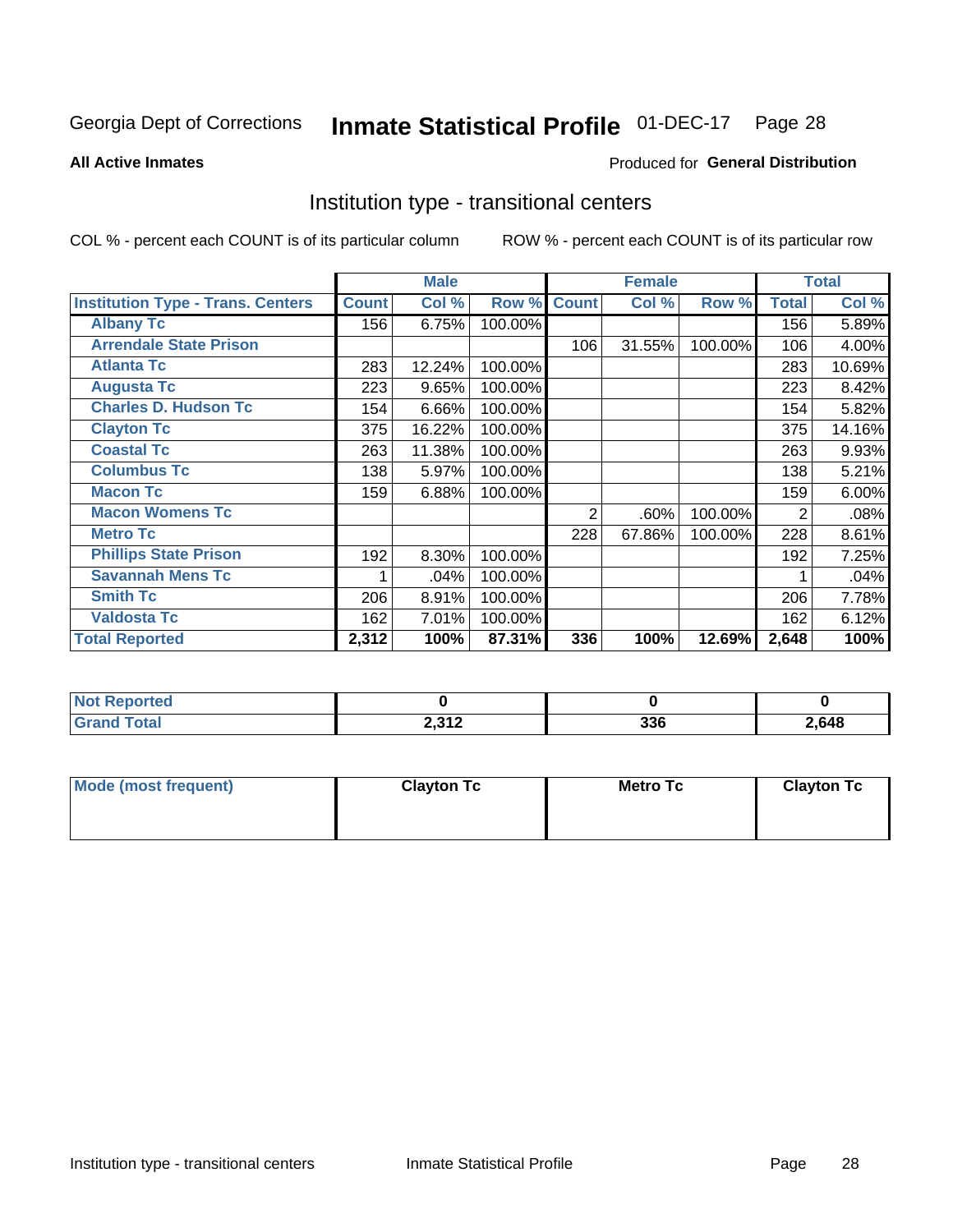# Inmate Statistical Profile 01-DEC-17 Page 29

#### **All Active Inmates**

### **Produced for General Distribution**

### Institution type - county prisons

COL % - percent each COUNT is of its particular column

|                                          |                | <b>Male</b> |         |              | <b>Female</b> |       |                | <b>Total</b> |
|------------------------------------------|----------------|-------------|---------|--------------|---------------|-------|----------------|--------------|
| <b>Institution Type - County Prisons</b> | <b>Count</b>   | Col %       | Row %   | <b>Count</b> | Col %         | Row % | <b>Total</b>   | Col %        |
| <b>Baldwin County Ci</b>                 | $\mathbf{1}$   | .02%        | 100.00% |              |               |       | 1              | .02%         |
| <b>Bulloch County Ci</b>                 | 154            | 3.27%       | 100.00% |              |               |       | 154            | 3.27%        |
| <b>Carroll County Ci</b>                 | 247            | 5.25%       | 100.00% |              |               |       | 247            | 5.25%        |
| <b>Clarke County Ci</b>                  | 123            | 2.61%       | 100.00% |              |               |       | 123            | 2.61%        |
| <b>Clayton County Ci</b>                 | 246            | 5.23%       | 100.00% |              |               |       | 246            | 5.23%        |
| <b>Colquitt County Ci</b>                | 182            | 3.87%       | 100.00% |              |               |       | 182            | 3.87%        |
| <b>Coweta County Ci</b>                  | 212            | 4.51%       | 100.00% |              |               |       | 212            | 4.51%        |
| <b>Decatur County Ci</b>                 | 191            | 4.06%       | 100.00% |              |               |       | 191            | 4.06%        |
| <b>Dougherty County Ci</b>               | 1              | .02%        | 100.00% |              |               |       | $\mathbf{1}$   | .02%         |
| <b>Effingham County Ci</b>               | 185            | 3.93%       | 100.00% |              |               |       | 185            | 3.93%        |
| <b>Floyd County Ci</b>                   | 427            | 9.08%       | 100.00% |              |               |       | 427            | 9.08%        |
| <b>Fulton County Ci</b>                  | 8              | .17%        | 100.00% |              |               |       | 8              | .17%         |
| <b>Gilmer County Ci</b>                  | 3              | .06%        | 100.00% |              |               |       | 3              | .06%         |
| <b>Grady County Ci</b>                   | $\overline{2}$ | .04%        | 100.00% |              |               |       | $\overline{2}$ | .04%         |
| <b>Gwinnett County Ci</b>                | 207            | 4.40%       | 100.00% |              |               |       | 207            | 4.40%        |
| <b>Hall County Ci</b>                    | 188            | 4.00%       | 100.00% |              |               |       | 188            | 4.00%        |
| <b>Hancock County Ci</b>                 | 1              | .02%        | 100.00% |              |               |       | $\mathbf{1}$   | .02%         |
| <b>Harris County Ci</b>                  | 152            | 3.23%       | 100.00% |              |               |       | 152            | 3.23%        |
| <b>Hart County Ci</b>                    | 4              | .09%        | 100.00% |              |               |       | $\overline{4}$ | .09%         |
| <b>Jackson County Ci</b>                 | 147            | 3.13%       | 100.00% |              |               |       | 147            | 3.12%        |
| Jefferson County Ci                      | 142            | 3.02%       | 100.00% |              |               |       | 142            | 3.02%        |
| <b>Meriwether County Ci</b>              | 3              | .06%        | 100.00% |              |               |       | 3              | .06%         |
| <b>Miller County Ci</b>                  | 1              | .02%        | 100.00% |              |               |       | $\mathbf{1}$   | .02%         |
| <b>Mitchell County Ci</b>                | 133            | 2.83%       | 100.00% |              |               |       | 133            | 2.83%        |
| <b>Morgan County Ci</b>                  | 1              | .02%        | 100.00% |              |               |       | $\mathbf{1}$   | .02%         |
| <b>Muscogee County Ci</b>                | 514            | 10.93%      | 100.00% |              |               |       | 514            | 10.92%       |
| <b>Richmond County Ci</b>                | 224            | 4.76%       | 100.00% |              |               |       | 224            | 4.76%        |
| <b>Screven County Ci</b>                 | 142            | 3.02%       | 100.00% |              |               |       | 142            | 3.02%        |
| <b>Spalding County Ci</b>                | 371            | 7.89%       | 100.00% |              |               |       | 371            | 7.89%        |
| <b>Stewart County Ci</b>                 | $\overline{2}$ | .04%        | 100.00% |              |               |       | $\overline{2}$ | .04%         |
| <b>Sumter County Ci</b>                  | 341            | 7.25%       | 100.00% |              |               |       | 341            | 7.25%        |
| Terrell County Ci                        | 135            | 2.87%       | 100.00% |              |               |       | 135            | 2.87%        |
| <b>Thomas County Ci</b>                  | 1              | .02%        | 100.00% |              |               |       | 1              | .02%         |
| <b>Tift County Ci</b>                    | 3              | .06%        | 100.00% |              |               |       | 3              | .06%         |
| <b>Upson County Ci</b>                   | $\overline{2}$ | .04%        | 100.00% |              |               |       | $\overline{2}$ | .04%         |
| <b>Walker County Ci</b>                  | $\overline{3}$ | .06%        | 100.00% |              |               |       | 3              | .06%         |
| <b>Walton County Ci</b>                  | 3              | .06%        | 100.00% |              |               |       | 3              | .06%         |
| <b>Wilkes County Ci</b>                  | 1              | .02%        | 100.00% |              |               |       | 1              | .02%         |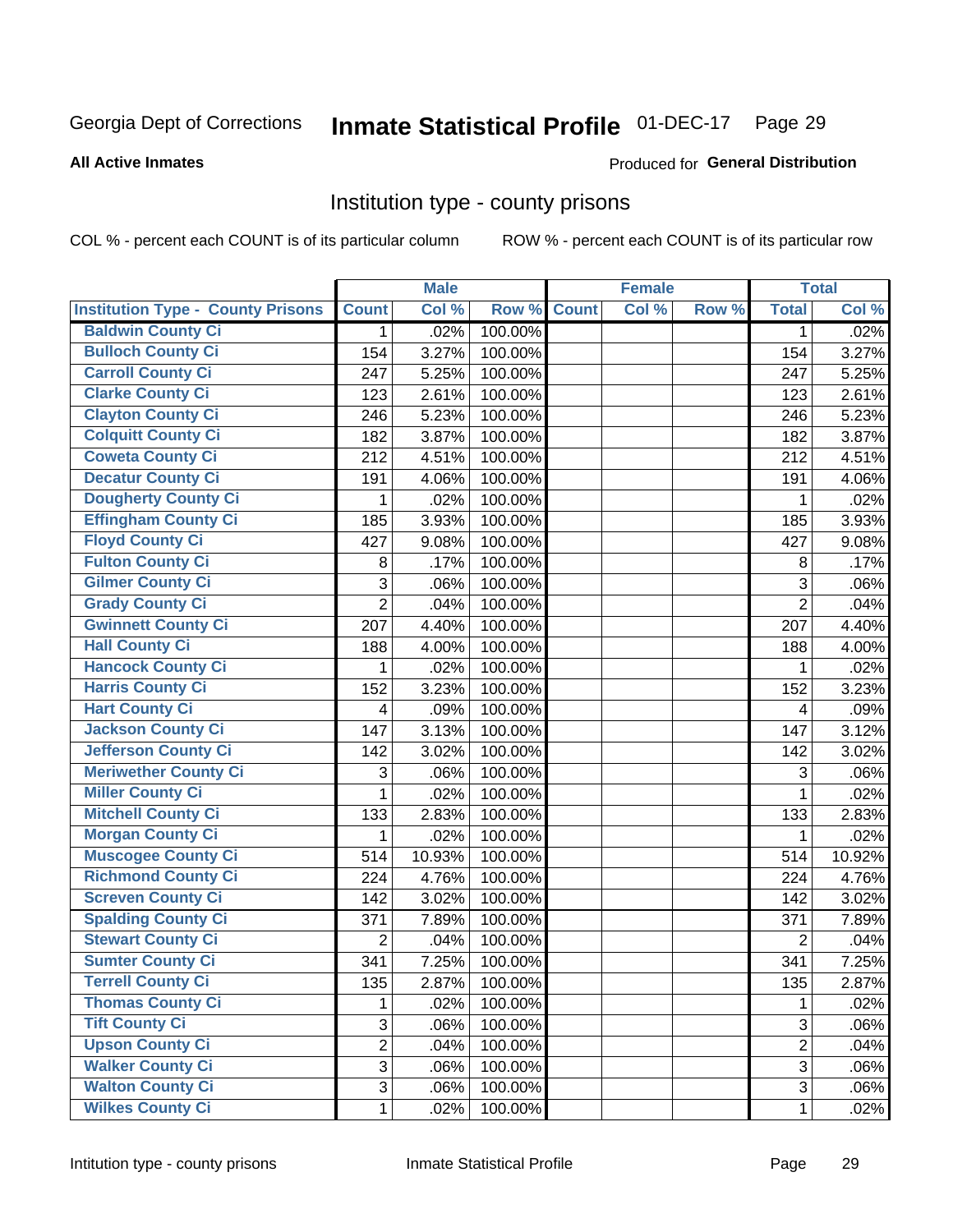# Inmate Statistical Profile 01-DEC-17 Page 30

**All Active Inmates** 

### **Produced for General Distribution**

### Institution type - county prisons

COL % - percent each COUNT is of its particular column

|                                                    |       | <b>Male</b> |                    | <b>Female</b> |         |       | <b>Total</b> |
|----------------------------------------------------|-------|-------------|--------------------|---------------|---------|-------|--------------|
| <b>Institution Type - County Prisons   Count  </b> |       | Col %       | <b>Row % Count</b> | Col%          | Row %   | Total | Col %        |
| <b>Womens Ci</b>                                   |       |             |                    | $ 100.00\% $  | 100.00% |       | $.02\%$      |
| <b>Worth County Ci</b>                             |       | $.02\%$     | 100.00%            |               |         |       | $.02\%$      |
| <b>Total Reported</b>                              | 4,704 | 100%        | $99.98\%$          | 100%          | .02%    | 4.705 | 100%         |

| ported<br><b>NOT</b> |      |       |
|----------------------|------|-------|
| 'otal                | .704 | 4,705 |

| Mode (most frequent) | <b>Muscogee County Ci</b> | <b>Womens Cil Muscogee County</b> |  |
|----------------------|---------------------------|-----------------------------------|--|
|----------------------|---------------------------|-----------------------------------|--|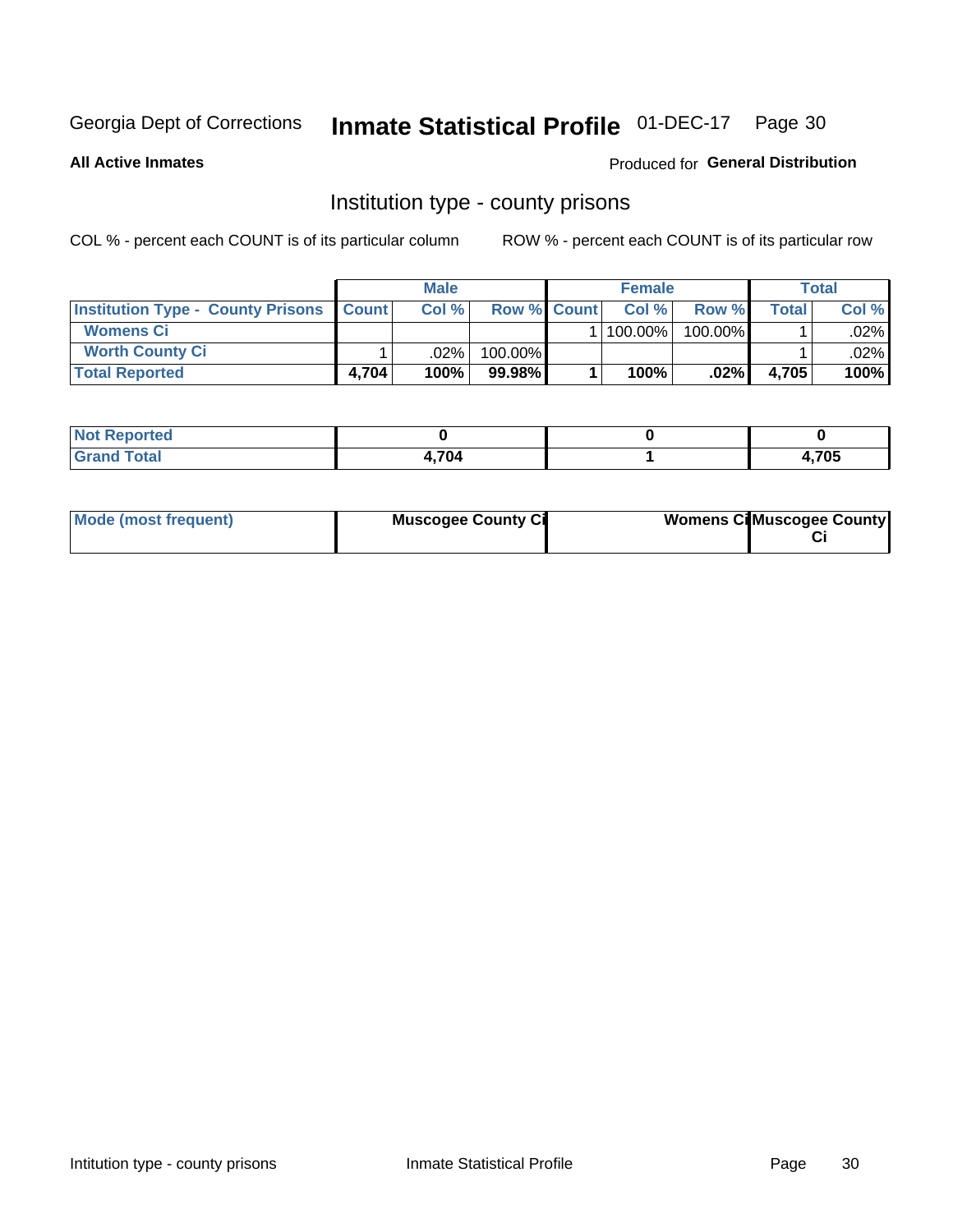# Inmate Statistical Profile 01-DEC-17 Page 31

#### **All Active Inmates**

### Produced for General Distribution

### Institution type - state prisons

COL % - percent each COUNT is of its particular column

|                                         |              | <b>Male</b> |         |              | <b>Female</b> |         | <b>Total</b> |       |
|-----------------------------------------|--------------|-------------|---------|--------------|---------------|---------|--------------|-------|
| <b>Institution Type - State Prisons</b> | <b>Count</b> | Col %       | Row %   | <b>Count</b> | Col %         | Row %   | <b>Total</b> | Col % |
| <b>Arrendale State Prison</b>           |              |             |         | 1,562        | 43.55%        | 100.00% | 1,562        | 3.99% |
| <b>Augusta State Med. Prison</b>        | 1,162        | 3.26%       | 99.91%  | 1.           | .03%          | .09%    | 1,163        | 2.97% |
| <b>Autry State Prison</b>               | 1,717        | 4.82%       | 100.00% |              |               |         | 1,717        | 4.38% |
| <b>Baldwin State Prison</b>             | 963          | 2.71%       | 100.00% |              |               |         | 963          | 2.46% |
| <b>Burruss Correctional Training</b>    | 752          | 2.11%       | 100.00% |              |               |         | 752          | 1.92% |
| <b>Ctr</b>                              |              |             |         |              |               |         |              |       |
| <b>Calhoun State Prison</b>             | 1,638        | 4.60%       | 100.00% |              |               |         | 1,638        | 4.18% |
| <b>Central State Prison</b>             | 1,135        | 3.19%       | 100.00% |              |               |         | 1,135        | 2.90% |
| <b>Chatham State Prison</b>             | 6            | .02%        | 100.00% |              |               |         | 6            | .02%  |
| <b>Coastal State Prison</b>             | 1,720        | 4.83%       | 100.00% |              |               |         | 1,720        | 4.39% |
| <b>Dodge State Prison</b>               | 1,229        | 3.45%       | 100.00% |              |               |         | 1,229        | 3.14% |
| <b>Dooly State Prison</b>               | 1,663        | 4.67%       | 100.00% |              |               |         | 1,663        | 4.24% |
| <b>Emanuel Women'S Facility</b>         |              |             |         | 402          | 11.21%        | 100.00% | 402          | 1.03% |
| <b>Ga Diag Class Prison</b>             | 3,357        | 9.43%       | 100.00% |              |               |         | 3,357        | 8.57% |
| <b>Ga State Prison</b>                  | 1,438        | 4.04%       | 100.00% |              |               |         | 1,438        | 3.67% |
| <b>Hancock State Prison</b>             | 1,145        | 3.22%       | 100.00% |              |               |         | 1,145        | 2.92% |
| <b>Hays State Prison</b>                | 1,043        | 2.93%       | 100.00% |              |               |         | 1,043        | 2.66% |
| <b>Helms Facility</b>                   | 20           | .06%        | 62.50%  | 12           | .33%          | 37.50%  | 32           | .08%  |
| <b>Johnson State Prison</b>             | 1,584        | 4.45%       | 100.00% |              |               |         | 1,584        | 4.04% |
| <b>Lee State Prison</b>                 | 732          | 2.06%       | 100.00% |              |               |         | 732          | 1.87% |
| <b>Long Unit</b>                        | 205          | .58%        | 100.00% |              |               |         | 205          | .52%  |
| <b>Lowndes Unit</b>                     | 6            | .02%        | 100.00% |              |               |         | 6            | .02%  |
| <b>Macon State Prison</b>               | 1,677        | 4.71%       | 100.00% |              |               |         | 1,677        | 4.28% |
| <b>Metro State Prison (W)</b>           |              |             |         | 1            | .03%          | 100.00% | 1            | .01%  |
| <b>Montgomery State Prison</b>          | 415          | 1.17%       | 100.00% |              |               |         | 415          | 1.06% |
| <b>Phillips State Prison</b>            | 1,045        | 2.94%       | 100.00% |              |               |         | 1,045        | 2.67% |
| <b>Pulaski State Prison</b>             |              |             |         | 1,162        | 32.39%        | 100.00% | 1,162        | 2.97% |
| <b>Putnam State Prison</b>              | 1            | .01%        | 100.00% |              |               |         | 1            | .01%  |
| <b>Rivers State Prison</b>              | $\mathbf{1}$ | .01%        | 100.00% |              |               |         | 1            | .01%  |
| <b>Rogers State Prison</b>              | 1,408        | 3.96%       | 100.00% |              |               |         | 1,408        | 3.59% |
| <b>Rutledge State Prison</b>            | 613          | 1.72%       | 100.00% |              |               |         | 613          | 1.56% |
| <b>Smith State Prison</b>               | 1,520        | 4.27%       | 100.00% |              |               |         | 1,520        | 3.88% |
| <b>Telfair State Prison</b>             | 1,372        | 3.85%       | 100.00% |              |               |         | 1,372        | 3.50% |
| <b>Valdosta State Prison</b>            | 984          | 2.76%       | 100.00% |              |               |         | 984          | 2.51% |
| <b>Walker State Prison</b>              | 414          | 1.16%       | 100.00% |              |               |         | 414          | 1.06% |
| <b>Ware State Prison</b>                | 1,484        | 4.17%       | 100.00% |              |               |         | 1,484        | 3.79% |
| <b>Washington State Prison</b>          | 1,339        | 3.76%       | 100.00% |              |               |         | 1,339        | 3.42% |
| <b>Wayne State Prison</b>               | 1            | .01%        | 100.00% |              |               |         | 1            | .01%  |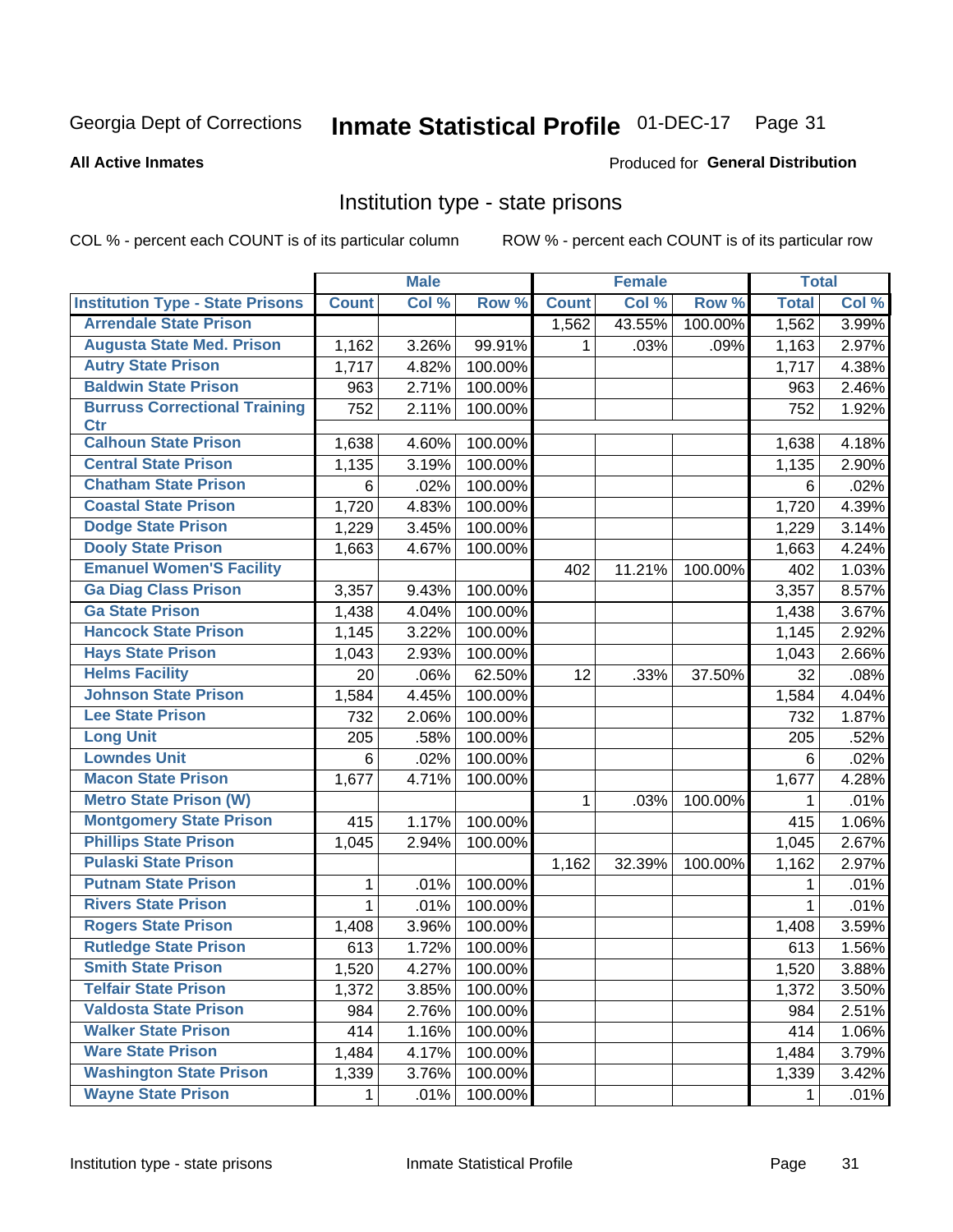# Inmate Statistical Profile 01-DEC-17 Page 32

**All Active Inmates** 

Produced for General Distribution

### Institution type - state prisons

COL % - percent each COUNT is of its particular column ROW % - percent each COUNT is of its particular row

|                                         |                             | <b>Male</b> |                               |              | <b>Female</b>                         |         | <b>Total</b> |       |
|-----------------------------------------|-----------------------------|-------------|-------------------------------|--------------|---------------------------------------|---------|--------------|-------|
| <b>Institution Type - State Prisons</b> | <b>Count</b>                | Col %       | Row %                         | <b>Count</b> | Col %                                 | Row %   | <b>Total</b> | Col % |
| <b>Whitworth Women'S Facility</b>       |                             |             |                               | 447          | 12.46%                                | 100.00% | 447          | 1.14% |
| <b>Wilcox State Prison</b>              | .806                        | 5.07%       | 100.00%                       |              |                                       |         | 1,806        | 4.61% |
| <b>Total Reported</b>                   | 35,595                      | 100%        | $90.85\%$                     | 3,587        | 100%                                  | 9.15%   | 39,182       | 100%  |
|                                         |                             |             |                               |              |                                       |         |              |       |
| <b>Not Reported</b>                     |                             | 0           |                               |              | 0                                     |         | 0            |       |
| <b>Grand Total</b>                      |                             | 35,595      |                               |              | 3,587                                 |         | 39,182       |       |
| <b>Mode (most frequent)</b>             | <b>Ga Diag Class Prison</b> |             | <b>Arrendale State Prison</b> |              | <b>Ga Diag Class</b><br><b>Prison</b> |         |              |       |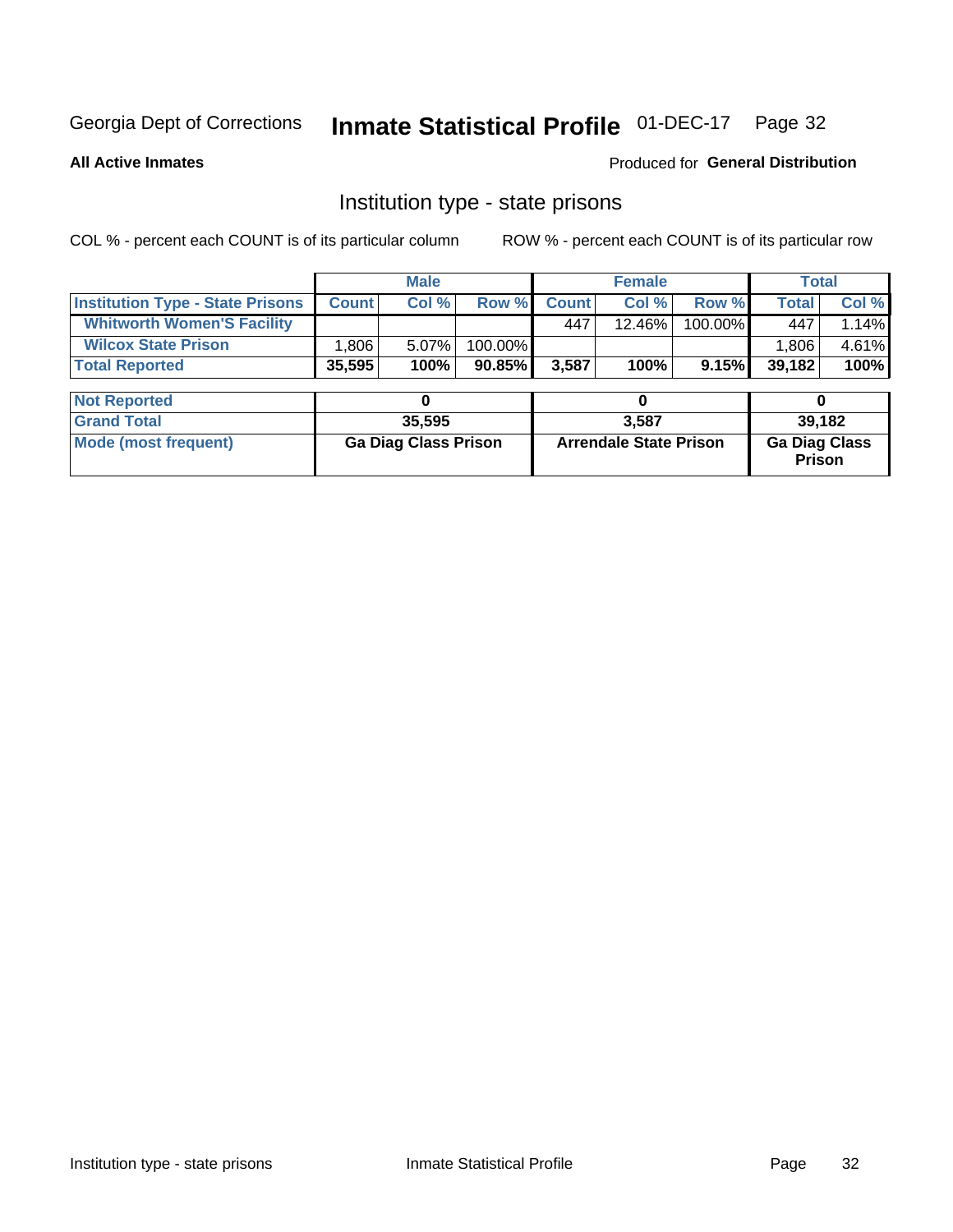# Inmate Statistical Profile 01-DEC-17 Page 33

**All Active Inmates** 

### Produced for General Distribution

### Institution type - private prisons

COL % - percent each COUNT is of its particular column

|                                           |              | <b>Male</b> |                    | <b>Female</b> |       |       | <b>Total</b> |
|-------------------------------------------|--------------|-------------|--------------------|---------------|-------|-------|--------------|
| <b>Institution Type - Private Prisons</b> | <b>Count</b> | Col %       | <b>Row % Count</b> | Col %         | Row % | Total | Col %        |
| <b>Coffee Corr Facility</b>               | 2.658        | $33.24\%$   | 100.00%            |               |       | 2,658 | 33.24%       |
| <b>Jenkins Corr Facility</b>              | 1,178        | 14.73%      | 100.00%            |               |       | 1.178 | 14.73%       |
| <b>Riverbend Corr Facility</b>            | 1.517        | 18.97%      | 100.00%            |               |       | 1,517 | 18.97%       |
| <b>Wheeler Corr Facility</b>              | 2,643        | $33.05\%$   | 100.00%            |               |       | 2,643 | 33.05%       |
| <b>Total Reported</b>                     | 7,996        | 100%        | $100\%$            |               | %     | 7,996 | 100%         |

| <b>Not</b><br>' Reported |       |       |
|--------------------------|-------|-------|
| <b>Total</b>             | 7,996 | 7,996 |

| Mode (most frequent) | <b>Coffee Corr Facility</b> | <b>Null</b> | <b>Coffee Corr</b><br><b>Facility</b> |
|----------------------|-----------------------------|-------------|---------------------------------------|
|----------------------|-----------------------------|-------------|---------------------------------------|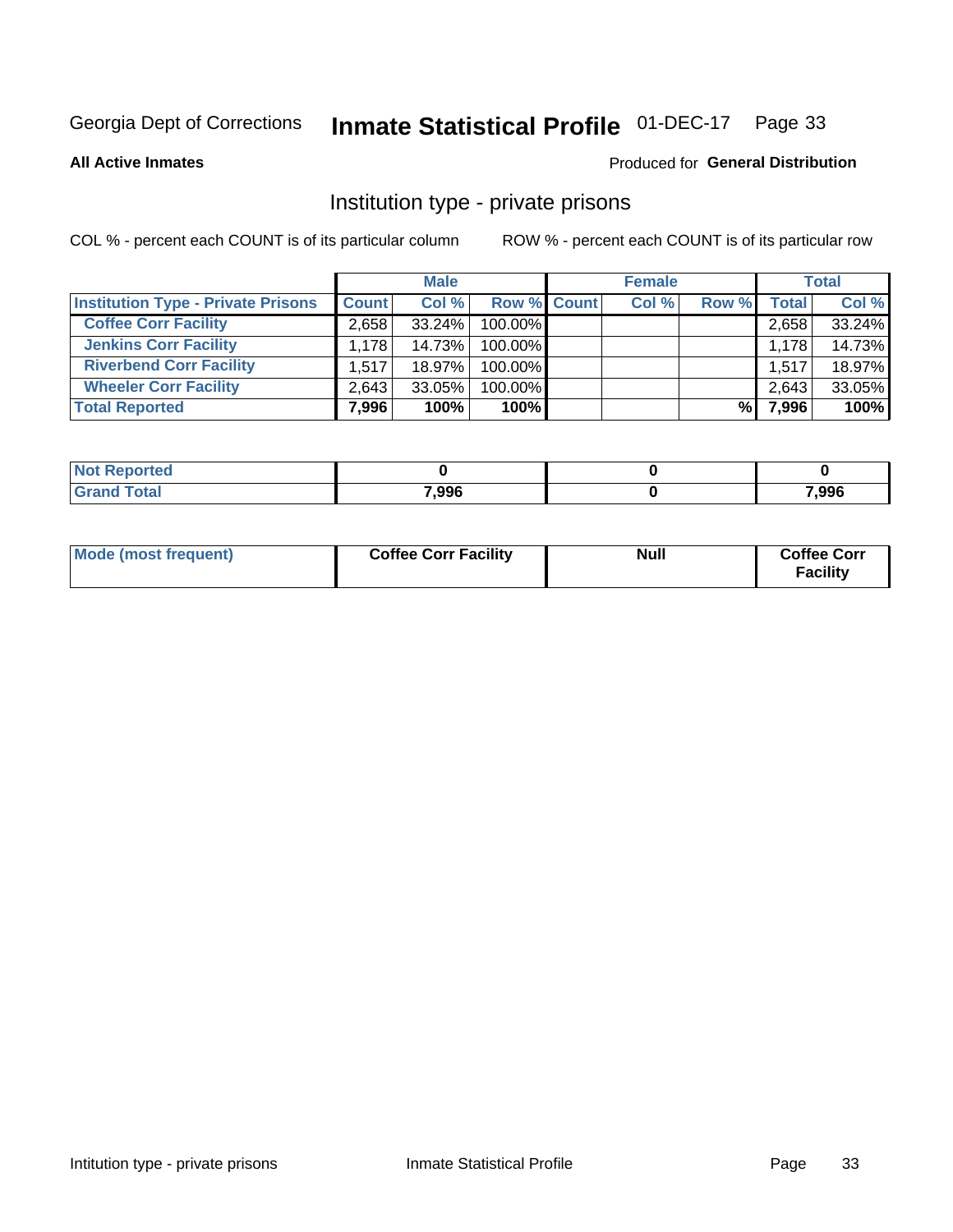#### **Inmate Statistical Profile 01-DEC-17** Page 34

**All Active Inmates** 

### Produced for General Distribution

### Institution type - inmate boot camp

COL % - percent each COUNT is of its particular column

|                                      |              | <b>Male</b> |               |              | <b>Female</b> |             | <b>Total</b> |
|--------------------------------------|--------------|-------------|---------------|--------------|---------------|-------------|--------------|
| <b>Institution Type - Boot Camps</b> | <b>Count</b> | Col %       | <b>Row %I</b> | <b>Count</b> | Col %         | Row % Total | Col %        |
| <b>Total Rported</b>                 |              |             |               |              |               |             |              |

| <b>Not Reported</b>            |  |  |
|--------------------------------|--|--|
| <b>Total</b><br>C <sub>r</sub> |  |  |

| Mod<br>uamo | Nul.<br>$- - - - - -$ | <b>Null</b> | . .<br>uu.<br>------ |
|-------------|-----------------------|-------------|----------------------|
|             |                       |             |                      |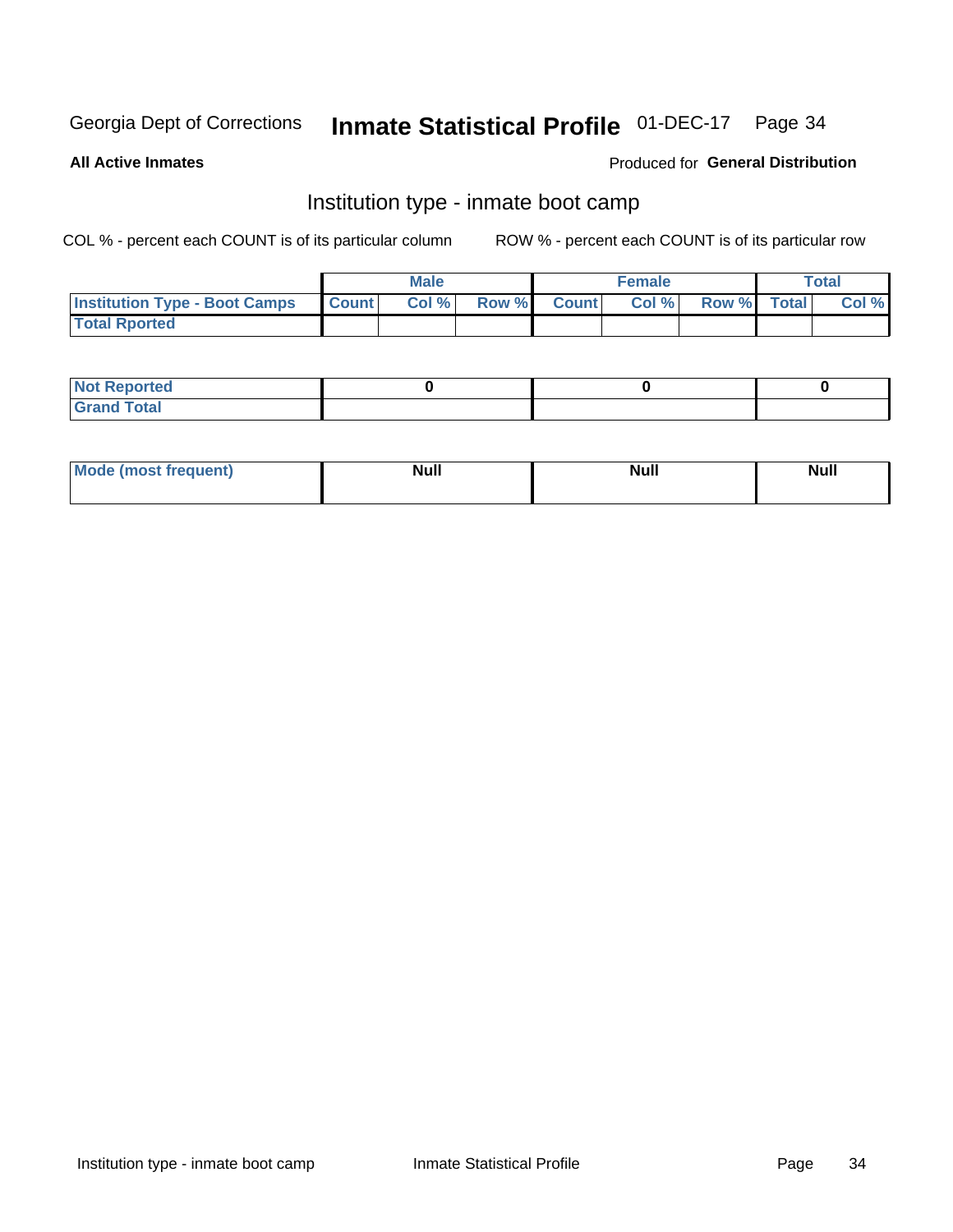# Inmate Statistical Profile 01-DEC-17 Page 35

#### **All Active Inmates**

### Produced for General Distribution

### Number of disciplinary reports

COL % - percent each COUNT is of its particular column

|                                       |              | <b>Male</b> |             |       | <b>Female</b> |       |        | <b>Total</b> |
|---------------------------------------|--------------|-------------|-------------|-------|---------------|-------|--------|--------------|
| <b>Number of Disciplinary Reports</b> | <b>Count</b> | Col %       | Row % Count |       | Col %         | Row % | Total  | Col %        |
| $\bf{0}$                              | 20,887       | 41.21%      | 90.12%      | 2,289 | 59.94%        | 9.88% | 23,176 | 42.52%       |
|                                       | 6,423        | 12.67%      | 92.58%      | 515   | 13.49%        | 7.42% | 6,938  | 12.73%       |
| $\mathbf{2}$                          | 4,057        | 8.00%       | 94.75%      | 225   | 5.89%         | 5.25% | 4,282  | 7.86%        |
| 3                                     | 2,910        | 5.74%       | 94.79%      | 160   | 4.19%         | 5.21% | 3,070  | 5.63%        |
|                                       | 2,100        | 4.14%       | 94.81%      | 115   | 3.01%         | 5.19% | 2,215  | 4.06%        |
| 5                                     | ا 698. ا     | 3.35%       | 95.77%      | 75    | 1.96%         | 4.23% | 1,773  | 3.25%        |
| <b>More Than 5</b>                    | 12,613       | 24.88%      | 96.63%      | 440   | 11.52%        | 3.37% | 13,053 | 23.95%       |
| <b>Total Reported</b>                 | 50,688       | 100%        | 92.99%      | 3,819 | 100%          | 7.01% | 54,507 | 100%         |

| วrted<br>NOT |        |       |             |
|--------------|--------|-------|-------------|
| Total        | 50.688 | 3,819 | .507<br>54. |

| Mean (average)       | 5.38 | 2.64 | 5.19 |
|----------------------|------|------|------|
| Median (middle)      |      |      |      |
| Mode (most frequent) |      |      |      |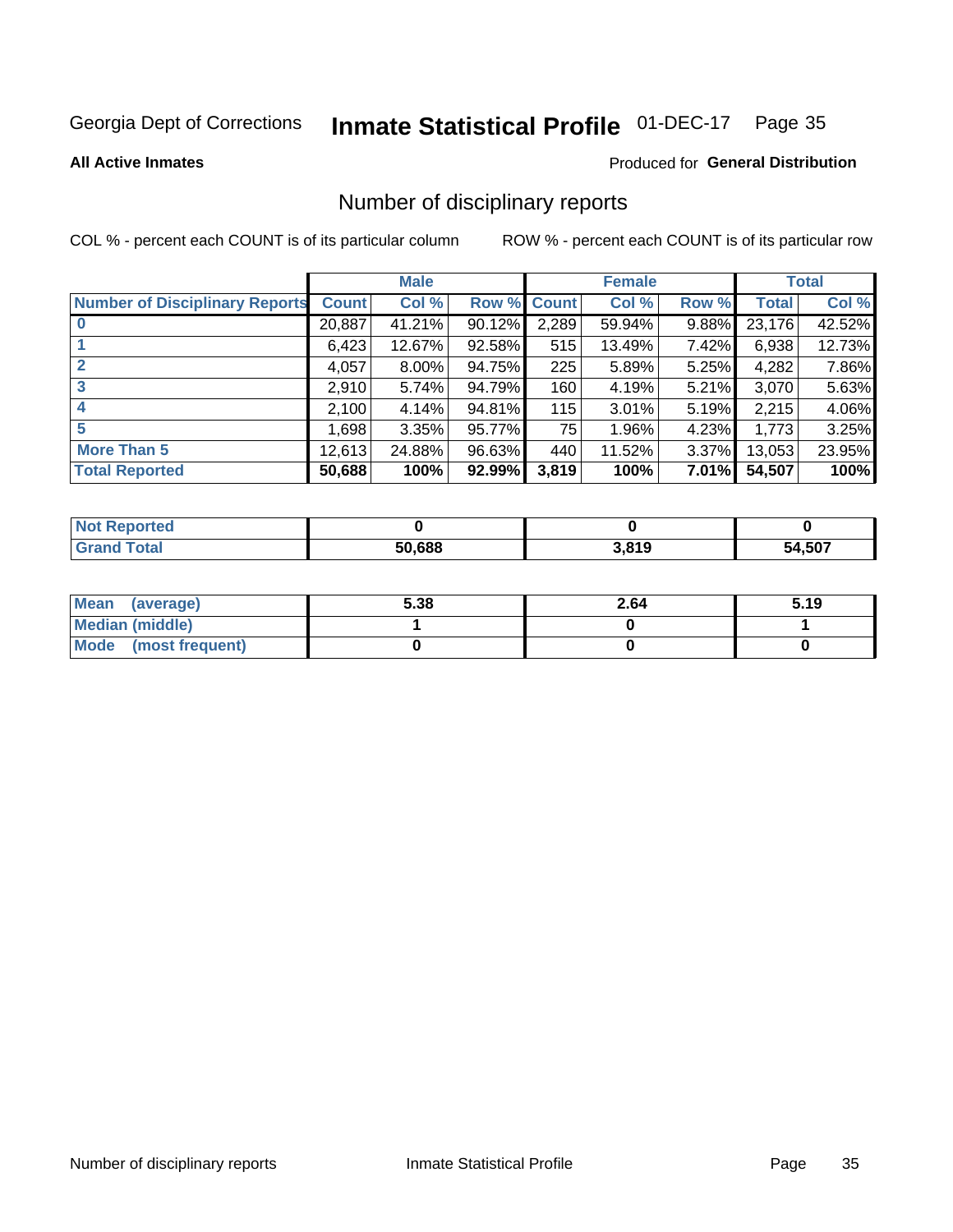# Inmate Statistical Profile 01-DEC-17 Page 36

#### **All Active Inmates**

### **Produced for General Distribution**

### Number of transfers

COL % - percent each COUNT is of its particular column

|                            |         | <b>Male</b> |             |       | <b>Female</b> |          |        | <b>Total</b> |
|----------------------------|---------|-------------|-------------|-------|---------------|----------|--------|--------------|
| <b>Number of Transfers</b> | Count l | Col %       | Row % Count |       | Col %         | Row %    | Total  | Col %        |
|                            | 3,755   | 7.41%       | 81.74%      | 839   | 21.97%        | 18.26%   | 4,594  | 8.43%        |
|                            | 15,522  | 30.62%      | 90.51%      | 1,627 | 42.60%        | $9.49\%$ | 17,149 | 31.46%       |
| $\mathbf{2}$               | 8,375   | 16.52%      | 92.50%      | 679   | 17.78%        | 7.50%    | 9,054  | 16.61%       |
| 3                          | 5,398   | 10.65%      | 95.46%      | 257   | 6.73%         | 4.54%    | 5,655  | 10.37%       |
| 4                          | 3,538   | 6.98%       | 96.43%      | 131   | 3.43%         | $3.57\%$ | 3,669  | 6.73%        |
| 5                          | 2,520   | 4.97%       | 96.29%      | 97    | 2.54%         | 3.71%    | 2,617  | 4.80%        |
| <b>More Than 5</b>         | 11,580  | 22.85%      | 98.39%      | 189   | 4.95%         | 1.61%    | 11,769 | 21.59%       |
| <b>Total Reported</b>      | 50,688  | 100%        | 92.99%      | 3,819 | 100%          | $7.01\%$ | 54,507 | 100%         |

| วrted<br>NOT |        |       |             |
|--------------|--------|-------|-------------|
| Total        | 50.688 | 3,819 | .507<br>54. |

| Mean (average)         | ົາາ<br>4.ZL | l.68 | 4.04 |
|------------------------|-------------|------|------|
| <b>Median (middle)</b> |             |      |      |
| Mode (most frequent)   |             |      |      |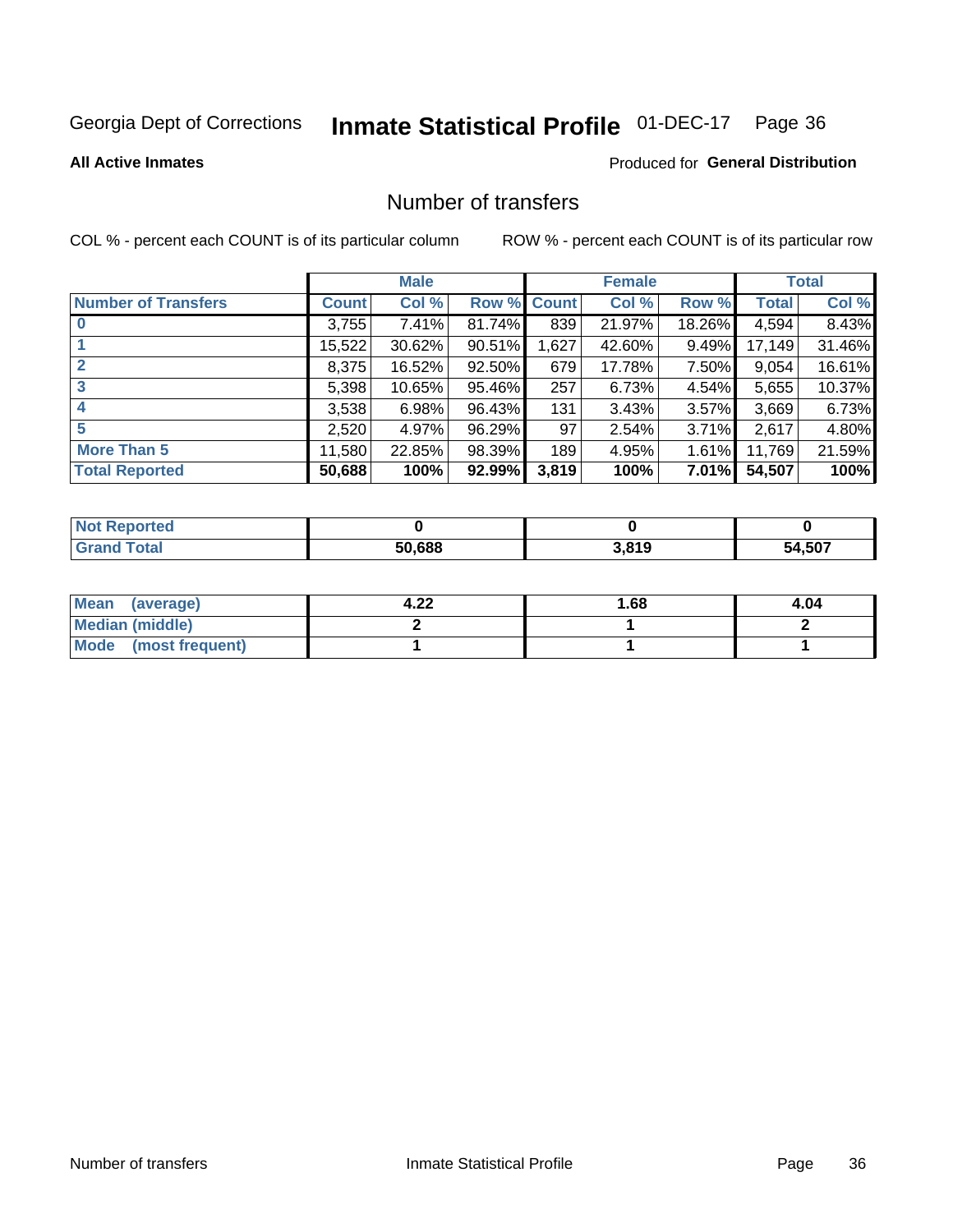# Inmate Statistical Profile 01-DEC-17 Page 37

**All Active Inmates** 

### **Produced for General Distribution**

### Number of escapes

COL % - percent each COUNT is of its particular column

|                          |              | <b>Male</b> |             |       | <b>Female</b> |          |        | <b>Total</b> |
|--------------------------|--------------|-------------|-------------|-------|---------------|----------|--------|--------------|
| <b>Number of Escapes</b> | <b>Count</b> | Col %       | Row % Count |       | Col %         | Row %    | Total  | Col %        |
|                          | 50,145       | 98.93%      | 92.94%      | 3,809 | 99.74%        | 7.06%    | 53,954 | 98.99%       |
|                          | 514          | 1.01%       | $98.09\%$   | 10    | 0.26%         | 1.91%    | 524    | 0.96%        |
|                          | 24           | 0.05%       | 100.00%     |       |               |          | 24     | 0.04%        |
|                          |              | 0.01%       | 100.00%     |       |               |          |        | 0.01%        |
|                          |              | 0.01%       | $100.00\%$  |       |               |          |        | 0.01%        |
| <b>Total Reported</b>    | 50,688       | 100%        | 92.99%      | 3,819 | 100%          | $7.01\%$ | 54,507 | 100.0%       |

| <b>Not Reported</b> |        |       |        |
|---------------------|--------|-------|--------|
| Total               | 50,688 | 3,819 | 54,507 |

| Mean (average)       |  | .0 <sup>1</sup> |
|----------------------|--|-----------------|
| Median (middle)      |  |                 |
| Mode (most frequent) |  |                 |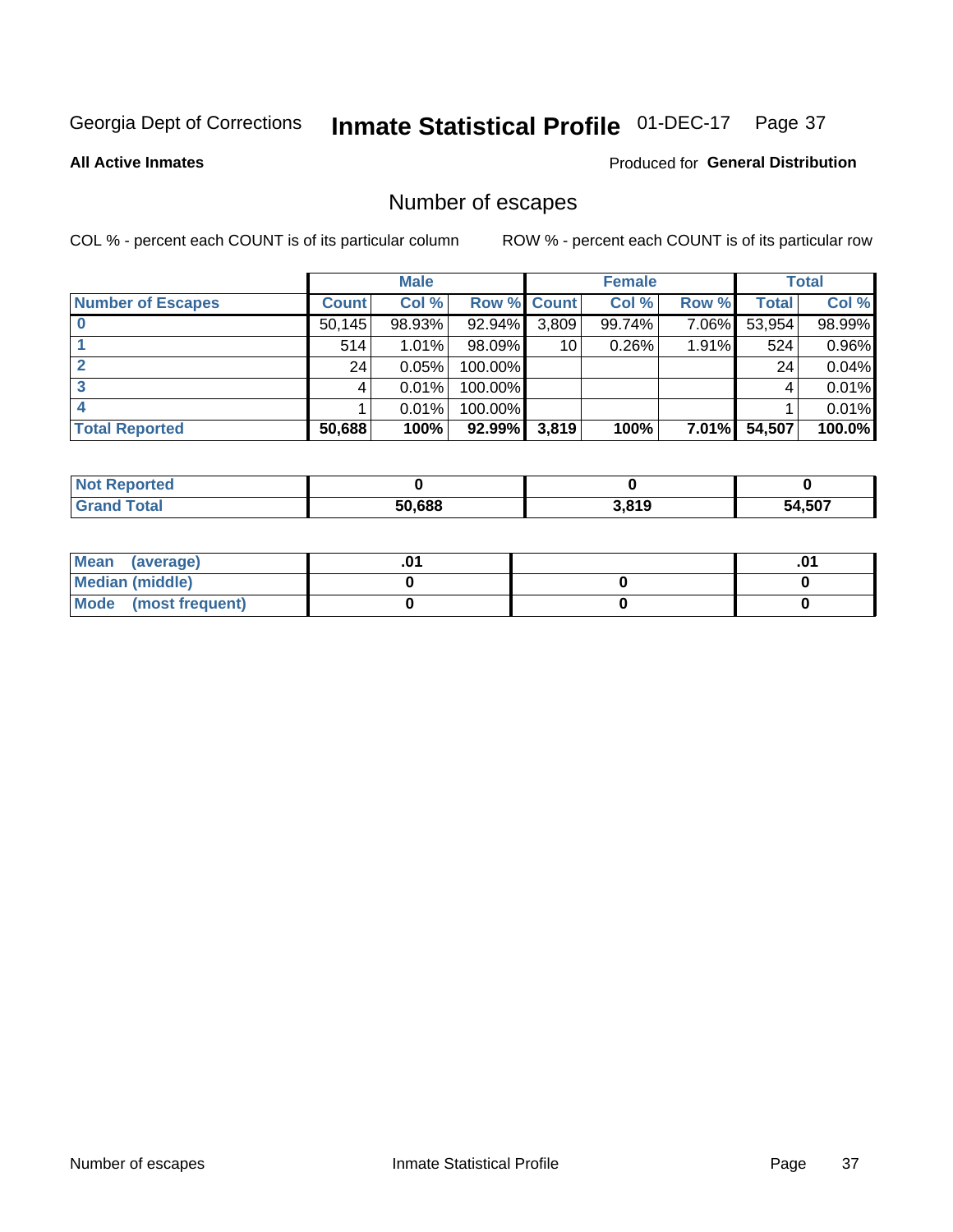#### **Inmate Statistical Profile 01-DEC-17** Page 38

**All Active Inmates** 

### Produced for General Distribution

### Split sentences - Probation to follow

COL % - percent each COUNT is of its particular column

|                            |              | <b>Male</b> |                    |     | <b>Female</b> |          |              | <b>Total</b> |
|----------------------------|--------------|-------------|--------------------|-----|---------------|----------|--------------|--------------|
| <b>Probation to follow</b> | <b>Count</b> | Col %       | <b>Row % Count</b> |     | Col %         | Row %    | <b>Total</b> | Col %        |
| <b>Yes</b>                 | 37.464       | 73.91%      | 92.68% 2.961       |     | 77.53%        | $7.32\%$ | 40,425       | 74.16%       |
| <b>No</b>                  | 13.224       | 26.09%      | 93.91%             | 858 | 22.47%        | $6.09\%$ | 14,082       | 25.84%       |
| <b>Total Reported</b>      | 50,688       | 100%        | $92.99\%$ 3,819    |     | 100%          |          | 7.01% 54,507 | 100%         |

|  |  | 50.688 | .819 | -~-<br>ו טכ<br>'nД |
|--|--|--------|------|--------------------|
|--|--|--------|------|--------------------|

| $Moo$<br>requent<br>′es<br>Yes<br><b>YAC</b><br>. |
|---------------------------------------------------|
|---------------------------------------------------|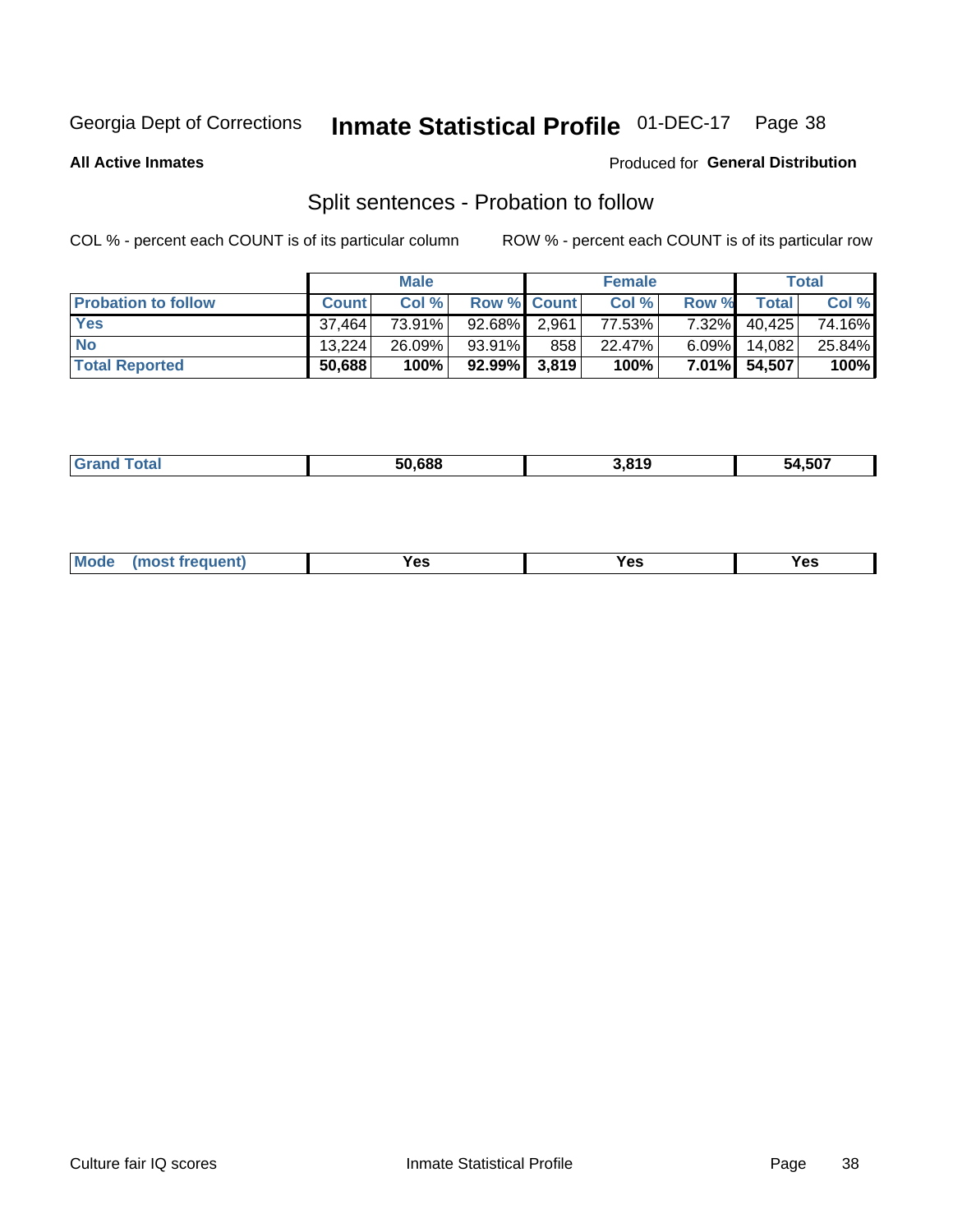#### **Inmate Statistical Profile 01-DEC-17** Page 39

**All Active Inmates** 

### Produced for General Distribution

### Probable future release type of still active inmates

COL % - percent each COUNT is of its particular column

|                                         |              | <b>Male</b> |                    |     | <b>Female</b> |          | <b>Total</b> |        |
|-----------------------------------------|--------------|-------------|--------------------|-----|---------------|----------|--------------|--------|
| <b>Probable Future Release Type</b>     | <b>Count</b> | Col %       | <b>Row % Count</b> |     | Col %         | Row %    | <b>Total</b> | Col %  |
| <b>Paroled with probation to follow</b> | 21,180       | 47.87%      | 91.54% 1.957       |     | 54.91%        | 8.46%    | 23,137       | 48.39% |
| Paroled w/o probation to follow         | 6,181        | 13.97%      | $92.02\%$          | 536 | 15.04%        | 7.98%    | 6,717        | 14.05% |
| <b>Maxout with probation to follow</b>  | 13,706       | 30.98%      | 93.76%             | 912 | 25.59%        | 6.24%    | 14,618       | 30.58% |
| <b>Maxout w/o probation to follow</b>   | 2,516        | 5.69%       | 95.67%             | 114 | 3.20%         | $4.33\%$ | 2,630        | 5.50%  |
| Life, LWOP or death sentence            | 663          | 1.50%       | 93.64%             | 45  | 1.26%         | 6.36%    | 708          | 1.48%  |
| <b>Total Reported</b>                   | 44,246       | 100%        | $92.55\%$ 3,564    |     | 100%          | 7.45%    | 47,810       | 100%   |

| <i>i</i> otal | 44,246 | 3.564 | 17,810 |
|---------------|--------|-------|--------|

| Mode (most frequent) | <b>PAR with PROB follow</b> | <b>PAR with PROB follow</b> | <b>PAR with PROB</b> |
|----------------------|-----------------------------|-----------------------------|----------------------|
|                      |                             |                             | follow               |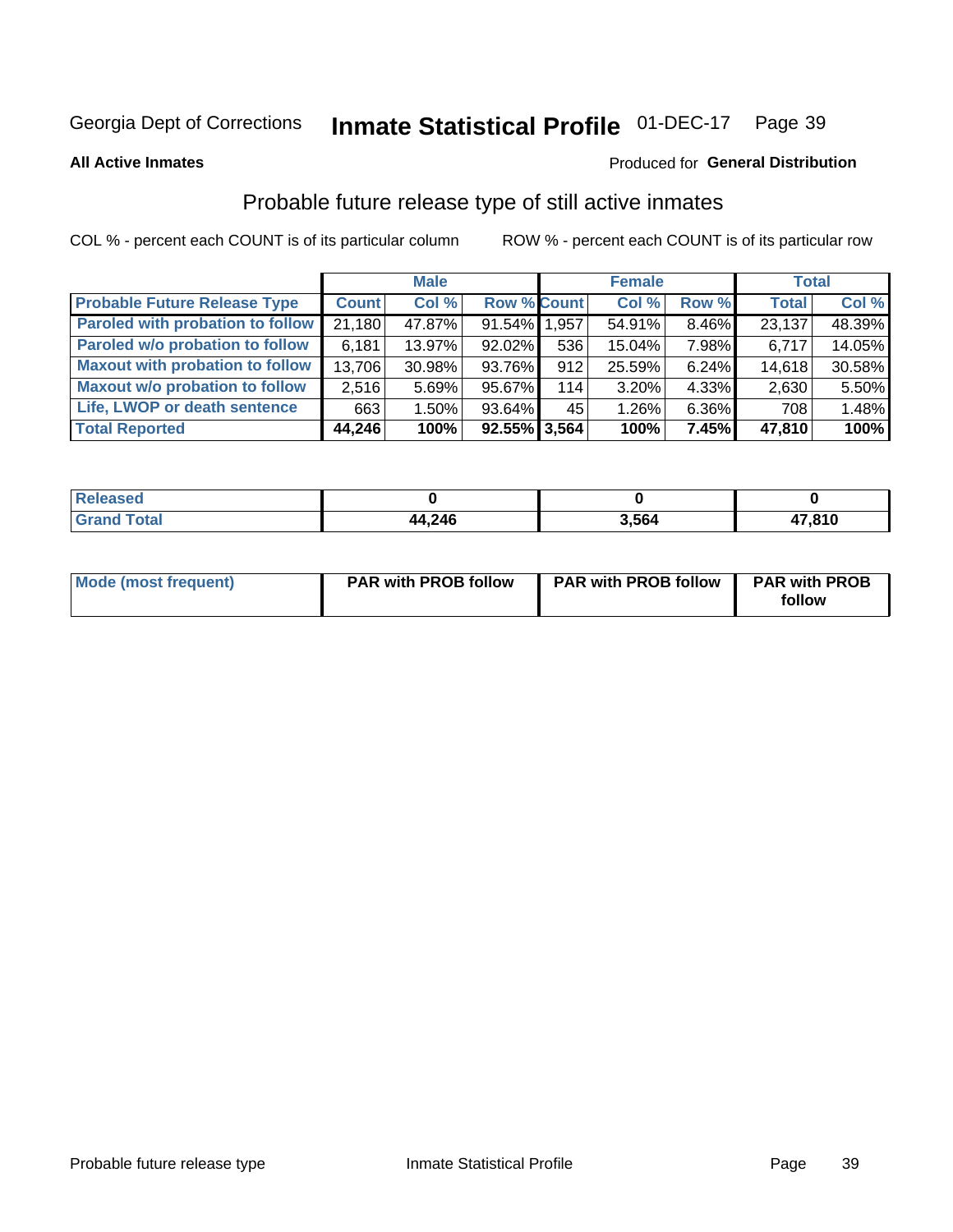### **All Active Inmates**

### **Produced for General Distribution**

# Time served in current (or last) institution

COL % - percent each COUNT is of its particular column

|                            |              | <b>Male</b> |        |              | <b>Female</b> |        |              | <b>Total</b> |
|----------------------------|--------------|-------------|--------|--------------|---------------|--------|--------------|--------------|
| <b>Time In Institution</b> | <b>Count</b> | Col %       | Row %  | <b>Count</b> | Col %         | Row %  | <b>Total</b> | Col %        |
| 0 to 3 months              | 12,727       | 25.11%      | 92.51% | 1,031        | 27.00%        | 7.49%  | 13,758       | 25.24%       |
| 3.01 to 6 months           | 7,652        | 15.10%      | 92.72% | 601          | 15.74%        | 7.28%  | 8,253        | 15.14%       |
| 6.01 to 9 months           | 5,487        | 10.83%      | 92.78% | 427          | 11.18%        | 7.22%  | 5,914        | 10.85%       |
| 9.01 to 12 months          | 3,609        | 7.12%       | 92.70% | 284          | 7.44%         | 7.30%  | 3,893        | 7.14%        |
| 12.01 to 18 months         | 5,281        | 10.42%      | 93.90% | 343          | 8.98%         | 6.10%  | 5,624        | 10.32%       |
| <b>18.01 to 24 months</b>  | 3,519        | 6.94%       | 93.42% | 248          | 6.49%         | 6.58%  | 3,767        | 6.91%        |
| $2.01$ to 3 years          | 4,801        | 9.47%       | 94.79% | 264          | 6.91%         | 5.21%  | 5,065        | 9.29%        |
| 3.01 to 4 years            | 2,712        | 5.35%       | 94.73% | 151          | 3.95%         | 5.27%  | 2,863        | 5.25%        |
| $4.01$ to 5 years          | 1,436        | 2.83%       | 91.99% | 125          | 3.27%         | 8.01%  | 1,561        | 2.86%        |
| 5.01 to 6 years            | 982          | 1.94%       | 92.82% | 76           | 1.99%         | 7.18%  | 1,058        | 1.94%        |
| $6.01$ to 7 years          | 690          | 1.36%       | 85.61% | 116          | 3.04%         | 14.39% | 806          | 1.48%        |
| 7.01 to 8 years            | 436          | 0.86%       | 91.21% | 42           | 1.10%         | 8.79%  | 478          | 0.88%        |
| $8.01$ to 9 years          | 306          | 0.60%       | 91.89% | 27           | 0.71%         | 8.11%  | 333          | 0.61%        |
| 9.01 to 10 years           | 229          | 0.45%       | 94.24% | 14           | 0.37%         | 5.76%  | 243          | 0.45%        |
| Over 10 years              | 821          | 1.62%       | 92.14% | 70           | 1.83%         | 7.86%  | 891          | 1.63%        |
| <b>Total Reported</b>      | 50,688       | 100%        | 92.99% | 3,819        | 100%          | 7.01%  | 54,507       | 100%         |

| <b>Penorted</b><br><b>Not</b> |        |       |        |
|-------------------------------|--------|-------|--------|
| ⊺ิ∩tal                        | 50.688 | 3,819 | 54,507 |

| <b>Mean</b><br>(average) | 24 months | 20 months | 23 months |
|--------------------------|-----------|-----------|-----------|
| Median (middle)          | 9 months  | 8 months  | 9 months  |
| Mode (most frequent)     | 0 months  | months    | 1 months  |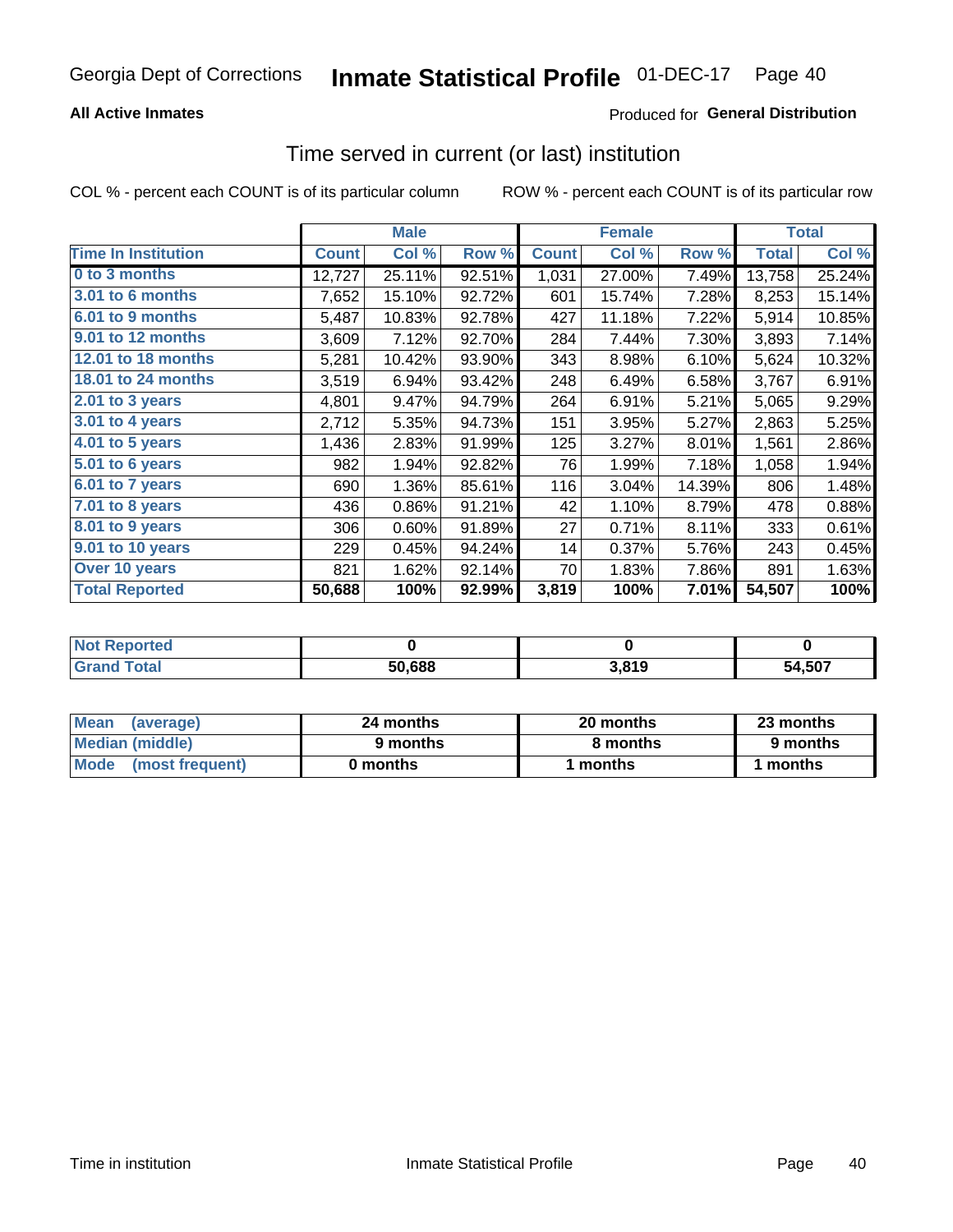#### Inmate Statistical Profile 01-DEC-17 Page 41

**All Active Inmates** 

#### Produced for General Distribution

### Highest grade level attained

COL % - percent each COUNT is of its particular column

|                              |                 | <b>Male</b> |         |                         | <b>Female</b> |        |                 | <b>Total</b> |
|------------------------------|-----------------|-------------|---------|-------------------------|---------------|--------|-----------------|--------------|
| <b>Grade Level</b>           | <b>Count</b>    | Col %       | Row %   | <b>Count</b>            | Col%          | Row %  | <b>Total</b>    | Col %        |
| No school at all             | $\overline{16}$ | 0.04%       | 100.00% |                         |               |        | $\overline{16}$ | 0.04%        |
| <b>Grade 1</b>               | 21              | 0.05%       | 100.00% |                         |               |        | 21              | 0.05%        |
| <b>Grade 2</b>               | 27              | 0.07%       | 90.00%  | 3                       | 0.12%         | 10.00% | 30              | 0.07%        |
| Grade 3                      | 80              | 0.21%       | 98.77%  | $\mathbf{1}$            | 0.04%         | 1.23%  | 81              | 0.20%        |
| Grade 4                      | 89              | 0.23%       | 97.80%  | $\overline{2}$          | 0.08%         | 2.20%  | 91              | 0.22%        |
| Grade 5                      | 97              | 0.25%       | 96.04%  | $\overline{\mathbf{4}}$ | 0.15%         | 3.96%  | 101             | 0.25%        |
| Grade 6                      | 388             | 1.01%       | 94.63%  | 22                      | 0.85%         | 5.37%  | 410             | 1.00%        |
| <b>Grade 7</b>               | 710             | 1.84%       | 94.04%  | 45                      | 1.73%         | 5.96%  | 755             | 1.84%        |
| Grade 8                      | 2,587           | 6.72%       | 94.07%  | 163                     | 6.28%         | 5.93%  | 2,750           | 6.69%        |
| Grade 9                      | 4,879           | 12.67%      | 95.42%  | 234                     | 9.02%         | 4.58%  | 5,113           | 12.44%       |
| Grade 10                     | 6,694           | 17.38%      | 95.46%  | 318                     | 12.25%        | 4.54%  | 7,012           | 17.06%       |
| Grade 11                     | 6,691           | 17.37%      | 94.93%  | 357                     | 13.76%        | 5.07%  | 7,048           | 17.15%       |
| <b>Grade 12 or GED</b>       | 12,486          | 32.42%      | 93.05%  | 933                     | 35.95%        | 6.95%  | 13,419          | 32.64%       |
| <b>Some tech school</b>      | 295             | 0.77%       | 84.05%  | 56                      | 2.16%         | 15.95% | 351             | 0.85%        |
| <b>Completed tech school</b> | 279             | 0.72%       | 84.29%  | 52                      | 2.00%         | 15.71% | 331             | 0.81%        |
| College, 1 year              | 1,040           | 2.70%       | 89.50%  | 122                     | 4.70%         | 10.50% | 1,162           | 2.83%        |
| College, 2 year              | 1,266           | 3.29%       | 88.35%  | 167                     | 6.44%         | 11.65% | 1,433           | 3.49%        |
| College, 3 year              | 318             | 0.83%       | 88.09%  | 43                      | 1.66%         | 11.91% | 361             | 0.88%        |
| <b>Bachelor's degree</b>     | 438             | 1.14%       | 87.43%  | 63                      | 2.43%         | 12.57% | 501             | 1.22%        |
| <b>Master's degree</b>       | 70              | 0.18%       | 89.74%  | 8                       | 0.31%         | 10.26% | 78              | 0.19%        |
| Ph.D. degree                 | 13              | 0.03%       | 92.86%  | $\mathbf{1}$            | 0.04%         | 7.14%  | 14              | 0.03%        |
| Law degree                   | 18              | 0.05%       | 94.74%  | $\mathbf{1}$            | 0.04%         | 5.26%  | 19              | 0.05%        |
| <b>Some medical school</b>   | $\overline{2}$  | 0.01%       | 100.00% |                         |               |        | $\overline{2}$  | 0.01%        |
| <b>Medical degree</b>        | 8               | 0.02%       | 100.00% |                         |               |        | 8               | 0.02%        |
|                              | $\mathbf 1$     | 0.01%       | 100.00% |                         |               |        | $\mathbf{1}$    | 0.01%        |
| <b>Total Reported</b>        | 38,513          | 100%        | 93.69%  | 2,595                   | 100.0%        | 6.31%  | 41,108          | 100.0%       |

| $\sim$ $\sim$ $\sim$<br>. | ,224                    | 3.399      |
|---------------------------|-------------------------|------------|
| 50.688                    | <b>3.810</b><br>J.U I J | .507<br>nд |

| <b>Mean</b><br>(average) | 10.81           | 11.33           | 10.84           |
|--------------------------|-----------------|-----------------|-----------------|
| Median (middle)          | Grade 11        | Grade 12 or GED | Grade 11        |
| Mode (most frequent)     | Grade 12 or GED | Grade 12 or GED | Grade 12 or GED |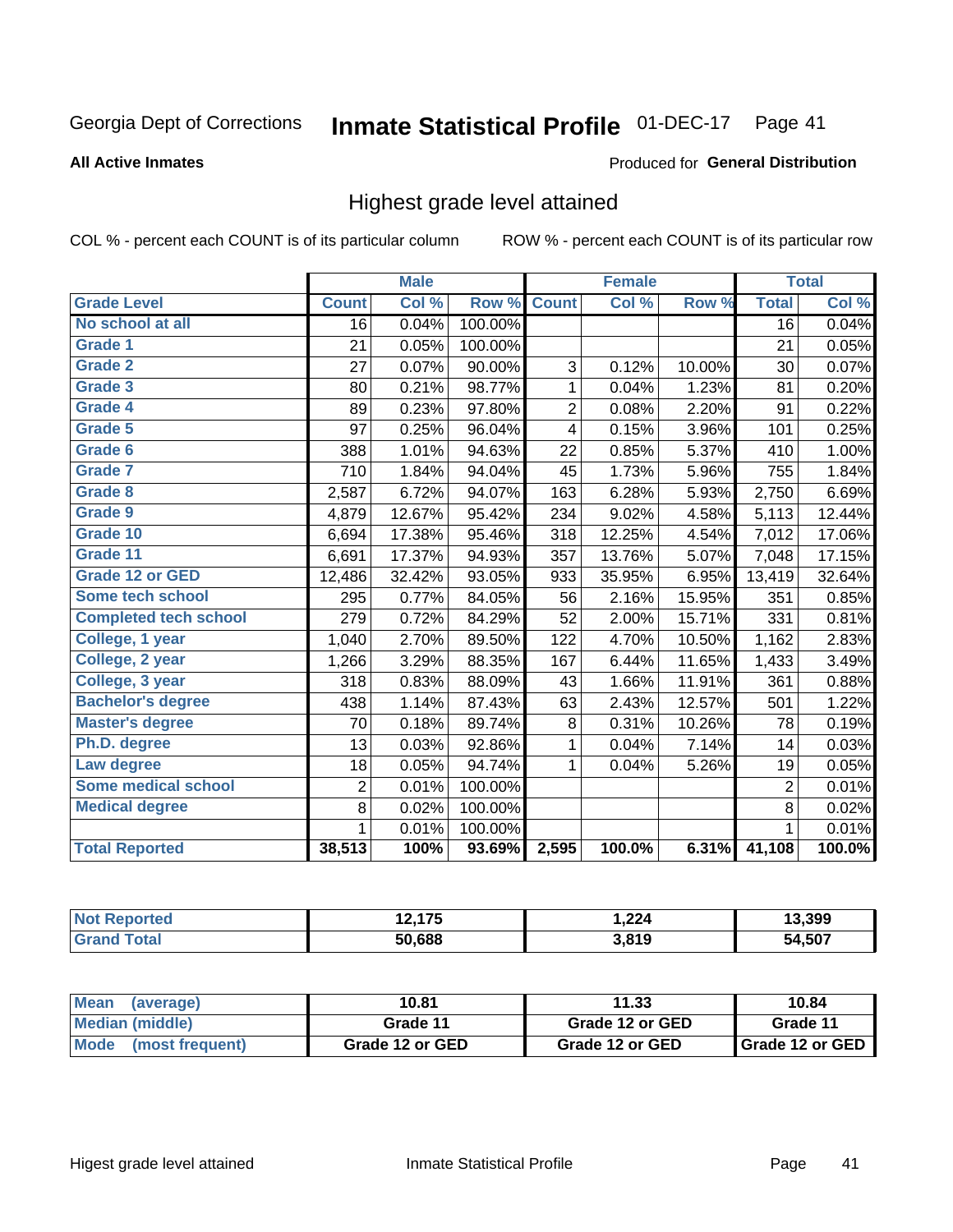# Inmate Statistical Profile 01-DEC-17 Page 42

**All Active Inmates** 

### **Produced for General Distribution**

## Culture fair IQ scores

COL % - percent each COUNT is of its particular column

|                       |              | <b>Male</b> |             |       | <b>Female</b> |        |              | <b>Total</b> |
|-----------------------|--------------|-------------|-------------|-------|---------------|--------|--------------|--------------|
| <b>IQ Scores</b>      | <b>Count</b> | Col %       | Row % Count |       | Col %         | Row %  | <b>Total</b> | Col %        |
| $60 - 69$             | 935          | 2.22%       | 92.94%      | 71    | 2.17%         | 7.06%  | 1,006        | 2.22%        |
| $70 - 79$             | 2,852        | 6.78%       | 93.08%      | 212   | 6.49%         | 6.92%  | 3,064        | 6.76%        |
| $80 - 89$             | 6,361        | 15.13%      | 89.08%      | 780   | 23.88%        | 10.92% | 7,141        | 15.76%       |
| $90 - 99$             | 11,853       | 28.19%      | 90.65%      | 1,223 | 37.45%        | 9.35%  | 13,076       | 28.86%       |
| $100 - 109$           | 11,651       | 27.71%      | 95.57%      | 540   | 16.53%        | 4.43%  | 12,191       | 26.91%       |
| $110 - 119$           | 6,965        | 16.57%      | 96.51%      | 252   | 7.72%         | 3.49%  | 7,217        | 15.93%       |
| $120 - 129$           | 1,359        | 3.23%       | 91.95%      | 119   | 3.64%         | 8.05%  | 1,478        | 3.26%        |
| $130 - 139$           | 56           | 0.13%       | 52.83%      | 50    | 1.53%         | 47.17% | 106          | 0.23%        |
| 140 & Up              | 9            | 0.02%       | 32.14%      | 19    | 0.58%         | 67.86% | 28           | 0.06%        |
| <b>Total Reported</b> | 42,041       | 100%        | 92.79%      | 3,266 | 100%          | 7.21%  | 45,307       | 100%         |

| <b>Not Reported</b>         | 7,833  | 412   | 8,245  |
|-----------------------------|--------|-------|--------|
| <b>Not Valid (under 60)</b> | 814    | 141   | 955    |
| <b>Grand Total</b>          | 50,688 | 3,819 | 54,507 |

| <b>Mean</b><br>(average) | 98 | 96 | 98 |
|--------------------------|----|----|----|
| Median (middle)          | 99 | 94 | 99 |
| Mode<br>(most frequent)  | 99 | 99 | 99 |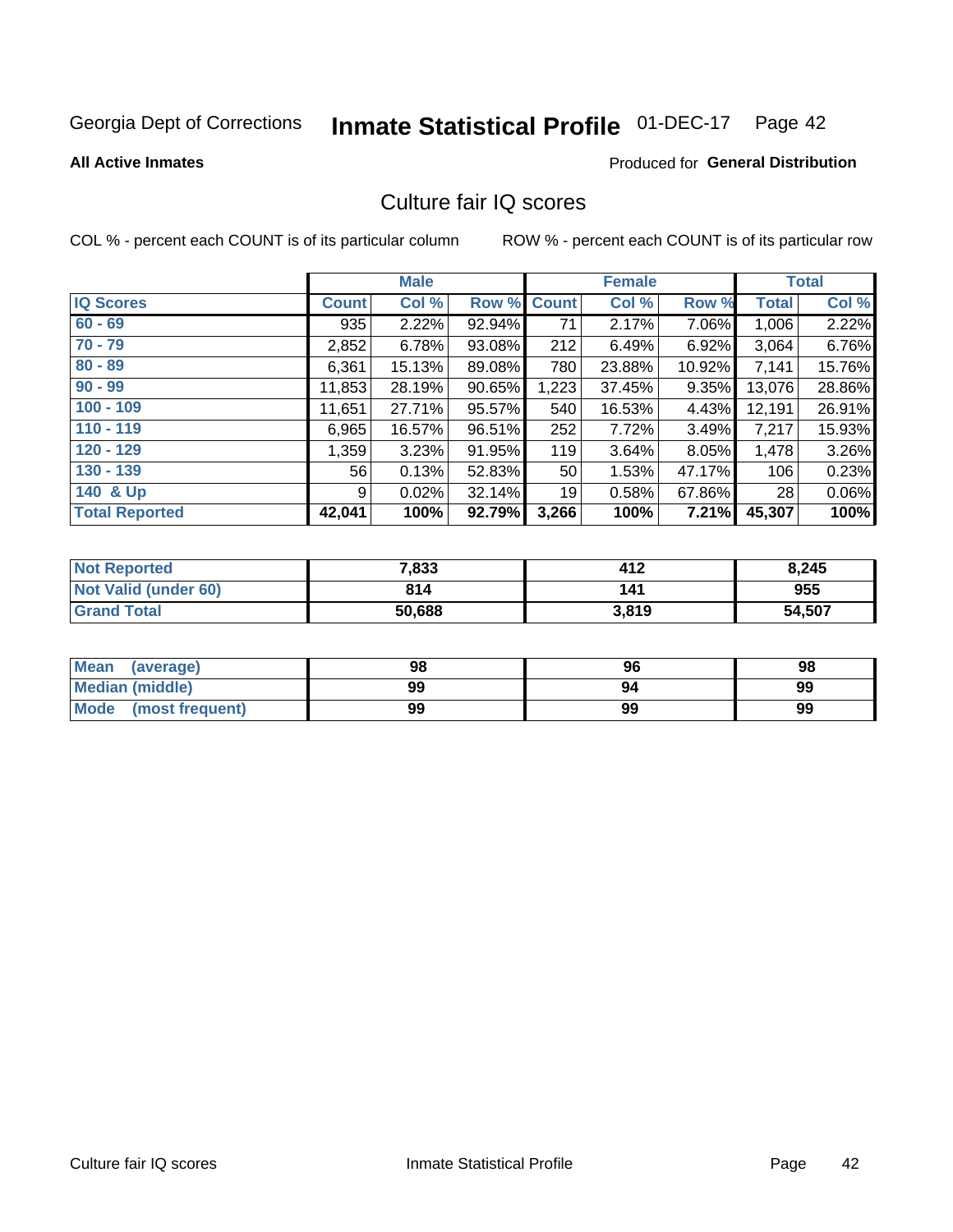#### **Inmate Statistical Profile 01-DEC-17** Page 43

#### **All Active Inmates**

### Produced for General Distribution

## Wide Range Achievement Test (WRAT) reading score

COL % - percent each COUNT is of its particular column

|                           |              | <b>Male</b> |        |              | <b>Female</b> |        |              | <b>Total</b> |
|---------------------------|--------------|-------------|--------|--------------|---------------|--------|--------------|--------------|
| <b>WRAT Reading Score</b> | <b>Count</b> | Col %       | Row %  | <b>Count</b> | Col %         | Row %  | <b>Total</b> | Col %        |
| 0.1 to 0.9                | 847          | 1.86%       | 99.53% | 4            | 0.12%         | 0.47%  | 851          | 1.74%        |
| 1.0 to 1.9                | 797          | 1.75%       | 98.64% | 11           | 0.32%         | 1.36%  | 808          | 1.65%        |
| 2.0 to 2.9                | 1,580        | 3.47%       | 97.53% | 40           | 1.17%         | 2.47%  | 1,620        | 3.31%        |
| 3.0 to 3.9                | 3,584        | 7.87%       | 97.36% | 97           | 2.85%         | 2.64%  | 3,681        | 7.52%        |
| 4.0 to 4.9                | 4,226        | 9.27%       | 95.89% | 181          | 5.31%         | 4.11%  | 4,407        | $9.00\%$     |
| 5.0 to 5.9                | 3,719        | 8.16%       | 96.05% | 153          | 4.49%         | 3.95%  | 3,872        | 7.91%        |
| 6.0 to 6.9                | 4,345        | 9.54%       | 95.20% | 219          | 6.42%         | 4.80%  | 4,564        | 9.32%        |
| 7.0 to 7.9                | 1,699        | 3.73%       | 94.34% | 102          | 2.99%         | 5.66%  | 1,801        | 3.68%        |
| 8.0 to 8.9                | 3,320        | 7.29%       | 94.51% | 193          | 5.66%         | 5.49%  | 3,513        | 7.17%        |
| 9.0 to 9.9                | 1,988        | 4.36%       | 95.03% | 104          | 3.05%         | 4.97%  | 2,092        | 4.27%        |
| 10.0 to 10.9              | 2,943        | 6.46%       | 92.84% | 227          | 6.66%         | 7.16%  | 3,170        | 6.47%        |
| 11.0 to 11.9              | 4,383        | 9.62%       | 91.01% | 433          | 12.70%        | 8.99%  | 4,816        | 9.83%        |
| 12.0 to 12.9              | 11,487       | 25.21%      | 88.04% | 1,561        | 45.79%        | 11.96% | 13,048       | 26.64%       |
| 13                        | 646          | 1.42%       | 88.49% | 84           | 2.46%         | 11.51% | 730          | 1.49%        |
| <b>Total Reported</b>     | 45,564       | 100%        | 93.04% | 3,409        | 100%          | 6.96%  | 48,973       | 100%         |

| rtea<br>NOT | .124   | 410   | 5,534  |
|-------------|--------|-------|--------|
| $\sim$      | 50,688 | 3,819 | 54,507 |

| Mean (average)       | 8.36 | 10.36 | 8.50 |
|----------------------|------|-------|------|
| Median (middle)      | 8.8  | 11.9  | 8.9  |
| Mode (most frequent) | 12.9 | 12.9  | 12.9 |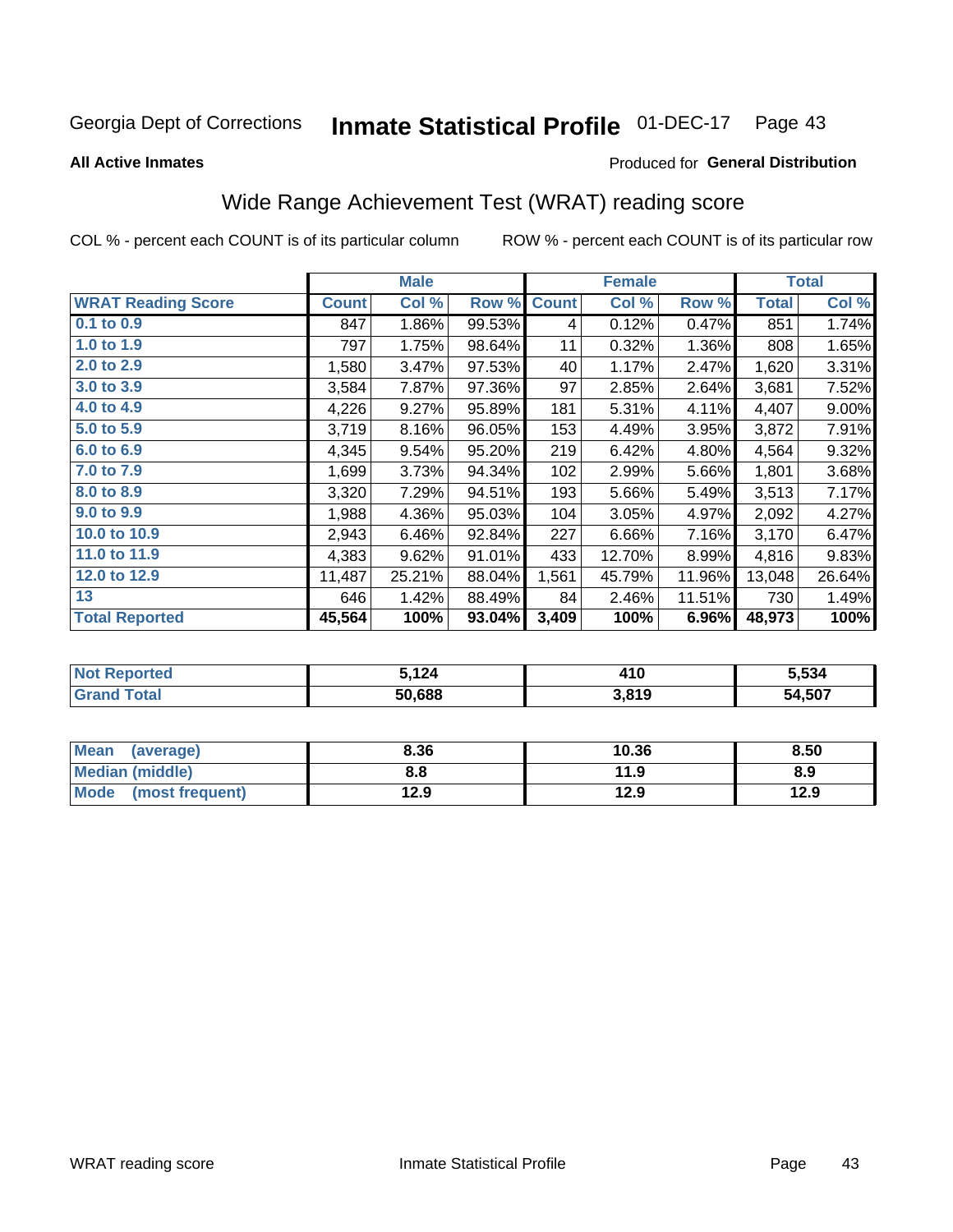#### **Inmate Statistical Profile 01-DEC-17** Page 44

**All Active Inmates** 

### Produced for General Distribution

## Wide Range Achievement Test (WRAT) math score

COL % - percent each COUNT is of its particular column

|                              |                 | <b>Male</b> |         |              | <b>Female</b> |        |              | <b>Total</b> |
|------------------------------|-----------------|-------------|---------|--------------|---------------|--------|--------------|--------------|
| <b>WRAT Mathematic Score</b> | <b>Count</b>    | Col %       | Row %   | <b>Count</b> | Col %         | Row %  | <b>Total</b> | Col %        |
| $0.1$ to $0.9$               | 98              | 0.22%       | 100.00% |              |               |        | 98           | 0.20%        |
| 1.0 to 1.9                   | 301             | 0.66%       | 97.73%  | 7            | 0.21%         | 2.27%  | 308          | 0.63%        |
| 2.0 to 2.9                   | 931             | 2.04%       | 96.08%  | 38           | 1.11%         | 3.92%  | 969          | 1.98%        |
| 3.0 to 3.9                   | 2,164           | 4.75%       | 95.92%  | 92           | 2.70%         | 4.08%  | 2,256        | 4.61%        |
| 4.0 to 4.9                   | 5,674           | 12.45%      | 94.85%  | 308          | 9.03%         | 5.15%  | 5,982        | 12.21%       |
| 5.0 to 5.9                   | 7,077           | 15.53%      | 93.23%  | 514          | 15.07%        | 6.77%  | 7,591        | 15.50%       |
| 6.0 to 6.9                   | 9,362           | 20.55%      | 92.94%  | 711          | 20.84%        | 7.06%  | 10,073       | 20.57%       |
| 7.0 to 7.9                   | 3,652           | 8.01%       | 93.52%  | 253          | 7.42%         | 6.48%  | 3,905        | 7.97%        |
| 8.0 to 8.9                   | 4,998           | 10.97%      | 91.84%  | 444          | 13.02%        | 8.16%  | 5,442        | 11.11%       |
| 9.0 to 9.9                   | 2,589           | 5.68%       | 92.17%  | 220          | 6.45%         | 7.83%  | 2,809        | 5.74%        |
| 10.0 to 10.9                 | 481             | 1.06%       | 96.59%  | 17           | 0.50%         | 3.41%  | 498          | 1.02%        |
| 11.0 to 11.9                 | 1,817           | 3.99%       | 92.42%  | 149          | 4.37%         | 7.58%  | 1,966        | 4.01%        |
| 12.0 to 12.9                 | 6,341           | 13.92%      | 90.83%  | 640          | 18.76%        | 9.17%  | 6,981        | 14.25%       |
| 13                           | 80 <sub>1</sub> | 0.18%       | 81.63%  | 18           | 0.53%         | 18.37% | 98           | 0.20%        |
| <b>Total Reported</b>        | 45,565          | 100%        | 93.04%  | 3,411        | 100.0%        | 6.96%  | 48,976       | 100%         |

| Reported<br>Not I      | - 4 ລລ<br>ວ. ເ∠ວ | 408   | 5,531  |
|------------------------|------------------|-------|--------|
| <b>Total</b><br>'Grand | 50,688           | 3,819 | 54,507 |

| <b>Mean</b><br>(average) | 7.40 | 7.98 | 7.44 |
|--------------------------|------|------|------|
| Median (middle)          | 6.9  |      | 6.9  |
| Mode (most frequent)     | 12.9 | 12.9 | 12.9 |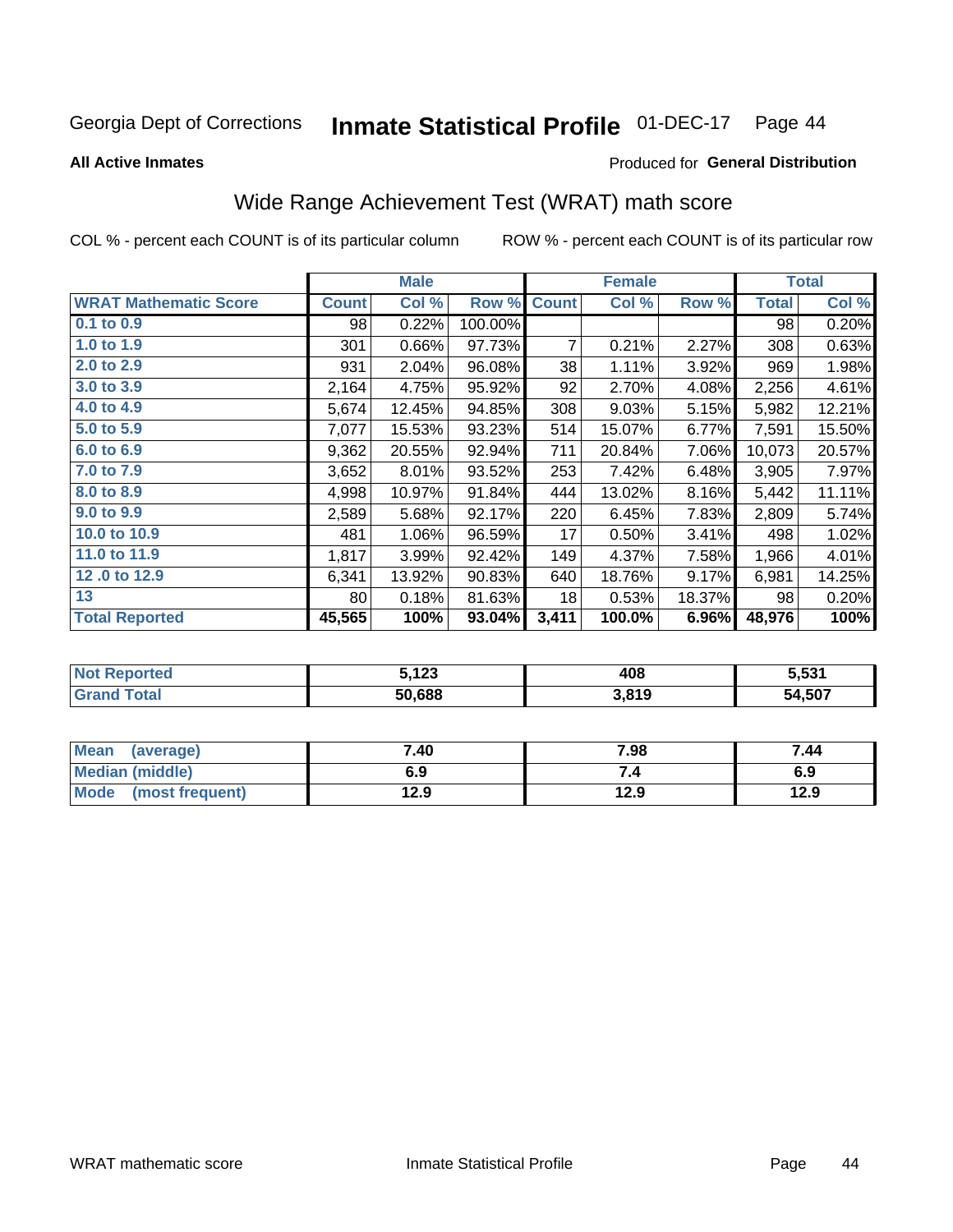#### Inmate Statistical Profile 01-DEC-17 Page 45

**All Active Inmates** 

### Produced for General Distribution

## Wide Range Achievement Test (WRAT) spelling score

COL % - percent each COUNT is of its particular column

|                            |              | <b>Male</b> |        |              | <b>Female</b> |        |              | <b>Total</b> |
|----------------------------|--------------|-------------|--------|--------------|---------------|--------|--------------|--------------|
| <b>WRAT Spelling Score</b> | <b>Count</b> | Col %       | Row %  | <b>Count</b> | Col %         | Row %  | <b>Total</b> | Col %        |
| $0.1$ to $0.9$             | 983          | 2.16%       | 99.39% | 6            | 0.18%         | 0.61%  | 989          | 2.02%        |
| 1.0 to 1.9                 | 1,186        | 2.60%       | 98.59% | 17           | 0.50%         | 1.41%  | 1,203        | 2.46%        |
| 2.0 to 2.9                 | 2,120        | 4.65%       | 97.79% | 48           | 1.41%         | 2.21%  | 2,168        | 4.43%        |
| 3.0 to 3.9                 | 3,294        | 7.23%       | 97.74% | 76           | 2.23%         | 2.26%  | 3,370        | 6.88%        |
| 4.0 to 4.9                 | 3,006        | 6.60%       | 96.69% | 103          | 3.02%         | 3.31%  | 3,109        | 6.35%        |
| 5.0 to 5.9                 | 5,219        | 11.45%      | 96.11% | 211          | 6.19%         | 3.89%  | 5,430        | 11.09%       |
| 6.0 to 6.9                 | 4,257        | 9.34%       | 95.02% | 223          | 6.54%         | 4.98%  | 4,480        | 9.15%        |
| 7.0 to 7.9                 | 3,932        | 8.63%       | 93.95% | 253          | 7.42%         | 6.05%  | 4,185        | 8.54%        |
| 8.0 to 8.9                 | 3,867        | 8.49%       | 93.65% | 262          | 7.68%         | 6.35%  | 4,129        | 8.43%        |
| 9.0 to 9.9                 | 2,200        | 4.83%       | 92.59% | 176          | 5.16%         | 7.41%  | 2,376        | 4.85%        |
| 10.0 to 10.9               | 2,131        | 4.68%       | 92.53% | 172          | 5.04%         | 7.47%  | 2,303        | 4.70%        |
| 11.0 to 11.9               | 3,468        | 7.61%       | 91.53% | 321          | 9.41%         | 8.47%  | 3,789        | 7.74%        |
| 12.0 to 12.9               | 9,603        | 21.07%      | 86.54% | 1,494        | 43.80%        | 13.46% | 11,097       | 22.65%       |
| 13                         | 307          | 0.67%       | 86.24% | 49           | 1.44%         | 13.76% | 356          | 0.73%        |
| <b>Total Reported</b>      | 45,573       | 100%        | 93.04% | 3,411        | 100.0%        | 6.96%  | 48,984       | 100.0%       |

| <b>Not</b><br><b>Reported</b> | <b>、イイベ</b><br>ט ו | 408   | 5,523  |
|-------------------------------|--------------------|-------|--------|
| `otal                         | 50.688             | 3,819 | 54,507 |

| Mean<br>(average)       | 7.90 | 10.11 | 8.05 |
|-------------------------|------|-------|------|
| Median (middle)         | .    | 11.3  | .    |
| Mode<br>(most frequent) | 12.9 | 12.9  | 12.9 |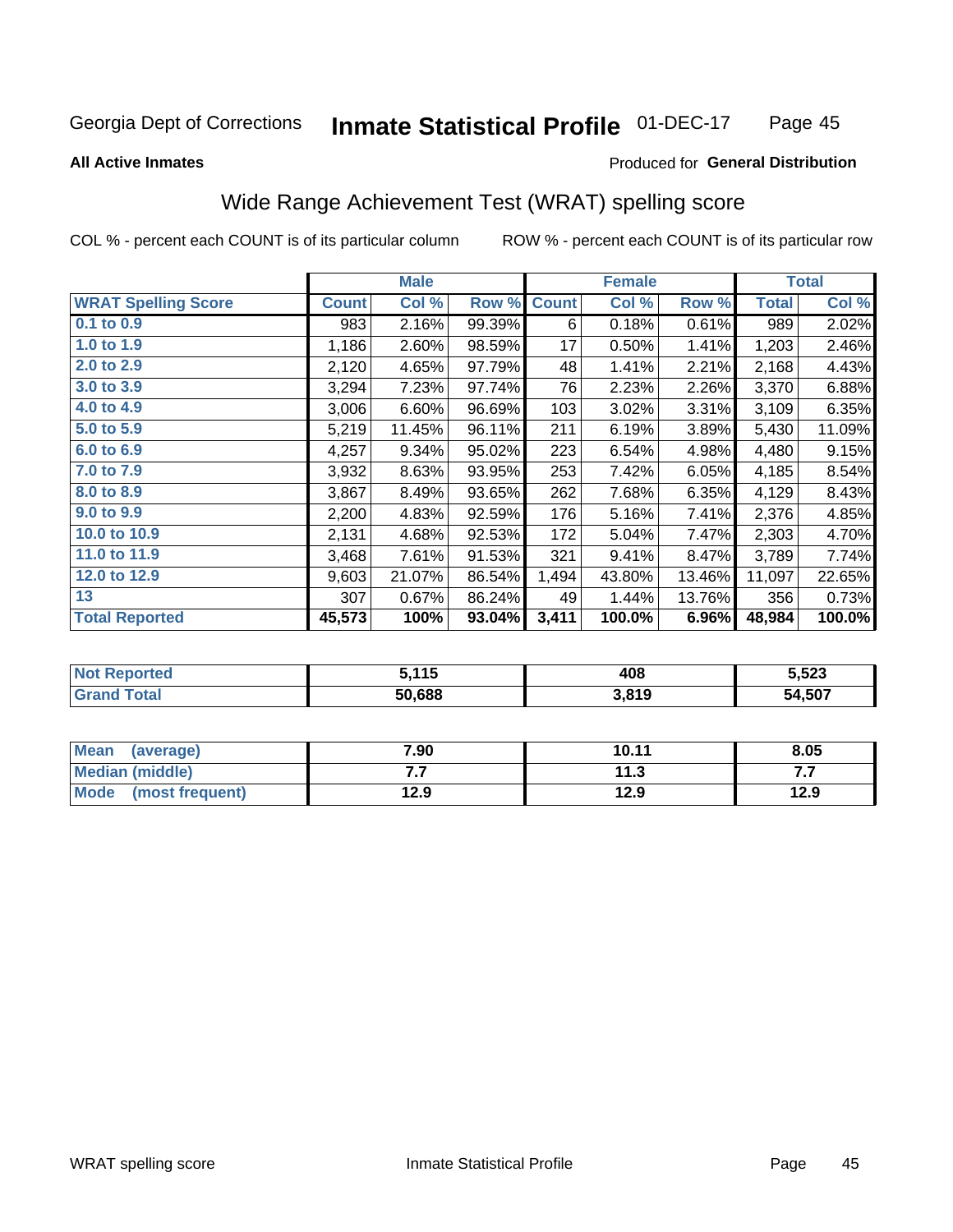# Inmate Statistical Profile 01-DEC-17 Page 46

**All Active Inmates** 

### **Produced for General Distribution**

## Current / last mental health treatment level

COL % - percent each COUNT is of its particular column

|                                    |              | <b>Male</b> |         |              | <b>Female</b> |        |              | <b>Total</b> |
|------------------------------------|--------------|-------------|---------|--------------|---------------|--------|--------------|--------------|
| <b>Mental Health Treatment Lev</b> | <b>Count</b> | Col %       | Row %   | <b>Count</b> | Col %         | Row %  | <b>Total</b> | Col %        |
| 1 No problem at current time       | 8,757        | 52.90%      | 92.90%  | 669          | 24.19%        | 7.10%  | 9,426        | 48.79%       |
| 2 Receiving outpatient             | 6,052        | 36.56%      | 74.85%  | 2,034        | 73.54%        | 25.15% | 8,086        | 41.85%       |
| <b>Treatment</b>                   |              |             |         |              |               |        |              |              |
| 3 Inpatient, moderate              | 1,434        | 8.66%       | 96.50%  | 52           | 1.88%         | 3.50%  | 1,486        | 7.69%        |
| <b>Treatment</b>                   |              |             |         |              |               |        |              |              |
| 4 Inpatient, intensive             | 291          | 1.76%       | 96.36%  | 11           | 0.40%         | 3.64%  | 302          | 1.56%        |
| Treatment                          |              |             |         |              |               |        |              |              |
| <b>5 Undergoing crisis</b>         | 19           | 0.11%       | 100.00% |              |               |        | 19           | 0.10%        |
| <b>stabilization</b>               |              |             |         |              |               |        |              |              |
| <b>6 Hospital for criminally</b>   |              | 0.01%       | 100.00% |              |               |        |              | 0.01%        |
| <b>Tinsane</b>                     |              |             |         |              |               |        |              |              |
| <b>Total Evaluated</b>             | 16,554       | 100%        | 85.68%  | 2,766        | 100%          | 14.32% | 19,320       | 100%         |

| Never had MH evaluation | 34,134 | 053, ا | 35,187 |
|-------------------------|--------|--------|--------|
| <b>Grand Total</b>      | 50,688 | 3,819  | 54,507 |

| Median (middle) | No problem at current time | <b>Receiving outpatient</b><br>treatment | <b>Receiving</b><br>outpatient<br>treatment |
|-----------------|----------------------------|------------------------------------------|---------------------------------------------|
| <b>Mode</b>     | No problem at current time | <b>Receiving outpatient</b>              | No problem at                               |
| (most frequent) |                            | treatment                                | current time                                |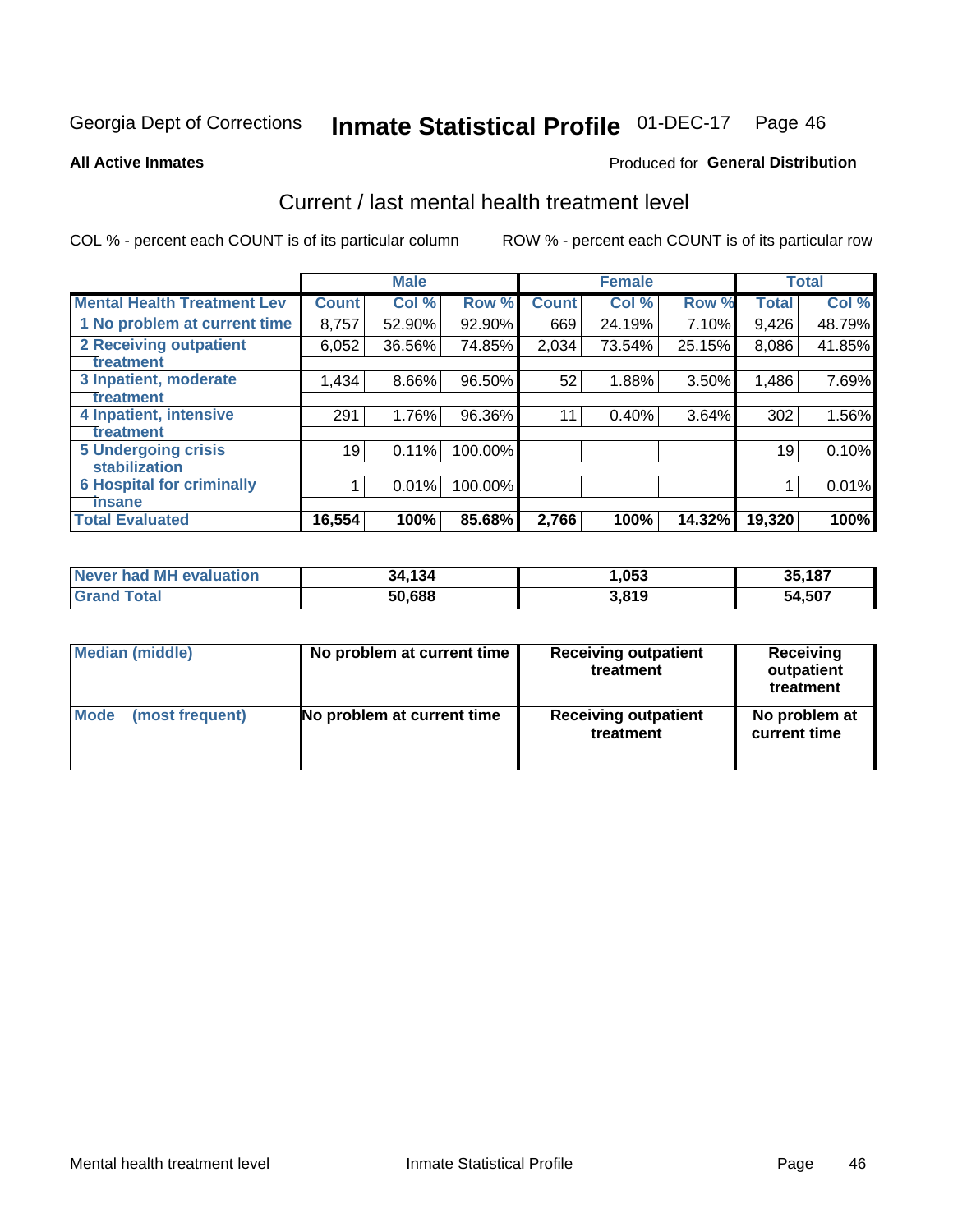### **All Active Inmates**

### Produced for General Distribution

## PULHESDWIT medical scale - 'P' overall condition ('P'hysical)

COL % - percent each COUNT is of its particular column

|                                  |              | <b>Male</b> |         |              | <b>Female</b> |         |                 | <b>Total</b> |
|----------------------------------|--------------|-------------|---------|--------------|---------------|---------|-----------------|--------------|
| 'P' Overall Condition            | <b>Count</b> | Col %       | Row %   | <b>Count</b> | Col %         | Row %   | <b>Total</b>    | Col %        |
| 1 No medical illness             | 35,068       | 75.42%      | 94.18%  | 2,169        | 63.24%        | 5.82%   | 37,237          | 74.58%       |
| 2 Well-controlled chronic        | 10,528       | 22.64%      | 90.08%  | 1,160        | 33.82%        | 9.92%   | 11,688          | 23.41%       |
| <b>illness</b>                   |              |             |         |              |               |         |                 |              |
| 3 Poorly-controlled chronic      | 808          | 1.74%       | 92.77%  | 63           | 1.84%         | 7.23%   | 871             | 1.74%        |
| <b>lillness</b>                  |              |             |         |              |               |         |                 |              |
| 4 Significant problems requiring | 86           | 0.18%       | 82.69%  | 18           | 0.52%         | 17.31%  | 104             | 0.21%        |
| special housing                  |              |             |         |              |               |         |                 |              |
| 5 Terminal illness, < 6 months   | 6            | 0.01%       | 100.00% |              |               |         | 6               | 0.01%        |
| to live                          |              |             |         |              |               |         |                 |              |
| 6 Inmate is pregnant             |              |             |         | 20           | 0.58%         | 100.00% | 20 <sup>1</sup> | 0.04%        |
| <b>Total Reported</b>            | 46,496       | 100%        | 93.13%  | 3,430        | 100%          | 6.87%   | 49,926          | 100%         |

| 'N | 102<br>1 J Z | 389  | .581       |
|----|--------------|------|------------|
|    | coo          | -940 | .507<br>54 |

| Mode | (most frequent) | 1 No medical illness | 1 No medical illness | 1 No medical<br>illness |
|------|-----------------|----------------------|----------------------|-------------------------|
|------|-----------------|----------------------|----------------------|-------------------------|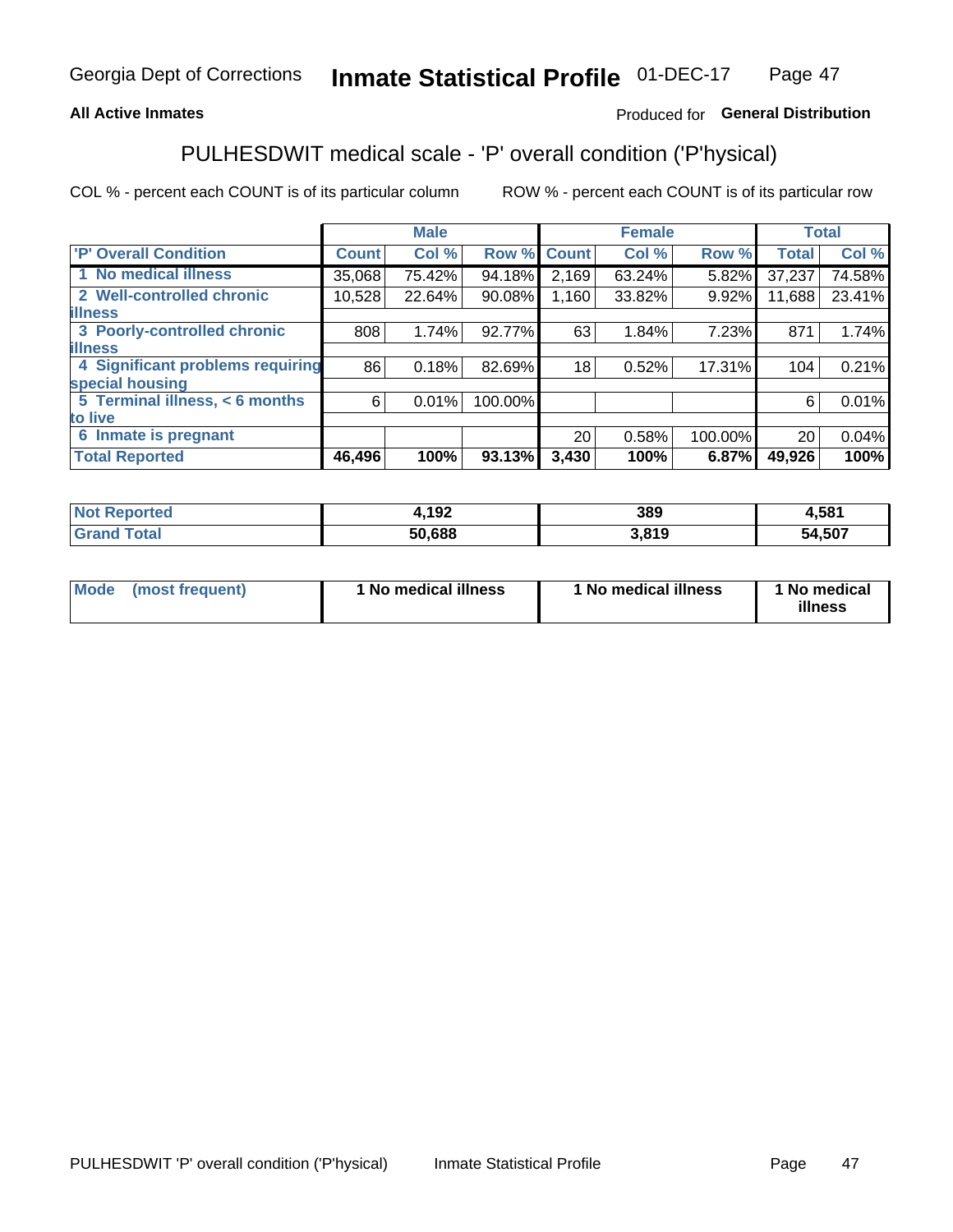### **All Active Inmates**

### Produced for General Distribution

# PULHESDWIT medical scale - 'U' upper body

COL % - percent each COUNT is of its particular column

|                              |                    | <b>Male</b> |        |                | <b>Female</b> |        |              | <b>Total</b> |
|------------------------------|--------------------|-------------|--------|----------------|---------------|--------|--------------|--------------|
| <b>U' Upper Body</b>         | Count <sup>1</sup> | Col %       | Row %  | <b>Count</b>   | Col %         | Row %  | <b>Total</b> | Col %        |
| 1 Upper bones, joints,       | 44,510             | 95.89%      | 93.26% | 3,219          | 93.82%        | 6.74%  | 47,729       | 95.75%       |
| muscles all OK               |                    |             |        |                |               |        |              |              |
| 2 One or both arms minimally | 1,620              | 3.49%       | 89.80% | 184            | 5.36%         | 10.20% | 1,804        | 3.62%        |
| limited                      |                    |             |        |                |               |        |              |              |
| 3 One or both arms           | 242                | 0.52%       | 90.64% | 25             | 0.73%         | 9.36%  | 267          | 0.54%        |
| <b>moderately limited</b>    |                    |             |        |                |               |        |              |              |
| 4 One arm disabled,          | 41                 | 0.09%       | 95.35% | $\overline{2}$ | 0.06%         | 4.65%  | 43           | 0.09%        |
| paralyzed, or amputated      |                    |             |        |                |               |        |              |              |
| 5 Both arms disabled,        | 3                  | 0.01%       | 75.00% |                | 0.03%         | 25.00% | 4            | 0.01%        |
| paralyzed, or amputated      |                    |             |        |                |               |        |              |              |
| <b>Total Reported</b>        | 46,416             | 100%        | 93.12% | 3,431          | 100%          | 6.88%  | 49,847       | 100.0%       |

| <b>Not Reported</b> | - 272<br>4.ZI Z | 388   | 4,660  |
|---------------------|-----------------|-------|--------|
| <b>Grand Total</b>  | 50,688          | 3,819 | 54,507 |

| Mode (most frequent) | 1 Upper bones, joints,<br>muscles all OK | 1 Upper bones, joints,<br>muscles all OK | 1 Upper bones,<br>joints, muscles all<br>ΟK |
|----------------------|------------------------------------------|------------------------------------------|---------------------------------------------|
|----------------------|------------------------------------------|------------------------------------------|---------------------------------------------|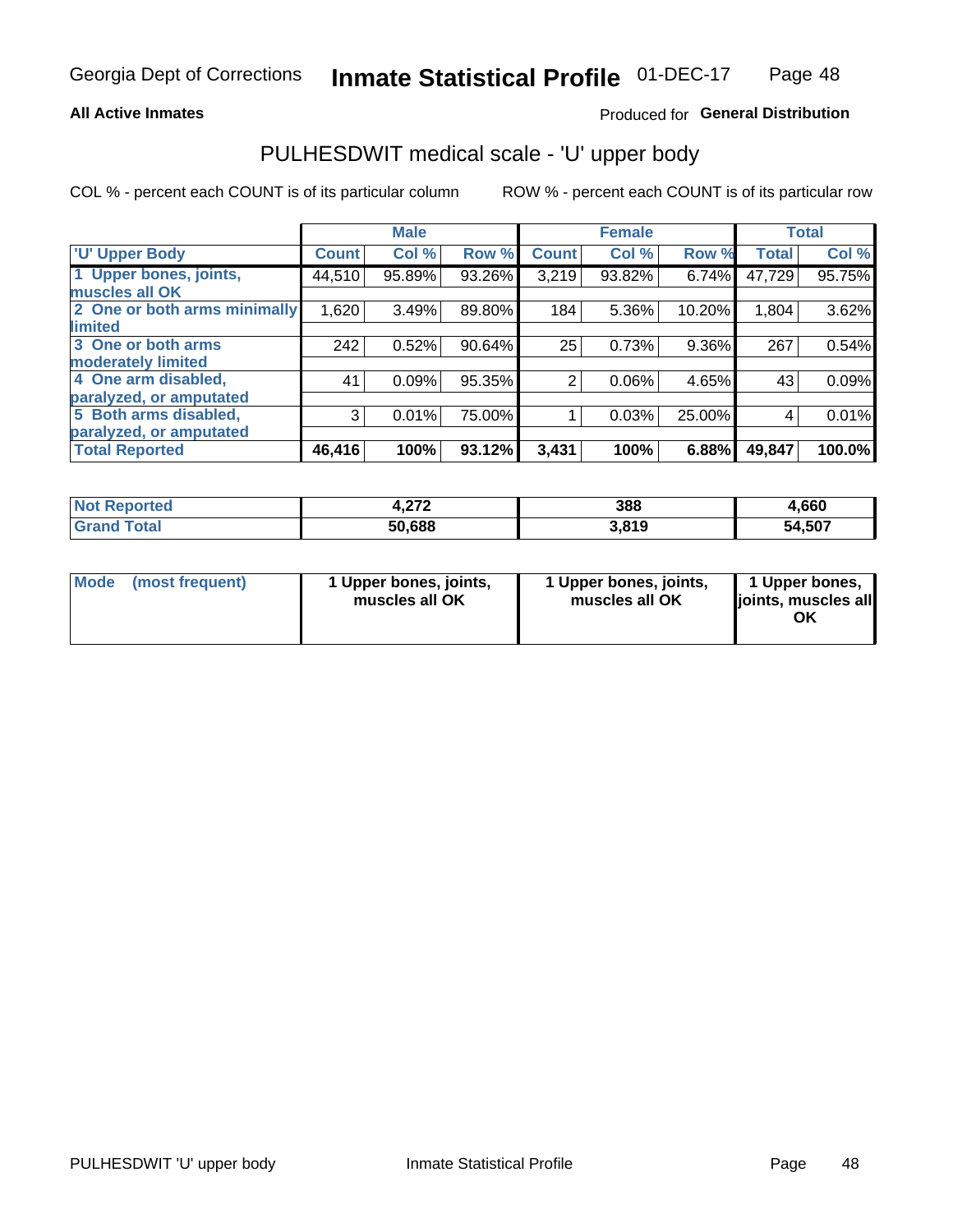#### **All Active Inmates**

### Produced for General Distribution

## PULHESDWIT medical scale - 'L' lower body

COL % - percent each COUNT is of its particular column

|                                |              | <b>Male</b> |         |              | <b>Female</b> |       |                 | <b>Total</b> |
|--------------------------------|--------------|-------------|---------|--------------|---------------|-------|-----------------|--------------|
| 'L' Lower Body                 | <b>Count</b> | Col %       | Row %   | <b>Count</b> | Col %         | Row % | <b>Total</b>    | Col %        |
| 1 Lower bones, joints,         | 41,940       | 90.37%      | 93.31%  | 3,009        | 87.75%        | 6.69% | 44,949          | 90.19%       |
| muscles all OK                 |              |             |         |              |               |       |                 |              |
| 2 One or both legs minimally   | 3,755        | 8.09%       | 91.01%  | 371          | 10.82%        | 8.99% | 4,126           | 8.28%        |
| limited                        |              |             |         |              |               |       |                 |              |
| 3 One or both legs             | 592          | 1.28%       | 93.97%  | 38           | 1.11%         | 6.03% | 630             | 1.26%        |
| moderately limited             |              |             |         |              |               |       |                 |              |
| 4 One leg disabled, paralyzed, | 108          | 0.23%       | 90.76%  | 11           | 0.32%         | 9.24% | 119             | 0.24%        |
| or amputated                   |              |             |         |              |               |       |                 |              |
| 5 Both legs disabled,          | 14           | 0.03%       | 100.00% |              |               |       | 14 <sub>1</sub> | 0.03%        |
| paralyzed, or amputated        |              |             |         |              |               |       |                 |              |
| <b>Total Reported</b>          | 46,409       | 100%        | 93.12%  | 3,429        | 100%          | 6.88% | 49,838          | 100%         |

| <b>Not Reported</b> | 270<br>7.Z I J | 390   | 4,669  |
|---------------------|----------------|-------|--------|
| <b>Total</b>        | 50,688         | 3.819 | 54,507 |

| Mode | (most frequent) | 1 Lower bones, joints,<br>muscles all OK | 1 Lower bones, joints,<br>muscles all OK | 1 Lower bones,<br>ljoints, muscles all<br>ΟK |
|------|-----------------|------------------------------------------|------------------------------------------|----------------------------------------------|
|------|-----------------|------------------------------------------|------------------------------------------|----------------------------------------------|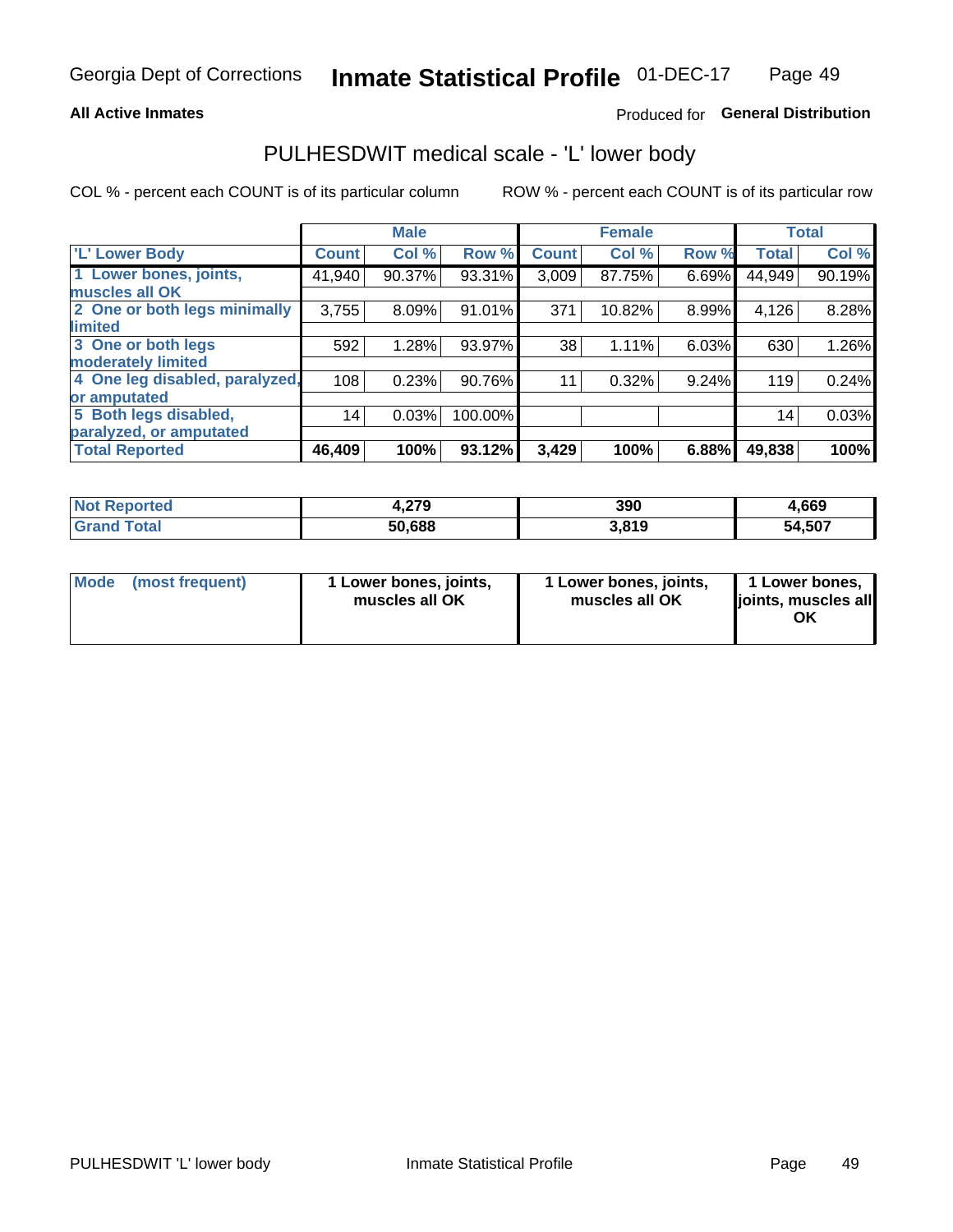#### **All Active Inmates**

### Produced for General Distribution

### PULHESDWIT medical scale - 'H' hearing

COL % - percent each COUNT is of its particular column

|                                |              | <b>Male</b> |             |       | <b>Female</b> |        | <b>Total</b> |          |
|--------------------------------|--------------|-------------|-------------|-------|---------------|--------|--------------|----------|
| <b>'H' Hearing</b>             | <b>Count</b> | Col %       | Row % Count |       | Col %         | Row %  | <b>Total</b> | Col %    |
| 1 Normal hearing both ears     | 45,822       | 98.77%      | 93.13%      | 3,380 | 98.60%        | 6.87%  | 49,202       | 98.76%   |
| 2 Some loss in one ear with    | 432          | 0.93%       | 90.76%      | 44    | 1.28%         | 9.24%  | 476          | 0.96%    |
| other OK, or mild loss in both |              |             |             |       |               |        |              |          |
| 3 Total loss in one ear with   | 93           | 0.20%       | $97.89\%$   | 2     | 0.06%         | 2.11%  | 95           | 0.19%    |
| mild loss in other             |              |             |             |       |               |        |              |          |
| 4 Severe loss in both ears     | 29           | $0.06\%$    | 100.00%     |       |               |        | 29           | $0.06\%$ |
| 5 Total loss in both ears,     | 15           | 0.03%       | 88.24%      | 2     | 0.06%         | 11.76% | 17           | 0.03%    |
| requiring special housing      |              |             |             |       |               |        |              |          |
| <b>Total Reported</b>          | 46,391       | 100%        | 93.12%      | 3,428 | 100%          | 6.88%  | 49,819       | 100%     |

| <b>Not</b><br><b>orted</b> | $+297$ | 39'   | .688   |
|----------------------------|--------|-------|--------|
| Total                      | 50,688 | 3,819 | 54,507 |

| Mode (most frequent) | 1 Normal hearing both ears 11 Normal hearing both ears 1 Normal hearing | both ears |
|----------------------|-------------------------------------------------------------------------|-----------|
|                      |                                                                         |           |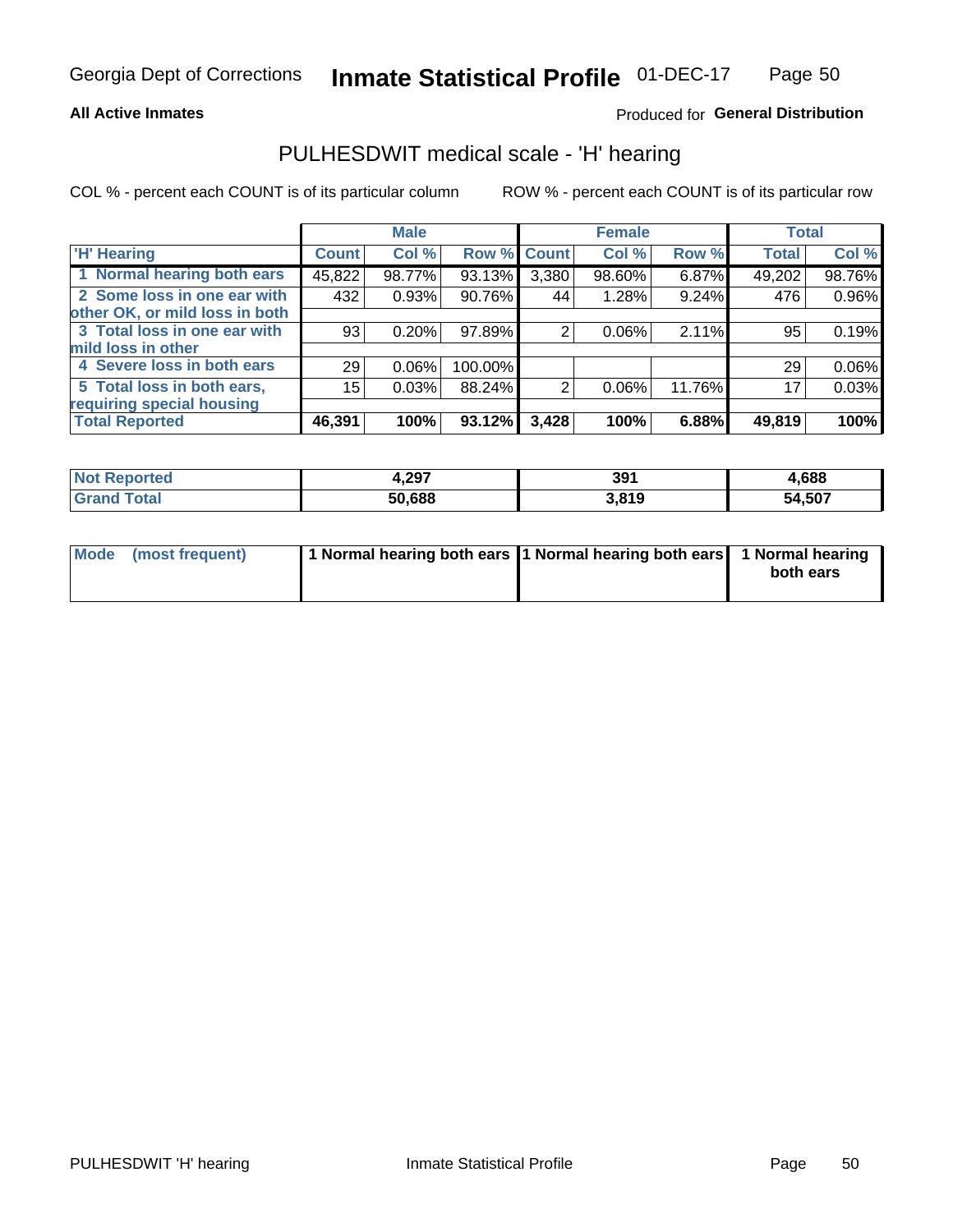### **All Active Inmates**

### Produced for General Distribution

### PULHESDWIT medical scale - 'E' vision

COL % - percent each COUNT is of its particular column

|                                 |              | <b>Male</b> |        |              | <b>Female</b> |        |              | <b>Total</b> |
|---------------------------------|--------------|-------------|--------|--------------|---------------|--------|--------------|--------------|
| <b>E' Vision</b>                | <b>Count</b> | Col %       | Row %  | <b>Count</b> | Col %         | Row %  | <b>Total</b> | Col %        |
| 1 Correctable to 20/40 in both  | 35,145       | 76.41%      | 95.18% | 1,778        | 52.78%        | 4.82%  | 36,923       | 74.80%       |
| eyes                            |              |             |        |              |               |        |              |              |
| 2 Correctable to 20/70 in one   | 9,811        | 21.33%      | 87.13% | 1,449        | 43.01%        | 12.87% | 11,260       | 22.81%       |
| eye, may be blind in other      |              |             |        |              |               |        |              |              |
| 3 Correctable to 20/200 in one  | 858          | 1.87%       | 86.58% | 133          | 3.95%         | 13.42% | 991          | 2.01%        |
| eye, may be blind in other      |              |             |        |              |               |        |              |              |
| 4 One eye not correctable to    | 162          | 0.35%       | 95.29% | 8            | 0.24%         | 4.71%  | 170          | 0.34%        |
| 20/200, other may be blind      |              |             |        |              |               |        |              |              |
| 5 Blind in both eyes, requiring | 18           | 0.04%       | 94.74% |              | 0.03%         | 5.26%  | 19           | 0.04%        |
| special housing                 |              |             |        |              |               |        |              |              |
| <b>Total Reported</b>           | 45,994       | 100%        | 93.18% | 3,369        | 100%          | 6.82%  | 49,363       | 100%         |

| <b>Not Reported</b> | 4,694  | 450   | រ.144  |
|---------------------|--------|-------|--------|
| Гоtal               | 50,688 | 3,819 | 54,507 |

| Mode (most frequent) | 1 Correctable to 20/40 in both<br>eves | 1 Correctable to 20/40 in   1 Correctable to  <br>both eves | 20/40 in both eyes |
|----------------------|----------------------------------------|-------------------------------------------------------------|--------------------|
|                      |                                        |                                                             |                    |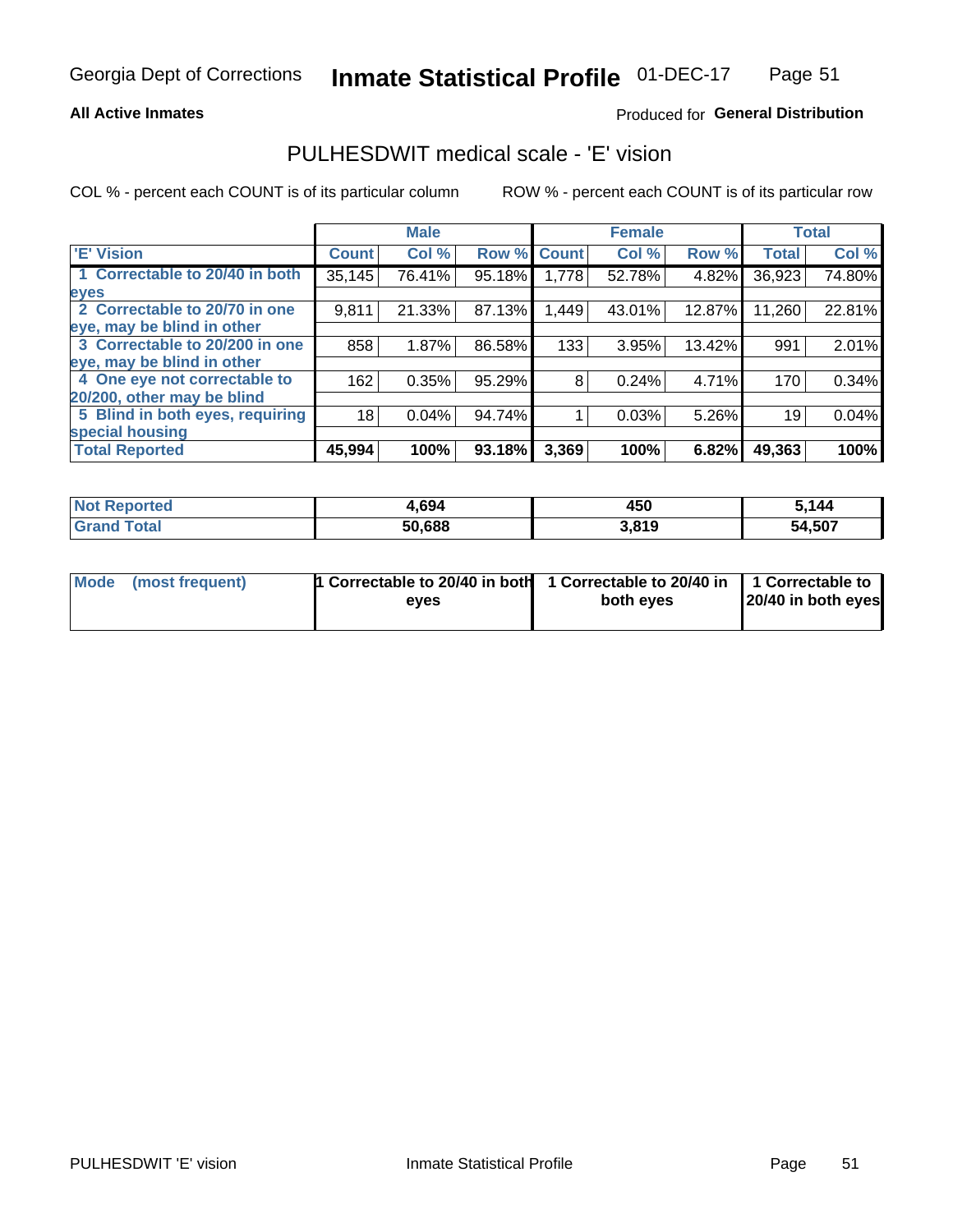#### **All Active Inmates**

### Produced for General Distribution

## PULHESDWIT medical scale - 'S' pSychiatric

COL % - percent each COUNT is of its particular column

|                                        |              | <b>Male</b> |             |       | <b>Female</b> |        |              | <b>Total</b> |
|----------------------------------------|--------------|-------------|-------------|-------|---------------|--------|--------------|--------------|
| 'S' pSychiatric                        | <b>Count</b> | Col %       | Row % Count |       | Col %         | Row %  | <b>Total</b> | Col %        |
| 1 No impairment or disorders           | 40,696       | 88.21%      | 97.07%      | ,230  | 40.71%        | 2.93%  | 41,926       | 85.29%       |
| 2 Stable, or in remission, or          | 4,323        | $9.37\%$    | 71.01%      | 1,765 | 58.42%        | 28.99% | 6,088        | 12.38%       |
| mild impairment or retardation         |              |             |             |       |               |        |              |              |
| 3 Requires moderate inpatient          | 934          | 2.02%       | 97.80%      | 21    | 0.70%         | 2.20%  | 955          | 1.94%        |
| treatment                              |              |             |             |       |               |        |              |              |
| 4 Requires intensive inpatient         | 173          | 0.37%       | 97.74%      | 4     | 0.13%         | 2.26%  | 177          | $0.36\%$     |
| treatment                              |              |             |             |       |               |        |              |              |
| <b>5 Requires Crisis Stabilization</b> | 10           | 0.02%       | $90.91\%$   |       | 0.03%         | 9.09%  | 11           | 0.02%        |
| Unit (CSU) inpatient care              |              |             |             |       |               |        |              |              |
| <b>Total Reported</b>                  | 46,136       | 100%        | $93.85\%$   | 3,021 | 100%          | 6.15%  | 49,157       | 100%         |

| <b>Not Reported</b> | 4,552  | 798   | 5,350  |
|---------------------|--------|-------|--------|
| $\mathsf{Total}$    | 50,688 | 3,819 | 54,507 |

| Mode (most frequent) | <b>1 No impairment or disorders 2 Stable, or in remission, 1 No impairment or</b> |                       |           |
|----------------------|-----------------------------------------------------------------------------------|-----------------------|-----------|
|                      |                                                                                   | or mild impairment or | disorders |
|                      |                                                                                   | retardation           |           |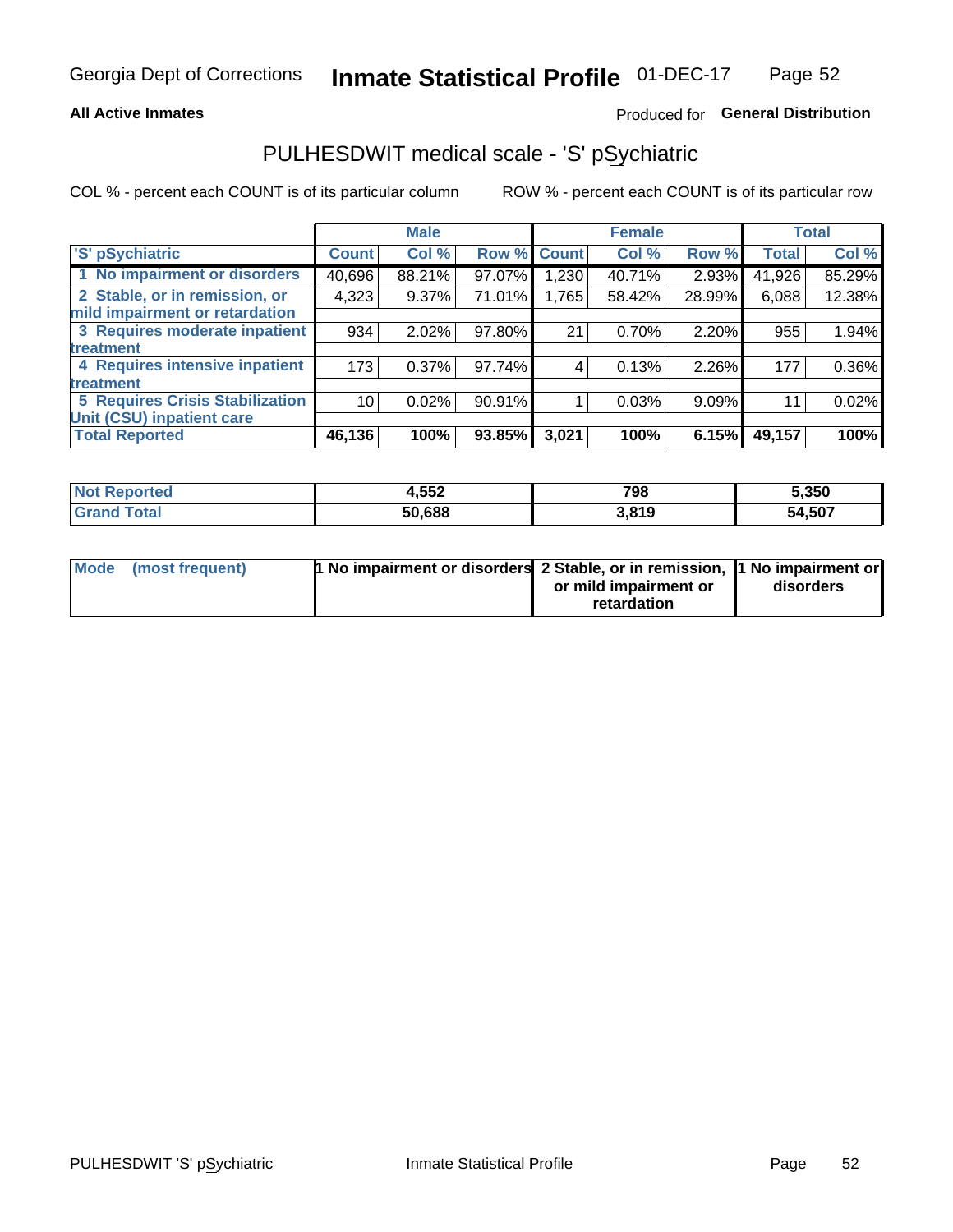### **All Active Inmates**

### Produced for General Distribution

## PULHESDWIT medical scale - 'D' dental

COL % - percent each COUNT is of its particular column

|                                 |              | <b>Male</b> |         |              | <b>Female</b> |       |              | <b>Total</b> |
|---------------------------------|--------------|-------------|---------|--------------|---------------|-------|--------------|--------------|
| <b>D' Dental</b>                | <b>Count</b> | Col %       | Row %   | <b>Count</b> | Col %         | Row % | <b>Total</b> | Col %        |
| 1 Minimal routine dental health | 26,248       | 59.53%      | 92.57%  | 2,107        | 67.64%        | 7.43% | 28,355       | 60.07%       |
| <b>needs</b>                    |              |             |         |              |               |       |              |              |
| 2 Moderate cavities and/or gum  | 14,702       | 33.35%      | 95.41%  | 707          | 22.70%        | 4.59% | 15,409       | 32.64%       |
| disease                         |              |             |         |              |               |       |              |              |
| 3 Extensive gum disease         | 3,055        | 6.93%       | 91.03%  | 301          | 9.66%         | 8.97% | 3,356        | 7.11%        |
| and/or widespread decay         |              |             |         |              |               |       |              |              |
| 4 Urgent need for dental        | 82           | 0.19%       | 100.00% |              |               |       | 82           | 0.17%        |
| <b>services</b>                 |              |             |         |              |               |       |              |              |
| 5 Life-threatening disease or   | 2            | 0.01%       | 100.00% |              |               |       | 2            | 0.01%        |
| extreme pain or infection       |              |             |         |              |               |       |              |              |
| <b>Total Reported</b>           | 44,089       | 100%        | 93.40%  | 3,115        | 100%          | 6.60% | 47,204       | 100%         |

| <b>Not Reported</b>    | 6,599  | 704   | 7,303  |
|------------------------|--------|-------|--------|
| <b>Total</b><br>'Grand | 50,688 | 3,819 | 54,507 |

| 1 Minimal routine dental<br>Mode<br>(most frequent)<br>health needs | 1 Minimal routine dental 1 Minimal routine<br>health needs | dental health<br>needs |
|---------------------------------------------------------------------|------------------------------------------------------------|------------------------|
|---------------------------------------------------------------------|------------------------------------------------------------|------------------------|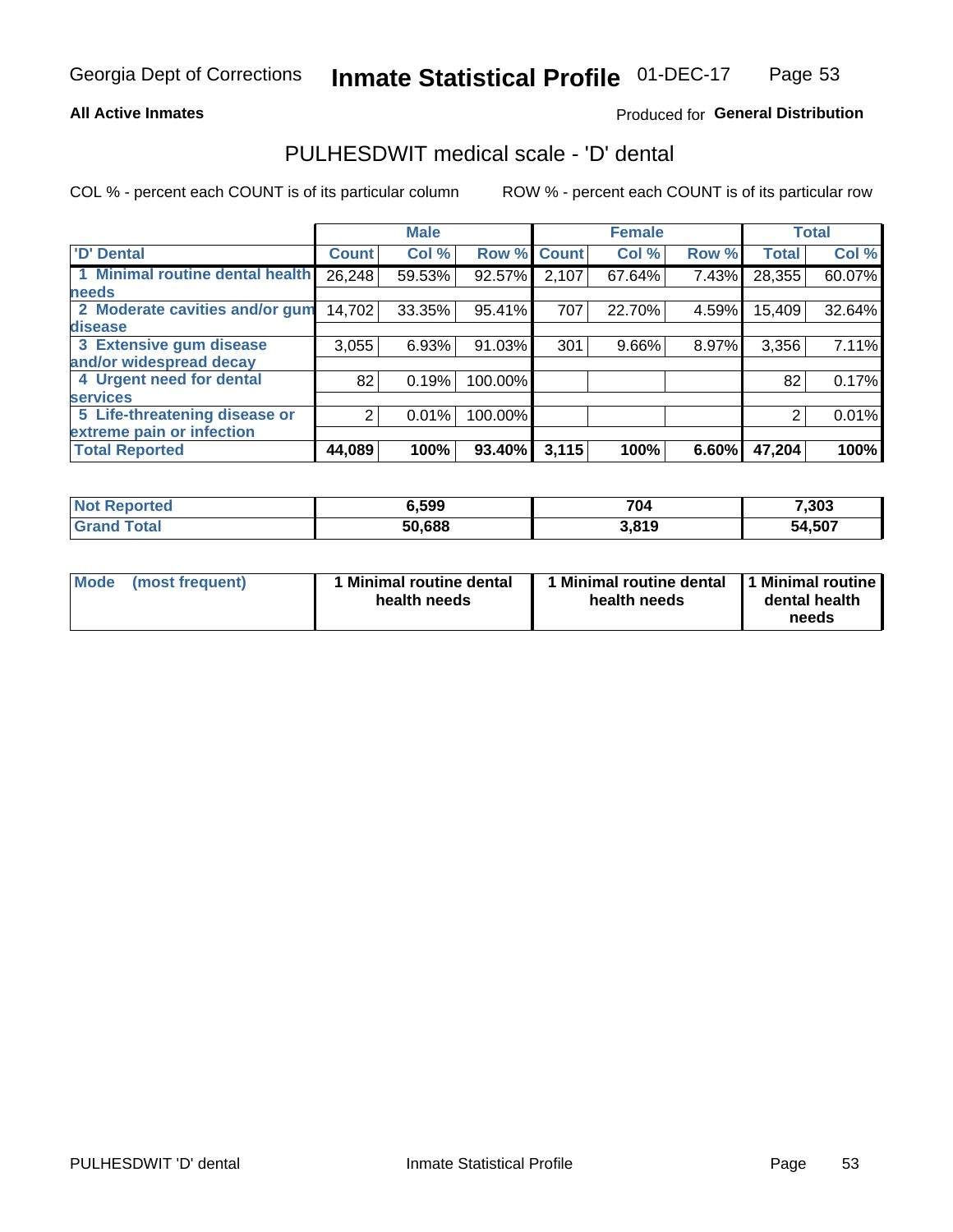### **All Active Inmates**

### Produced for General Distribution

## PULHESDWIT medical scale - 'W' work ability

COL % - percent each COUNT is of its particular column

|                                 |              | <b>Male</b> |           |             | <b>Female</b> |        |              | <b>Total</b> |
|---------------------------------|--------------|-------------|-----------|-------------|---------------|--------|--------------|--------------|
| <b>W' work ability</b>          | <b>Count</b> | Col %       |           | Row % Count | Col %         | Row %  | <b>Total</b> | Col %        |
| 1 Unrestricted work or activity | 39,720       | 85.59%      | 93.91%    | 2,576       | 75.17%        | 6.09%  | 42,296       | 84.87%       |
| 2 Minor restrictions on type of | 5,226        | 11.26%      | 87.61%    | 739         | 21.56%        | 12.39% | 5,965        | 11.97%       |
| <b>work</b>                     |              |             |           |             |               |        |              |              |
| 3 Moderate restrictions on type | 971          | 2.09%       | 94.82%    | 53          | 1.55%         | 5.18%  | 1,024        | 2.05%        |
| lof work                        |              |             |           |             |               |        |              |              |
| 4 Major restrictions on type of | 340          | 0.73%       | $90.67\%$ | 35          | 1.02%         | 9.33%  | 375          | 0.75%        |
| <b>work</b>                     |              |             |           |             |               |        |              |              |
| 5 Cannot work under any         | 153          | 0.33%       | 86.44%    | 24          | 0.70%         | 13.56% | 177          | 0.36%        |
| <b>circumstances</b>            |              |             |           |             |               |        |              |              |
| <b>Total Reported</b>           | 46,410       | 100%        | 93.12%    | 3,427       | 100%          | 6.88%  | 49,837       | 100%         |

| <b>Not Reported</b>   | 1,278  | 392   | 670<br>л һ<br>+,v / v |
|-----------------------|--------|-------|-----------------------|
| Total<br><b>Grand</b> | 50,688 | 3,819 | 54,507                |

| Mode            | 1 Unrestricted work or | 1 Unrestricted work or | 1 Unrestricted   |
|-----------------|------------------------|------------------------|------------------|
| (most frequent) | activity               | activity               | work or activity |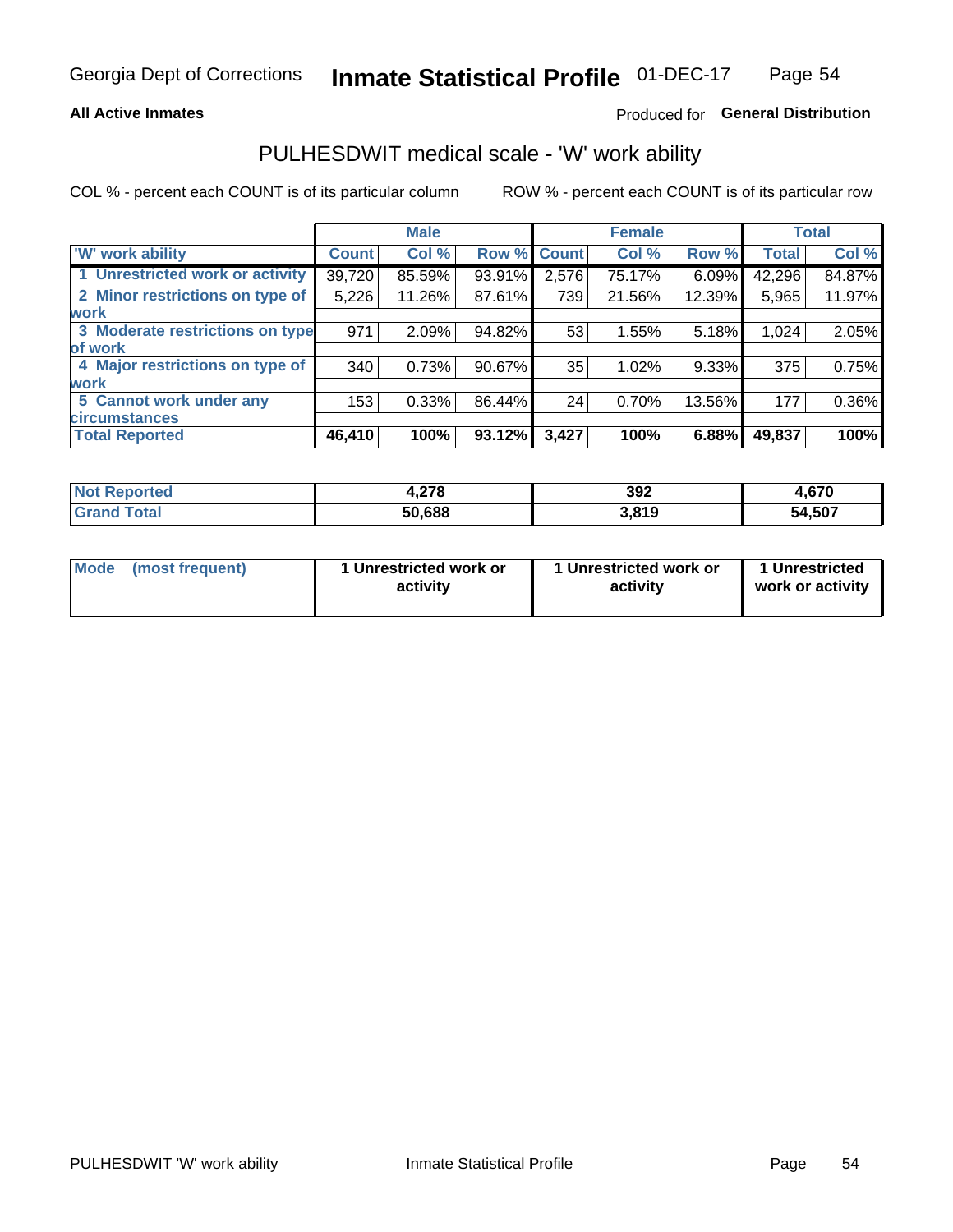### **All Active Inmates**

### Produced for General Distribution

## PULHESDWIT medical scale - 'I' impairment

COL % - percent each COUNT is of its particular column

|                                                             |              | <b>Male</b> |           |             | <b>Female</b> |        |              | <b>Total</b> |
|-------------------------------------------------------------|--------------|-------------|-----------|-------------|---------------|--------|--------------|--------------|
| <b>T' Impairment</b>                                        | <b>Count</b> | Col %       |           | Row % Count | Col %         | Row %  | <b>Total</b> | Col %        |
| 1 No impairments or<br>disabilities                         | 46,029       | 99.20%      | 93.12%    | 3,399       | 99.18%        | 6.88%  | 49,428       | 99.20%       |
| 2 Wheelchair-bound but<br>otherwise OK                      | 224          | 0.48%       | 92.18%    | 19          | 0.55%         | 7.82%  | 243          | 0.49%        |
| <b>3 Needs low-level Assisted</b>                           | 46           | 0.10%       | 86.79%    | 7           | 0.20%         | 13.21% | 53           | 0.11%        |
| Living (level I)<br>4 Needs moderate Assisted               | 33           | 0.07%       | 100.00%   |             |               |        | 33           | 0.07%        |
| <b>Living (level II)</b><br><b>5 Needs maximal Assisted</b> | 70           | 0.15%       | 97.22%    | 2           | 0.06%         | 2.78%  | 72           | 0.14%        |
| <b>Living (level III)</b><br><b>Total Reported</b>          | 46,402       | 100%        | $93.12\%$ | 3,427       | 100%          | 6.88%  | 49,829       | 100.0%       |

| <b>Not</b><br>Reported | 4,286  | 392   | 4,678  |
|------------------------|--------|-------|--------|
| Total                  | 50.688 | 3.819 | 54,507 |

| Mode | (most frequent) | 1 No impairments or<br>disabilities | 1 No impairments or<br>disabilities | 1 No impairments<br>or disabilities |
|------|-----------------|-------------------------------------|-------------------------------------|-------------------------------------|
|------|-----------------|-------------------------------------|-------------------------------------|-------------------------------------|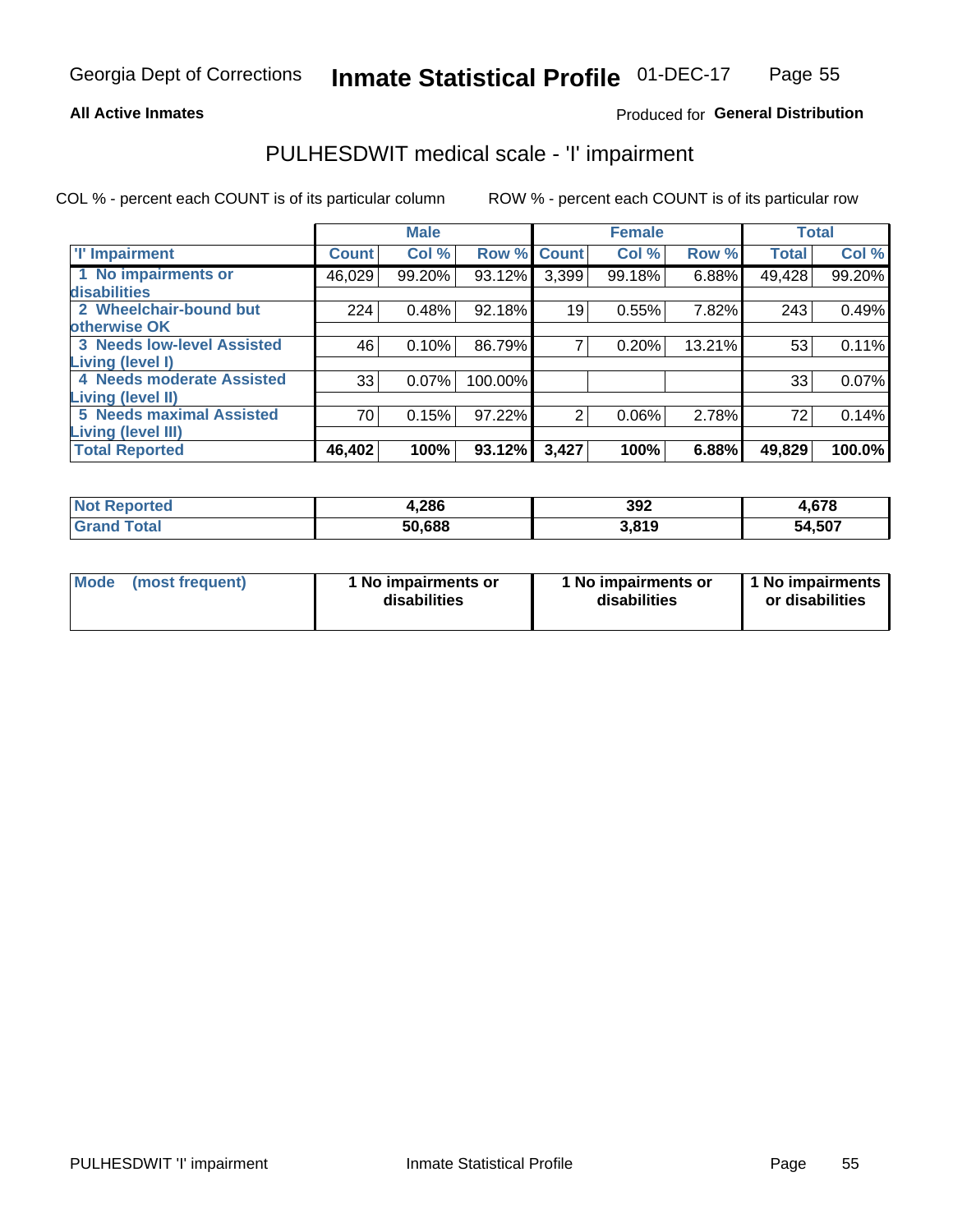### **All Active Inmates**

### Produced fo General Distribution

## PULHESDWIT medical scale - 'T' transportability

COL % - percent each COUNT is of its particular column

|                              |              | <b>Male</b> |         |              | <b>Female</b> |        |              | <b>Total</b> |
|------------------------------|--------------|-------------|---------|--------------|---------------|--------|--------------|--------------|
| <b>T' Transportability</b>   | <b>Count</b> | Col %       | Row %   | <b>Count</b> | Col %         | Row %  | <b>Total</b> | Col %        |
| 1 Can be transported in any  | 46,149       | 99.40%      | 93.14%  | 3,399        | 99.44%        | 6.86%  | 49,548       | 99.40%       |
| ordinary approved vehicle    |              |             |         |              |               |        |              |              |
| 2 Wheelchair-bound, not      | 42           | 0.09%       | 87.50%  | 6            | 0.18%         | 12.50% | 48           | 0.10%        |
| needing special vehicle      |              |             |         |              |               |        |              |              |
| 3 Wheelchair-bound, requires | 12           | 0.03%       | 100.00% |              |               |        | 12           | 0.02%        |
| special vehicle              |              |             |         |              |               |        |              |              |
| 4 Needs specially-equipped   | 5            | 0.01%       | 100.00% |              |               |        | 5            | 0.01%        |
| medical vehicle              |              |             |         |              |               |        |              |              |
| <b>5 Requires ambulance</b>  | 219          | 0.47%       | 94.40%  | 13           | 0.38%         | 5.60%  | 232          | 0.47%        |
| transport                    |              |             |         |              |               |        |              |              |
| <b>Total Reported</b>        | 46,427       | 100%        | 93.14%  | 3,418        | 100%          | 6.86%  | 49,845       | 100%         |

| <b>Not</b><br>Reported | 1,261  | $\Lambda$ n<br>וטד | 4,662  |
|------------------------|--------|--------------------|--------|
| Total                  | 50,688 | 3.819              | 54,507 |

|  | Mode (most frequent) | 1 Can be transported in any 1 Can be transported in any<br>ordinary approved vehicle   ordinary approved vehicle   transported in any |  | 1 Can be<br>  ordinary approved  <br>vehicle |
|--|----------------------|---------------------------------------------------------------------------------------------------------------------------------------|--|----------------------------------------------|
|--|----------------------|---------------------------------------------------------------------------------------------------------------------------------------|--|----------------------------------------------|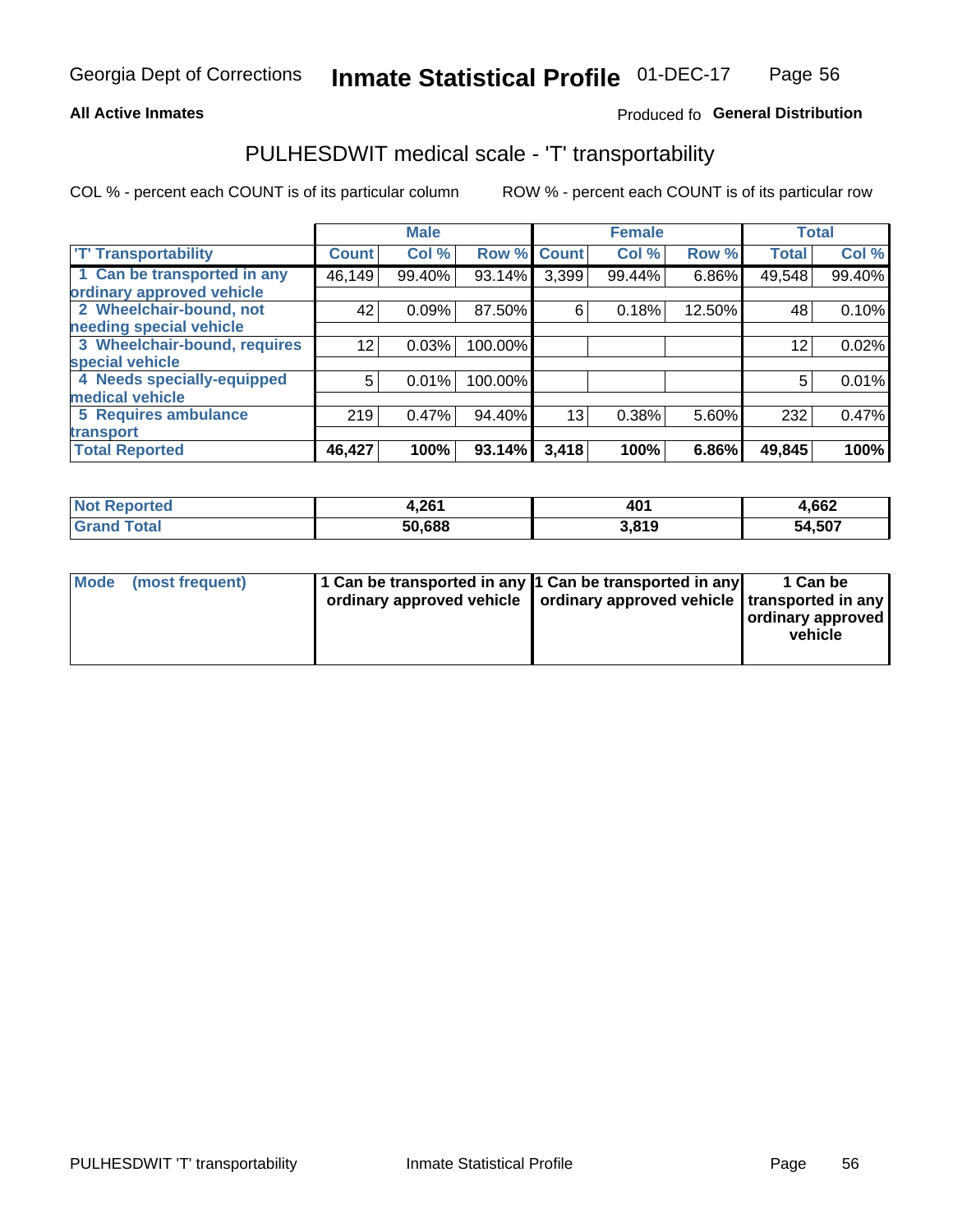#### **Inmate Statistical Profile 01-DEC-17** Page 57

#### **All Active Inmates**

#### Produced for General Distribution

## Number of prior Georgia incarcerations

COL % - percent each COUNT is of its particular column

|                                       |              | <b>Male</b> |                    |       | <b>Female</b> |       |        | <b>Total</b> |
|---------------------------------------|--------------|-------------|--------------------|-------|---------------|-------|--------|--------------|
| <b>Num of Prior GA Incarcerations</b> | <b>Count</b> | Col %       | <b>Row % Count</b> |       | Col %         | Row % | Total  | Col %        |
|                                       | 28,331       | 55.89%      | 91.13%             | 2,758 | 72.22%        | 8.87% | 31,089 | 57.04%       |
|                                       | 9,427        | 18.60%      | 94.36%             | 563   | 14.74%        | 5.64% | 9,990  | 18.33%       |
| $\overline{2}$                        | 5,311        | 10.48%      | $95.94\%$          | 225   | 5.89%         | 4.06% | 5,536  | 10.16%       |
| 3                                     | 3,194        | 6.30%       | 96.50%             | 116   | 3.04%         | 3.50% | 3,310  | 6.07%        |
| 4                                     | 1,813        | 3.58%       | 97.16%             | 53    | 1.39%         | 2.84% | 1,866  | 3.42%        |
| 5                                     | 1,059        | 2.09%       | 96.80%             | 35    | 0.92%         | 3.20% | 1,094  | 2.01%        |
| <b>More Than 5</b>                    | 1,553        | 3.06%       | 95.75%             | 69    | 1.81%         | 4.25% | 1,622  | 2.98%        |
| <b>Total Reported</b>                 | 50,688       | 100%        | 92.99%             | 3,819 | 100.0%        | 7.01% | 54,507 | 100.0%       |

| ----<br>once<br>Nt |        |       |             |
|--------------------|--------|-------|-------------|
|                    | 50,688 | , 040 | 4,507<br>54 |

| Mean (average)       | .05 | .59 | 1.02 |
|----------------------|-----|-----|------|
| Median (middle)      |     |     |      |
| Mode (most frequent) |     |     |      |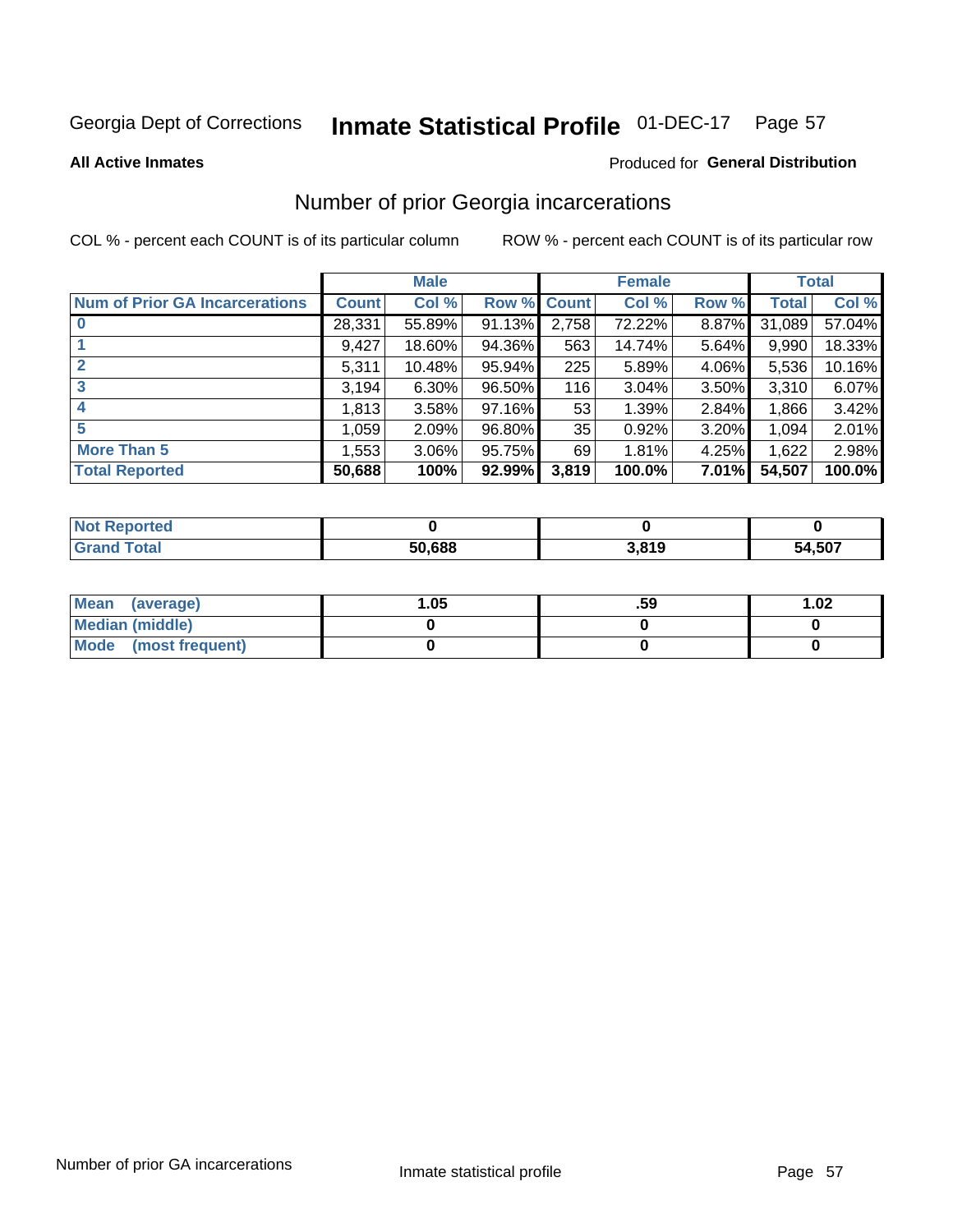#### Inmate Statistical Profile 01-DEC-17 Page 58

#### **All Active Inmates**

#### Produced for General Distribution

### Prison sentence in years

COL % - percent each COUNT is of its particular column

ROW % - percent each COUNT is of its particular row

|                                 |              | <b>Male</b> |        |              | <b>Female</b> |        |              | <b>Total</b> |
|---------------------------------|--------------|-------------|--------|--------------|---------------|--------|--------------|--------------|
| <b>Prison Sentence In Years</b> | <b>Count</b> | Col %       | Row %  | <b>Count</b> | Col %         | Row %  | <b>Total</b> | Col %        |
| $0 - 1$                         | 3,443        | 6.79%       | 94.51% | 200          | 5.24%         | 5.49%  | 3,643        | 6.68%        |
| $1.1 - 2$                       | 875          | 1.73%       | 92.49% | 71           | 1.86%         | 7.51%  | 946          | 1.74%        |
| $2.1 - 3$                       | 1,165        | 2.30%       | 88.39% | 153          | 4.01%         | 11.61% | 1,318        | 2.42%        |
| $3.1 - 4$                       | 1,006        | 1.98%       | 91.12% | 98           | 2.57%         | 8.88%  | 1,104        | 2.03%        |
| $4.1 - 5$                       | 2,162        | 4.27%       | 90.54% | 226          | 5.92%         | 9.46%  | 2,388        | 4.38%        |
| $5.1 - 6$                       | 1,219        | 2.40%       | 91.86% | 108          | 2.83%         | 8.14%  | 1,327        | 2.43%        |
| $6.1 - 7$                       | 1,238        | 2.44%       | 90.96% | 123          | 3.22%         | 9.04%  | 1,361        | 2.50%        |
| $7.1 - 8$                       | 1,269        | 2.50%       | 92.02% | 110          | 2.88%         | 7.98%  | 1,379        | 2.53%        |
| $8.1 - 9$                       | 1,341        | 2.65%       | 93.97% | 86           | 2.25%         | 6.03%  | 1,427        | 2.62%        |
| $9.1 - 10$                      | 4,089        | 8.07%       | 90.21% | 444          | 11.63%        | 9.79%  | 4,533        | 8.32%        |
| $10.1 - 12$                     | 2,506        | 4.94%       | 91.53% | 232          | 6.07%         | 8.47%  | 2,738        | 5.02%        |
| $12.1 - 15$                     | 5,412        | 10.68%      | 92.34% | 449          | 11.76%        | 7.66%  | 5,861        | 10.75%       |
| $15.1 - 20$                     | 9,739        | 19.21%      | 93.55% | 671          | 17.57%        | 6.45%  | 10,410       | 19.10%       |
| 20.1 - Over                     | 10,802       | 21.31%      | 94.52% | 626          | 16.39%        | 5.48%  | 11,428       | 20.97%       |
| <b>Life</b>                     | 3,545        | 6.99%       | 95.14% | 181          | 4.74%         | 4.86%  | 3,726        | 6.84%        |
| <b>Life Without Parole</b>      | 698          | 1.38%       | 94.97% | 37           | 0.97%         | 5.03%  | 735          | 1.35%        |
| <b>Death</b>                    | 94           | 0.19%       | 98.95% | 1            | 0.03%         | 1.05%  | 95           | 0.17%        |
| <b>Youthful Offenders</b>       | 85           | 0.17%       | 96.59% | 3            | 0.08%         | 3.41%  | 88           | 0.16%        |
| <b>Total Reported</b>           | 50,688       | 100%        | 92.99% | 3,819        | 100.0%        | 7.01%  | 54,507       | 100.0%       |

| Reported<br>. NOT |               |                   |        |
|-------------------|---------------|-------------------|--------|
|                   | 50.688<br>וור | 3.810<br>J, U I J | 54,507 |

#### **Determinate (numeric) sentences only**

| <b>Mean</b> | $\sim$ $\sim$ $\sim$<br>16.56 | $\sim$ $\sim$<br>ាប.๖. | $-2 - 1$<br>16.3. |
|-------------|-------------------------------|------------------------|-------------------|
|             |                               |                        |                   |

All sentences (including determinate), with life, life without parole, and death sentences figured at 45 years

| $M_{\odot}$<br><b>04.72</b><br>. .<br>---<br>.<br>. .<br>.<br>. . J .<br>_____<br>___<br>_______ |  |  |  |
|--------------------------------------------------------------------------------------------------|--|--|--|
|                                                                                                  |  |  |  |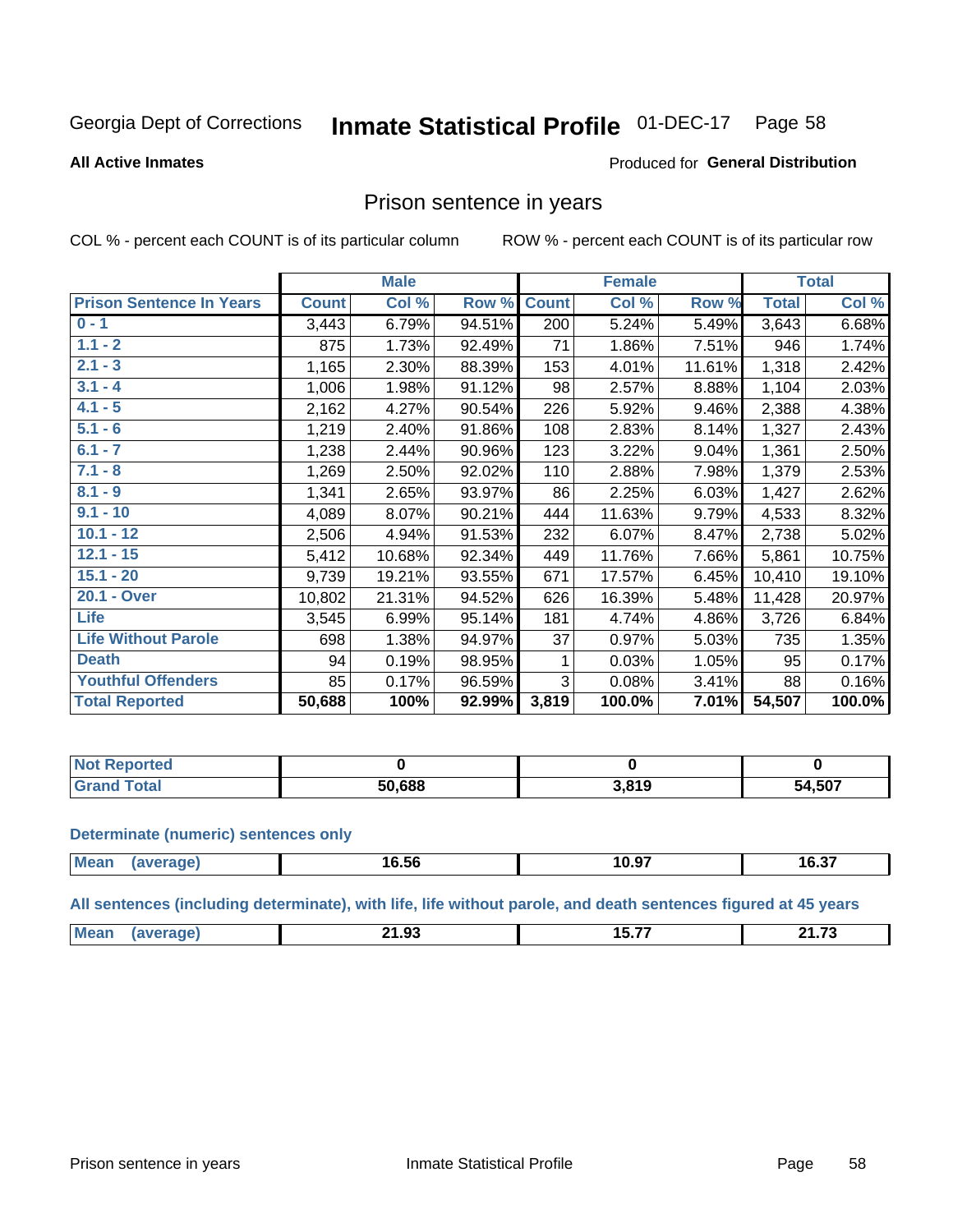#### **Inmate Statistical Profile 01-DEC-17** Page 59

### **All Active Inmates**

#### Produced for General Distribution

## Primary offense, broken out into felonies vs misdemeanors

COL % - percent each COUNT is of its particular column

|                                  |              | <b>Male</b> |           |                    | <b>Female</b> |          | Total  |        |
|----------------------------------|--------------|-------------|-----------|--------------------|---------------|----------|--------|--------|
| <b>Felonies and Misdemeanors</b> | <b>Count</b> | Col%        |           | <b>Row % Count</b> | Col%          | Row %    | Total, | Col %  |
| <b>Felonies</b>                  | 48.491       | 99.68%      | $92.97\%$ | 3.669              | 99.84%        | 7.03%    | 52.160 | 99.69% |
| <b>Misdemeanors</b>              | 156          | .32%        | 96.30%    |                    | 16%           | $3.70\%$ | 162    | .31%   |
| <b>Total Reported</b>            | 48,647       | 100%        | $92.98\%$ | 3,675              | 100%          | 7.02%    | 52,322 | 100%   |

| ted  | 2041   | -44         | 2185   |
|------|--------|-------------|--------|
| ota. | 50.688 | $AB$ 70 $'$ | 54,507 |

| Mo | ____ | 11 C.S<br>. | onies<br>. |
|----|------|-------------|------------|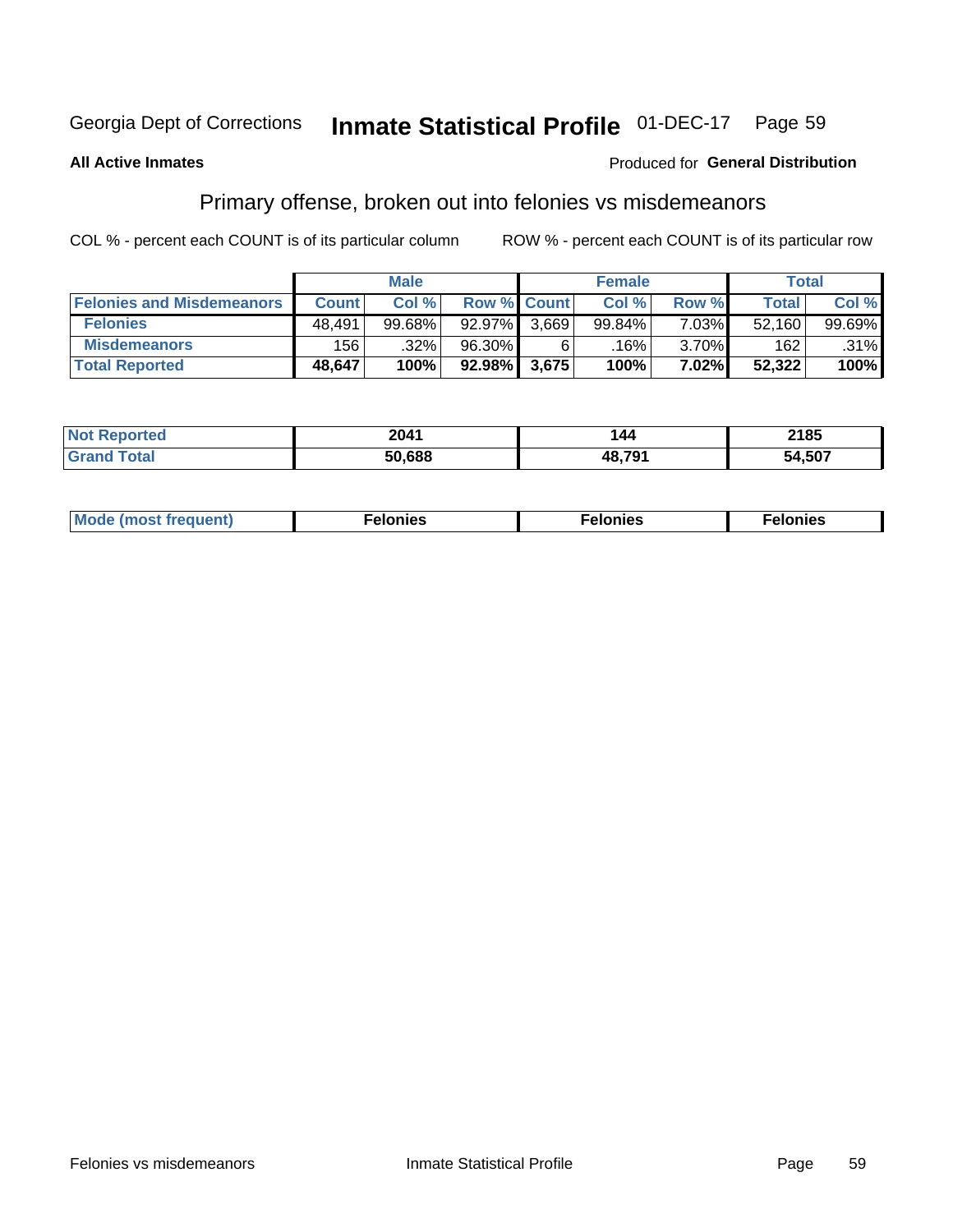#### **Inmate Statistical Profile 01-DEC-17** Page 60

#### **All Active Inmates**

### **Produced for General Distribution**

## Primary offense, broken out into six broad crime categories

COL % - percent each COUNT is of its particular column

|                                  |              | <b>Male</b> |        |                 | <b>Female</b> |        |              | <b>Total</b> |
|----------------------------------|--------------|-------------|--------|-----------------|---------------|--------|--------------|--------------|
| <b>Crime Categories</b>          | <b>Count</b> | Col %       |        | Row % Count     | Col %         | Row %  | <b>Total</b> | Col %        |
| <b>Violent</b>                   | 26,490       | 52.37%      | 93.98% | 1,696           | 44.42%        | 6.02%  | 28,186       | 51.81%       |
| <b>Sex Crime</b><br>$\mathbf{2}$ | 8,352        | 16.51%      | 98.50% | 127             | $3.33\%$      | 1.50%  | 8,479        | 15.58%       |
| 3<br><b>Property</b>             | 7,916        | 15.65%      | 89.09% | 969             | 25.38%        | 10.91% | 8,885        | 16.33%       |
| <b>Drug</b><br>4                 | 5,293        | 10.46%      | 86.40% | 833             | 21.82%        | 13.60% | 6,126        | 11.26%       |
| <b>Habit/DUI</b><br>5            | 95           | .19%        | 90.48% | 10 <sup>1</sup> | .26%          | 9.52%  | 105          | .19%         |
| <b>Other</b><br>6                | 2,441        | 4.83%       | 93.03% | 183             | 4.79%         | 6.97%  | 2,624        | 4.82%        |
| <b>Total Reported</b>            | 50,587       | 100%        | 92.98% | 3,818           | 100%          | 7.02%  | 54,405       | 100%         |

| rted<br>NO  | n.     |       | 102    |
|-------------|--------|-------|--------|
| <b>Tata</b> | 50.688 | 3,819 | 54,507 |

| M | - --<br>1010111 | .<br><b>VIOIGIIL</b> | 1.91311 |
|---|-----------------|----------------------|---------|
|   |                 |                      |         |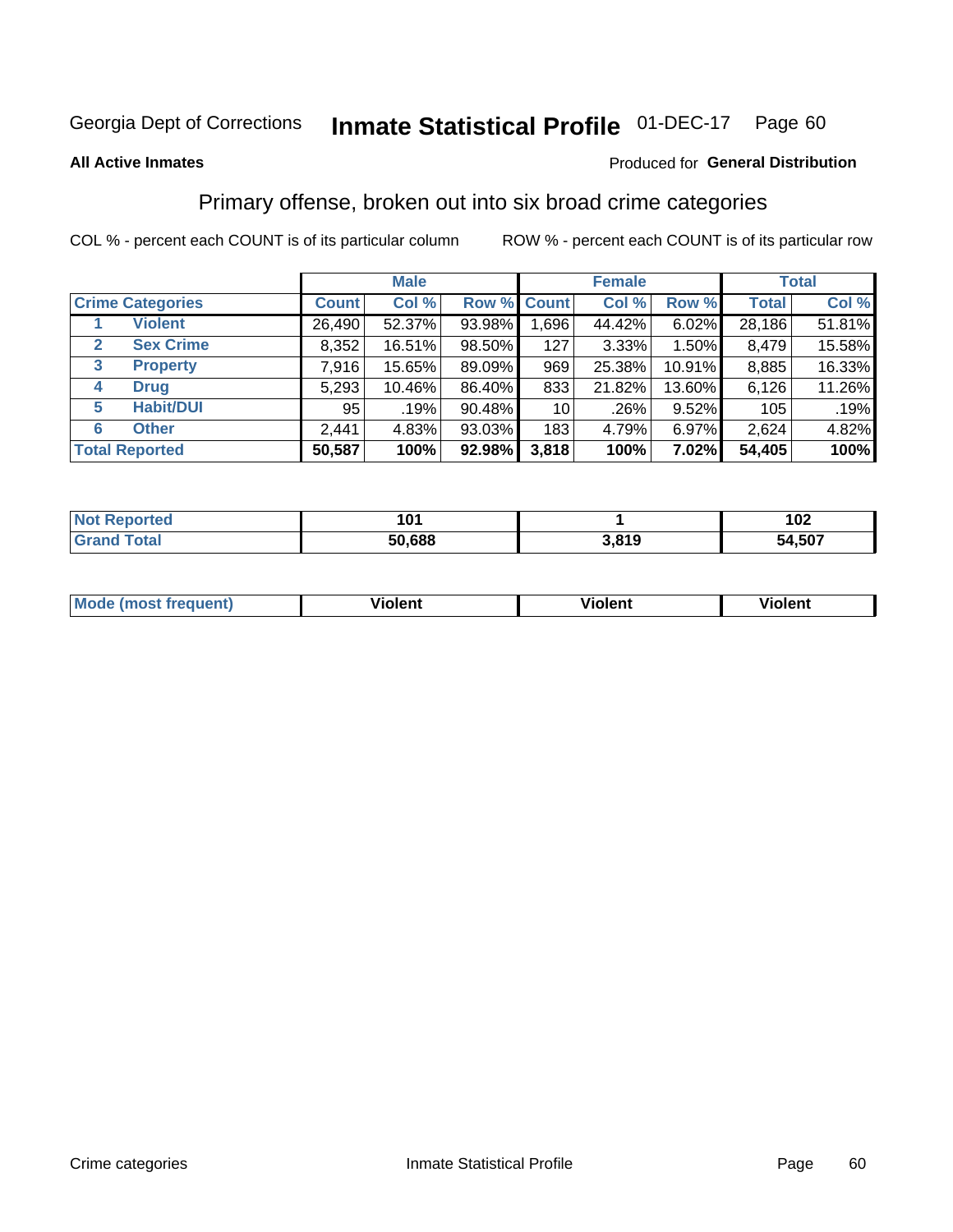#### **Inmate Statistical Profile 01-DEC-17** Page 61

#### **All Active Inmates**

#### Produced for General Distribution

## Primary offense, detailed offense code

COL % - percent each COUNT is of its particular column

|                                            |                | <b>Male</b> |         |                | <b>Female</b> |         |                  | <b>Total</b> |
|--------------------------------------------|----------------|-------------|---------|----------------|---------------|---------|------------------|--------------|
| <b>Primary Offense</b>                     | <b>Count</b>   | Col %       | Row %   | <b>Count</b>   | Col %         | Row %   | <b>Total</b>     | Col %        |
| <b>Abuse Neglect Elder/Disab (2812)</b>    | 47             | .09%        | 64.38%  | 26             | .68%          | 35.62%  | 73               | .13%         |
| Agg Aslt W Intnt To Rape (2095)            | 68             | .13%        | 100.00% |                |               |         | 68               | .12%         |
| <b>Agg Sex Battery Atmpt (2099)</b>        | $\overline{2}$ | .01%        | 100.00% |                |               |         | $\overline{2}$   | .01%         |
| <b>Aggrav Assault (1302)</b>               | 5,182          | 10.24%      | 94.65%  | 293            | 7.67%         | 5.35%   | 5,475            | 10.06%       |
| <b>Aggrav Assault Peace Ofcr</b>           | 309            | .61%        | 93.64%  | 21             | .55%          | 6.36%   | 330              | .61%         |
| (1314)<br><b>Aggrav Battery (1305)</b>     | 1,366          | 2.70%       | 93.75%  | 91             | 2.38%         | 6.25%   | 1,457            | 2.68%        |
| <b>Aggrav Battery Peace Ofcr</b>           | 27             | .05%        | 100.00% |                |               |         | 27               | .05%         |
| (1315)                                     |                |             |         |                |               |         |                  |              |
| <b>Aggrav Ch Molest Atmpt (2096)</b>       | $\overline{2}$ | .01%        | 100.00% |                |               |         | $\overline{2}$   | .01%         |
| <b>Aggrav Child Molestation (2021)</b>     | 1,254          | 2.48%       | 98.43%  | 20             | .52%          | 1.57%   | 1,274            | 2.34%        |
| <b>Aggrav Cruelty To Animals</b><br>(2972) | 12             | .02%        | 92.31%  | 1              | .03%          | 7.69%   | 13               | .02%         |
| <b>Aggrav Sexual Battery (2009)</b>        | 217            | .43%        | 99.54%  | 1              | .03%          | .46%    | 218              | .40%         |
| <b>Aggrav Sodomy (2003)</b>                | 209            | .41%        | 98.58%  | 3              | .08%          | 1.42%   | 212              | .39%         |
| <b>Aggrav Stalking (1321)</b>              | 319            | .63%        | 96.37%  | 12             | .31%          | 3.63%   | 331              | .61%         |
| <b>Aggravated Assault On 65+</b>           | 4              | .01%        | 66.67%  | $\overline{2}$ | .05%          | 33.33%  | 6                | .01%         |
| (1304)                                     |                |             |         |                |               |         |                  |              |
| <b>Alter Id (1506)</b>                     | $\overline{2}$ | .01%        | 100.00% |                |               |         | $\overline{2}$   | .01%         |
| <b>Armed Robbery (1902)</b>                | 5,920          | 11.70%      | 96.50%  | 215            | 5.63%         | 3.50%   | 6,135            | 11.28%       |
| Arson 1st Degree (1401)                    | 59             | .12%        | 85.51%  | 10             | .26%          | 14.49%  | 69               | .13%         |
| <b>Arson 2nd Degree (1402)</b>             | 9              | .02%        | 90.00%  | 1              | .03%          | 10.00%  | 10               | .02%         |
| <b>Arson 3rd Degree (1403)</b>             | 6              | .01%        | 85.71%  | 1              | .03%          | 14.29%  | 7                | .01%         |
| Ass W/ Int Transmit Hiv (1313)             | 1              | .01%        | 50.00%  | 1              | .03%          | 50.00%  | $\overline{2}$   | .01%         |
| <b>Atmpt Aggrav Assault (1303)</b>         | 8              | .02%        | 88.89%  | 1              | .03%          | 11.11%  | 9                | .02%         |
| <b>Atmpt Aggrav Sodomy (2093)</b>          | 4              | .01%        | 100.00% |                |               |         | 4                | .01%         |
| <b>Atmpt Armed Robbery (1992)</b>          | 97             | .19%        | 94.17%  | 6              | .16%          | 5.83%   | 103              | .19%         |
| <b>Atmpt Burglary (1690)</b>               | 29             | .06%        | 100.00% |                |               |         | 29               | .05%         |
| <b>Atmpt Child Molestation (2094)</b>      | 44             | .09%        | 100.00% |                |               |         | 44               | .08%         |
| <b>Atmpt Escape (2590)</b>                 | 1              | .01%        | 100.00% |                |               |         | 1                | .01%         |
| <b>Atmpt Finan Ident Frd (7014)</b>        |                |             |         | 1              | .03%          | 100.00% | 1                | .01%         |
| <b>Atmpt Kidnap (1390)</b>                 | 2              | .01%        | 100.00% |                |               |         | $\overline{2}$   | .01%         |
| <b>Atmpt Murder (1190)</b>                 | 116            | .23%        | 92.06%  | 10             | .26%          | 7.94%   | $\overline{126}$ | .23%         |
| Atmpt Rape (2091)                          | 47             | .09%        | 97.92%  | 1              | .03%          | 2.08%   | 48               | .09%         |
| <b>Atmpt Robbery (1991)</b>                | 35             | .07%        | 97.22%  | 1.             | .03%          | 2.78%   | 36               | .07%         |
| <b>Atmpt Sodomy (2092)</b>                 | 3              | .01%        | 100.00% |                |               |         | $\mathfrak{S}$   | .01%         |
| <b>Atmpt Theft By Taking (1812)</b>        | $\overline{3}$ | .01%        | 100.00% |                |               |         | $\overline{3}$   | .01%         |
| <b>Atmpt Viol Substance Act (4090)</b>     | 13             | .03%        | 76.47%  | 4              | .10%          | 23.53%  | 17               | .03%         |
| <b>Att/Consprcy Commt C/S/Of</b><br>(4134) | 43             | .09%        | 86.00%  | $\overline{7}$ | .18%          | 14.00%  | 50               | .09%         |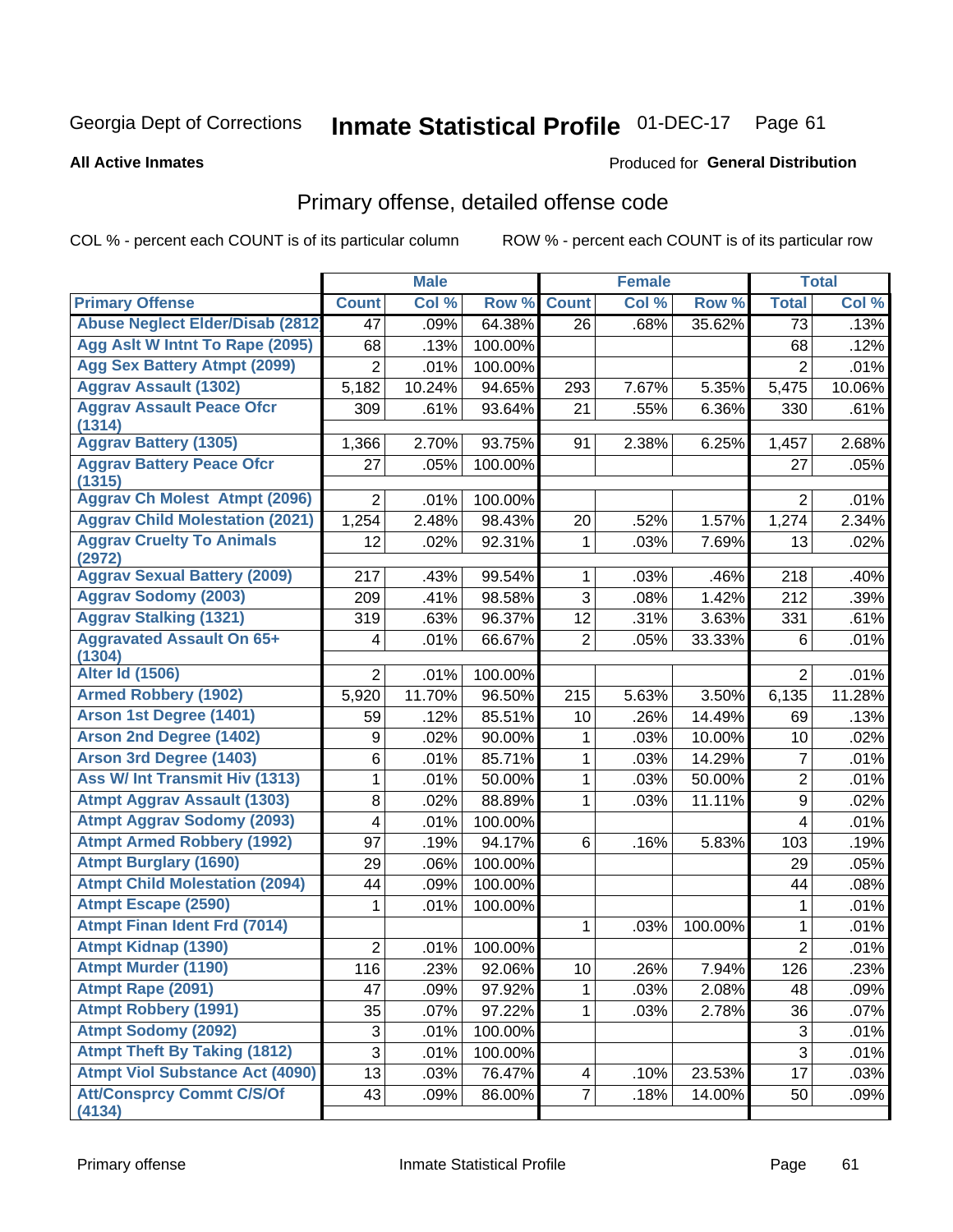#### **Inmate Statistical Profile 01-DEC-17** Page 62

#### **All Active Inmates**

#### Produced for General Distribution

## Primary offense, detailed offense code

COL % - percent each COUNT is of its particular column

|                                            |                          | <b>Male</b> |                  |                | <b>Female</b> |         |                | <b>Total</b> |
|--------------------------------------------|--------------------------|-------------|------------------|----------------|---------------|---------|----------------|--------------|
| <b>Primary Offense</b>                     | <b>Count</b>             | Col %       | Row <sup>%</sup> | <b>Count</b>   | Col %         | Row %   | <b>Total</b>   | Col %        |
| <b>Bad Checks (1704)</b>                   | 1                        | .01%        | 50.00%           | 1              | .03%          | 50.00%  | $\overline{2}$ | .01%         |
| <b>Bail Jumping (2511)</b>                 | 6                        | .01%        | 85.71%           | 1              | .03%          | 14.29%  | $\overline{7}$ | .01%         |
| <b>Bigamy (2007)</b>                       | $\overline{2}$           | .01%        | 100.00%          |                |               |         | $\overline{2}$ | .01%         |
| <b>Bribery Govt Officer (2301)</b>         |                          |             |                  | $\overline{2}$ | .05%          | 100.00% | $\overline{2}$ | .01%         |
| Burg 1st Aft 6/30/12 (1611)                | 1,911                    | 3.78%       | 93.68%           | 129            | 3.38%         | 6.32%   | 2,040          | 3.75%        |
| Burg 2nd Aft 6/30/12 (1612)                | 645                      | 1.28%       | 95.56%           | 30             | .79%          | 4.44%   | 675            | 1.24%        |
| <b>Burg Bef 7/1/12 (1601)</b>              | 2,525                    | 4.99%       | 96.56%           | 90             | 2.36%         | 3.44%   | 2,615          | 4.81%        |
| <b>Carry Weapon At School (2915)</b>       |                          |             |                  | 1              | .03%          | 100.00% | 1              | .01%         |
| <b>Child Molestation (2019)</b>            | 2,617                    | 5.17%       | 98.01%           | 53             | 1.39%         | 1.99%   | 2,670          | 4.91%        |
| <b>Chop Shop Violation (5003)</b>          | 1                        | .01%        | 100.00%          |                |               |         | 1              | .01%         |
| <b>Cnspire Traffic Cntrl Sub (4130)</b>    | 6                        | .01%        | 100.00%          |                |               |         | 6              | .01%         |
| <b>Computer Pornography (1760)</b>         | 90                       | .18%        | 97.83%           | $\overline{2}$ | .05%          | 2.17%   | 92             | .17%         |
| <b>Computer Theft (1761)</b>               | $\overline{2}$           | .01%        | 22.22%           | $\overline{7}$ | .18%          | 77.78%  | 9              | .02%         |
| <b>Computer Trespass (1762)</b>            |                          |             |                  | 2              | .05%          | 100.00% | $\overline{2}$ | .01%         |
| <b>Conceal Death Of Another (1125)</b>     | 17                       | .03%        | 70.83%           | 7              | .18%          | 29.17%  | 24             | .04%         |
| <b>Conspiracy (9901)</b>                   | 29                       | .06%        | 82.86%           | 6              | .16%          | 17.14%  | 35             | .06%         |
| <b>Convsn Paymnts Real Propy</b>           | 1                        | .01%        | 100.00%          |                |               |         | 1              | .01%         |
| (1811)                                     |                          |             |                  |                |               |         |                |              |
| Crmnl Atmpt (9905)                         | 1                        | .01%        | 100.00%          |                |               |         | 1              | .01%         |
| Crmnl Damage 1st Degree (1501)             | 22                       | .04%        | 95.65%           | 1              | .03%          | 4.35%   | 23             | .04%         |
| <b>Crmnl Damage 2nd Degree</b><br>(1502)   | 67                       | .13%        | 83.75%           | 13             | .34%          | 16.25%  | 80             | .15%         |
| <b>Crmnl Interfere Govt Prop (2613)</b>    | 18                       | .04%        | 90.00%           | $\overline{2}$ | .05%          | 10.00%  | 20             | .04%         |
| <b>Crmnl Poss Explosives (1404)</b>        | 1                        | .01%        | 100.00%          |                |               |         | 1              | .01%         |
| <b>Crmnl Trespassing (9912)</b>            | 1                        | .01%        | 100.00%          |                |               |         | 1              | .01%         |
| <b>Cruelty To Animals (2971)</b>           | 1                        | .01%        | 100.00%          |                |               |         | 1              | .01%         |
| <b>Cruelty To Children (2801)</b>          | 292                      | .58%        | 73.92%           | 103            | 2.70%         | 26.08%  | 395            | .73%         |
| <b>Cruelty To Elder Person (2811)</b>      | 25                       | .05%        | 65.79%           | 13             | .34%          | 34.21%  | 38             | .07%         |
| <b>Damage Destroy Secr Prop</b><br>(1504)  | $\overline{2}$           | .01%        | 100.00%          |                |               |         | $\overline{2}$ | .01%         |
| <b>Defrauding State (2307)</b>             | 1                        | .01%        | 50.00%           | 1              | .03%          | 50.00%  | $\overline{c}$ | .01%         |
| Drv W/ Improp Veh Reg (7013)               |                          |             |                  | 1              | .03%          | 100.00% | 1              | .01%         |
| <b>Drvng Habtl Violator (5004)</b>         | 5                        | .01%        | 100.00%          |                |               |         | 5              | .01%         |
| <b>Eavesdrop &amp; Surveillance (3001)</b> | 1                        | .01%        | 100.00%          |                |               |         | 1              | .01%         |
| <b>Entering Vehicle (1880)</b>             | 122                      | .24%        | 97.60%           | 3              | .08%          | 2.40%   | 125            | .23%         |
| <b>Entice Child Attempted (2090)</b>       | 3                        | .01%        | 100.00%          |                |               |         | 3              | .01%         |
| <b>Enticing Child-Indec Purp (2020)</b>    | 78                       | .15%        | 93.98%           | 5              | .13%          | 6.02%   | 83             | .15%         |
| <b>Escape (2501)</b>                       | 23                       | .05%        | 88.46%           | 3              | .08%          | 11.54%  | 26             | .05%         |
| <b>False Certificates (2311)</b>           | $\overline{\mathcal{A}}$ | .01%        | 100.00%          |                |               |         | 4              | .01%         |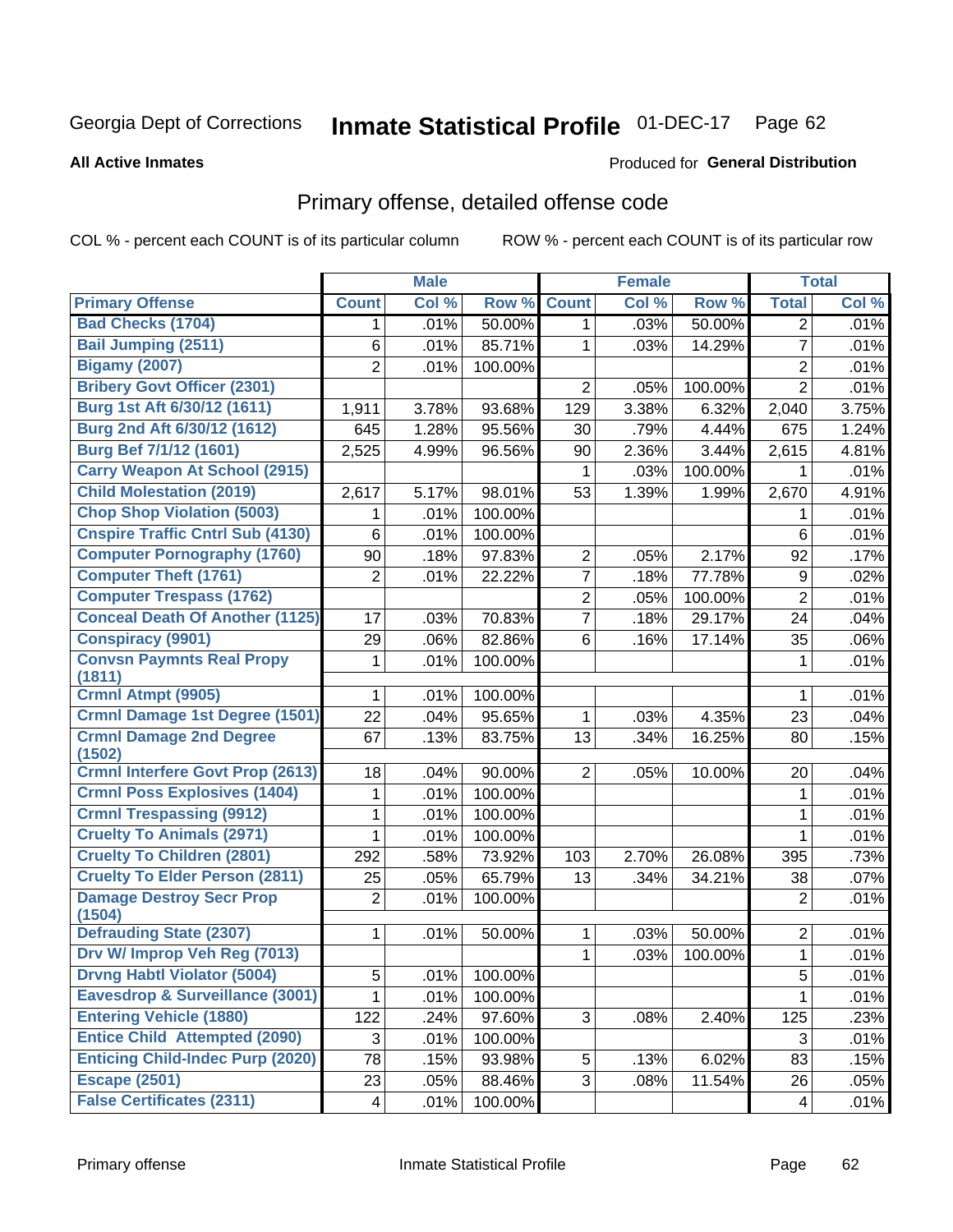#### **Inmate Statistical Profile 01-DEC-17** Page 63

#### **All Active Inmates**

#### Produced for General Distribution

## Primary offense, detailed offense code

COL % - percent each COUNT is of its particular column

|                                            |                | <b>Male</b> |         |                         | <b>Female</b> |        |                         | <b>Total</b> |
|--------------------------------------------|----------------|-------------|---------|-------------------------|---------------|--------|-------------------------|--------------|
| <b>Primary Offense</b>                     | <b>Count</b>   | Col %       | Row %   | <b>Count</b>            | Col %         | Row %  | <b>Total</b>            | Col %        |
| <b>False Imprisonment (1308)</b>           | 195            | .39%        | 95.59%  | 9                       | .24%          | 4.41%  | 204                     | .37%         |
| <b>False Statements Govt (2408)</b>        | 24             | .05%        | 82.76%  | 5                       | .13%          | 17.24% | 29                      | .05%         |
| <b>False Swearing (2402)</b>               | 3              | .01%        | 100.00% |                         |               |        | $\sqrt{3}$              | .01%         |
| <b>False Swearng Writtn Stmt</b>           | $\overline{2}$ | .01%        | 100.00% |                         |               |        | $\overline{2}$          | .01%         |
| (2205)                                     |                |             |         |                         |               |        |                         |              |
| <b>Family Violence Battery (1301)</b>      | 167            | .33%        | 95.98%  | $\overline{7}$          | .18%          | 4.02%  | 174                     | .32%         |
| Feticide (1121)                            | 1              | .01%        | 100.00% |                         |               |        | 1                       | .01%         |
| <b>Feticide By Vehicle (1118)</b>          | 4              | .01%        | 100.00% |                         |               |        | 4                       | .01%         |
| <b>Financial Identity Fraud (1756)</b>     | 59             | .12%        | 62.11%  | 36                      | .94%          | 37.89% | 95                      | .17%         |
| <b>Fleeing/Eluding Police (2316)</b>       | 411            | .81%        | 96.03%  | 17                      | .45%          | 3.97%  | 428                     | .79%         |
| Forg 1st Aft 6/30/12 (1711)                | 106            | .21%        | 68.39%  | 49                      | 1.28%         | 31.61% | 155                     | .28%         |
| Forg 1st Bef 7/1/12 (1701)                 | 264            | .52%        | 72.53%  | 100                     | 2.62%         | 27.47% | 364                     | .67%         |
| Forg 2nd Aft 6/30/12 (1712)                | 22             | .04%        | 59.46%  | 15                      | .39%          | 40.54% | 37                      | .07%         |
| Forg 2nd Bef 7/1/12 (1702)                 | 8              | .02%        | 100.00% |                         |               |        | 8                       | .01%         |
| Forg 3rd Aft 6/30/12 (1713)                | 64             | .13%        | 81.01%  | 15                      | .39%          | 18.99% | 79                      | .15%         |
| Forg 4th Aft 6/30/12 (1714)                | 8              | .02%        | 57.14%  | 6                       | .16%          | 42.86% | 14                      | .03%         |
| <b>Forgery Credit Card (1752)</b>          | 4              | .01%        | 100.00% |                         |               |        | 4                       | .01%         |
| <b>Fraudulent Access Compute</b>           | 4              | .01%        | 100.00% |                         |               |        | 4                       | .01%         |
| (1796)                                     |                |             |         |                         |               |        |                         |              |
| <b>Fraudulent Checks (1750)</b>            | 3              | .01%        | 60.00%  | $\overline{2}$          | .05%          | 40.00% | 5                       | .01%         |
| <b>Fraudulent Credit Card (1753)</b>       | 54             | .11%        | 69.23%  | 24                      | .63%          | 30.77% | 78                      | .14%         |
| <b>Gang Participation (9914)</b>           | 27             | .05%        | 100.00% |                         |               |        | 27                      | .05%         |
| <b>Guard Line W/Weapon/Drugs</b><br>(2963) | 25             | .05%        | 75.76%  | 8                       | .21%          | 24.24% | 33                      | .06%         |
| <b>Habit Traf Viol/Impaired (5005)</b>     | 5              | .01%        | 83.33%  | 1                       | .03%          | 16.67% | 6                       | .01%         |
| <b>Habit Traf Viol/Other (5006)</b>        | 10             | .02%        | 100.00% |                         |               |        | 10                      | .02%         |
| <b>Hijacking Motor Vehicle (1911)</b>      | 38             | .08%        | 97.44%  | 1                       | .03%          | 2.56%  | 39                      | .07%         |
| <b>Hindering Appreh Or Pun (2503)</b>      | 4              | .01%        | 80.00%  | 1                       | .03%          | 20.00% | 5                       | .01%         |
| Hit-Run W/Injury/Fatality (5007)           | 28             | .06%        | 84.85%  | 5                       | .13%          | 15.15% | 33                      | .06%         |
| Home Invasion 1st Degree (7007)            | 10             | .02%        | 83.33%  | $\overline{\mathbf{c}}$ | .05%          | 16.67% | 12                      | .02%         |
| <b>Homicide By Vessel (1124)</b>           | 52             | .10%        | 91.23%  | 5                       | .13%          | 8.77%  | 57                      | .10%         |
| <b>Illegal Attm To Obt Drugs (4011)</b>    | $\overline{2}$ | .01%        | 50.00%  | $\overline{2}$          | .05%          | 50.00% | $\overline{\mathbf{4}}$ | .01%         |
| <b>Impersonating Officer (2405)</b>        | $\overline{2}$ | .01%        | 100.00% |                         |               |        | $\overline{c}$          | .01%         |
| <b>Impersonation (2404)</b>                | $\overline{2}$ | .01%        | 66.67%  | 1                       | .03%          | 33.33% | $\overline{3}$          | .01%         |
| <b>Incest (2006)</b>                       | 210            | .42%        | 99.53%  | 1                       | .03%          | .47%   | 211                     | .39%         |
| <b>Incest Atmpt (2098)</b>                 | 1              | .01%        | 100.00% |                         |               |        | 1                       | .01%         |
| <b>Inciting To Insurrection (2203)</b>     | 3              | .01%        | 100.00% |                         |               |        | 3                       | .01%         |
| <b>Influencing Witness (2313)</b>          | 5              | .01%        | 83.33%  | 1                       | .03%          | 16.67% | 6                       | .01%         |
| <b>Injury By Vehicle (1318)</b>            | 91             | .18%        | 81.25%  | 21                      | .55%          | 18.75% | 112                     | .21%         |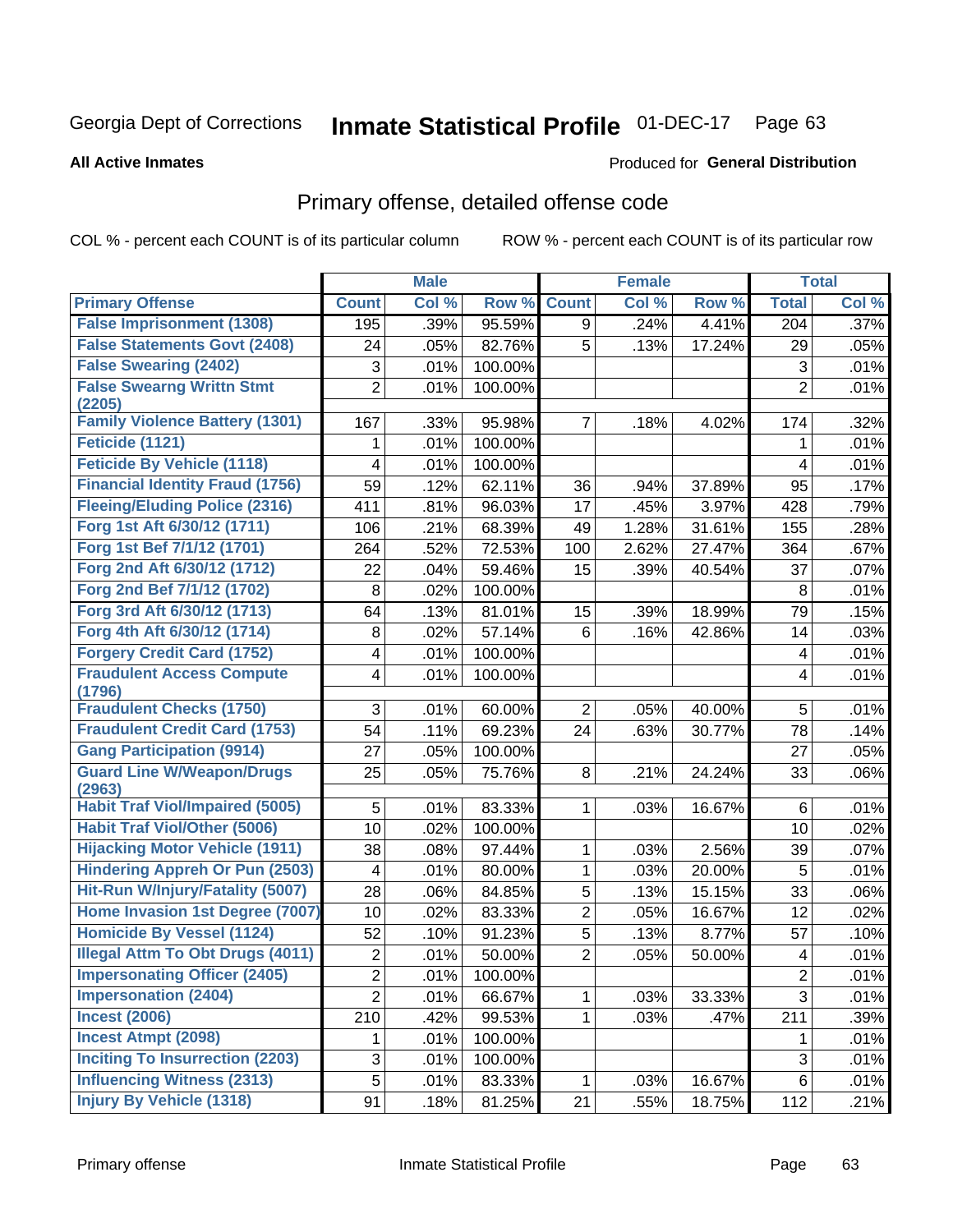#### **Inmate Statistical Profile 01-DEC-17** Page 64

#### **All Active Inmates**

### **Produced for General Distribution**

## Primary offense, detailed offense code

COL % - percent each COUNT is of its particular column

|                                            |                | <b>Male</b> |         |                | <b>Female</b> |        |                | <b>Total</b> |
|--------------------------------------------|----------------|-------------|---------|----------------|---------------|--------|----------------|--------------|
| <b>Primary Offense</b>                     | <b>Count</b>   | Col %       | Row %   | <b>Count</b>   | Col %         | Row %  | <b>Total</b>   | Col %        |
| <b>Insurrection (2202)</b>                 | 3              | .01%        | 100.00% |                |               |        | 3              | .01%         |
| <b>Interfere Electronic Dvce (2614)</b>    | 1              | .01%        | 100.00% |                |               |        | $\mathbf{1}$   | .01%         |
| <b>Interference With Custody (1312)</b>    | 14             | .03%        | 93.33%  | 1              | .03%          | 6.67%  | 15             | .03%         |
| <b>Involuntary Manslaughter (1103)</b>     | 172            | .34%        | 86.43%  | 27             | .71%          | 13.57% | 199            | .37%         |
| Kidnapping (1311)                          | 1,464          | 2.89%       | 97.47%  | 38             | 1.00%         | 2.53%  | 1,502          | 2.76%        |
| <b>Livestock Theft (1817)</b>              | 4              | .01%        | 100.00% |                |               |        | 4              | .01%         |
| <b>Lottery Violation (2730)</b>            | 1              | .01%        | 100.00% |                |               |        | 1              | .01%         |
| <b>Machine Gun Activities (2906)</b>       | 1              | .01%        | 100.00% |                |               |        | 1              | .01%         |
| Manf Methamph 200-399 Gm<br>(4144)         | 8              | .02%        | 100.00% |                |               |        | 8              | .01%         |
| Manf Methamph 28-199 Gm<br>(4143)          | 16             | .03%        | 88.89%  | $\overline{2}$ | .05%          | 11.11% | 18             | .03%         |
| Manf Methamph 400+ Gm (4145)               | 1              | .01%        | 100.00% |                |               |        | 1              | .01%         |
| <b>Manf Methamph Unspec Amt</b><br>(4147)  | 118            | .23%        | 92.91%  | 9              | .24%          | 7.09%  | 127            | .23%         |
| <b>Manufac Marijuana (7012)</b>            | 12             | .02%        | 100.00% |                |               |        | 12             | .02%         |
| <b>Manufact Meth Near Child (2803)</b>     | 14             | .03%        | 87.50%  | $\overline{2}$ | .05%          | 12.50% | 16             | .03%         |
| <b>Misc Assault/Battery (1300)</b>         | 12             | .02%        | 100.00% |                |               |        | 12             | .02%         |
| <b>Misc Correctionl Inst Off (6200)</b>    | 4              | .01%        | 80.00%  | 1              | .03%          | 20.00% | 5              | .01%         |
| <b>Misc Criminal Damage (1500)</b>         | 1              | .01%        | 100.00% |                |               |        | 1              | .01%         |
| <b>Misc Drugs Trafficking (4100)</b>       | 7              | .01%        | 100.00% |                |               |        | $\overline{7}$ | .01%         |
| <b>Misc Family Violence (1306)</b>         | $\mathbf{1}$   | .01%        | 100.00% |                |               |        | $\mathbf{1}$   | .01%         |
| <b>Misc Forgery (1700)</b>                 | $\overline{2}$ | .01%        | 66.67%  | 1              | .03%          | 33.33% | 3              | .01%         |
| <b>Misc Fraud (1799)</b>                   | 11             | .02%        | 61.11%  | $\overline{7}$ | .18%          | 38.89% | 18             | .03%         |
| <b>Misc Homicide Offense (1100)</b>        | 9              | .02%        | 90.00%  | 1              | .03%          | 10.00% | 10             | .02%         |
| <b>Misc Invasion Of Privacy (3000)</b>     | 5              | .01%        | 100.00% |                |               |        | 5              | .01%         |
| <b>Misc Obscenity (2100)</b>               | $\overline{2}$ | .01%        | 100.00% |                |               |        | $\overline{2}$ | .01%         |
| <b>Misc Public Order (2200)</b>            | 3              | .01%        | 100.00% |                |               |        | 3              | .01%         |
| <b>Misc Sexual Offense (2000)</b>          | 22             | .04%        | 95.65%  | 1              | .03%          | 4.35%  | 23             | .04%         |
| <b>Misc Weapon/Explosive Off</b><br>(2900) | $\overline{2}$ | .01%        | 100.00% |                |               |        | $\overline{2}$ | .01%         |
| <b>Murder (1101)</b>                       | 5,999          | 11.86%      | 93.76%  | 399            | 10.45%        | 6.24%  | 6,398          | 11.76%       |
| <b>Murder Conspire To Commit</b><br>(1191) | 14             | .03%        | 100.00% |                |               |        | 14             | .03%         |
| <b>Mutiny In Penal Inst (2507)</b>         | 4              | .01%        | 100.00% |                |               |        | $\overline{4}$ | .01%         |
| Necrophilia (2022)                         | $\mathbf{1}$   | .01%        | 100.00% |                |               |        | $\mathbf 1$    | .01%         |
| <b>Obstr Of Law Enf Officer (2314)</b>     | 414            | .82%        | 90.39%  | 44             | 1.15%         | 9.61%  | 458            | .84%         |
| <b>Pandering By Compulsion (2017)</b>      | $\overline{2}$ | .01%        | 100.00% |                |               |        | $\overline{2}$ | .01%         |
| Peeping Tom (3002)                         | 17             | .03%        | 100.00% |                |               |        | 17             | .03%         |
| <b>Perjury (2401)</b>                      | 4              | .01%        | 80.00%  | $\mathbf 1$    | .03%          | 20.00% | 5              | .01%         |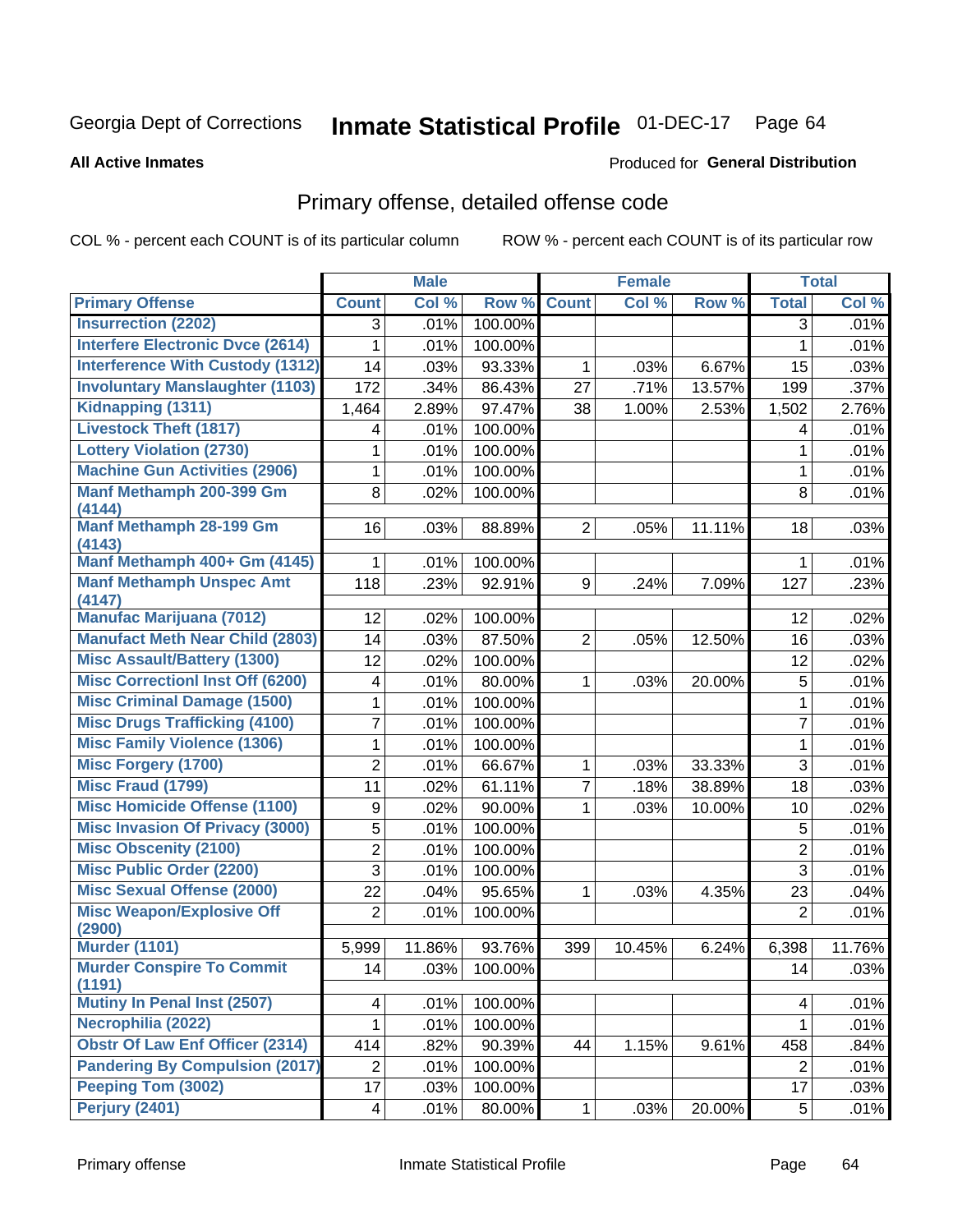#### **Inmate Statistical Profile 01-DEC-17** Page 65

#### **All Active Inmates**

#### Produced for General Distribution

## Primary offense, detailed offense code

COL % - percent each COUNT is of its particular column

|                                            |                         | <b>Male</b> |         |                | <b>Female</b> |        |                | <b>Total</b> |
|--------------------------------------------|-------------------------|-------------|---------|----------------|---------------|--------|----------------|--------------|
| <b>Primary Offense</b>                     | <b>Count</b>            | Col %       | Row %   | <b>Count</b>   | Col %         | Row %  | <b>Total</b>   | Col %        |
| <b>Pimping A Minor Under 18 (2016)</b>     | 10                      | .02%        | 100.00% |                |               |        | 10             | .02%         |
| Poss Alprazolam (7003)                     | 5                       | .01%        | 83.33%  | 1              | .03%          | 16.67% | $\,6$          | .01%         |
| Poss By Inm Proh Items (7015)              | $\overline{2}$          | .01%        | 100.00% |                |               |        | $\overline{2}$ | .01%         |
| <b>Poss Contraband Articles (5171)</b>     | $\overline{\mathbf{4}}$ | .01%        | 100.00% |                |               |        | 4              | .01%         |
| <b>Poss Dep Stim Cntrf Drugs</b>           | 68                      | .13%        | 74.73%  | 23             | .60%          | 25.27% | 91             | .17%         |
| (4007)                                     |                         |             |         |                |               |        |                |              |
| Poss Drug Related Matrl (4016)             | 25                      | .05%        | 80.65%  | 6              | .16%          | 19.35% | 31             | .06%         |
| Poss Ephedrine (4030)                      | $\overline{2}$          | .01%        | 66.67%  | $\mathbf{1}$   | .03%          | 33.33% | 3              | .01%         |
| Poss Firearm 1st Offender (2913)           | 104                     | .21%        | 94.55%  | 6              | .16%          | 5.45%  | 110            | .20%         |
| <b>Poss Firearm Convct Felon</b><br>(2914) | 1,093                   | 2.16%       | 96.73%  | 37             | .97%          | 3.27%  | 1,130          | 2.08%        |
| Poss Hydrocodone (7004)                    | 8                       | .02%        | 80.00%  | $\overline{2}$ | .05%          | 20.00% | 10             | .02%         |
| <b>Poss Knife During Crime (2911)</b>      | 3                       | .01%        | 100.00% |                |               |        | 3              | .01%         |
| Poss Mda/Extsy (4033)                      | 1                       | .01%        | 100.00% |                |               |        | 1              | .01%         |
| Poss Methamphetamine (4031)                | 447                     | .88%        | 74.38%  | 154            | 4.03%         | 25.62% | 601            | 1.10%        |
| <b>Poss Narcotics Opiates (4006)</b>       | 75                      | .15%        | 70.75%  | 31             | .81%          | 29.25% | 106            | .19%         |
| <b>Poss Of Certain Weapons (2912)</b>      | 22                      | .04%        | 91.67%  | $\overline{2}$ | .05%          | 8.33%  | 24             | .04%         |
| <b>Poss Of Cocaine (4022)</b>              | 383                     | .76%        | 90.97%  | 38             | 1.00%         | 9.03%  | 421            | .77%         |
| <b>Poss Of Firearm Dur Crime</b>           | 774                     | 1.53%       | 96.39%  | 29             | .76%          | 3.61%  | 803            | 1.48%        |
| (2910)                                     |                         |             |         |                |               |        |                |              |
| Poss Of Marijuana (4009)                   | 63                      | .12%        | 94.03%  | $\overline{4}$ | .10%          | 5.97%  | 67             | .12%         |
| Poss Tools Commit Crime (1602)             | 26                      | .05%        | 100.00% |                |               |        | 26             | .05%         |
| Poss W Int Dis Other Drug (4053)           | 117                     | .23%        | 86.67%  | 18             | .47%          | 13.33% | 135            | .25%         |
| <b>Poss W Int Dist Cocaine (4050)</b>      | 298                     | .59%        | 94.30%  | 18             | .47%          | 5.70%  | 316            | .58%         |
| Poss W Int Dist Marijuana (4051)           | 596                     | 1.18%       | 93.42%  | 42             | 1.10%         | 6.58%  | 638            | 1.17%        |
| Poss W Int Dist Meth (4052)                | 466                     | .92%        | 79.66%  | 119            | 3.12%         | 20.34% | 585            | 1.08%        |
| Poss Within 1000 Hous Pjt (7009)           | 1                       | .01%        | 100.00% |                |               |        | 1              | .01%         |
| <b>Poss Wpn Drugs By Prisnr</b><br>(2965)  | 44                      | .09%        | 89.80%  | 5              | .13%          | 10.20% | 49             | .09%         |
| <b>Racketeering (3404)</b>                 | 96                      | .19%        | 72.18%  | 37             | .97%          | 27.82% | 133            | .24%         |
| Rape (2001)                                | 1,791                   | 3.54%       | 99.50%  | 9              | .24%          | .50%   | 1,800          | 3.31%        |
| <b>Reck Cond Infected Person</b>           | 13                      | .03%        | 86.67%  | $\overline{2}$ | .05%          | 13.33% | 15             | .03%         |
| (1317)                                     |                         |             |         |                |               |        |                |              |
| <b>Recv Gds Srvs Fraud Obtnd</b><br>(1755) | 1                       | .01%        | 100.00% |                |               |        | $\mathbf{1}$   | .01%         |
| Removal Baggage Cargo Etc<br>(2761)        | 2                       | .01%        | 66.67%  | $\mathbf{1}$   | .03%          | 33.33% | 3              | .01%         |
| <b>Robbery (1901)</b>                      | 1,311                   | 2.59%       | 93.18%  | 96             | 2.51%         | 6.82%  | 1,407          | 2.59%        |
| <b>Robbery By Force (1903)</b>             | 242                     | .48%        | 94.90%  | 13             | .34%          | 5.10%  | 255            | .47%         |
| <b>Robbery By Intimidation (1904)</b>      | 263                     | .52%        | 93.59%  | 18             | .47%          | 6.41%  | 281            | .52%         |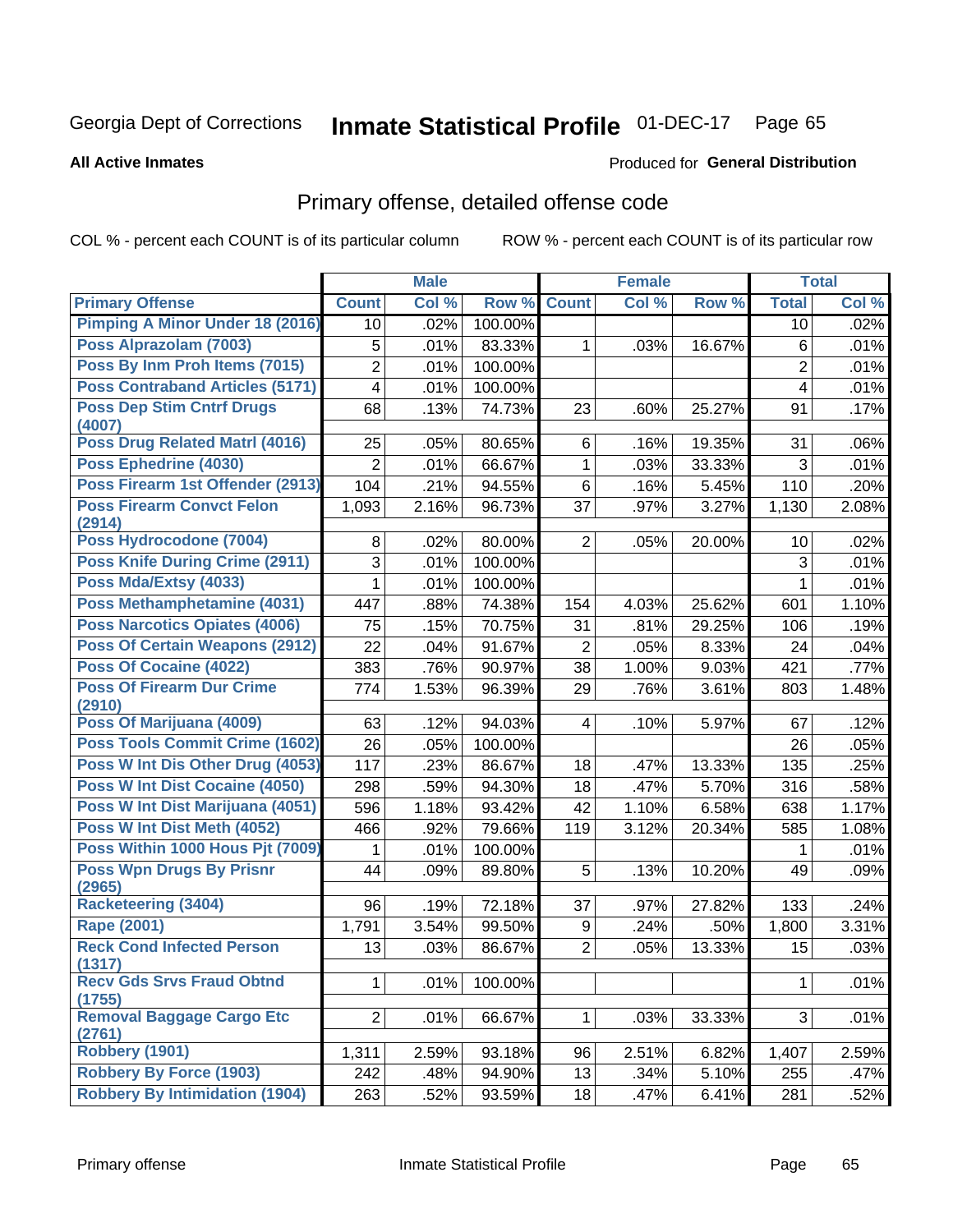#### **Inmate Statistical Profile 01-DEC-17** Page 66

Produced for General Distribution

#### **All Active Inmates**

## Primary offense, detailed offense code

COL % - percent each COUNT is of its particular column

| Col %<br><b>Primary Offense</b><br><b>Count</b><br>Col %<br>Row %<br><b>Count</b><br>Col %<br>Row %<br><b>Total</b><br><b>Robbery By Sudden Snatch</b><br>125<br>.25%<br>95.42%<br>.16%<br>.24%<br>4.58%<br>131<br>6<br>(1905)<br>S/D Cocaine (4021)<br>95.57%<br>410<br>.81%<br>19<br>.50%<br>4.43%<br>429<br>.79%<br>S/D Cont Sub Public (4017)<br>28<br>.06%<br>100.00%<br>.05%<br>28<br>S/D Cont Sub School (4018)<br>23<br>88.46%<br>3<br>11.54%<br>.05%<br>.05%<br>.08%<br>26<br>S/D Dep Stim Cntrf Drugs (4002)<br>55<br>77.46%<br>16<br>71<br>.11%<br>.42%<br>22.54%<br>.13%<br><b>S/D Narcotics Opiates (4001)</b><br>18<br>78.26%<br>5<br>.04%<br>.13%<br>21.74%<br>23<br>.04%<br>S/D Of Marijuana (4004)<br>12<br>228<br>.45%<br>95.00%<br>.31%<br>240<br>.44%<br>5.00%<br>Sale Mda/Extsy (4034)<br>5<br>.01%<br>100.00%<br>5<br>.01%<br>Sale Methamphetamine (4032)<br>243<br>81.54%<br>298<br>.48%<br>55<br>1.44%<br>18.46%<br>.55%<br><b>Sex Exploitation Child (2843)</b><br>210<br>99.06%<br>$\overline{c}$<br>212<br>.42%<br>.05%<br>.94%<br>.39%<br>Sex Offender Fail Registr (2026)<br>479<br>98.76%<br>6<br>$\overline{1.24\%}$<br>.89%<br>.95%<br>.16%<br>485<br><b>Sex Offender Fail To Move (2028)</b><br>100.00%<br>6<br>.01%<br>.01%<br>6<br>Sexl/Asslt/Agn/Pers/Cstdy (2023)<br>16<br>100.00%<br>.03%<br>16<br>.03%<br><b>Sexual Aslt By Therapist (2024)</b><br>.03%<br>100.00%<br>.01%<br>1<br>1<br><b>Sexual Battery (2011)</b><br>183<br>.36%<br>98.92%<br>$\overline{2}$<br>.34%<br>.05%<br>1.08%<br>185<br><b>Simple Battery (1316)</b><br>100.00%<br>10<br>.02%<br>.02%<br>10<br><b>Sodomy (2002)</b><br>11<br>100.00%<br>.02%<br>11<br>.02%<br><b>Solicit Sodomy From Minor</b><br>7<br>$\overline{7}$<br>.01%<br>.01%<br>100.00%<br>(2025)<br><b>Solicit/Accepting Bribe (2712)</b><br>100.00%<br>.01%<br>.01%<br>1<br>1<br><b>Stalking (1320)</b><br>6<br>.01%<br>100.00%<br>.01%<br>6<br><b>Statutory Rape (2018)</b><br>744<br>1.47%<br>97.51%<br>2.49%<br>763<br>1.40%<br>19<br>.50%<br><b>Tampering With Evidence (2315)</b><br>66.67%<br>3<br>33.33%<br>.01%<br>.02%<br>6<br>.08%<br>9<br><b>Telecommunications Fraud</b><br>100.00%<br>.01%<br>1<br>.01%<br>1<br>(1759)<br><b>Terrorist Threats &amp; Acts (1307)</b><br>.73%<br>94.64%<br>5.36%<br>.72%<br>371<br>21<br>.55%<br>392<br><b>Theft Bring Prop In State (1815)</b><br>2<br>.01%<br>.01%<br>66.67%<br>.05%<br>33.33%<br>6<br>4<br><b>Theft By Conversion (1808)</b><br>3<br>15<br>.03%<br>83.33%<br>.08%<br>16.67%<br>18<br>.03% |                                  |    | <b>Male</b> |        |    | <b>Female</b> |        |    | <b>Total</b> |
|----------------------------------------------------------------------------------------------------------------------------------------------------------------------------------------------------------------------------------------------------------------------------------------------------------------------------------------------------------------------------------------------------------------------------------------------------------------------------------------------------------------------------------------------------------------------------------------------------------------------------------------------------------------------------------------------------------------------------------------------------------------------------------------------------------------------------------------------------------------------------------------------------------------------------------------------------------------------------------------------------------------------------------------------------------------------------------------------------------------------------------------------------------------------------------------------------------------------------------------------------------------------------------------------------------------------------------------------------------------------------------------------------------------------------------------------------------------------------------------------------------------------------------------------------------------------------------------------------------------------------------------------------------------------------------------------------------------------------------------------------------------------------------------------------------------------------------------------------------------------------------------------------------------------------------------------------------------------------------------------------------------------------------------------------------------------------------------------------------------------------------------------------------------------------------------------------------------------------------------------------------------------------------------------------------------------------------------------------------------------------------------------------------------------------------------------------------------------------------------------------------------------------------------|----------------------------------|----|-------------|--------|----|---------------|--------|----|--------------|
|                                                                                                                                                                                                                                                                                                                                                                                                                                                                                                                                                                                                                                                                                                                                                                                                                                                                                                                                                                                                                                                                                                                                                                                                                                                                                                                                                                                                                                                                                                                                                                                                                                                                                                                                                                                                                                                                                                                                                                                                                                                                                                                                                                                                                                                                                                                                                                                                                                                                                                                                        |                                  |    |             |        |    |               |        |    |              |
|                                                                                                                                                                                                                                                                                                                                                                                                                                                                                                                                                                                                                                                                                                                                                                                                                                                                                                                                                                                                                                                                                                                                                                                                                                                                                                                                                                                                                                                                                                                                                                                                                                                                                                                                                                                                                                                                                                                                                                                                                                                                                                                                                                                                                                                                                                                                                                                                                                                                                                                                        |                                  |    |             |        |    |               |        |    |              |
|                                                                                                                                                                                                                                                                                                                                                                                                                                                                                                                                                                                                                                                                                                                                                                                                                                                                                                                                                                                                                                                                                                                                                                                                                                                                                                                                                                                                                                                                                                                                                                                                                                                                                                                                                                                                                                                                                                                                                                                                                                                                                                                                                                                                                                                                                                                                                                                                                                                                                                                                        |                                  |    |             |        |    |               |        |    |              |
|                                                                                                                                                                                                                                                                                                                                                                                                                                                                                                                                                                                                                                                                                                                                                                                                                                                                                                                                                                                                                                                                                                                                                                                                                                                                                                                                                                                                                                                                                                                                                                                                                                                                                                                                                                                                                                                                                                                                                                                                                                                                                                                                                                                                                                                                                                                                                                                                                                                                                                                                        |                                  |    |             |        |    |               |        |    |              |
|                                                                                                                                                                                                                                                                                                                                                                                                                                                                                                                                                                                                                                                                                                                                                                                                                                                                                                                                                                                                                                                                                                                                                                                                                                                                                                                                                                                                                                                                                                                                                                                                                                                                                                                                                                                                                                                                                                                                                                                                                                                                                                                                                                                                                                                                                                                                                                                                                                                                                                                                        |                                  |    |             |        |    |               |        |    |              |
|                                                                                                                                                                                                                                                                                                                                                                                                                                                                                                                                                                                                                                                                                                                                                                                                                                                                                                                                                                                                                                                                                                                                                                                                                                                                                                                                                                                                                                                                                                                                                                                                                                                                                                                                                                                                                                                                                                                                                                                                                                                                                                                                                                                                                                                                                                                                                                                                                                                                                                                                        |                                  |    |             |        |    |               |        |    |              |
|                                                                                                                                                                                                                                                                                                                                                                                                                                                                                                                                                                                                                                                                                                                                                                                                                                                                                                                                                                                                                                                                                                                                                                                                                                                                                                                                                                                                                                                                                                                                                                                                                                                                                                                                                                                                                                                                                                                                                                                                                                                                                                                                                                                                                                                                                                                                                                                                                                                                                                                                        |                                  |    |             |        |    |               |        |    |              |
|                                                                                                                                                                                                                                                                                                                                                                                                                                                                                                                                                                                                                                                                                                                                                                                                                                                                                                                                                                                                                                                                                                                                                                                                                                                                                                                                                                                                                                                                                                                                                                                                                                                                                                                                                                                                                                                                                                                                                                                                                                                                                                                                                                                                                                                                                                                                                                                                                                                                                                                                        |                                  |    |             |        |    |               |        |    |              |
|                                                                                                                                                                                                                                                                                                                                                                                                                                                                                                                                                                                                                                                                                                                                                                                                                                                                                                                                                                                                                                                                                                                                                                                                                                                                                                                                                                                                                                                                                                                                                                                                                                                                                                                                                                                                                                                                                                                                                                                                                                                                                                                                                                                                                                                                                                                                                                                                                                                                                                                                        |                                  |    |             |        |    |               |        |    |              |
|                                                                                                                                                                                                                                                                                                                                                                                                                                                                                                                                                                                                                                                                                                                                                                                                                                                                                                                                                                                                                                                                                                                                                                                                                                                                                                                                                                                                                                                                                                                                                                                                                                                                                                                                                                                                                                                                                                                                                                                                                                                                                                                                                                                                                                                                                                                                                                                                                                                                                                                                        |                                  |    |             |        |    |               |        |    |              |
|                                                                                                                                                                                                                                                                                                                                                                                                                                                                                                                                                                                                                                                                                                                                                                                                                                                                                                                                                                                                                                                                                                                                                                                                                                                                                                                                                                                                                                                                                                                                                                                                                                                                                                                                                                                                                                                                                                                                                                                                                                                                                                                                                                                                                                                                                                                                                                                                                                                                                                                                        |                                  |    |             |        |    |               |        |    |              |
|                                                                                                                                                                                                                                                                                                                                                                                                                                                                                                                                                                                                                                                                                                                                                                                                                                                                                                                                                                                                                                                                                                                                                                                                                                                                                                                                                                                                                                                                                                                                                                                                                                                                                                                                                                                                                                                                                                                                                                                                                                                                                                                                                                                                                                                                                                                                                                                                                                                                                                                                        |                                  |    |             |        |    |               |        |    |              |
|                                                                                                                                                                                                                                                                                                                                                                                                                                                                                                                                                                                                                                                                                                                                                                                                                                                                                                                                                                                                                                                                                                                                                                                                                                                                                                                                                                                                                                                                                                                                                                                                                                                                                                                                                                                                                                                                                                                                                                                                                                                                                                                                                                                                                                                                                                                                                                                                                                                                                                                                        |                                  |    |             |        |    |               |        |    |              |
|                                                                                                                                                                                                                                                                                                                                                                                                                                                                                                                                                                                                                                                                                                                                                                                                                                                                                                                                                                                                                                                                                                                                                                                                                                                                                                                                                                                                                                                                                                                                                                                                                                                                                                                                                                                                                                                                                                                                                                                                                                                                                                                                                                                                                                                                                                                                                                                                                                                                                                                                        |                                  |    |             |        |    |               |        |    |              |
|                                                                                                                                                                                                                                                                                                                                                                                                                                                                                                                                                                                                                                                                                                                                                                                                                                                                                                                                                                                                                                                                                                                                                                                                                                                                                                                                                                                                                                                                                                                                                                                                                                                                                                                                                                                                                                                                                                                                                                                                                                                                                                                                                                                                                                                                                                                                                                                                                                                                                                                                        |                                  |    |             |        |    |               |        |    |              |
|                                                                                                                                                                                                                                                                                                                                                                                                                                                                                                                                                                                                                                                                                                                                                                                                                                                                                                                                                                                                                                                                                                                                                                                                                                                                                                                                                                                                                                                                                                                                                                                                                                                                                                                                                                                                                                                                                                                                                                                                                                                                                                                                                                                                                                                                                                                                                                                                                                                                                                                                        |                                  |    |             |        |    |               |        |    |              |
|                                                                                                                                                                                                                                                                                                                                                                                                                                                                                                                                                                                                                                                                                                                                                                                                                                                                                                                                                                                                                                                                                                                                                                                                                                                                                                                                                                                                                                                                                                                                                                                                                                                                                                                                                                                                                                                                                                                                                                                                                                                                                                                                                                                                                                                                                                                                                                                                                                                                                                                                        |                                  |    |             |        |    |               |        |    |              |
|                                                                                                                                                                                                                                                                                                                                                                                                                                                                                                                                                                                                                                                                                                                                                                                                                                                                                                                                                                                                                                                                                                                                                                                                                                                                                                                                                                                                                                                                                                                                                                                                                                                                                                                                                                                                                                                                                                                                                                                                                                                                                                                                                                                                                                                                                                                                                                                                                                                                                                                                        |                                  |    |             |        |    |               |        |    |              |
|                                                                                                                                                                                                                                                                                                                                                                                                                                                                                                                                                                                                                                                                                                                                                                                                                                                                                                                                                                                                                                                                                                                                                                                                                                                                                                                                                                                                                                                                                                                                                                                                                                                                                                                                                                                                                                                                                                                                                                                                                                                                                                                                                                                                                                                                                                                                                                                                                                                                                                                                        |                                  |    |             |        |    |               |        |    |              |
|                                                                                                                                                                                                                                                                                                                                                                                                                                                                                                                                                                                                                                                                                                                                                                                                                                                                                                                                                                                                                                                                                                                                                                                                                                                                                                                                                                                                                                                                                                                                                                                                                                                                                                                                                                                                                                                                                                                                                                                                                                                                                                                                                                                                                                                                                                                                                                                                                                                                                                                                        |                                  |    |             |        |    |               |        |    |              |
|                                                                                                                                                                                                                                                                                                                                                                                                                                                                                                                                                                                                                                                                                                                                                                                                                                                                                                                                                                                                                                                                                                                                                                                                                                                                                                                                                                                                                                                                                                                                                                                                                                                                                                                                                                                                                                                                                                                                                                                                                                                                                                                                                                                                                                                                                                                                                                                                                                                                                                                                        |                                  |    |             |        |    |               |        |    |              |
|                                                                                                                                                                                                                                                                                                                                                                                                                                                                                                                                                                                                                                                                                                                                                                                                                                                                                                                                                                                                                                                                                                                                                                                                                                                                                                                                                                                                                                                                                                                                                                                                                                                                                                                                                                                                                                                                                                                                                                                                                                                                                                                                                                                                                                                                                                                                                                                                                                                                                                                                        |                                  |    |             |        |    |               |        |    |              |
|                                                                                                                                                                                                                                                                                                                                                                                                                                                                                                                                                                                                                                                                                                                                                                                                                                                                                                                                                                                                                                                                                                                                                                                                                                                                                                                                                                                                                                                                                                                                                                                                                                                                                                                                                                                                                                                                                                                                                                                                                                                                                                                                                                                                                                                                                                                                                                                                                                                                                                                                        |                                  |    |             |        |    |               |        |    |              |
|                                                                                                                                                                                                                                                                                                                                                                                                                                                                                                                                                                                                                                                                                                                                                                                                                                                                                                                                                                                                                                                                                                                                                                                                                                                                                                                                                                                                                                                                                                                                                                                                                                                                                                                                                                                                                                                                                                                                                                                                                                                                                                                                                                                                                                                                                                                                                                                                                                                                                                                                        |                                  |    |             |        |    |               |        |    |              |
|                                                                                                                                                                                                                                                                                                                                                                                                                                                                                                                                                                                                                                                                                                                                                                                                                                                                                                                                                                                                                                                                                                                                                                                                                                                                                                                                                                                                                                                                                                                                                                                                                                                                                                                                                                                                                                                                                                                                                                                                                                                                                                                                                                                                                                                                                                                                                                                                                                                                                                                                        |                                  |    |             |        |    |               |        |    |              |
|                                                                                                                                                                                                                                                                                                                                                                                                                                                                                                                                                                                                                                                                                                                                                                                                                                                                                                                                                                                                                                                                                                                                                                                                                                                                                                                                                                                                                                                                                                                                                                                                                                                                                                                                                                                                                                                                                                                                                                                                                                                                                                                                                                                                                                                                                                                                                                                                                                                                                                                                        |                                  |    |             |        |    |               |        |    |              |
|                                                                                                                                                                                                                                                                                                                                                                                                                                                                                                                                                                                                                                                                                                                                                                                                                                                                                                                                                                                                                                                                                                                                                                                                                                                                                                                                                                                                                                                                                                                                                                                                                                                                                                                                                                                                                                                                                                                                                                                                                                                                                                                                                                                                                                                                                                                                                                                                                                                                                                                                        |                                  |    |             |        |    |               |        |    |              |
|                                                                                                                                                                                                                                                                                                                                                                                                                                                                                                                                                                                                                                                                                                                                                                                                                                                                                                                                                                                                                                                                                                                                                                                                                                                                                                                                                                                                                                                                                                                                                                                                                                                                                                                                                                                                                                                                                                                                                                                                                                                                                                                                                                                                                                                                                                                                                                                                                                                                                                                                        |                                  |    |             |        |    |               |        |    |              |
|                                                                                                                                                                                                                                                                                                                                                                                                                                                                                                                                                                                                                                                                                                                                                                                                                                                                                                                                                                                                                                                                                                                                                                                                                                                                                                                                                                                                                                                                                                                                                                                                                                                                                                                                                                                                                                                                                                                                                                                                                                                                                                                                                                                                                                                                                                                                                                                                                                                                                                                                        |                                  |    |             |        |    |               |        |    |              |
|                                                                                                                                                                                                                                                                                                                                                                                                                                                                                                                                                                                                                                                                                                                                                                                                                                                                                                                                                                                                                                                                                                                                                                                                                                                                                                                                                                                                                                                                                                                                                                                                                                                                                                                                                                                                                                                                                                                                                                                                                                                                                                                                                                                                                                                                                                                                                                                                                                                                                                                                        | <b>Theft By Deception (1803)</b> | 28 | .06%        | 71.79% | 11 | .29%          | 28.21% | 39 | .07%         |
| <b>Theft By Extortion (1804)</b><br>$\overline{c}$<br>100.00%<br>$\overline{2}$<br>.01%<br>.05%                                                                                                                                                                                                                                                                                                                                                                                                                                                                                                                                                                                                                                                                                                                                                                                                                                                                                                                                                                                                                                                                                                                                                                                                                                                                                                                                                                                                                                                                                                                                                                                                                                                                                                                                                                                                                                                                                                                                                                                                                                                                                                                                                                                                                                                                                                                                                                                                                                        |                                  |    |             |        |    |               |        |    |              |
| <b>Theft By Rec Stolen Prop (1806)</b><br>58<br>553<br>495<br>.98%<br>89.51%<br>1.52%<br>10.49%<br>1.02%                                                                                                                                                                                                                                                                                                                                                                                                                                                                                                                                                                                                                                                                                                                                                                                                                                                                                                                                                                                                                                                                                                                                                                                                                                                                                                                                                                                                                                                                                                                                                                                                                                                                                                                                                                                                                                                                                                                                                                                                                                                                                                                                                                                                                                                                                                                                                                                                                               |                                  |    |             |        |    |               |        |    |              |
| <b>Theft By Shoplifting (1821)</b><br>433<br>.86%<br>72.65%<br>163<br>4.27%<br>27.35%<br>596<br>1.10%                                                                                                                                                                                                                                                                                                                                                                                                                                                                                                                                                                                                                                                                                                                                                                                                                                                                                                                                                                                                                                                                                                                                                                                                                                                                                                                                                                                                                                                                                                                                                                                                                                                                                                                                                                                                                                                                                                                                                                                                                                                                                                                                                                                                                                                                                                                                                                                                                                  |                                  |    |             |        |    |               |        |    |              |
| <b>Theft By Taking (1802)</b><br>83.97%<br>1.50%<br>686<br>1.36%<br>131<br>3.43%<br>16.03%<br>817                                                                                                                                                                                                                                                                                                                                                                                                                                                                                                                                                                                                                                                                                                                                                                                                                                                                                                                                                                                                                                                                                                                                                                                                                                                                                                                                                                                                                                                                                                                                                                                                                                                                                                                                                                                                                                                                                                                                                                                                                                                                                                                                                                                                                                                                                                                                                                                                                                      |                                  |    |             |        |    |               |        |    |              |
| <b>Theft Credit Card (1751)</b><br>16<br>.03%<br>64.00%<br>9<br>.24%<br>36.00%<br>25<br>.05%                                                                                                                                                                                                                                                                                                                                                                                                                                                                                                                                                                                                                                                                                                                                                                                                                                                                                                                                                                                                                                                                                                                                                                                                                                                                                                                                                                                                                                                                                                                                                                                                                                                                                                                                                                                                                                                                                                                                                                                                                                                                                                                                                                                                                                                                                                                                                                                                                                           |                                  |    |             |        |    |               |        |    |              |
| <b>Theft Motorveh Or Part (1813)</b><br>$\overline{2}$<br>33<br>94.29%<br>5.71%<br>.07%<br>.05%<br>35<br>.06%                                                                                                                                                                                                                                                                                                                                                                                                                                                                                                                                                                                                                                                                                                                                                                                                                                                                                                                                                                                                                                                                                                                                                                                                                                                                                                                                                                                                                                                                                                                                                                                                                                                                                                                                                                                                                                                                                                                                                                                                                                                                                                                                                                                                                                                                                                                                                                                                                          |                                  |    |             |        |    |               |        |    |              |
| <b>Theft Of Lost Property (1805)</b><br>$\overline{c}$<br>$\overline{2}$<br>.01%<br>50.00%<br>.05%<br>50.00%<br>.01%<br>4                                                                                                                                                                                                                                                                                                                                                                                                                                                                                                                                                                                                                                                                                                                                                                                                                                                                                                                                                                                                                                                                                                                                                                                                                                                                                                                                                                                                                                                                                                                                                                                                                                                                                                                                                                                                                                                                                                                                                                                                                                                                                                                                                                                                                                                                                                                                                                                                              |                                  |    |             |        |    |               |        |    |              |
| <b>Theft Of Services (1807)</b><br>1<br>.01%<br>50.00%<br>$\mathbf{1}$<br>50.00%<br>$\mathbf{2}$<br>.01%<br>.03%                                                                                                                                                                                                                                                                                                                                                                                                                                                                                                                                                                                                                                                                                                                                                                                                                                                                                                                                                                                                                                                                                                                                                                                                                                                                                                                                                                                                                                                                                                                                                                                                                                                                                                                                                                                                                                                                                                                                                                                                                                                                                                                                                                                                                                                                                                                                                                                                                       |                                  |    |             |        |    |               |        |    |              |
| <b>Theft Recv Prop Out State (1816)</b><br>$\overline{3}$<br>$\mathfrak{B}$<br>100.00%<br>.01%<br>.01%                                                                                                                                                                                                                                                                                                                                                                                                                                                                                                                                                                                                                                                                                                                                                                                                                                                                                                                                                                                                                                                                                                                                                                                                                                                                                                                                                                                                                                                                                                                                                                                                                                                                                                                                                                                                                                                                                                                                                                                                                                                                                                                                                                                                                                                                                                                                                                                                                                 |                                  |    |             |        |    |               |        |    |              |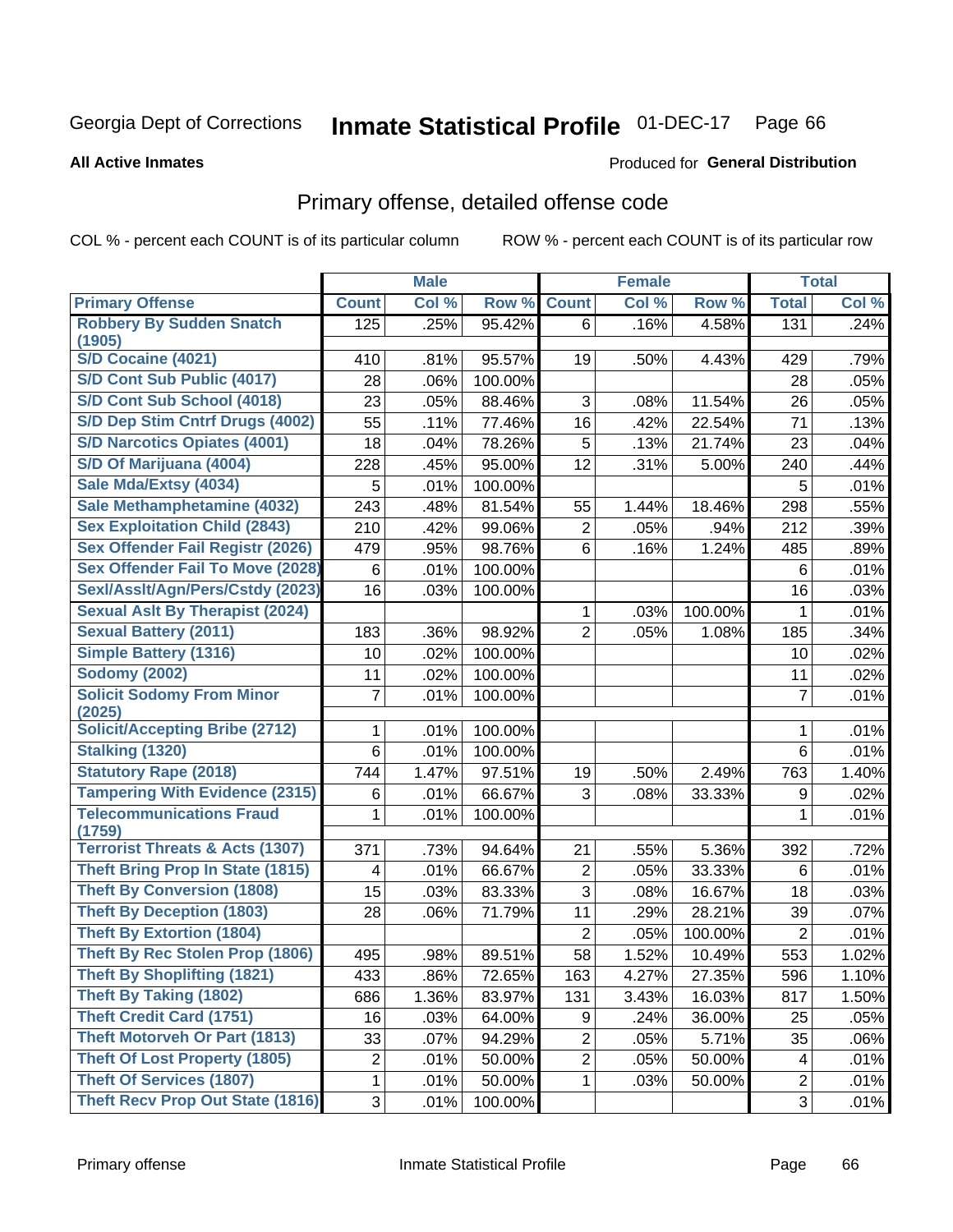#### **Inmate Statistical Profile 01-DEC-17** Page 67

**All Active Inmates** 

#### Produced for General Distribution

## Primary offense, detailed offense code

COL % - percent each COUNT is of its particular column

|                                            |                | <b>Male</b> |         |                | <b>Female</b> |        |                | <b>Total</b> |
|--------------------------------------------|----------------|-------------|---------|----------------|---------------|--------|----------------|--------------|
| <b>Primary Offense</b>                     | <b>Count</b>   | Col %       | Row %   | <b>Count</b>   | Col %         | Row %  | <b>Total</b>   | Col %        |
| <b>Traf Amphtmine 200-399 Gm</b>           | $\overline{2}$ | .01%        | 66.67%  | 1 <sup>1</sup> | .03%          | 33.33% | $\overline{3}$ | .01%         |
| (4127)                                     |                |             |         |                |               |        |                |              |
| <b>Traf Amphtmine 28-199 Gm</b><br>(4126)  | 6              | .01%        | 75.00%  | $\overline{2}$ | .05%          | 25.00% | 8              | .01%         |
| Traf Amphtmine 400+ Gm (4128)              | 3              | .01%        | 100.00% |                |               |        | 3              | .01%         |
| <b>Traf Cocaine 201-400 Gm (4102)</b>      | 100            | .20%        | 98.04%  | $\overline{2}$ | .05%          | 1.96%  | 102            | .19%         |
| <b>Traf Cocaine 401+ Gm (4103)</b>         | 94             | .19%        | 96.91%  | 3              | .08%          | 3.09%  | 97             | .18%         |
| Traf Cocaine Less 200 Gm (4101)            | 223            | .44%        | 97.81%  | $\overline{5}$ | .13%          | 2.19%  | 228            | .42%         |
| <b>Traf Marijna 10-2000 Lb (4121)</b>      | 59             | .12%        | 86.76%  | 9              | .24%          | 13.24% | 68             | .12%         |
| <b>Traf Marijna 10001+ Lb (4123)</b>       | 1              | .01%        | 100.00% |                |               |        | 1              | .01%         |
| <b>Traf Marijna 2001-10k Lb (4122)</b>     | $\overline{2}$ | .01%        | 100.00% |                |               |        | $\overline{2}$ | .01%         |
| <b>Traf Mda/Extsy 200-399gm</b>            | 3              | .01%        | 100.00% |                |               |        | 3              | .01%         |
| (4151)                                     |                |             |         |                |               |        |                |              |
| <b>Traf Mda/Extsy 28-199gm (4150)</b>      | 13             | .03%        | 86.67%  | $\overline{2}$ | .05%          | 13.33% | 15             | .03%         |
| Traf Mda/Extsy 400+Gm (4152)               | 3              | .01%        | 100.00% |                |               |        | 3              | .01%         |
| Traf Methamph 200-399 Gm                   | 107            | .21%        | 84.92%  | 19             | .50%          | 15.08% | 126            | .23%         |
| (4141)                                     |                |             |         |                |               |        |                |              |
| <b>Traf Methamph 28-199 Gm</b><br>(4140)   | 363            | .72%        | 79.78%  | 92             | 2.41%         | 20.22% | 455            | .84%         |
| Traf Methamph 400+ Gm (4142)               | 65             | .13%        | 86.67%  | 10             | .26%          | 13.33% | 75             | .14%         |
| <b>Traf Methamph Unspec Amt</b>            | 111            | .22%        | 76.55%  | 34             | .89%          | 23.45% | 145            | .27%         |
| (4146)                                     |                |             |         |                |               |        |                |              |
| <b>Traf Methaqualone&lt; 400 Gm</b>        | $\overline{2}$ | .01%        | 100.00% |                |               |        | $\overline{2}$ | .01%         |
| (4124)                                     |                |             |         |                |               |        |                |              |
| <b>Traf Narcotic 15-28 Gm (4112)</b>       | 27             | .05%        | 93.10%  | $\overline{2}$ | .05%          | 6.90%  | 29             | .05%         |
| Traf Narcotic 29+ Gm (4113)                | 34             | .07%        | 94.44%  | $\overline{2}$ | .05%          | 5.56%  | 36             | .07%         |
| Traf Narcotic Less 14 Gm (4111)            | 38             | .08%        | 86.36%  | $6\phantom{a}$ | .16%          | 13.64% | 44             | .08%         |
| <b>Traffick Sexual Servitude (1331)</b>    | 14             | .03%        | 82.35%  | 3              | .08%          | 17.65% | 17             | .03%         |
| <b>Unauth Dist Recrd Devices</b><br>(9907) | $\overline{2}$ | .01%        | 100.00% |                |               |        | $\overline{2}$ | .01%         |
| <b>Unknown Offense (9999)</b>              | 17             | .03%        | 89.47%  | $\overline{2}$ | .05%          | 10.53% | 19             | .03%         |
| Uniwfl Mfg/Del/Dist N-C S (4014)           | 10             | .02%        | 100.00% |                |               |        | 10             | .02%         |
| <b>Use Comm Facity Vio C Sub</b>           | 6              | .01%        | 85.71%  | 1              | .03%          | 14.29% | $\overline{7}$ | .01%         |
| (4133)                                     |                |             |         |                |               |        |                |              |
| <b>Vandalism To Church Etc (1505)</b>      | $\mathbf{1}$   | .01%        | 100.00% |                |               |        | $\mathbf{1}$   | .01%         |
| <b>Vehicular Homicide (1123)</b>           | 273            | .54%        | 77.12%  | 81             | 2.12%         | 22.88% | 354            | .65%         |
| <b>Viol Dngrous Drgs Act (4013)</b>        | 202            | .40%        | 81.45%  | 46             | 1.20%         | 18.55% | 248            | .46%         |
| <b>Viol Ga Cntrl Sbst Act (4012)</b>       | 11             | .02%        | 78.57%  | 3              | .08%          | 21.43% | 14             | .03%         |
| <b>Viol Ga Securities Act (1800)</b>       | 1              | .01%        | 100.00% |                |               |        | 1              | .01%         |
| <b>Viol Motor Vehicle Laws (5001)</b>      | 38             | .08%        | 90.48%  | 4              | .10%          | 9.52%  | 42             | .08%         |
| <b>Viol Oath Public Offcr (2302)</b>       | $\overline{c}$ | .01%        | 100.00% |                |               |        | $\overline{2}$ | .01%         |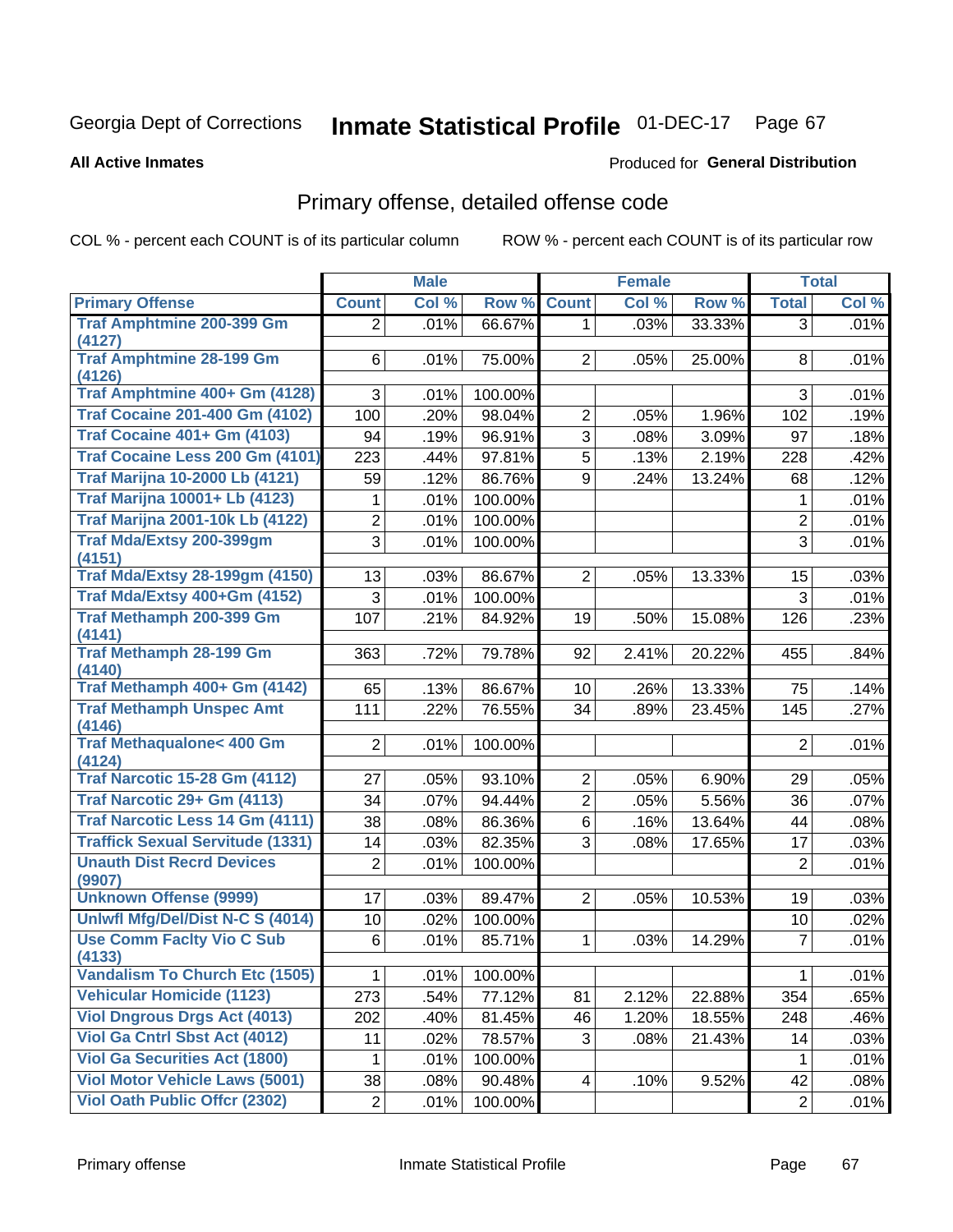#### **Inmate Statistical Profile 01-DEC-17** Page 68

#### **All Active Inmates**

#### Produced for General Distribution

## Primary offense, detailed offense code

COL % - percent each COUNT is of its particular column

|                                         |                         | <b>Male</b> |         |                | <b>Female</b> |         |                  | <b>Total</b> |
|-----------------------------------------|-------------------------|-------------|---------|----------------|---------------|---------|------------------|--------------|
| <b>Primary Offense</b>                  | <b>Count</b>            | Col %       | Row %   | <b>Count</b>   | Col %         | Row %   | <b>Total</b>     | Col %        |
| <b>Violatn Othr States Law (8001)</b>   | $\overline{34}$         | .07%        | 82.93%  | $\overline{7}$ | .18%          | 17.07%  | $\overline{41}$  | .08%         |
| <b>Vol Manslaughter Of Fetus</b>        | $\overline{2}$          | .01%        | 100.00% |                |               |         | $\overline{2}$   | .01%         |
| (1119)                                  |                         |             |         |                |               |         |                  |              |
| <b>Voluntary Manslaughter (1102)</b>    | 1,099                   | 2.17%       | 88.70%  | 140            | 3.67%         | 11.30%  | 1,239            | 2.28%        |
| <b>Abandonment Of Dep Child (11)</b>    | $\overline{\mathbf{4}}$ | .01%        | 100.00% |                |               |         | $\overline{4}$   | .01%         |
| <b>Agg Assault With Firearm (27)</b>    | 1                       | .01%        | 100.00% |                |               |         | $\mathbf{1}$     | .01%         |
| <b>Assault &amp; Battery (21)</b>       | 6                       | .01%        | 100.00% |                |               |         | 6                | .01%         |
| <b>Bad Checks (52)</b>                  | $\overline{2}$          | .01%        | 66.67%  | $\mathbf{1}$   | .03%          | 33.33%  | 3                | .01%         |
| <b>Burglary (45)</b>                    | $\overline{7}$          | .01%        | 100.00% |                |               |         | $\overline{7}$   | .01%         |
| <b>Cheating &amp; Swindling (51)</b>    | $\overline{2}$          | .01%        | 100.00% |                |               |         | $\overline{2}$   | .01%         |
| <b>Cpwl &amp; Concealed Weapon (93)</b> | $\overline{5}$          | .01%        | 100.00% |                |               |         | 5                | .01%         |
| <b>Crmnl Attempt (98)</b>               | $\overline{2}$          | .01%        | 100.00% |                |               |         | $\overline{2}$   | .01%         |
| <b>Dui</b> (72)                         | $\overline{9}$          | .02%        | 100.00% |                |               |         | 9                | .02%         |
| Escape (92)                             | $\overline{3}$          | .01%        | 100.00% |                |               |         | 3                | .01%         |
| Forgery (55)                            | $\overline{3}$          | .01%        | 100.00% |                |               |         | 3                | .01%         |
| <b>Misc Misdemeanor (500)</b>           | $\overline{3}$          | .01%        | 100.00% |                |               |         | 3                | .01%         |
| <b>Other Misdemeanor (99)</b>           | $\overline{9}$          | .02%        | 100.00% |                |               |         | $\boldsymbol{9}$ | .02%         |
| <b>Pointing Gun At Another (96)</b>     | $\mathbf{1}$            | .01%        | 100.00% |                |               |         | $\mathbf{1}$     | .01%         |
| <b>Poss Ntp Whiskey (64)</b>            | $\overline{2}$          | .01%        | 100.00% |                |               |         | $\overline{2}$   | .01%         |
| Poss Of Marijuana (70)                  | $\overline{1}$          | .01%        | 100.00% |                |               |         | $\mathbf{1}$     | .01%         |
| <b>Prostitution (81)</b>                |                         |             |         | 1              | .03%          | 100.00% | $\mathbf{1}$     | .01%         |
| <b>Public Drunkenness (61)</b>          | 3                       | .01%        | 100.00% |                |               |         | 3                | .01%         |
| <b>Public Indecency (83)</b>            | $\overline{2}$          | .01%        | 100.00% |                |               |         | $\overline{2}$   | .01%         |
| <b>S/D Dep Stim Cntrf Drugs (62)</b>    | $\mathbf{1}$            | .01%        | 100.00% |                |               |         | $\mathbf{1}$     | .01%         |
| <b>Shoplifting (94)</b>                 | 1                       | .01%        | 100.00% |                |               |         | $\mathbf 1$      | .01%         |
| <b>Simple Assault (24)</b>              | 1                       | .01%        | 100.00% |                |               |         | 1                | .01%         |
| <b>Simple Battery (25)</b>              | 1                       | .01%        | 100.00% |                |               |         | 1                | .01%         |
| <b>Theft By Taking - Larceny (41)</b>   | 23                      | .05%        | 100.00% |                |               |         | 23               | .04%         |
| <b>Viol Dangerous Drugs Act (167)</b>   | $\mathbf{1}$            | .01%        | 50.00%  | 1              | .03%          | 50.00%  | $\overline{2}$   | .01%         |
| Viol Motor Veh Law (71)                 | $\overline{3}$          | .01%        | 100.00% |                |               |         | 3                | .01%         |
| <b>Wife Beating (28)</b>                | $\overline{2}$          | .01%        | 100.00% |                |               |         | $\overline{2}$   | .01%         |
| <b>Total Rported</b>                    | 50,587                  | 101%        | 92.98%  | 3,818          | 100%          | 7.02%   | 54,405           | 101%         |

| <b>ported</b> | 1 N 1<br>וטו |                        | 102         |
|---------------|--------------|------------------------|-------------|
| 'ota.         | 50,688       | <b>3810</b><br>J.O I J | ,507<br>'nД |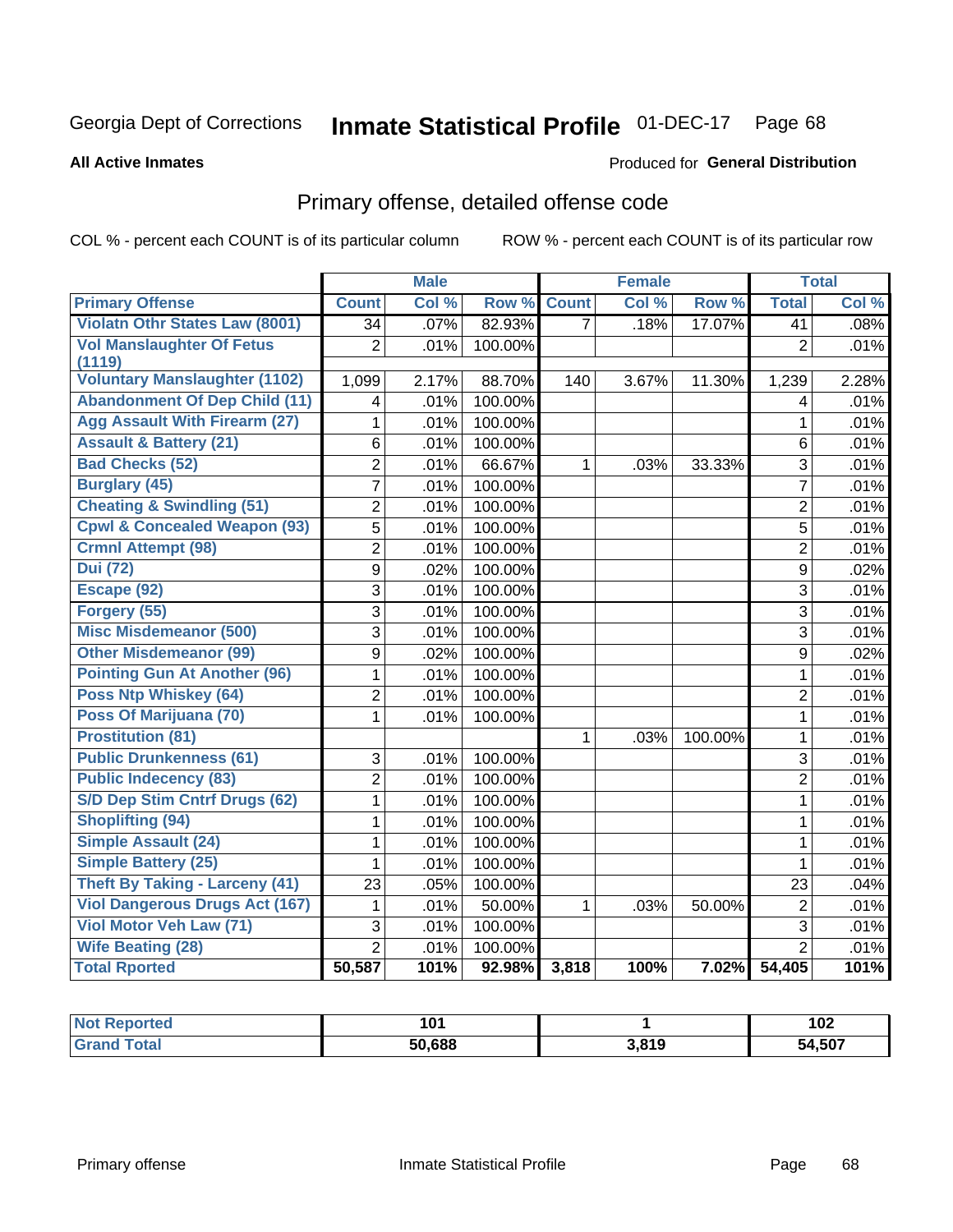#### **Inmate Statistical Profile 01-DEC-17** Page 69

#### **All Active Inmates**

#### Produced for General Distribution

## Primary offense, detailed offense code

COL % - percent each COUNT is of its particular column

|                      | <b>Male</b> | <b>Female</b> | Total       |
|----------------------|-------------|---------------|-------------|
| Mode (most frequent) | 1101 Murder | 1101 Murder   | 1101 Murder |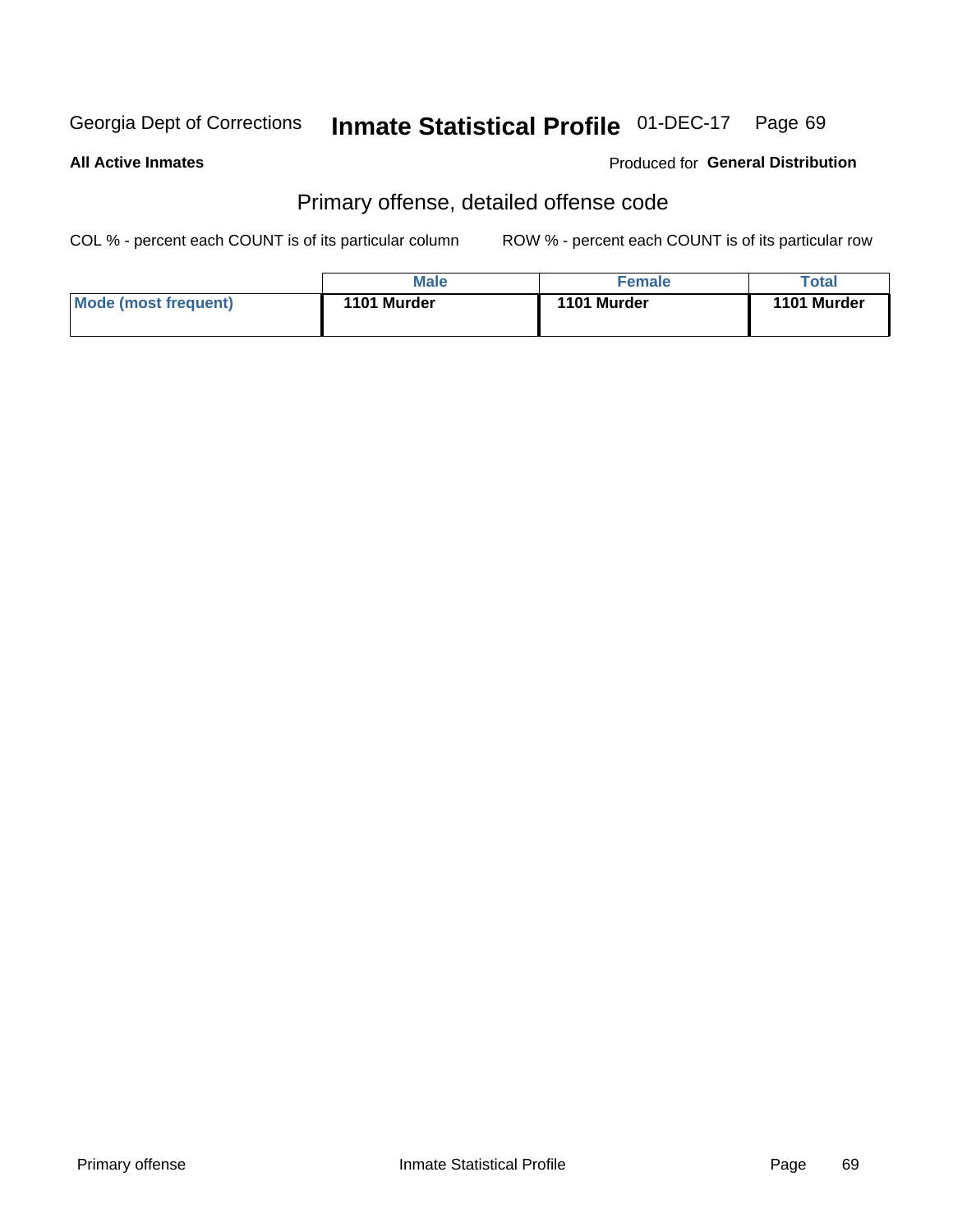# Inmate Statistical Profile 01-DEC-17 Page 69

#### **All Active Inmates**

#### Produced for General Distribution

## County of conviction of primary offense

COL % - percent each COUNT is of its particular column

|     |                             |              | <b>Male</b> |         |                | <b>Female</b> |        |              | <b>Total</b> |
|-----|-----------------------------|--------------|-------------|---------|----------------|---------------|--------|--------------|--------------|
|     | <b>County of Conviction</b> | <b>Count</b> | Col %       | Row %   | <b>Count</b>   | Col %         | Row %  | <b>Total</b> | Col %        |
| 000 | <b>Unknown</b>              | 2,098        | 4.14%       | 93.37%  | 149            | 3.90%         | 6.63%  | 2,247        | 4.12%        |
| 001 | <b>Appling County</b>       | 93           | .18%        | 94.90%  | 5              | .13%          | 5.10%  | 98           | .18%         |
| 002 | <b>Atkinson County</b>      | 52           | .10%        | 92.86%  | 4              | .10%          | 7.14%  | 56           | .10%         |
| 003 | <b>Bacon County</b>         | 72           | .14%        | 92.31%  | 6              | .16%          | 7.69%  | 78           | .14%         |
| 004 | <b>Baker County</b>         | 8            | .02%        | 100.00% |                |               |        | 8            | .01%         |
| 005 | <b>Baldwin County</b>       | 304          | .60%        | 91.57%  | 28             | .73%          | 8.43%  | 332          | .61%         |
| 006 | <b>Banks County</b>         | 55           | .11%        | 91.67%  | 5              | .13%          | 8.33%  | 60           | .11%         |
| 007 | <b>Barrow County</b>        | 313          | .62%        | 90.99%  | 31             | .81%          | 9.01%  | 344          | .63%         |
| 008 | <b>Bartow County</b>        | 649          | 1.28%       | 86.30%  | 103            | 2.70%         | 13.70% | 752          | 1.38%        |
| 009 | <b>Ben Hill County</b>      | 249          | .49%        | 91.21%  | 24             | .63%          | 8.79%  | 273          | .50%         |
| 010 | <b>Berrien County</b>       | 87           | .17%        | 98.86%  | 1              | .03%          | 1.14%  | 88           | .16%         |
| 011 | <b>Bibb County</b>          | 1,095        | 2.16%       | 93.75%  | 73             | 1.91%         | 6.25%  | 1,168        | 2.14%        |
| 012 | <b>Bleckley County</b>      | 64           | .13%        | 92.75%  | 5              | .13%          | 7.25%  | 69           | .13%         |
| 013 | <b>Brantley County</b>      | 66           | .13%        | 91.67%  | 6              | .16%          | 8.33%  | 72           | .13%         |
| 014 | <b>Brooks County</b>        | 56           | .11%        | 96.55%  | $\overline{2}$ | .05%          | 3.45%  | 58           | .11%         |
| 015 | <b>Bryan County</b>         | 60           | .12%        | 96.77%  | $\overline{2}$ | .05%          | 3.23%  | 62           | .11%         |
| 016 | <b>Bulloch County</b>       | 529          | 1.04%       | 93.13%  | 39             | 1.02%         | 6.87%  | 568          | 1.04%        |
| 017 | <b>Burke County</b>         | 203          | .40%        | 96.67%  | $\overline{7}$ | .18%          | 3.33%  | 210          | .39%         |
| 018 | <b>Butts County</b>         | 97           | .19%        | 94.17%  | 6              | .16%          | 5.83%  | 103          | .19%         |
| 019 | <b>Calhoun County</b>       | 32           | .06%        | 96.97%  | $\mathbf{1}$   | .03%          | 3.03%  | 33           | .06%         |
| 020 | <b>Camden County</b>        | 170          | .34%        | 93.92%  | 11             | .29%          | 6.08%  | 181          | .33%         |
| 021 | <b>Candler County</b>       | 114          | .22%        | 90.48%  | 12             | .31%          | 9.52%  | 126          | .23%         |
| 022 | <b>Carroll County</b>       | 612          | 1.21%       | 92.45%  | 50             | 1.31%         | 7.55%  | 662          | 1.21%        |
| 023 | <b>Catoosa County</b>       | 370          | .73%        | 89.59%  | 43             | 1.13%         | 10.41% | 413          | .76%         |
| 024 | <b>Charlton County</b>      | 58           | .11%        | 90.63%  | 6              | .16%          | 9.38%  | 64           | .12%         |
| 025 | <b>Chatham County</b>       | 1,831        | 3.61%       | 95.51%  | 86             | 2.25%         | 4.49%  | 1,917        | 3.52%        |
| 026 | <b>Chattahoochee County</b> | 27           | .05%        | 100.00% |                |               |        | 27           | .05%         |
| 027 | <b>Chattooga County</b>     | 245          | .48%        | 90.41%  | 26             | .68%          | 9.59%  | 271          | .50%         |
| 028 | <b>Cherokee County</b>      | 557          | 1.10%       | 88.55%  | 72             | 1.89%         | 11.45% | 629          | 1.15%        |
| 029 | <b>Clarke County</b>        | 533          | 1.05%       | 94.17%  | 33             | .86%          | 5.83%  | 566          | 1.04%        |
| 030 | <b>Clay County</b>          | 20           | .04%        | 80.00%  | 5              | .13%          | 20.00% | 25           | .05%         |
| 031 | <b>Clayton County</b>       | 1,351        | 2.67%       | 93.04%  | 101            | 2.64%         | 6.96%  | 1,452        | 2.66%        |
| 032 | <b>Clinch County</b>        | 46           | .09%        | 97.87%  | 1              | .03%          | 2.13%  | 47           | .09%         |
| 033 | <b>Cobb County</b>          | 2,399        | 4.73%       | 92.66%  | 190            | 4.98%         | 7.34%  | 2,589        | 4.75%        |
| 034 | <b>Coffee County</b>        | 234          | .46%        | 94.74%  | 13             | .34%          | 5.26%  | 247          | .45%         |
| 035 | <b>Colquitt County</b>      | 187          | .37%        | 95.41%  | 9              | .24%          | 4.59%  | 196          | .36%         |
| 036 | <b>Columbia County</b>      | 405          | .80%        | 91.84%  | 36             | .94%          | 8.16%  | 441          | .81%         |
| 037 | <b>Cook County</b>          | 116          | .23%        | 90.63%  | 12             | .31%          | 9.38%  | 128          | .23%         |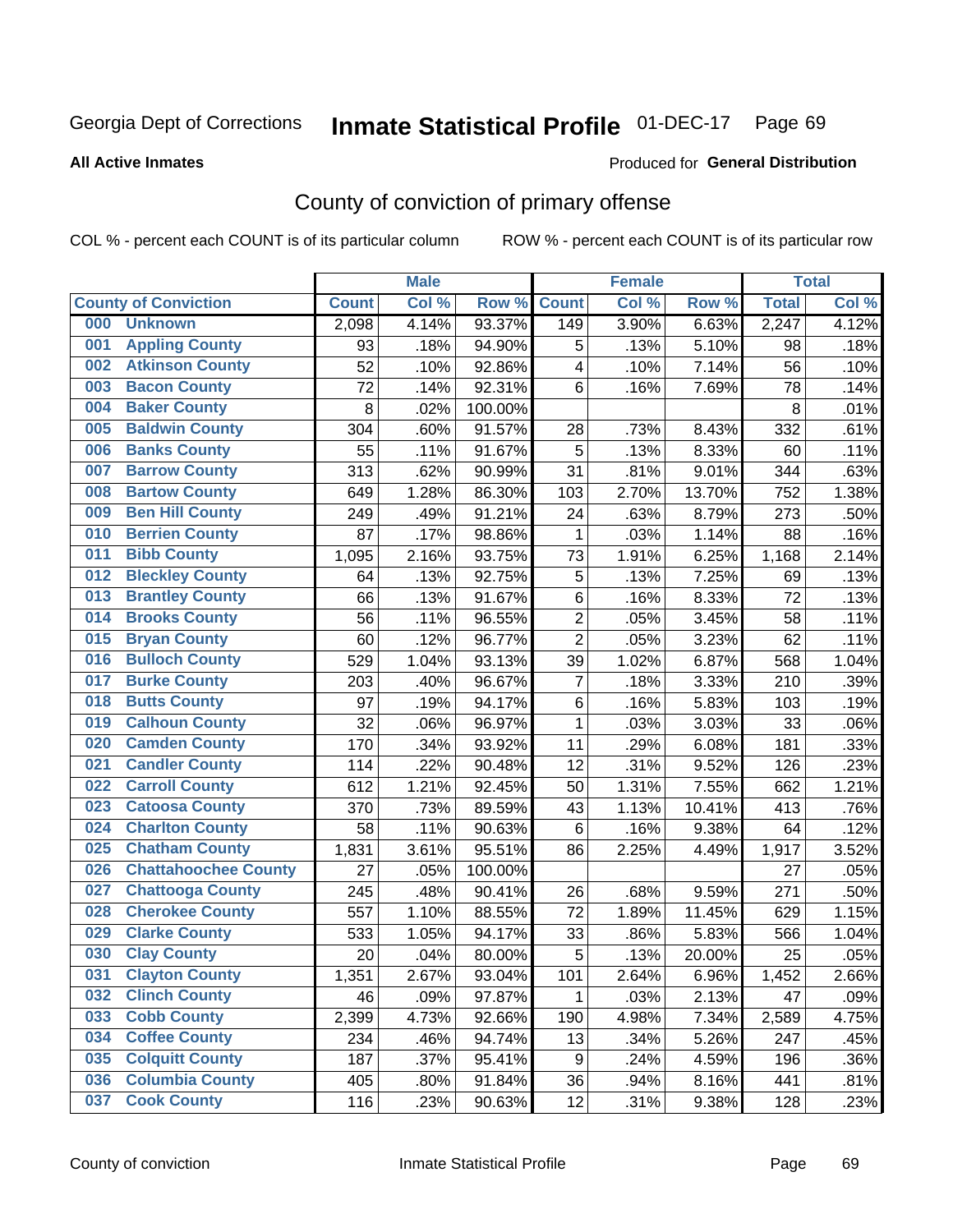# Inmate Statistical Profile 01-DEC-17 Page 70

#### **All Active Inmates**

#### Produced for General Distribution

## County of conviction of primary offense

COL % - percent each COUNT is of its particular column

|                                |              | <b>Male</b> |         |                | <b>Female</b> |        |              | <b>Total</b> |
|--------------------------------|--------------|-------------|---------|----------------|---------------|--------|--------------|--------------|
| <b>County of Conviction</b>    | <b>Count</b> | Col %       | Row %   | <b>Count</b>   | Col %         | Row %  | <b>Total</b> | Col %        |
| <b>Coweta County</b><br>038    | 614          | 1.21%       | 92.61%  | 49             | 1.28%         | 7.39%  | 663          | 1.22%        |
| <b>Crawford County</b><br>039  | 20           | .04%        | 83.33%  | 4              | .10%          | 16.67% | 24           | .04%         |
| <b>Crisp County</b><br>040     | 289          | .57%        | 93.83%  | 19             | .50%          | 6.17%  | 308          | .57%         |
| <b>Dade County</b><br>041      | 91           | .18%        | 91.92%  | 8              | .21%          | 8.08%  | 99           | .18%         |
| <b>Dawson County</b><br>042    | 88           | .17%        | 84.62%  | 16             | .42%          | 15.38% | 104          | .19%         |
| 043<br><b>Decatur County</b>   | 219          | .43%        | 94.40%  | 13             | .34%          | 5.60%  | 232          | .43%         |
| <b>Dekalb County</b><br>044    | 2,897        | 5.72%       | 95.39%  | 140            | 3.67%         | 4.61%  | 3,037        | 5.57%        |
| <b>Dodge County</b><br>045     | 164          | .32%        | 94.25%  | 10             | .26%          | 5.75%  | 174          | .32%         |
| <b>Dooly County</b><br>046     | 112          | .22%        | 94.92%  | 6              | .16%          | 5.08%  | 118          | .22%         |
| 047<br><b>Dougherty County</b> | 910          | 1.80%       | 94.89%  | 49             | 1.28%         | 5.11%  | 959          | 1.76%        |
| <b>Douglas County</b><br>048   | 1,034        | 2.04%       | 90.23%  | 112            | 2.93%         | 9.77%  | 1,146        | 2.10%        |
| <b>Early County</b><br>049     | 81           | .16%        | 90.00%  | 9              | .24%          | 10.00% | 90           | .17%         |
| <b>Echols County</b><br>050    | 12           | .02%        | 100.00% |                |               |        | 12           | .02%         |
| 051<br><b>Effingham County</b> | 240          | .47%        | 93.02%  | 18             | .47%          | 6.98%  | 258          | .47%         |
| <b>Elbert County</b><br>052    | 155          | .31%        | 93.94%  | 10             | .26%          | 6.06%  | 165          | .30%         |
| <b>Emanuel County</b><br>053   | 163          | .32%        | 92.09%  | 14             | .37%          | 7.91%  | 177          | .32%         |
| <b>Evans County</b><br>054     | 81           | .16%        | 93.10%  | 6              | .16%          | 6.90%  | 87           | .16%         |
| <b>Fannin County</b><br>055    | 91           | .18%        | 89.22%  | 11             | .29%          | 10.78% | 102          | .19%         |
| <b>Fayette County</b><br>056   | 323          | .64%        | 92.29%  | 27             | .71%          | 7.71%  | 350          | .64%         |
| <b>Floyd County</b><br>057     | 889          | 1.75%       | 88.90%  | 111            | 2.91%         | 11.10% | 1,000        | 1.83%        |
| <b>Forsyth County</b><br>058   | 374          | .74%        | 90.56%  | 39             | 1.02%         | 9.44%  | 413          | .76%         |
| <b>Franklin County</b><br>059  | 163          | .32%        | 91.06%  | 16             | .42%          | 8.94%  | 179          | .33%         |
| <b>Fulton County</b><br>060    | 4,857        | 9.58%       | 96.14%  | 195            | 5.11%         | 3.86%  | 5,052        | 9.27%        |
| <b>Gilmer County</b><br>061    | 86           | .17%        | 91.49%  | 8              | .21%          | 8.51%  | 94           | .17%         |
| <b>Glascock County</b><br>062  | 5            | .01%        | 100.00% |                |               |        | 5            | .01%         |
| 063<br><b>Glynn County</b>     | 503          | .99%        | 92.80%  | 39             | 1.02%         | 7.20%  | 542          | .99%         |
| <b>Gordon County</b><br>064    | 360          | .71%        | 87.38%  | 52             | 1.36%         | 12.62% | 412          | .76%         |
| <b>Grady County</b><br>065     | 134          | .26%        | 95.71%  | 6              | .16%          | 4.29%  | 140          | .26%         |
| <b>Greene County</b><br>066    | 110          | .22%        | 95.65%  | 5              | .13%          | 4.35%  | 115          | .21%         |
| <b>Gwinnett County</b><br>067  | 2,607        | 5.14%       | 93.24%  | 189            | 4.95%         | 6.76%  | 2,796        | 5.13%        |
| <b>Habersham County</b><br>068 | 106          | .21%        | 90.60%  | 11             | .29%          | 9.40%  | 117          | .21%         |
| 069<br><b>Hall County</b>      | 683          | 1.35%       | 92.17%  | 58             | 1.52%         | 7.83%  | 741          | 1.36%        |
| <b>Hancock County</b><br>070   | 31           | .06%        | 100.00% |                |               |        | 31           | .06%         |
| <b>Haralson County</b><br>071  | 116          | .23%        | 94.31%  | $\overline{7}$ | .18%          | 5.69%  | 123          | .23%         |
| <b>Harris County</b><br>072    | 110          | .22%        | 90.16%  | 12             | .31%          | 9.84%  | 122          | .22%         |
| <b>Hart County</b><br>073      | 155          | .31%        | 89.08%  | 19             | .50%          | 10.92% | 174          | .32%         |
| <b>Heard County</b><br>074     | 50           | .10%        | 90.91%  | 5              | .13%          | 9.09%  | 55           | .10%         |
| <b>Henry County</b><br>075     | 498          | .98%        | 89.41%  | 59             | 1.54%         | 10.59% | 557          | 1.02%        |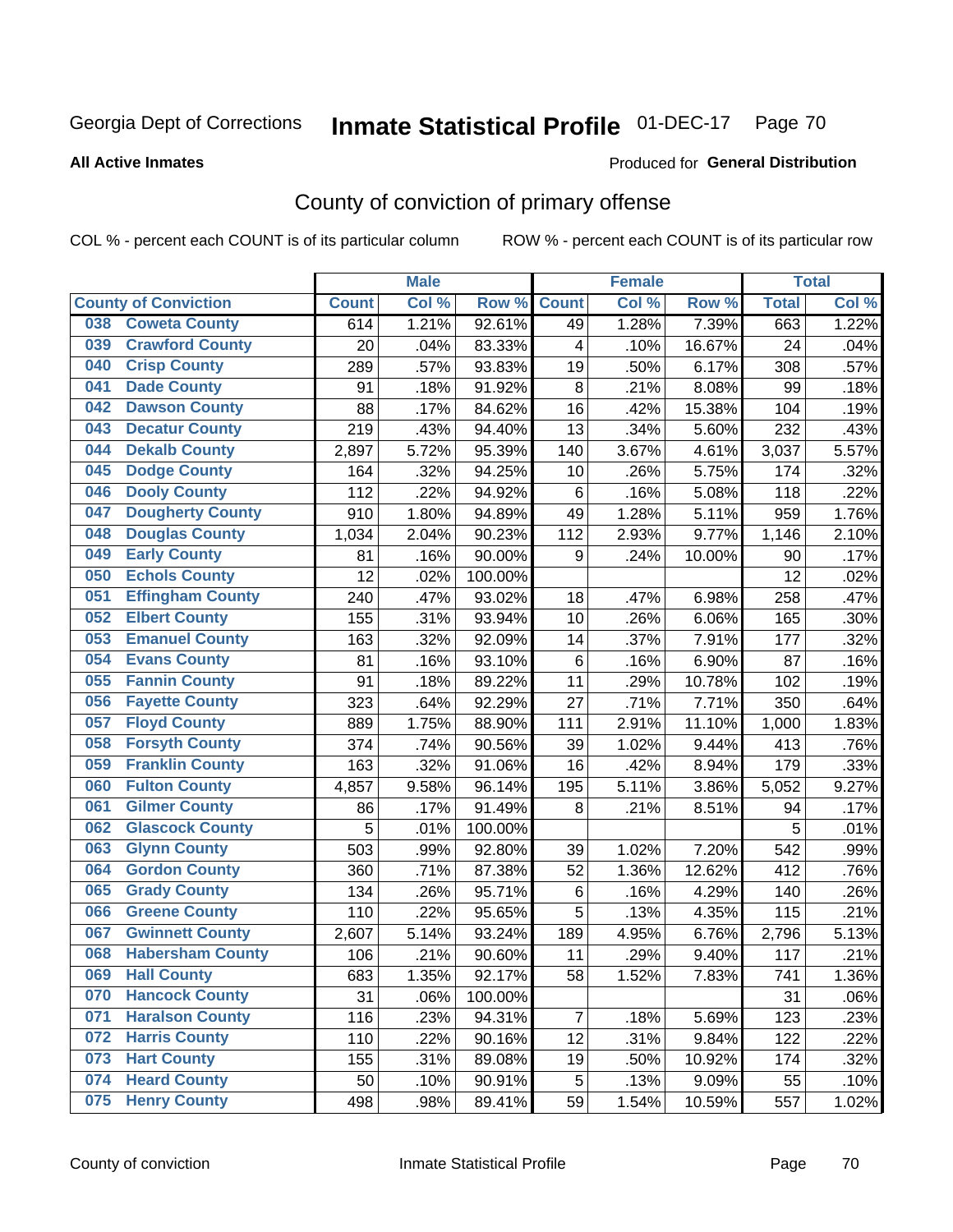# Inmate Statistical Profile 01-DEC-17 Page 71

#### **All Active Inmates**

#### Produced for General Distribution

## County of conviction of primary offense

COL % - percent each COUNT is of its particular column

|     |                             |              | <b>Male</b> |         |                | <b>Female</b> |        |              | <b>Total</b> |
|-----|-----------------------------|--------------|-------------|---------|----------------|---------------|--------|--------------|--------------|
|     | <b>County of Conviction</b> | <b>Count</b> | Col %       | Row %   | <b>Count</b>   | Col %         | Row %  | <b>Total</b> | Col %        |
| 076 | <b>Houston County</b>       | 602          | 1.19%       | 93.48%  | 42             | 1.10%         | 6.52%  | 644          | 1.18%        |
| 077 | <b>Irwin County</b>         | 77           | .15%        | 98.72%  | 1              | .03%          | 1.28%  | 78           | .14%         |
| 078 | <b>Jackson County</b>       | 250          | .49%        | 90.58%  | 26             | .68%          | 9.42%  | 276          | .51%         |
| 079 | <b>Jasper County</b>        | 52           | .10%        | 96.30%  | $\overline{2}$ | .05%          | 3.70%  | 54           | .10%         |
| 080 | <b>Jeff Davis County</b>    | 91           | .18%        | 95.79%  | 4              | .10%          | 4.21%  | 95           | .17%         |
| 081 | <b>Jefferson County</b>     | 149          | .29%        | 96.75%  | 5              | .13%          | 3.25%  | 154          | .28%         |
| 082 | <b>Jenkins County</b>       | 76           | .15%        | 96.20%  | 3              | .08%          | 3.80%  | 79           | .14%         |
| 083 | <b>Johnson County</b>       | 32           | .06%        | 94.12%  | $\overline{2}$ | .05%          | 5.88%  | 34           | .06%         |
| 084 | <b>Jones County</b>         | 215          | .42%        | 86.69%  | 33             | .86%          | 13.31% | 248          | .45%         |
| 085 | <b>Lamar County</b>         | 83           | .16%        | 87.37%  | 12             | .31%          | 12.63% | 95           | .17%         |
| 086 | <b>Lanier County</b>        | 40           | .08%        | 97.56%  | 1              | .03%          | 2.44%  | 41           | .08%         |
| 087 | <b>Laurens County</b>       | 249          | .49%        | 95.04%  | 13             | .34%          | 4.96%  | 262          | .48%         |
| 088 | <b>Lee County</b>           | 69           | .14%        | 92.00%  | 6              | .16%          | 8.00%  | 75           | .14%         |
| 089 | <b>Liberty County</b>       | 242          | .48%        | 94.16%  | 15             | .39%          | 5.84%  | 257          | .47%         |
| 090 | <b>Lincoln County</b>       | 33           | .07%        | 91.67%  | 3              | .08%          | 8.33%  | 36           | .07%         |
| 091 | <b>Long County</b>          | 69           | .14%        | 93.24%  | 5              | .13%          | 6.76%  | 74           | .14%         |
| 092 | <b>Lowndes County</b>       | 462          | .91%        | 95.85%  | 20             | .52%          | 4.15%  | 482          | .88%         |
| 093 | <b>Lumpkin County</b>       | 83           | .16%        | 93.26%  | 6              | .16%          | 6.74%  | 89           | .16%         |
| 094 | <b>Macon County</b>         | 43           | .08%        | 97.73%  | 1              | .03%          | 2.27%  | 44           | .08%         |
| 095 | <b>Madison County</b>       | 152          | .30%        | 91.02%  | 15             | .39%          | 8.98%  | 167          | .31%         |
| 096 | <b>Marion County</b>        | 25           | .05%        | 92.59%  | $\overline{2}$ | .05%          | 7.41%  | 27           | .05%         |
| 097 | <b>Mcduffie County</b>      | 182          | .36%        | 93.33%  | 13             | .34%          | 6.67%  | 195          | .36%         |
| 098 | <b>Mcintosh County</b>      | 41           | .08%        | 100.00% |                |               |        | 41           | .08%         |
| 099 | <b>Meriwether County</b>    | 182          | .36%        | 92.39%  | 15             | .39%          | 7.61%  | 197          | .36%         |
| 100 | <b>Miller County</b>        | 36           | .07%        | 85.71%  | 6              | .16%          | 14.29% | 42           | .08%         |
| 101 | <b>Mitchell County</b>      | 145          | .29%        | 92.95%  | 11             | .29%          | 7.05%  | 156          | .29%         |
| 102 | <b>Monroe County</b>        | 125          | .25%        | 94.70%  | $\overline{7}$ | .18%          | 5.30%  | 132          | .24%         |
| 103 | <b>Montgomery County</b>    | 37           | .07%        | 90.24%  | 4              | .10%          | 9.76%  | 41           | .08%         |
| 104 | <b>Morgan County</b>        | 126          | .25%        | 94.03%  | 8              | .21%          | 5.97%  | 134          | .25%         |
| 105 | <b>Murray County</b>        | 211          | .42%        | 91.34%  | 20             | .52%          | 8.66%  | 231          | .42%         |
| 106 | <b>Muscogee County</b>      | 1,153        | 2.27%       | 94.82%  | 63             | 1.65%         | 5.18%  | 1,216        | 2.23%        |
| 107 | <b>Newton County</b>        | 713          | 1.41%       | 91.41%  | 67             | 1.75%         | 8.59%  | 780          | 1.43%        |
| 108 | <b>Oconee County</b>        | 48           | .09%        | 96.00%  | $\overline{2}$ | .05%          | 4.00%  | 50           | .09%         |
| 109 | <b>Oglethorpe County</b>    | 64           | .13%        | 88.89%  | 8              | .21%          | 11.11% | 72           | .13%         |
| 110 | <b>Paulding County</b>      | 226          | .45%        | 91.13%  | 22             | .58%          | 8.87%  | 248          | .45%         |
| 111 | <b>Peach County</b>         | 111          | .22%        | 93.28%  | 8              | .21%          | 6.72%  | 119          | .22%         |
| 112 | <b>Pickens County</b>       | 106          | .21%        | 91.38%  | 10             | .26%          | 8.62%  | 116          | .21%         |
| 113 | <b>Pierce County</b>        | 105          | .21%        | 92.92%  | 8              | .21%          | 7.08%  | 113          | .21%         |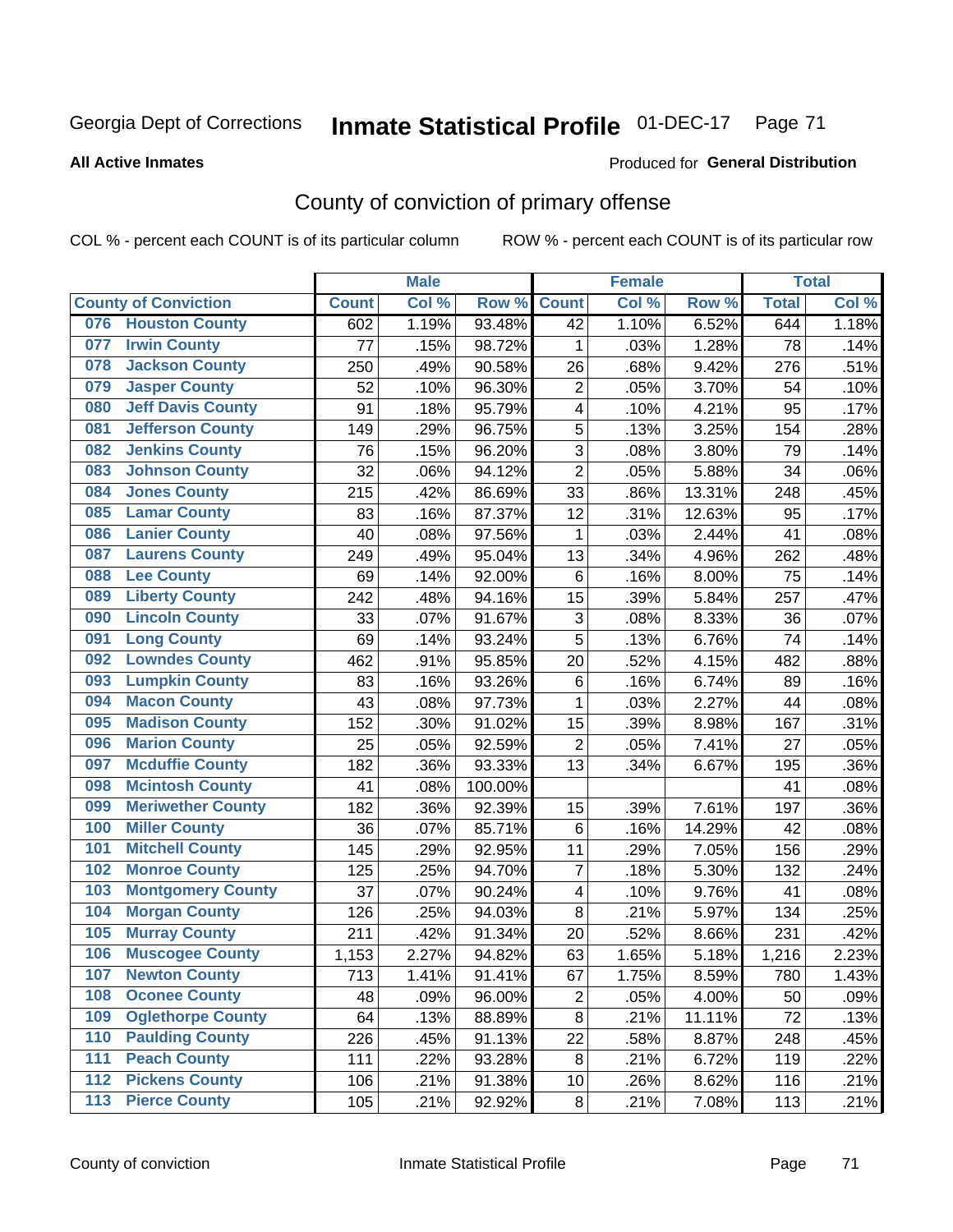# Inmate Statistical Profile 01-DEC-17 Page 72

#### **All Active Inmates**

#### Produced for General Distribution

## County of conviction of primary offense

COL % - percent each COUNT is of its particular column

|                                          |              | <b>Male</b> |         |                         | <b>Female</b> |        |                 | <b>Total</b> |
|------------------------------------------|--------------|-------------|---------|-------------------------|---------------|--------|-----------------|--------------|
| <b>County of Conviction</b>              | <b>Count</b> | Col %       | Row %   | <b>Count</b>            | Col %         | Row %  | <b>Total</b>    | Col %        |
| <b>Pike County</b><br>114                | 36           | .07%        | 92.31%  | 3                       | .08%          | 7.69%  | $\overline{39}$ | .07%         |
| <b>Polk County</b><br>$\overline{115}$   | 191          | .38%        | 93.17%  | 14                      | .37%          | 6.83%  | 205             | .38%         |
| <b>Pulaski County</b><br>116             | 49           | .10%        | 94.23%  | 3                       | .08%          | 5.77%  | 52              | .10%         |
| <b>Putnam County</b><br>117              | 150          | .30%        | 90.91%  | 15                      | .39%          | 9.09%  | 165             | .30%         |
| <b>Quitman County</b><br>118             | 17           | .03%        | 100.00% |                         |               |        | 17              | .03%         |
| <b>Rabun County</b><br>119               | 53           | .10%        | 91.38%  | 5                       | .13%          | 8.62%  | 58              | .11%         |
| <b>Randolph County</b><br>120            | 59           | .12%        | 96.72%  | $\overline{2}$          | .05%          | 3.28%  | 61              | .11%         |
| <b>Richmond County</b><br>121            | 1,832        | 3.61%       | 93.18%  | 134                     | 3.51%         | 6.82%  | 1,966           | 3.61%        |
| <b>Rockdale County</b><br>122            | 474          | .94%        | 91.86%  | 42                      | 1.10%         | 8.14%  | 516             | .95%         |
| <b>Schley County</b><br>123              | 13           | .03%        | 86.67%  | $\overline{2}$          | .05%          | 13.33% | 15              | .03%         |
| <b>Screven County</b><br>124             | 119          | .23%        | 96.75%  | 4                       | .10%          | 3.25%  | 123             | .23%         |
| <b>Seminole County</b><br>125            | 68           | .13%        | 86.08%  | 11                      | .29%          | 13.92% | 79              | .14%         |
| <b>Spalding County</b><br>126            | 473          | .93%        | 93.66%  | 32                      | .84%          | 6.34%  | 505             | .93%         |
| <b>Stephens County</b><br>127            | 167          | .33%        | 88.83%  | 21                      | .55%          | 11.17% | 188             | .34%         |
| <b>Stewart County</b><br>128             | 34           | .07%        | 97.14%  | 1                       | .03%          | 2.86%  | 35              | .06%         |
| <b>Sumter County</b><br>129              | 182          | .36%        | 94.79%  | 10                      | .26%          | 5.21%  | 192             | .35%         |
| <b>Talbot County</b><br>130              | 38           | .07%        | 92.68%  | 3                       | .08%          | 7.32%  | 41              | .08%         |
| <b>Taliaferro County</b><br>131          | 13           | .03%        | 92.86%  | 1                       | .03%          | 7.14%  | 14              | .03%         |
| <b>Tattnall County</b><br>132            | 182          | .36%        | 92.86%  | 14                      | .37%          | 7.14%  | 196             | .36%         |
| <b>Taylor County</b><br>133              | 55           | .11%        | 90.16%  | $\,6\,$                 | .16%          | 9.84%  | 61              | .11%         |
| <b>Telfair County</b><br>134             | 103          | .20%        | 96.26%  | $\overline{\mathbf{4}}$ | .10%          | 3.74%  | 107             | .20%         |
| <b>Terrell County</b><br>135             | 83           | .16%        | 92.22%  | $\overline{7}$          | .18%          | 7.78%  | 90              | .17%         |
| <b>Thomas County</b><br>136              | 204          | .40%        | 94.88%  | 11                      | .29%          | 5.12%  | 215             | .39%         |
| <b>Tift County</b><br>137                | 328          | .65%        | 93.98%  | 21                      | .55%          | 6.02%  | 349             | .64%         |
| <b>Toombs County</b><br>138              | 314          | .62%        | 90.75%  | 32                      | .84%          | 9.25%  | 346             | .63%         |
| <b>Towns County</b><br>139               | 49           | .10%        | 75.38%  | 16                      | .42%          | 24.62% | 65              | .12%         |
| <b>Treutlen County</b><br>140            | 75           | .15%        | 96.15%  | 3                       | .08%          | 3.85%  | 78              | .14%         |
| <b>Troup County</b><br>141               | 602          | 1.19%       | 91.49%  | 56                      | 1.47%         | 8.51%  | 658             | 1.21%        |
| <b>Turner County</b><br>142              | 63           | .12%        | 95.45%  | 3                       | .08%          | 4.55%  | 66              | .12%         |
| <b>Twiggs County</b><br>$\overline{143}$ | 45           | .09%        | 95.74%  | $\overline{2}$          | .05%          | 4.26%  | 47              | .09%         |
| <b>Union County</b><br>144               | 90           | .18%        | 86.54%  | 14                      | .37%          | 13.46% | 104             | .19%         |
| 145<br><b>Upson County</b>               | 171          | .34%        | 93.44%  | 12                      | .31%          | 6.56%  | 183             | .34%         |
| <b>Walker County</b><br>146              | 425          | .84%        | 91.40%  | 40                      | 1.05%         | 8.60%  | 465             | .85%         |
| <b>Walton County</b><br>147              | 515          | 1.02%       | 91.96%  | 45                      | 1.18%         | 8.04%  | 560             | 1.03%        |
| <b>Ware County</b><br>148                | 339          | .67%        | 93.39%  | 24                      | .63%          | 6.61%  | 363             | .67%         |
| <b>Warren County</b><br>149              | 35           | .07%        | 97.22%  | $\mathbf 1$             | .03%          | 2.78%  | 36              | .07%         |
| <b>Washington County</b><br>150          | 180          | .36%        | 89.11%  | 22                      | .58%          | 10.89% | 202             | .37%         |
| <b>Wayne County</b><br>151               | 156          | .31%        | 93.98%  | 10                      | .26%          | 6.02%  | 166             | .30%         |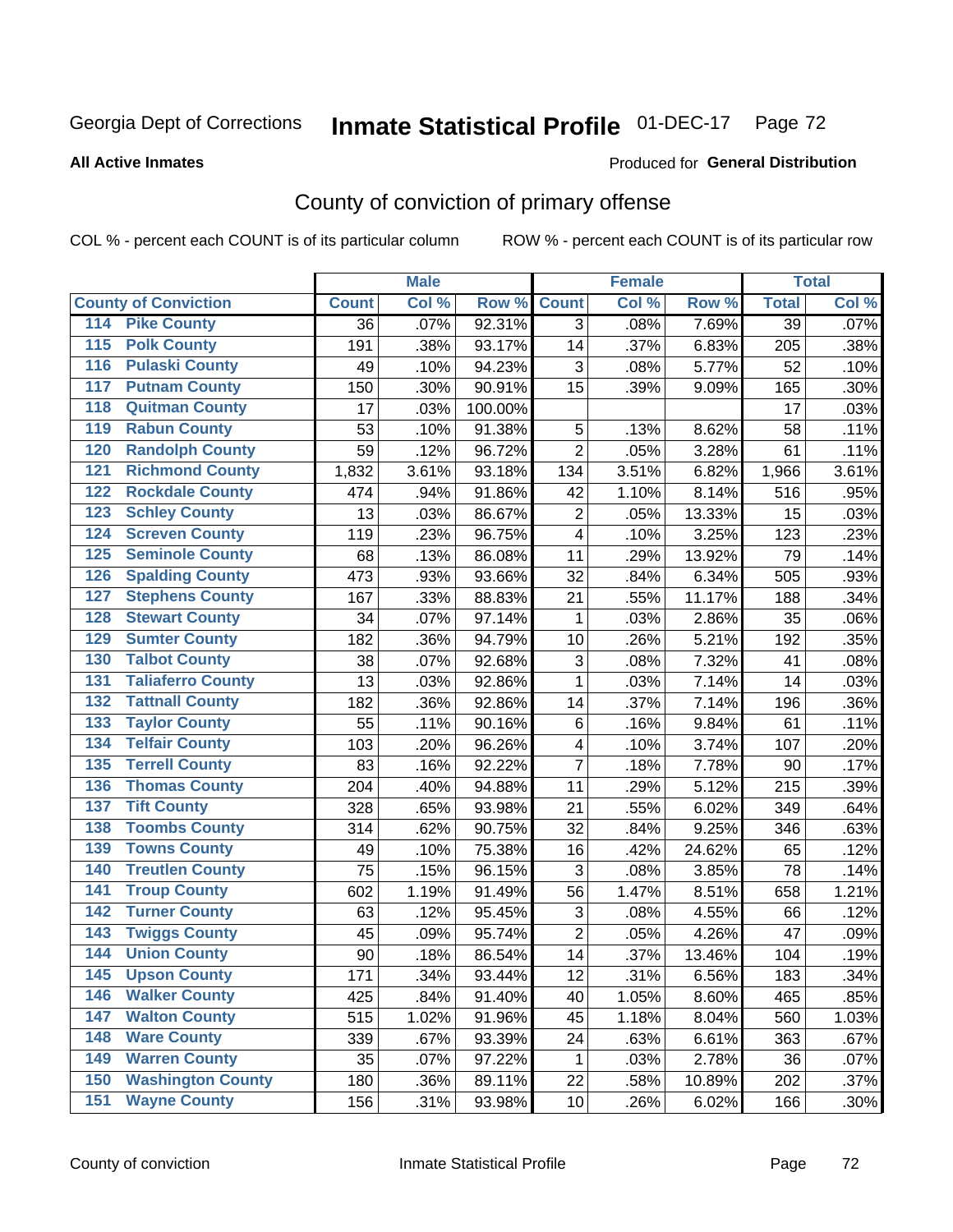# Inmate Statistical Profile 01-DEC-17 Page 73

**All Active Inmates** 

#### Produced for General Distribution

## County of conviction of primary offense

COL % - percent each COUNT is of its particular column

|                                |              | <b>Male</b> |         |              | <b>Female</b> |        |              | <b>Total</b> |
|--------------------------------|--------------|-------------|---------|--------------|---------------|--------|--------------|--------------|
| <b>County of Conviction</b>    | <b>Count</b> | Col %       | Row %   | <b>Count</b> | Col %         | Row %  | <b>Total</b> | Col %        |
| <b>Webster County</b><br>152   | 5            | $.01\%$     | 83.33%  |              | .03%          | 16.67% | 6            | .01%         |
| <b>Wheeler County</b><br>153   | 25           | .05%        | 92.59%  | 2            | .05%          | 7.41%  | 27           | .05%         |
| <b>White County</b><br>154     | 93           | .18%        | 87.74%  | 13           | .34%          | 12.26% | 106          | .19%         |
| <b>Whitfield County</b><br>155 | 714          | 1.41%       | 88.59%  | 92           | 2.41%         | 11.41% | 806          | 1.48%        |
| <b>Wilcox County</b><br>156    | 45           | .09%        | 97.83%  |              | .03%          | 2.17%  | 46           | .08%         |
| <b>Wilkes County</b><br>157    | 74           | .15%        | 92.50%  | 6            | .16%          | 7.50%  | 80           | .15%         |
| <b>Wilkinson County</b><br>158 | 43           | $.08\%$     | 93.48%  | 3            | .08%          | 6.52%  | 46           | .08%         |
| <b>Worth County</b><br>159     | 123          | .24%        | 91.79%  | 11           | .29%          | 8.21%  | 134          | .25%         |
| <b>Troup County Ci</b><br>447  |              | .01%        | 100.00% |              |               |        |              | .01%         |
| <b>Total Rported</b>           | 50,688       | 100%        | 92.99%  | 3,819        | 100%          | 7.01%  | 54,507       | 100%         |

| <b>Not Reported</b> |        |       |        |
|---------------------|--------|-------|--------|
| <b>Grand Total</b>  | 50,688 | 3,819 | 54,507 |

|  | <b>Mode (most frequent)</b> | <b>Fulton County</b> | <b>Fulton County</b> | <b>Fulton County</b> |
|--|-----------------------------|----------------------|----------------------|----------------------|
|--|-----------------------------|----------------------|----------------------|----------------------|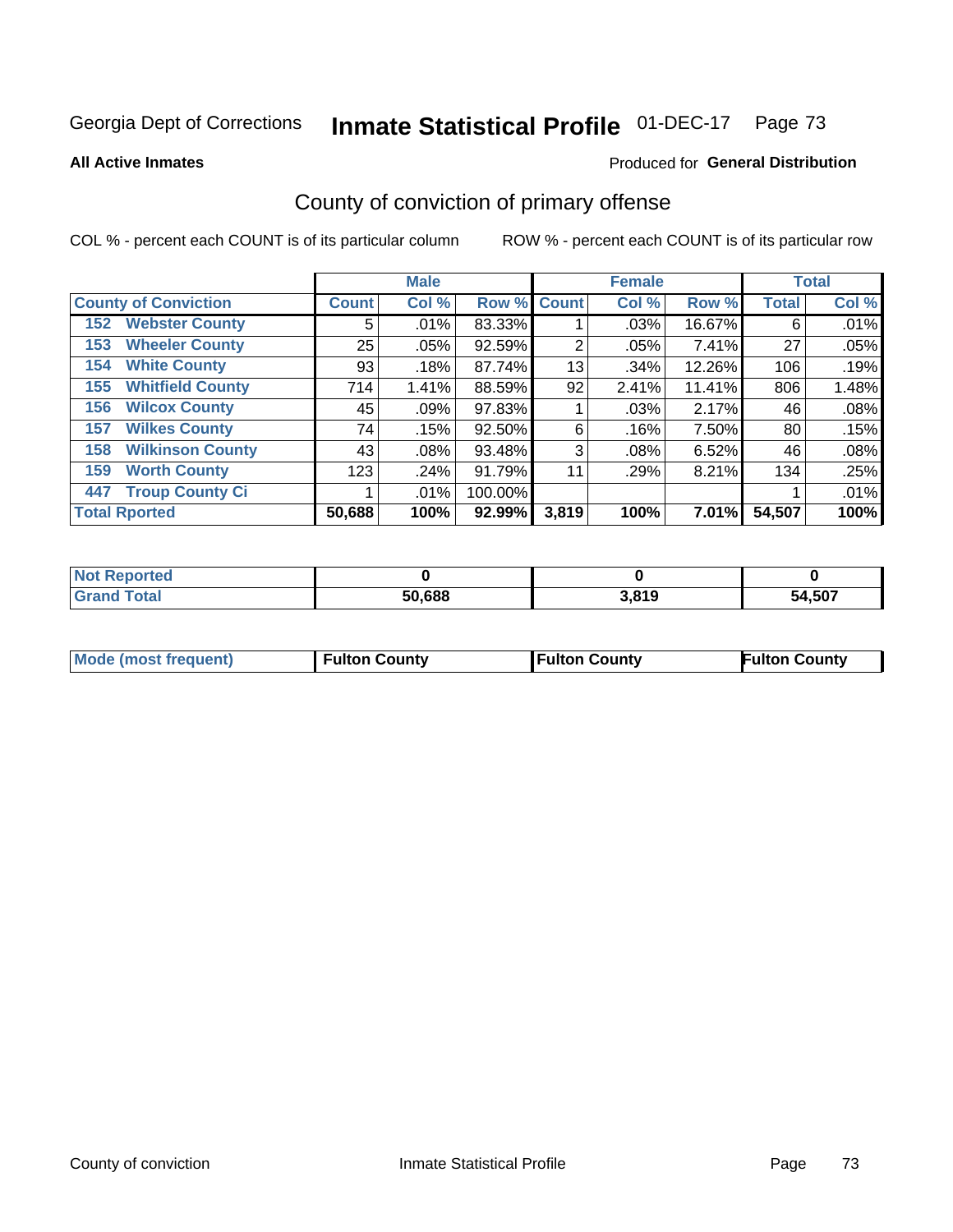### **Georgia Dept of Corrections All Active Inmates**

# Inmate Statistical Profile 01-DEC-17 Page 74

Produced for General Distribution

# Circuit of conviction of primary offense

COL % - percent each COUNT is of its particular column ROW % - percent each COUNT is of its particular row

|                         |                                 |              | <b>Male</b> |        |              | <b>Female</b> |        |              | <b>Total</b> |
|-------------------------|---------------------------------|--------------|-------------|--------|--------------|---------------|--------|--------------|--------------|
|                         | <b>Circuit of Conviction</b>    | <b>Count</b> | Col %       | Row %  | <b>Count</b> | Col %         | Row %  | <b>Total</b> | Col %        |
| $\overline{1}$          | <b>Alapaha Circuit</b>          | 341          | .70%        | 94.72% | 19           | .52%          | 5.28%  | 360          | .69%         |
| $\overline{2}$          | <b>Alcovy Circuit</b>           | 1,228        | 2.53%       | 91.64% | 112          | 3.05%         | 8.36%  | 1,340        | 2.56%        |
| $\overline{\mathbf{3}}$ | <b>Atlanta Circuit</b>          | 4,857        | 10.00%      | 96.14% | 195          | 5.31%         | 3.86%  | 5,052        | 9.67%        |
| 4                       | <b>Atlantic Circuit</b>         | 675          | 1.39%       | 94.14% | 42           | 1.14%         | 5.86%  | 717          | 1.37%        |
| 5                       | <b>Augusta Circuit</b>          | 2,440        | 5.02%       | 93.24% | 177          | 4.82%         | 6.76%  | 2,617        | 5.01%        |
| $\overline{\mathbf{6}}$ | <b>Blue Ridge Circuit</b>       | 557          | 1.15%       | 88.55% | 72           | 1.96%         | 11.45% | 629          | 1.20%        |
| $\overline{\mathbf{7}}$ | <b>Brunswick Circuit</b>        | 1,013        | 2.08%       | 93.62% | 69           | 1.88%         | 6.38%  | 1,082        | 2.07%        |
| 8                       | <b>Chattahoochee Circuit</b>    | 1,408        | 2.90%       | 94.24% | 86           | 2.34%         | 5.76%  | 1,494        | 2.86%        |
| $\overline{9}$          | <b>Cherokee Circuit</b>         | 1,009        | 2.08%       | 86.68% | 155          | 4.22%         | 13.32% | 1,164        | 2.23%        |
| 10                      | <b>Clayton Circuit</b>          | 1,351        | 2.78%       | 93.04% | 101          | 2.75%         | 6.96%  | 1,452        | 2.78%        |
| $\overline{11}$         | <b>Cobb Circuit</b>             | 2,399        | 4.94%       | 92.66% | 190          | 5.18%         | 7.34%  | 2,589        | 4.95%        |
| 12                      | <b>Conasauga Circuit</b>        | 925          | 1.90%       | 89.20% | 112          | 3.05%         | 10.80% | 1,037        | 1.98%        |
| 13                      | <b>Cordele Circuit</b>          | 695          | 1.43%       | 93.29% | 50           | 1.36%         | 6.71%  | 745          | 1.43%        |
| $\overline{14}$         | <b>Coweta Circuit</b>           | 2,060        | 4.24%       | 92.17% | 175          | 4.77%         | 7.83%  | 2,235        | 4.28%        |
| $\overline{15}$         | <b>Dougherty Circuit</b>        | 910          | 1.87%       | 94.89% | 49           | 1.34%         | 5.11%  | 959          | 1.84%        |
| 16                      | <b>Dublin Circuit</b>           | 401          | .83%        | 95.25% | 20           | .54%          | 4.75%  | 421          | .81%         |
| $\overline{17}$         | <b>Eastern Circuit</b>          | 1,831        | 3.77%       | 95.51% | 86           | 2.34%         | 4.49%  | 1,917        | 3.67%        |
| 18                      | <b>Flint Circuit</b>            | 498          | 1.02%       | 89.41% | 59           | 1.61%         | 10.59% | 557          | 1.07%        |
| 19                      | <b>Griffin Circuit</b>          | 1,003        | 2.06%       | 93.13% | 74           | 2.02%         | 6.87%  | 1,077        | 2.06%        |
| 20                      | <b>Gwinnett Circuit</b>         | 2,607        | 5.37%       | 93.24% | 189          | 5.15%         | 6.76%  | 2,796        | 5.35%        |
| $\overline{21}$         | <b>Houston Circuit</b>          | 602          | 1.24%       | 93.48% | 42           | 1.14%         | 6.52%  | 644          | 1.23%        |
| $\overline{22}$         | <b>Lookout Mountain Circuit</b> | 1,131        | 2.33%       | 90.63% | 117          | 3.19%         | 9.38%  | 1,248        | 2.39%        |
| 23                      | <b>Macon Circuit</b>            | 1,226        | 2.52%       | 93.52% | 85           | 2.32%         | 6.48%  | 1,311        | 2.51%        |
| 24                      | <b>Middle Circuit</b>           | 920          | 1.89%       | 91.54% | 85           | 2.32%         | 8.46%  | 1,005        | 1.92%        |
| $\overline{25}$         | <b>Mountain Circuit</b>         | 326          | .67%        | 89.81% | 37           | 1.01%         | 10.19% | 363          | .69%         |
| 26                      | <b>Northeastern Circuit</b>     | 771          | 1.59%       | 91.24% | 74           | 2.02%         | 8.76%  | 845          | 1.62%        |
| $\overline{27}$         | <b>Northern Circuit</b>         | 689          | 1.42%       | 91.02% | 68           | 1.85%         | 8.98%  | 757          | 1.45%        |
| 28                      | <b>Ocmulgee Circuit</b>         | 1,031        | 2.12%       | 91.64% | 94           | 2.56%         | 8.36%  | 1,125        | 2.15%        |
| 29                      | <b>Oconee Circuit</b>           | 442          | .91%        | 94.04% | 28           | .76%          | 5.96%  | 470          | .90%         |
| 30                      | <b>Ogeechee Circuit</b>         | 964          | 1.98%       | 93.77% | 64           | 1.74%         | 6.23%  | 1,028        | 1.97%        |
| $\overline{31}$         | <b>Pataula Circuit</b>          | 364          | .75%        | 90.10% | 40           | 1.09%         | 9.90%  | 404          | .77%         |
| 32                      | <b>Piedmont Circuit</b>         | 618          | 1.27%       | 90.88% | 62           | 1.69%         | 9.12%  | 680          | 1.30%        |
| 33                      | <b>Rome Circuit</b>             | 889          | 1.83%       | 88.90% | 111          | 3.02%         | 11.10% | 1,000        | 1.91%        |
| 34                      | <b>South Georgia Circuit</b>    | 538          | 1.11%       | 94.55% | 31           | .84%          | 5.45%  | 569          | 1.09%        |
| 35                      | <b>Southern Circuit</b>         | 921          | 1.90%       | 95.64% | 42           | 1.14%         | 4.36%  | 963          | 1.84%        |
| 36                      | <b>Southwestern Circuit</b>     | 346          | .71%        | 94.28% | 21           | .57%          | 5.72%  | 367          | .70%         |
| 37                      | <b>Stone Mountain Circuit</b>   | 2,897        | 5.96%       | 95.39% | 140          | 3.81%         | 4.61%  | 3,037        | 5.81%        |
| 38                      | <b>Tallapoosa Circuit</b>       | 307          | .63%        | 93.60% | 21           | .57%          | 6.40%  | 328          | .63%         |
| 39                      | <b>Tifton Circuit</b>           | 591          | 1.22%       | 94.26% | 36           | .98%          | 5.74%  | 627          | 1.20%        |
| 40                      | <b>Toombs Circuit</b>           | 342          | .70%        | 93.44% | 24           | .65%          | 6.56%  | 366          | .70%         |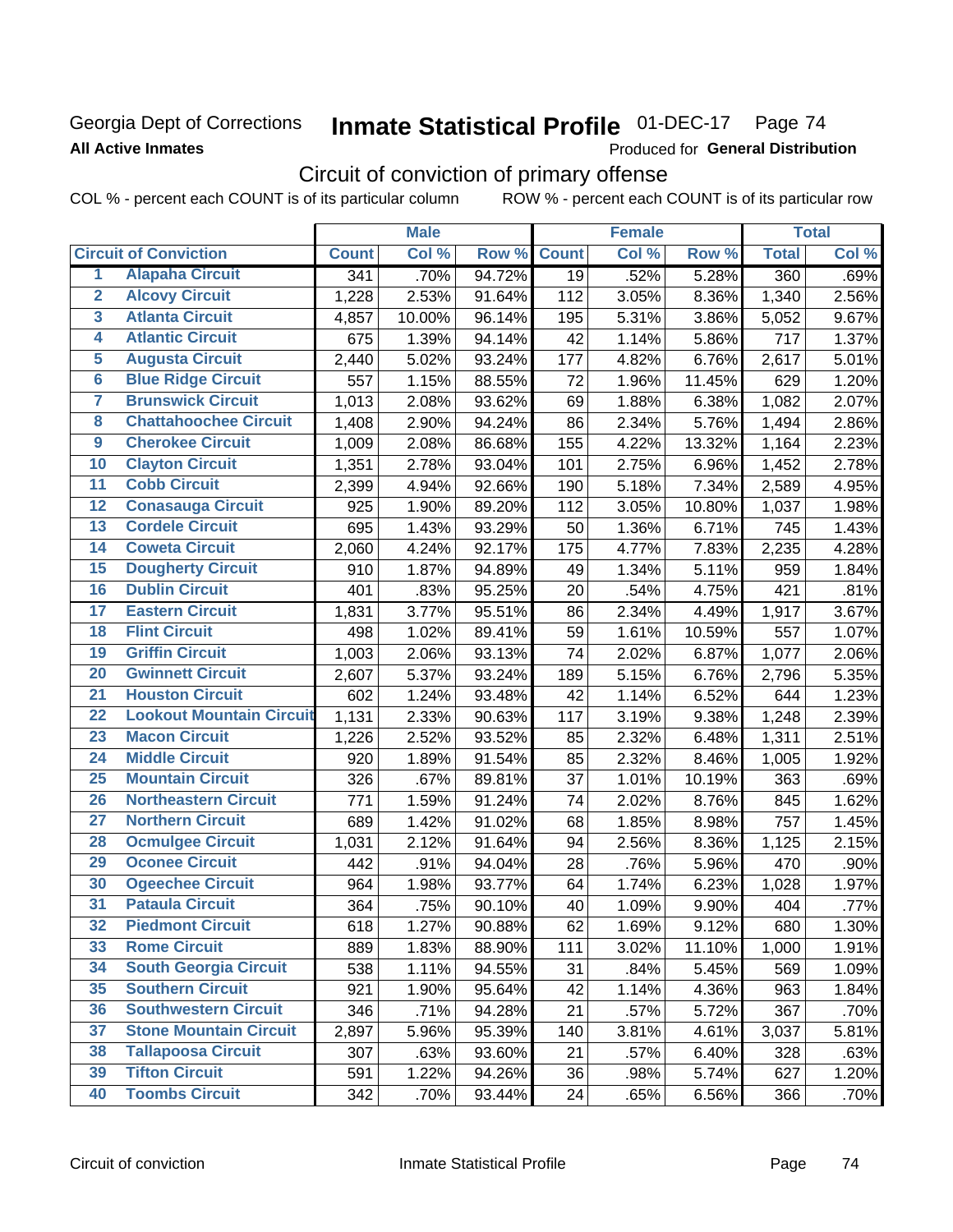### Georgia Dept of Corrections **All Active Inmates**

# Inmate Statistical Profile 01-DEC-17 Page 75

Produced for General Distribution

# Circuit of conviction of primary offense

|                      |                                  |              | <b>Male</b> |        |              | <b>Female</b> |        |              | <b>Total</b> |  |
|----------------------|----------------------------------|--------------|-------------|--------|--------------|---------------|--------|--------------|--------------|--|
|                      | <b>Circuit of Conviction</b>     | <b>Count</b> | Col %       | Row %  | <b>Count</b> | Col %         | Row %  | <b>Total</b> | Col %        |  |
| 41                   | <b>Waycross Circuit</b>          | 874          | 1.80%       | 93.28% | 63           | 1.72%         | 6.72%  | 937          | 1.79%        |  |
| 42                   | <b>Western Circuit</b>           | 581          | 1.20%       | 94.32% | 35           | .95%          | 5.68%  | 616          | 1.18%        |  |
| 43                   | <b>Rockdale Circuit</b>          | 474          | .98%        | 91.86% | 42           | 1.14%         | 8.14%  | 516          | .99%         |  |
| 44                   | <b>Douglas Circuit</b>           | 1,034        | 2.13%       | 90.23% | 112          | 3.05%         | 9.77%  | 1,146        | 2.19%        |  |
| 45                   | <b>Appalachian Circuit</b>       | 283          | .58%        | 90.71% | 29           | .79%          | 9.29%  | 312          | .60%         |  |
| 46                   | <b>Enotah Circuit</b>            | 315          | .65%        | 86.54% | 49           | 1.34%         | 13.46% | 364          | .70%         |  |
| 47                   | <b>Bell-Forsyth J.C.</b>         | 374          | .77%        | 90.56% | 39           | 1.06%         | 9.44%  | 413          | .79%         |  |
| 48                   | <b>Towaliga Judicial Circuit</b> | 305          | .63%        | 92.42% | 25           | .68%          | 7.58%  | 330          | .63%         |  |
| 49                   | <b>Paulding Circuit</b>          | 226          | .47%        | 91.13% | 22           | .60%          | 8.87%  | 248          | .47%         |  |
| <b>Total Rported</b> |                                  | 48,589       | 100%        | 92.98% | 3,670        | 100%          | 7.02%  | 52,259       | 100%         |  |
| <b>Not Reported</b>  |                                  |              | 2,099       |        |              | 149           |        |              | 2,248        |  |
| <b>Grand Total</b>   |                                  |              | 50,688      |        |              | 3,819         |        |              | 54,507       |  |

| ' otal           | <b>JU.DOO</b> | 3.0 I Y | <b>106,40</b> |
|------------------|---------------|---------|---------------|
| Mo.<br>frequent) | Atlanta       | Atlanta | Atlanta       |
|                  |               |         |               |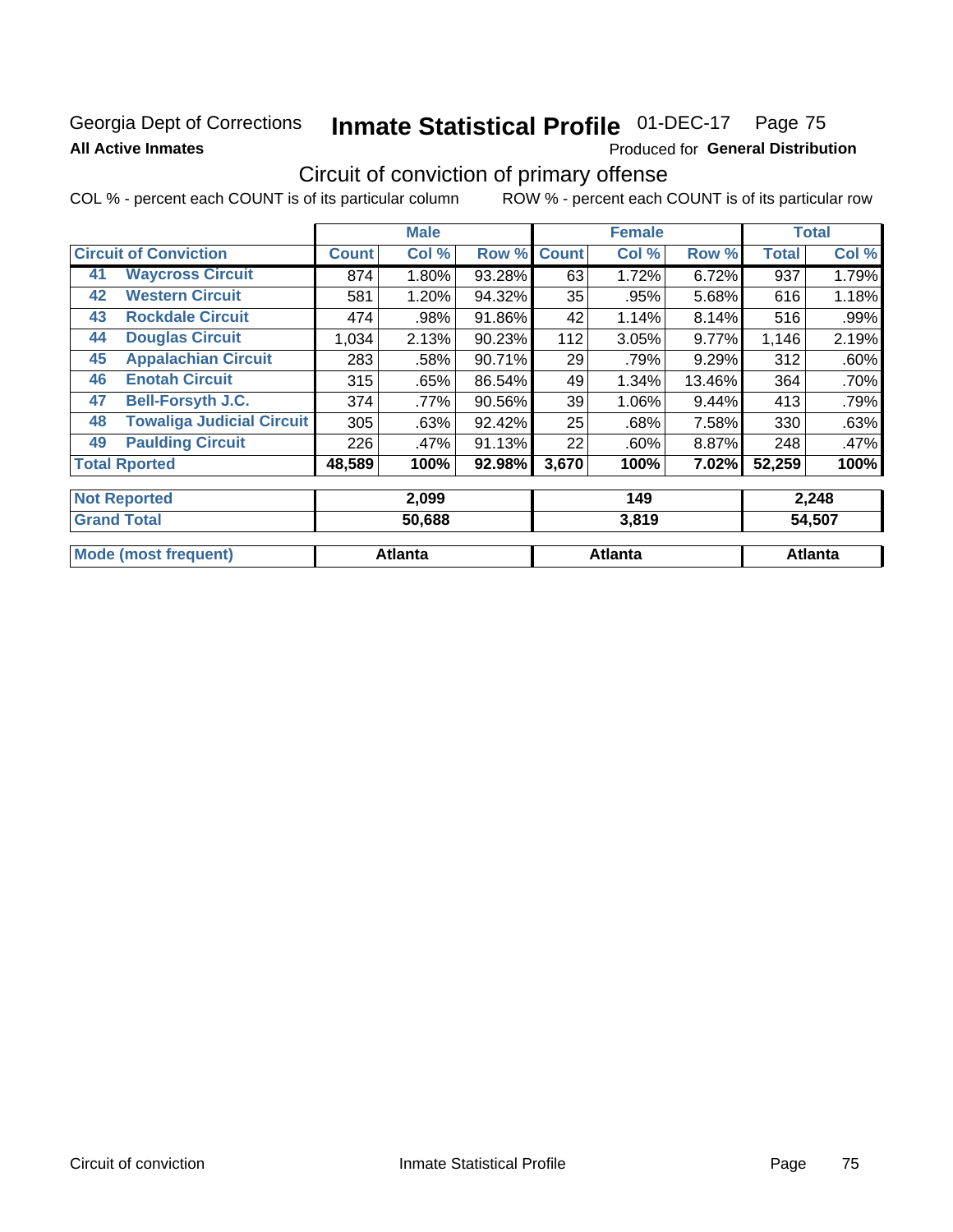#### **All Active Inmates**

### Produced for **General Distribution**

## Years served (jail + prison) in this incarceration

|                              |              | <b>Male</b> |                  |                  | <b>Female</b> |                  |              | <b>Total</b> |
|------------------------------|--------------|-------------|------------------|------------------|---------------|------------------|--------------|--------------|
| <b>Years Served</b>          | <b>Count</b> | Col %       | Row <sup>%</sup> | <b>Count</b>     | Col %         | Row <sub>%</sub> | <b>Total</b> | Col%         |
| Less than one year           | 9,340        | 18.46%      | 90.64%           | 965              | 25.29%        | 9.36%            | 10,305       | 18.94%       |
| 1 to 1.99 years              | 7,523        | 14.87%      | 91.84%           | 668              | 17.51%        | 8.16%            | 8,191        | 15.06%       |
| 2 to 2.99 years              | 5,398        | 10.67%      | 91.32%           | 513              | 13.45%        | 8.68%            | 5,911        | 10.86%       |
| 3 to 3.99 years              | 4,152        | 8.21%       | 92.25%           | 349              | 9.15%         | 7.75%            | 4,501        | 8.27%        |
| 4 to 4.99 years              | 3,466        | 6.85%       | 92.40%           | 285              | 7.47%         | 7.60%            | 3,751        | 6.89%        |
| $\overline{5}$ to 5.99 years | 2,844        | 5.62%       | 93.31%           | 204              | 5.35%         | 6.69%            | 3,048        | 5.60%        |
| 6 to 6.99 years              | 2,436        | 4.82%       | 93.91%           | 158              | 4.14%         | 6.09%            | 2,594        | 4.77%        |
| 7 to 7.99 years              | 1,844        | 3.64%       | 94.42%           | 109              | 2.86%         | 5.58%            | 1,953        | 3.59%        |
| <b>8 to 8.99 years</b>       | 1,763        | 3.48%       | 94.18%           | 109              | 2.86%         | 5.82%            | 1,872        | 3.44%        |
| 9 to 9.99 years              | 1,450        | 2.87%       | 95.96%           | 61               | 1.60%         | 4.04%            | 1,511        | 2.78%        |
| 10 to 10.99 years            | 1,267        | 2.50%       | 95.26%           | 63               | 1.65%         | 4.74%            | 1,330        | 2.44%        |
| 11 to 11.99 years            | 995          | 1.97%       | 96.41%           | 37               | 0.97%         | 3.59%            | 1,032        | 1.90%        |
| 12 to 12.99 years            | 744          | 1.47%       | 94.90%           | 40               | 1.05%         | 5.10%            | 784          | 1.44%        |
| 13 to 13.99 years            | 683          | 1.35%       | 95.52%           | 32               | 0.84%         | 4.48%            | 715          | 1.31%        |
| 14 to 14.99 years            | 673          | 1.33%       | 95.46%           | 32               | 0.84%         | 4.54%            | 705          | 1.30%        |
| 15 to 15.99 years            | 542          | 1.07%       | 95.09%           | 28               | 0.73%         | 4.91%            | 570          | 1.05%        |
| 16 to 16.99 years            | 532          | 1.05%       | 97.26%           | 15               | 0.39%         | 2.74%            | 547          | 1.01%        |
| 17 to 17.99 years            | 505          | 1.00%       | 95.64%           | 23               | 0.60%         | 4.36%            | 528          | 0.97%        |
| 18 to 18.99 years            | 443          | 0.88%       | 95.27%           | 22               | 0.58%         | 4.73%            | 465          | 0.85%        |
| 19 to 19.99 years            | 458          | 0.91%       | 96.02%           | 19               | 0.50%         | 3.98%            | 477          | 0.88%        |
| 20 to 20.99 years            | 426          | 0.84%       | 97.48%           | 11               | 0.29%         | 2.52%            | 437          | 0.80%        |
| 21 to 21.99 years            | 381          | 0.75%       | 97.94%           | 8                | 0.21%         | 2.06%            | 389          | 0.71%        |
| 22 to 22.99 years            | 353          | 0.70%       | 96.45%           | 13               | 0.34%         | 3.55%            | 366          | 0.67%        |
| 23 to 23.99 years            | 311          | 0.61%       | 97.19%           | $\boldsymbol{9}$ | 0.24%         | 2.81%            | 320          | 0.59%        |
| 24 to 24.99 years            | 292          | 0.58%       | 97.66%           | 7                | 0.18%         | 2.34%            | 299          | 0.55%        |
| 25 to 25.99 years            | 208          | 0.41%       | 96.74%           | 7                | 0.18%         | 3.26%            | 215          | 0.40%        |
| 26 to 26.99 years            | 223          | 0.44%       | 96.12%           | $\boldsymbol{9}$ | 0.24%         | 3.88%            | 232          | 0.43%        |
| 27 to 27.99 years            | 147          | 0.29%       | 96.08%           | 6                | 0.16%         | 3.92%            | 153          | 0.28%        |
| 28 to 28.99 years            | 122          | 0.24%       | 98.39%           | $\overline{c}$   | 0.05%         | 1.61%            | 124          | 0.23%        |
| 29 to 29.99 years            | 140          | 0.28%       | 99.29%           | $\mathbf 1$      | 0.03%         | 0.71%            | 141          | 0.26%        |
| Thirty + years               | 930          | 1.84%       | 98.94%           | 10               | 0.26%         | 1.06%            | 940          | 1.73%        |
| <b>Total Reported</b>        | 50,591       | 100%        | 92.99%           | 3,815            | 100%          | 7.01%            | 54,406       | 100%         |

| <b>Not Reported</b>      |        |       | 101    |
|--------------------------|--------|-------|--------|
| <b>Grand Total</b>       | 50,688 | 3,819 | 54,507 |
|                          |        |       |        |
| <b>Mean</b><br>(average) | 6.62   | 4.22  | 6.46   |

|                      | v.vz               | 4.ZZ               | v.4v          |
|----------------------|--------------------|--------------------|---------------|
| Median (middle)      | 3.68               | 2.52               | 3.58          |
| Mode (most frequent) | Less than one year | Less than one year | Less than one |
|                      |                    |                    | vear          |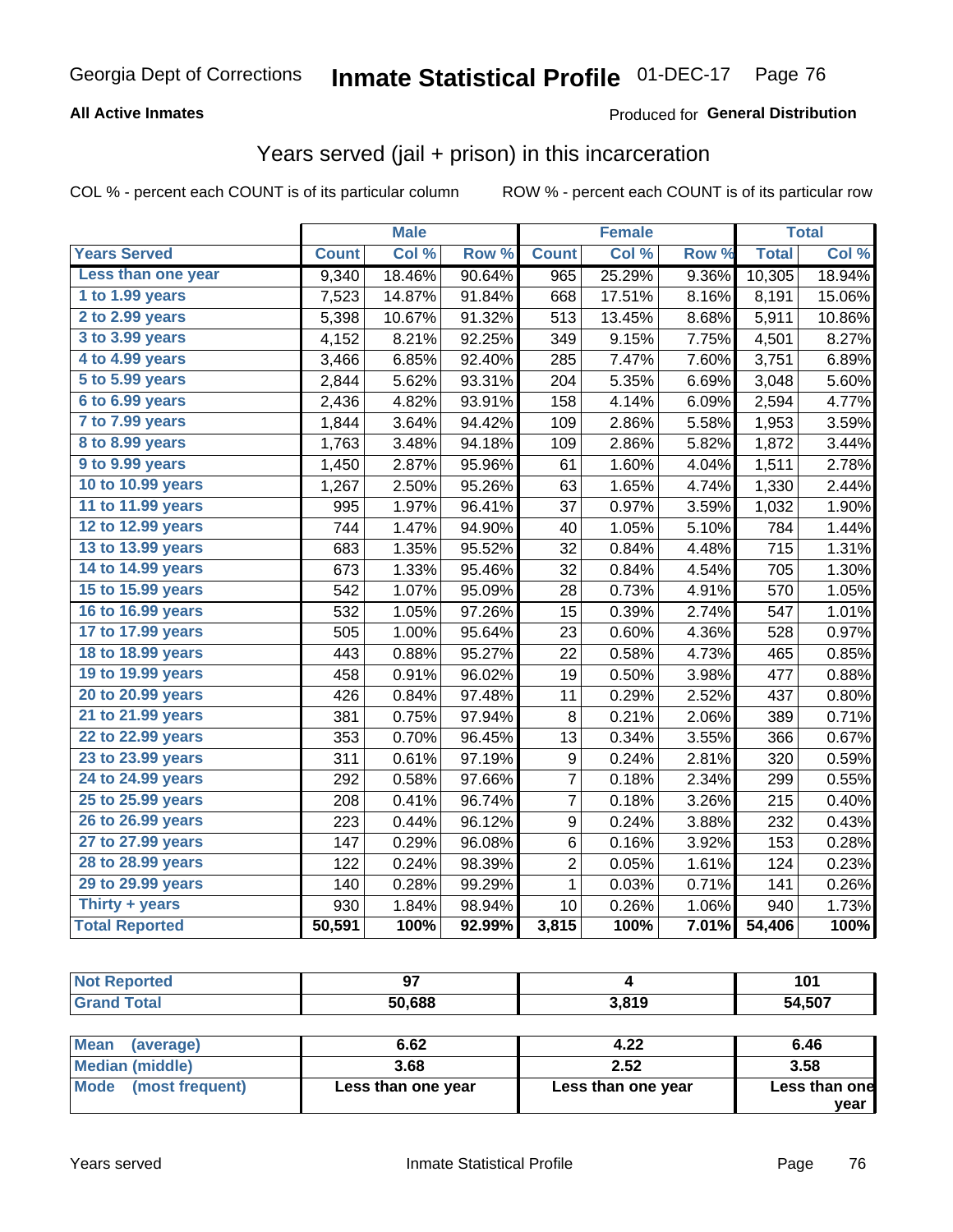#### **All Active Inmates**

Produced for **General Distribution**

### Results of most recent HIV tests

|                         | <b>Male</b>  |           | <b>Female</b> |              |           | Total |        |        |
|-------------------------|--------------|-----------|---------------|--------------|-----------|-------|--------|--------|
| <b>HIV Test Results</b> | <b>Count</b> | Col %     | Row %I        | <b>Count</b> | Col %     | Row % | Total  | Col %  |
| <b>Positive</b>         | 682          | 1.49%     | $92.29\%$     | 57           | 1.59%     | 7.71% | 739    | 1.49%  |
| <b>Negative</b>         | 45,192       | $98.51\%$ | 92.74%        | 3,536        | $98.41\%$ | 7.26% | 48,728 | 98.50% |
| Indeterminate           | ົ            | 0.01%     | 100.00%       |              |           |       |        | 0.01%  |
| <b>Total Reported</b>   | 45,877       | 100%      | 92.74%        | 3,593        | 100%      | 7.26% | 49,470 | 100%   |

| <b>Not Reported</b> | 044<br>. . | 226   | 5,037  |
|---------------------|------------|-------|--------|
| Total<br>Gran       | 50,688     | 3,819 | 54,507 |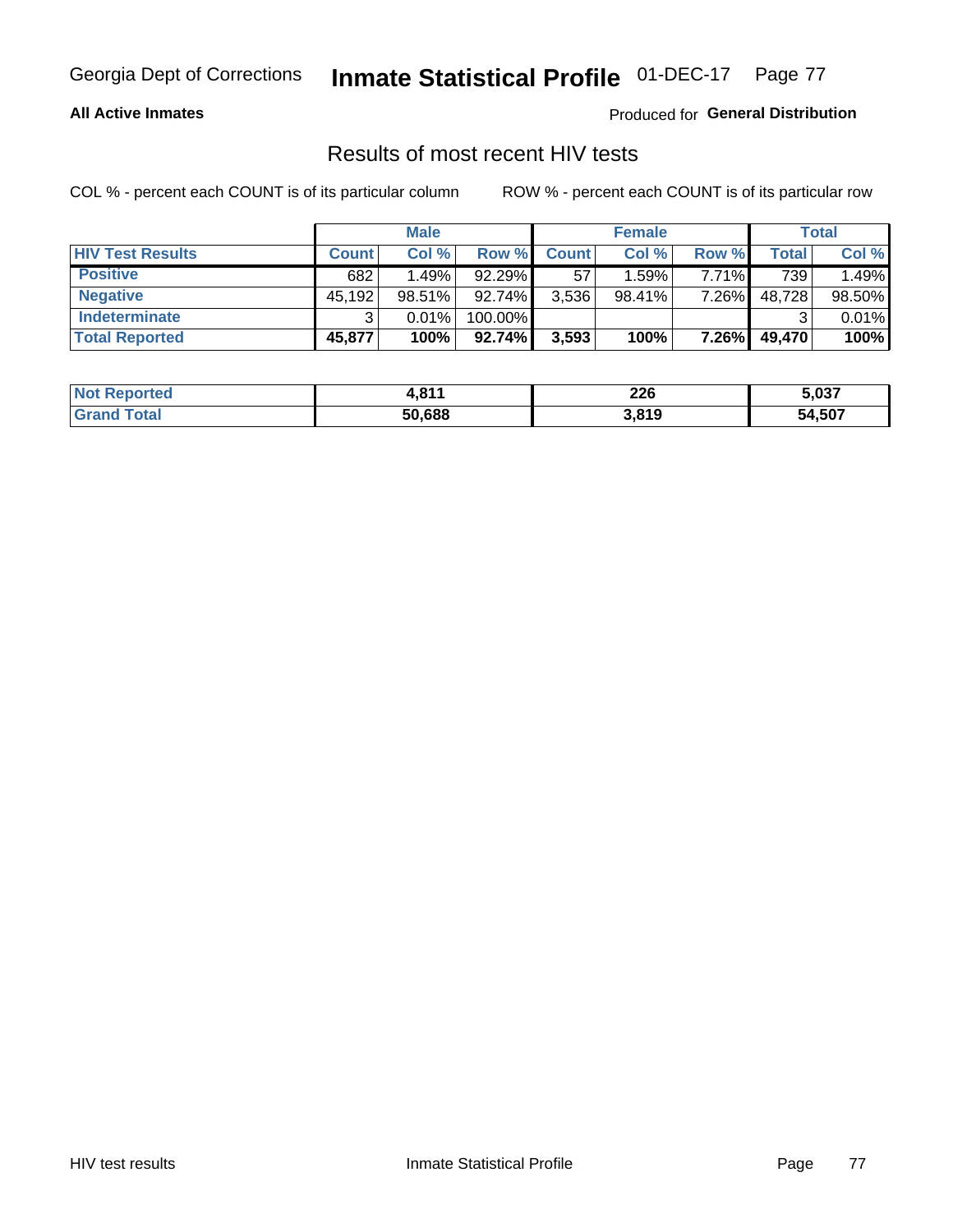#### **All Active Inmates**

#### Produced for **General Distribution**

### Results of most recent tuberculosis test

|                                  | <b>Male</b>  |          | <b>Female</b> |              |           | Total    |        |        |
|----------------------------------|--------------|----------|---------------|--------------|-----------|----------|--------|--------|
| <b>Tuberculosis Test Results</b> | <b>Count</b> | Col%     | Row %         | <b>Count</b> | Col %     | Row %    | Total  | Col %  |
| <b>Positive on current test</b>  | 6.912        | 14.54%   | $97.50\%$     | 177          | $4.80\%$  | 2.50%    | 7,089  | 13.84% |
| <b>Positive on previous test</b> | ົ            | $0.01\%$ | 100.00%       |              |           |          |        | 0.01%  |
| <b>Negative</b>                  | 40.632       | 85.46%   | 92.05%        | 3,509        | $95.20\%$ | $7.95\%$ | 44.141 | 86.16% |
| <b>Total Reported</b>            | 47,546       | 100%     | $92.81\%$     | 3,686        | 100%      | 7.19%    | 51,232 | 100.0% |

| <b>Not Reported</b>   | 3.142  | 20<br>دد ا | う つフに<br>3.ZI J |
|-----------------------|--------|------------|-----------------|
| Total<br><b>Grand</b> | 50,688 | 3,819      | 54,507          |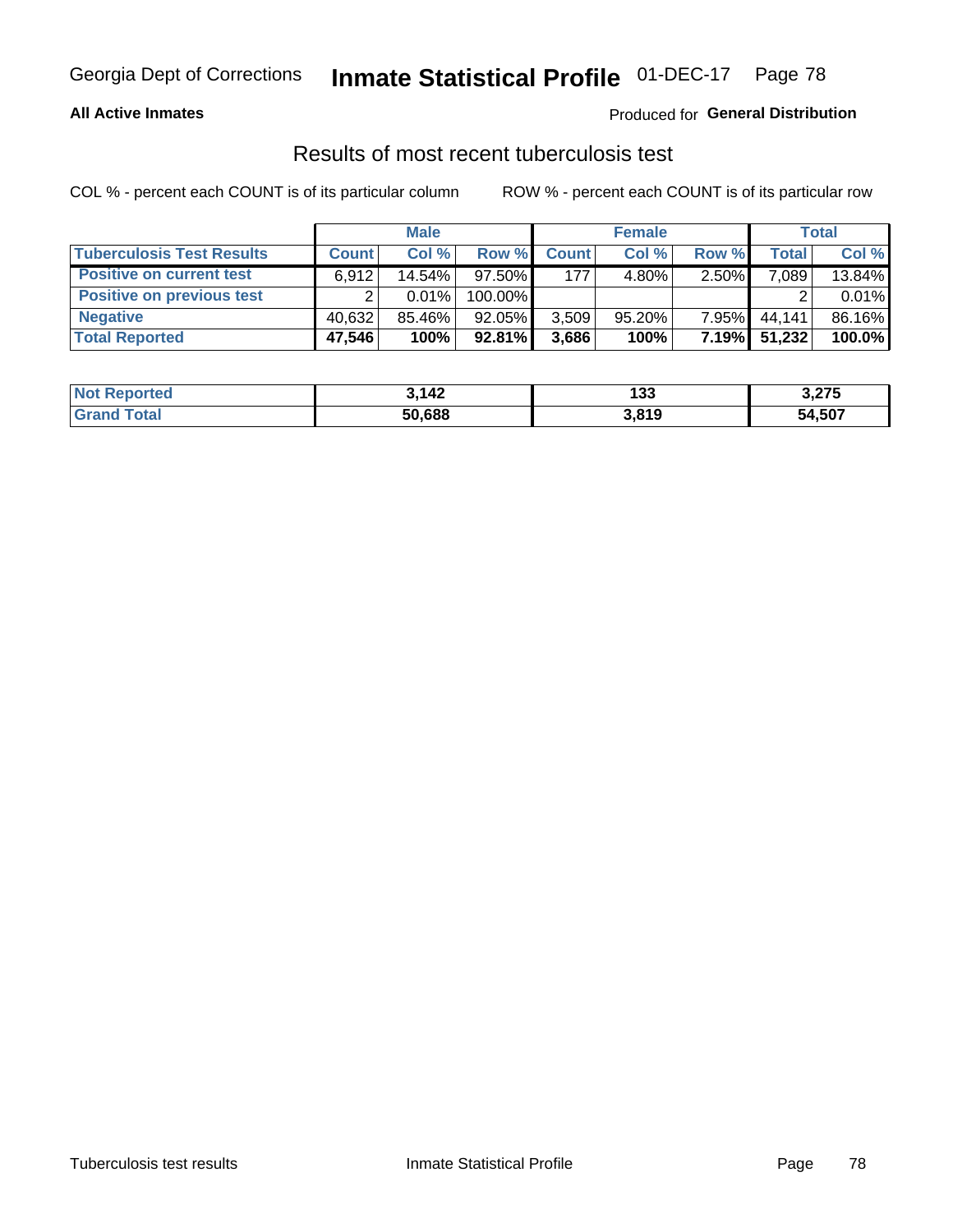#### **All Active Inmates**

Produced for **General Distribution**

### Results of most recent syphilis test

|                                 | <b>Male</b>  |           |           | <b>Female</b> | Total     |          |        |        |
|---------------------------------|--------------|-----------|-----------|---------------|-----------|----------|--------|--------|
| <b>Syphilis Test Results</b>    | <b>Count</b> | Col%      | Row %     | <b>Count</b>  | Col %     | Row %    | Total  | Col %  |
| <b>Positive on current test</b> | 183          | $1.31\%$  | $94.82\%$ | 10            | $1.92\%$  | $5.18\%$ | 193    | 1.33%  |
| <b>Negative</b>                 | 13.790       | $98.69\%$ | 96.43%    | 510           | $98.08\%$ | $3.57\%$ | 14,300 | 98.67% |
| <b>Total Reported</b>           | 13,973       | 100%      | 96.41%    | 520           | 100%      | 3.59%    | 14,493 | 100%   |

| <b>Not Reported</b> | 36,715 | 3,299 | 40,014 |
|---------------------|--------|-------|--------|
| <b>Grand Total</b>  | 50,688 | 3,819 | 54,507 |